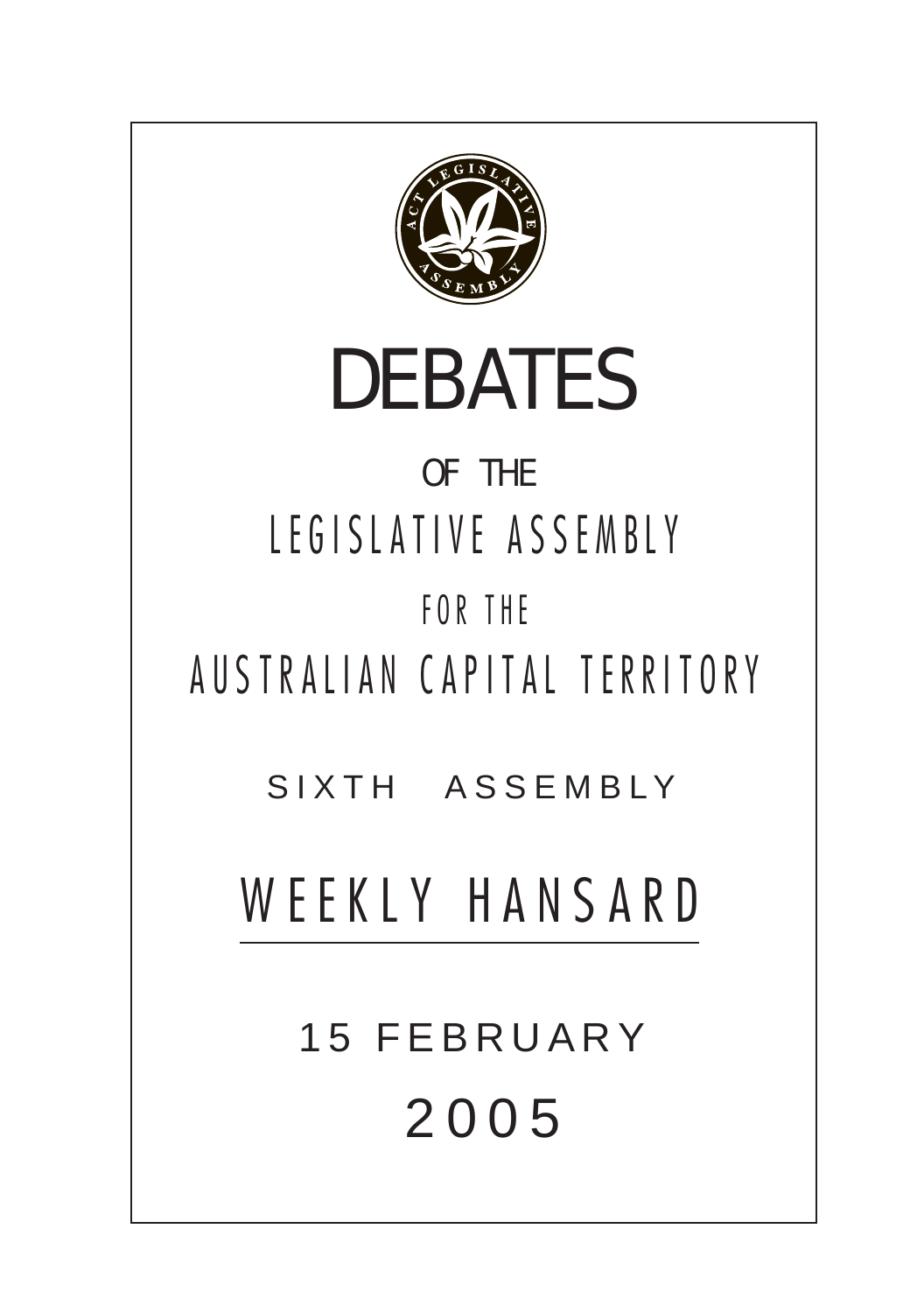# Tuesday, 15 February 2005

| Questions without notice:                                                            |     |
|--------------------------------------------------------------------------------------|-----|
|                                                                                      |     |
|                                                                                      |     |
|                                                                                      |     |
|                                                                                      |     |
|                                                                                      |     |
|                                                                                      |     |
|                                                                                      |     |
|                                                                                      |     |
|                                                                                      |     |
|                                                                                      | 394 |
| Answers to questions on notice:                                                      |     |
|                                                                                      |     |
|                                                                                      |     |
|                                                                                      |     |
|                                                                                      |     |
|                                                                                      |     |
|                                                                                      |     |
|                                                                                      |     |
|                                                                                      |     |
|                                                                                      |     |
|                                                                                      |     |
|                                                                                      |     |
|                                                                                      |     |
| Water catchment quality—role of native vegetation (Matter of public importance)  409 |     |
|                                                                                      |     |
|                                                                                      |     |
|                                                                                      |     |
|                                                                                      |     |
|                                                                                      |     |
| Adjournment:                                                                         |     |
|                                                                                      |     |
|                                                                                      |     |
|                                                                                      |     |
|                                                                                      |     |
|                                                                                      |     |
|                                                                                      |     |
|                                                                                      |     |
|                                                                                      |     |
|                                                                                      |     |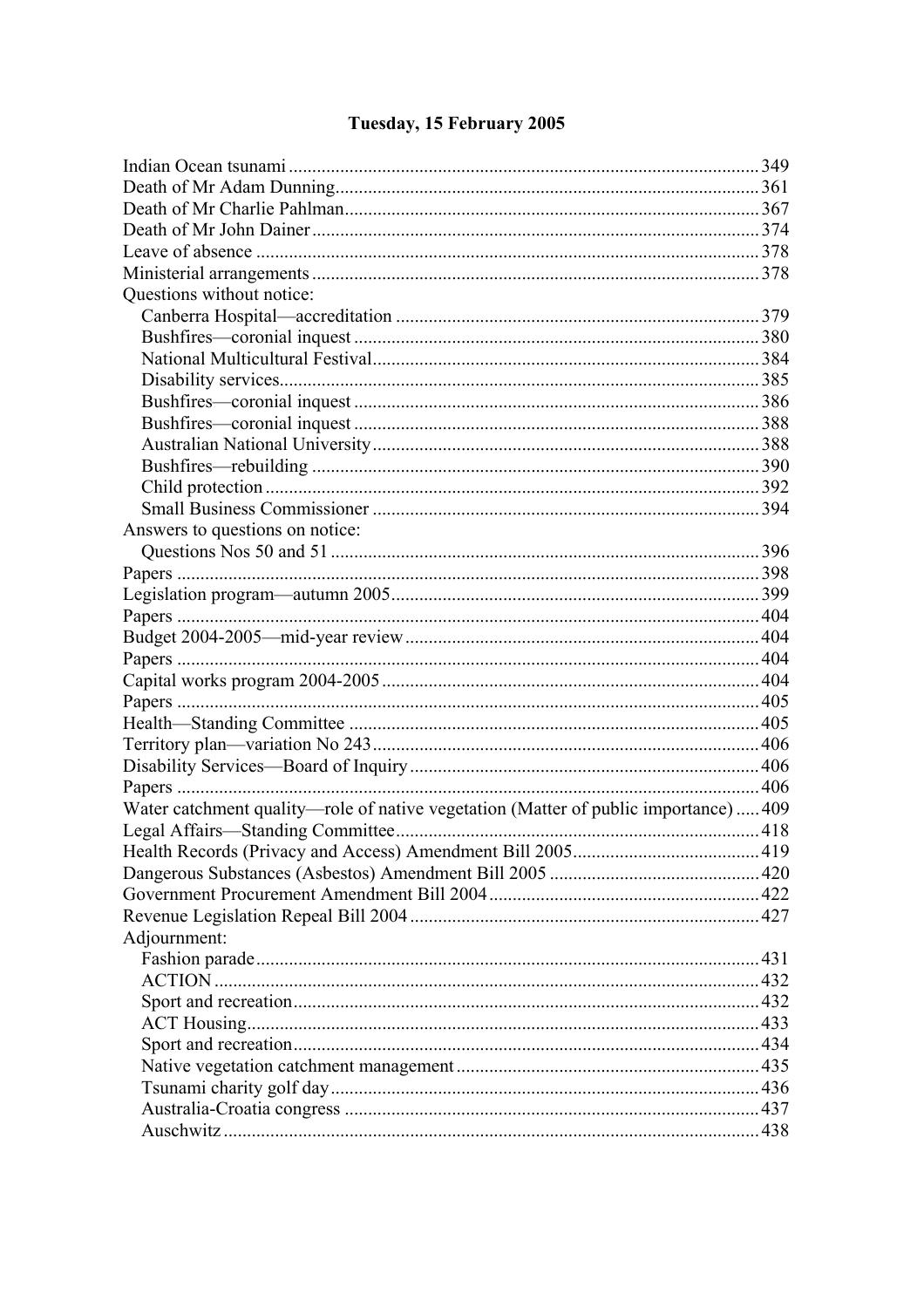Incorporated documents:

| Attachment 3: Document incorporated by the Minister for Disability, Housing and |  |
|---------------------------------------------------------------------------------|--|
| Community Services, Minister for Urban Services and Minister for Police and     |  |
|                                                                                 |  |
| Attachment 4: Document incorporated by the Minister for Disability, Housing and |  |
| Community Services, Minister for Urban Services and Minister for Police and     |  |
|                                                                                 |  |
| Attachment 5: Document incorporated by the Minister for Disability, Housing and |  |
| Community Services, Minister for Urban Services and Minister for Police and     |  |
|                                                                                 |  |
| Schedule of amendments:                                                         |  |
|                                                                                 |  |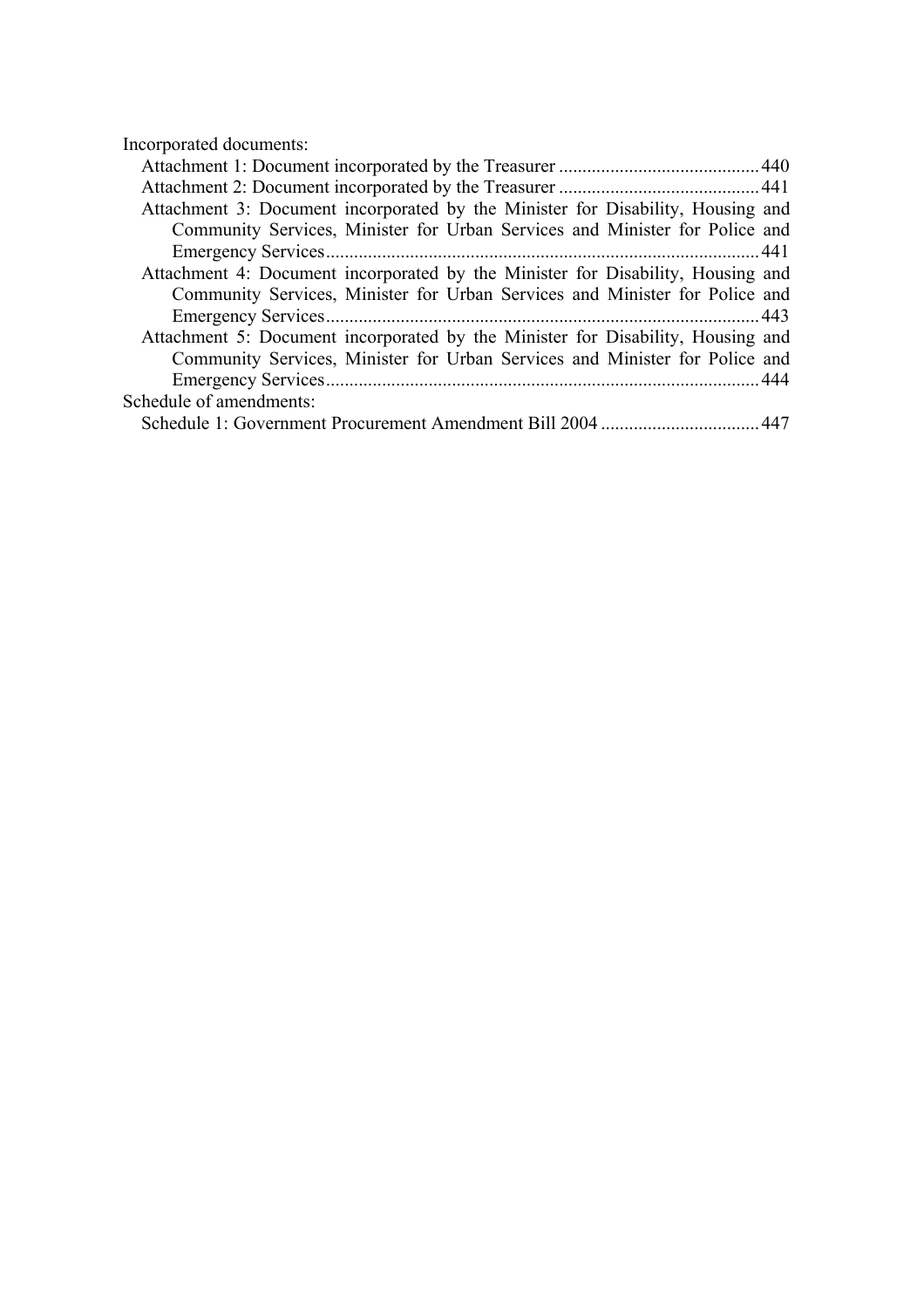## **Tuesday, 15 February 2005**

**MR SPEAKER** (Mr Berry) took the chair at 10.30 am, made a formal recognition that the Assembly was meeting on the lands of the traditional owners, and asked members to stand in silence and pray or reflect on their responsibilities to the people of the Australian Capital Territory.

### <span id="page-3-0"></span>**Indian Ocean tsunami**

**MR STANHOPE** (Ginninderra—Chief Minister, Attorney-General, Minister for Environment and Minister for Arts, Heritage and Indigenous Affairs): I move:

That this Assembly expresses its profound sorrow at the devastating loss of life in the Boxing Day tsunami in Asia and tenders its heartfelt sympathy and condolences to the families and friends of the many thousands of victims of this tragedy.

Since this Assembly last met our world has once again witnessed a disaster of massive proportions. This time, the disaster was not man-made but its impact was unprecedented in scale and destruction. When the first reports trickled through of a huge and terrifying wave sweeping across the Indian Ocean, the outside world had no idea of the true havoc wreaked by the wall of water. It was only as the hours and days passed that the magnitude of the earthquake and its resulting tsunami was truly realised. Even today, we are still learning about the scale of destruction. The overall impact was even more shaking and confronting as many of us were enjoying a traditional period of celebration around Christmas and the New Year. The region will never be the same again; neither will the communities affected by the tsunami.

On my behalf, on behalf of this Assembly and the people of the ACT, I express my deepest and sincere condolences to everyone who has been affected by this catastrophic event, including some members of our very own community. With the death toll now standing at 295,000 and with so many left without homes or livelihoods, the effect of this disaster is too great for many of us to comprehend. Canberra is home to a number of Sri Lankan, Indian, Thai and Indonesian people, and others whose countries have been affected. To you I express our deep sadness for the loss of your people and the destruction of your traditional homelands and your community. Although the thought will do little to ease the grief of those who have lost so much, the tsunami disaster has also united the world in a positive way. I hope the international response to this tsunami will refocus the world's attention on the importance and value of our shared community.

The Australian government deserves to be commended for its prompt and generous response to this tragedy and the Australian community can take pride in the fact that as a nation we donated more for relief than any other nation. We in the ACT can be proud that we have taken such a proactive role in assisting the relief effort. Within a few days of the disaster the ACT government, led by Acting Chief Minister Ted Quinlan, convened the ACT Emergency Management Committee, chaired by Emergency Services Authority Commissioner Peter Dunn, and began planning the territory's response. Options were put to the commonwealth government, which included offers of assistance from the ESA, ACT Health and ACT Recovery.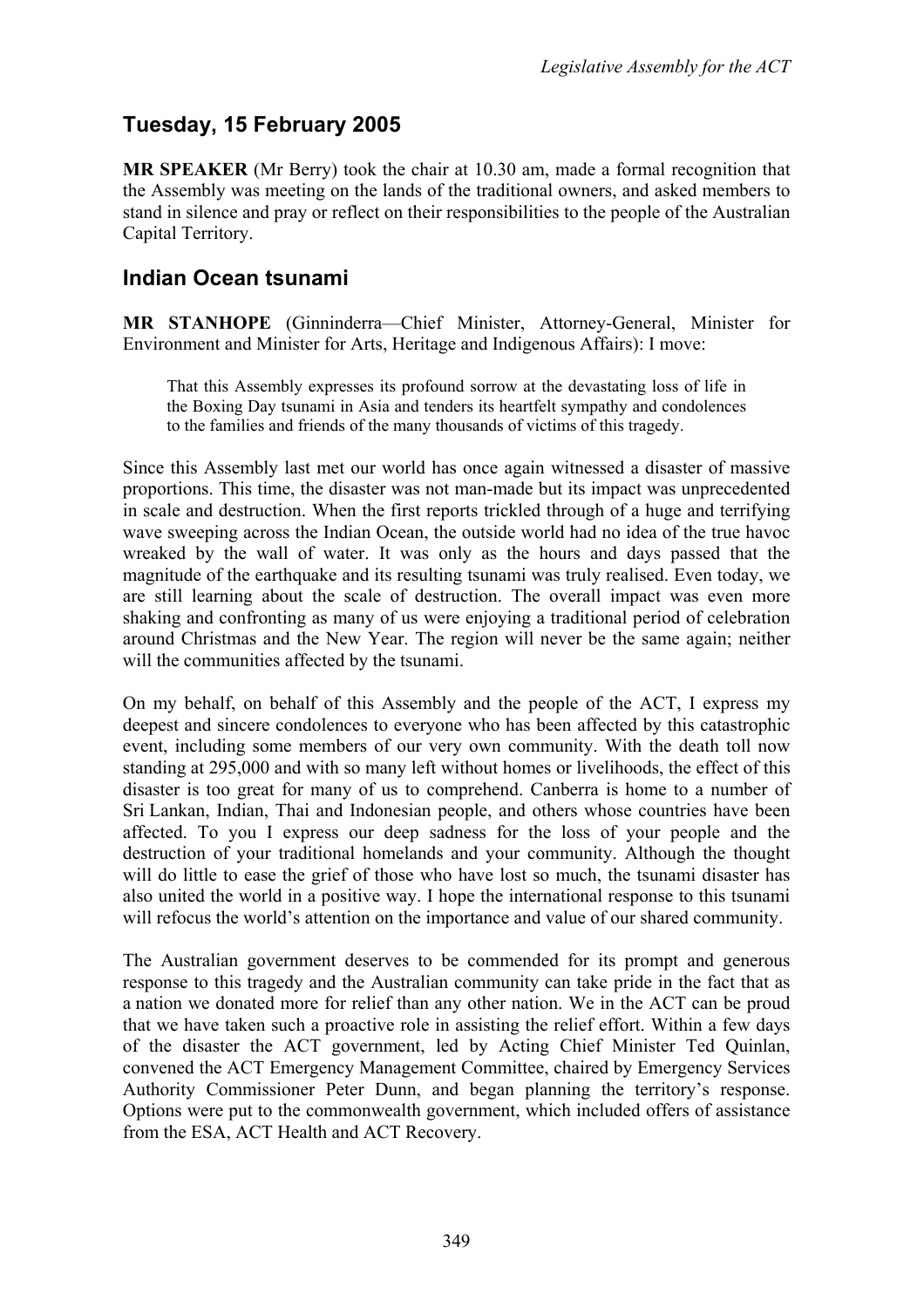A three-member medical assessment team from the Canberra Hospital flew to Thailand in the first week of the aftermath. The team of committed medical professionals checked all the Australian and New Zealand patients in Thai hospitals. It assessed the patients' conditions and their care and the capability of the local hospital to treat the patients to the highest standard. ESA operational support staff member Pat Duggan was sent to Jakarta to work on planning and logistics under the guidance of the United Nations. A four-member team of structural engineers, co-ordinated by the ESA, has been to the Maldives to assess the safety of their schools. Two members of this team are ACT residents.

The outpouring of generosity from Canberrans was inspiring. Fundraising activities have been organised all over town and residents have opened their hearts and their wallets and donated to the many relief appeals being run by various charities. At our city's New Year celebrations, Canberrans took the opportunity to donate more than \$38,000. A large part of that funding was corporate donations. I thank all those ACT businesses that were so generous in making sizeable donations. The ACT government too, on behalf of the people of Canberra, donated \$500,000 to the Red Cross appeal. The job of rehabilitating the affected areas, their people and their economies has only just begun. We cannot lose sight of the fact that this is a very long-term relief effort. The United Nations has predicted that it will take at least a decade for the affected communities to recover.

I hope that we do not lose sight of the qualities we have shown as human beings—our compassion, our kindness, our courage, our generosity of spirit and our solidarity. Disasters of this magnitude, thankfully, do not happen often, but across the world communities are regularly devastated by such scourges as famine, war, drought, and disease. Let us not forget that everywhere in the world there is pain, suffering and loss. Let us all help where we can. The positive action in the aftermath of this disaster has been one of the greatest examples of people power. United Nations Secretary-General, Kofi Annan, in his opening statement to the special ASEAN leaders meeting in Indonesia on 6 January, said:

The past eleven days have been among the darkest in our lifetime. But they have also allowed us to see a new kind of light. We have seen the world coming together. We have seen a response based not on our differences, but on what unites us. We have seen an opportunity to heal old wounds and long-running conflicts. We have seen everyone pull together.

I hope the light Kofi Annan speaks of continues to burn bright.

**MR SMYTH** (Brindabella—Leader of the Opposition): On behalf of the opposition, I also join in this motion. I thank the Chief Minister for moving it, to acknowledge the almost 300,000 citizens of the world who died as a result of the tsunami and earthquake on 26 December last year. When you read through the list of the countries affected, and the death toll, it is probably incomprehensible that a country like Indonesia can lose more than 235,000 people, Sri Lanka more than 30,000, India more than 16,000 and Thailand more than 5,000. Countries like the Maldives lost 82, Malaysia 68, Myanmar 61, Bangladesh two citizens, Somalia 298, Tanzania 10, and Kenya one. Of course, there were also the visitors, the non-locals, who were there from countries as diverse as Sweden to Ireland. No part of the world has not been affected by this tragedy. Indeed,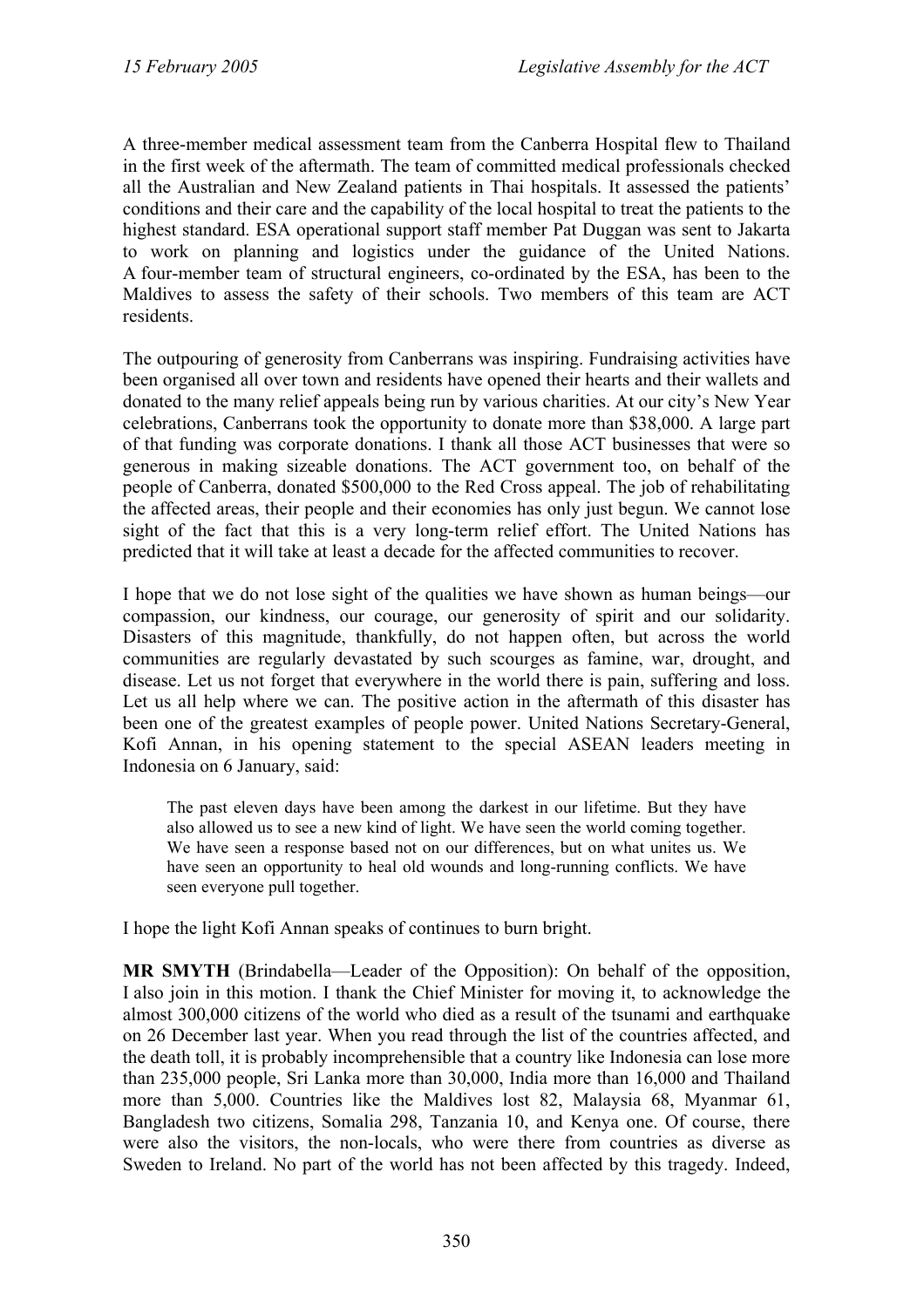Australia itself is touched, with 19 Australians identified as having died—13 Australian citizens and six residents.

To bring it home, a local woman, Mrs Balachandra from Gordon, was in Sri Lanka with her family celebrating Christmas and unfortunately was caught up in the tsunami and lost her life. I understand from friends of the family that when Magdalene was found someone had taken the time to arrange her body, do her hair and lay flowers by her. I understand the family is very grateful for that small kindness. In a tragedy of such magnitude people still had time to pay the small courtesies.

It is something the world had to respond to, and I am very proud of the way Australia has responded to it—whether it be the federal government's response of more than \$1 billion over the coming years or the way our defence workers and aid workers and, indeed, Australians holidaying in those affected countries, pitched in and helped out. It is a very Australian thing to do. There is the reaction of the Australian public. More than \$200 million was raised in such a short time. It is a tribute to the generosity of Australians and it is something that will be remembered for a long time.

I congratulate the people of Canberra, as the Chief Minister has said, for raising \$38,000 on New Year's Eve. It is no small amount of money. Memorial services were held in various churches and communities. People kept coming out time and again to be together, to pray and to offer their respects. We showed practical assistance through the medical team from the Canberra Hospital that was in the air almost immediately and the team of engineers that is currently in the Maldives assessing schools so we can start rebuilding these communities.

I recently received a copy of the newsletter from my old Marist school. The Marist community lost a school, the Holy Cross College in Kalutara, 40 kilometres south of Colombo. The Marist community of Australia has decided that it will donate \$2 for every student at a Marist school. That should raise something like \$100,000, which will be enough to rebuild that school. Brother Mervyn, who was in Sri Lanka on the day, wrote:

the tsunami came ashore on the 26th of December and destroyed the school. It was basically washed away by the waves. The people here are in shock. Many of the dead are children and a number of them have lost their father or mother. At the time of writing fifty of our students are still reported missing. The Brothers and staff now have a very big responsibility to care for these children who are orphaned, as they have nowhere to go.

That tragedy will never go away. We have a very long way to go. It is not over. Two months after the event it is not something the world put behind us, and we should not. It will be many years and will require many years of generosity—and I am sure Australians and Canberrans are up to that generosity—to ensure that we help restore Indonesia, Sri Lanka, India and the Maldives to where they were, so that we can all share in the world as it should be.

So, on behalf of the opposition I thank the Chief Minister for moving this motion this morning. It is important that we acknowledge the tsunami. So many communities in this city have been affected by it. I thank them for their generosity. I let them know they have the support of their Assembly, and together we can go a long way to making sure that we rebuild this shattered part of the world.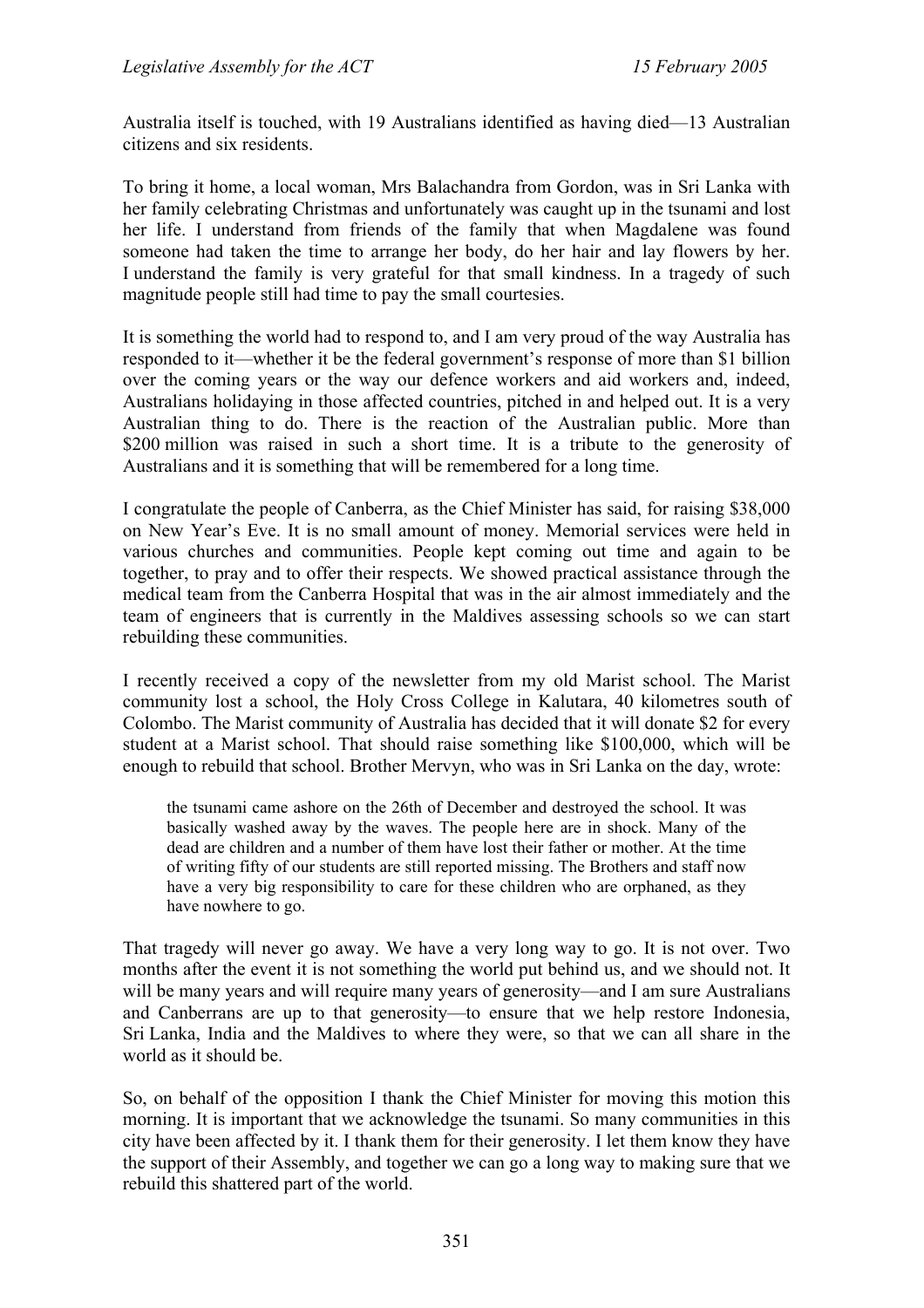**MR QUINLAN** (Molonglo—Treasurer and Minister for Economic Development): Very briefly, I support this motion, having witnessed first hand the reaction and response of Canberrans which was, I have to say, truly magnificent. After the various pieces of film recording the disaster, there was a second level of reportage of the children who were instantly orphaned, the parents who lost their children, and those people who were dispossessed, both of home and of livelihood—and Canberrans responded generously. But I detected, as I met with various people and attended some of the services, that there was also frustration. People wanted to do more. It was an event of such magnitude and it touched people so firmly that people wanted to jump on a plane, go over there and start doing something physical. People here wanted to adopt the orphans, they wanted the red tape slashed and burnt. They just wanted to do something themselves.

Hopefully we were able to communicate that a lot was being done in their name. Although there might be room for one or two individuals to go over and do something at ground zero, most of it had to be done through some structure and with respect for the sovereignty of the nations and regions that were impacted. The emotion that came through to me was pride in people's frustration. I have given money, but I have not expunged from my soul the feeling I have. People would still like to have done more. I hope that through what has been done at a national level and by the various states and territories, mainly through organised structures, that people feel that as much as possible has been done or offered by Australia and by the territory in their name.

At the end of the day, we can support the recovery effort by making sure that we consider these areas for our holidays and do not write them off. We can return to these tourist destinations—or business destinations if we happen to be in business. I do not think the social security systems in some of those nations is quite up to ours and many livelihoods were literally washed away and have to be rebuilt from absolute zero.

**DR FOSKEY** (Molonglo): The tsunami of Boxing Day 2004 was a disaster the extent of which we cannot yet fully comprehend. Much has already been said today and more will be said, and I endorse the sentiments of my colleagues. In my speech I want to put the tsunami and subsequent relief and humanitarian efforts into a global development context. I also want to consider the kinds of assistance that might be most useful to the most disadvantaged groups. Poor women are usually at the bottom of these categories so today I give them the special attention they usually do not get. On Boxing Day we probably all felt a little guilty and very helpless as we viewed our own comfort against the destruction and sudden homelessness we saw on our screens or heard about on our radios. Many of us did what we could most usefully do. We reached into our pockets, somewhat depleted by the Christmas splurge, and gave whatever money we could afford.

Those of us who often disagree with the federal government's foreign policy and criticise the government for its declining levels of aid were cautiously optimistic about its generous promises to the Indonesian and other governments affected by the tsunami. But now the media spotlight has moved on, who will measure the impact of that aid on the lives of the people affected? Has our aid trickled down to those who needed it most, both before and after the event? Let us look at that aid. Much development assistance is given as tied aid. Aid that benefits donors may be inappropriate for recipients. For example, Australia and the US are more likely to give away wheat, which they have in abundance, even though the staple of the affected communities is rice. Similarly, imported building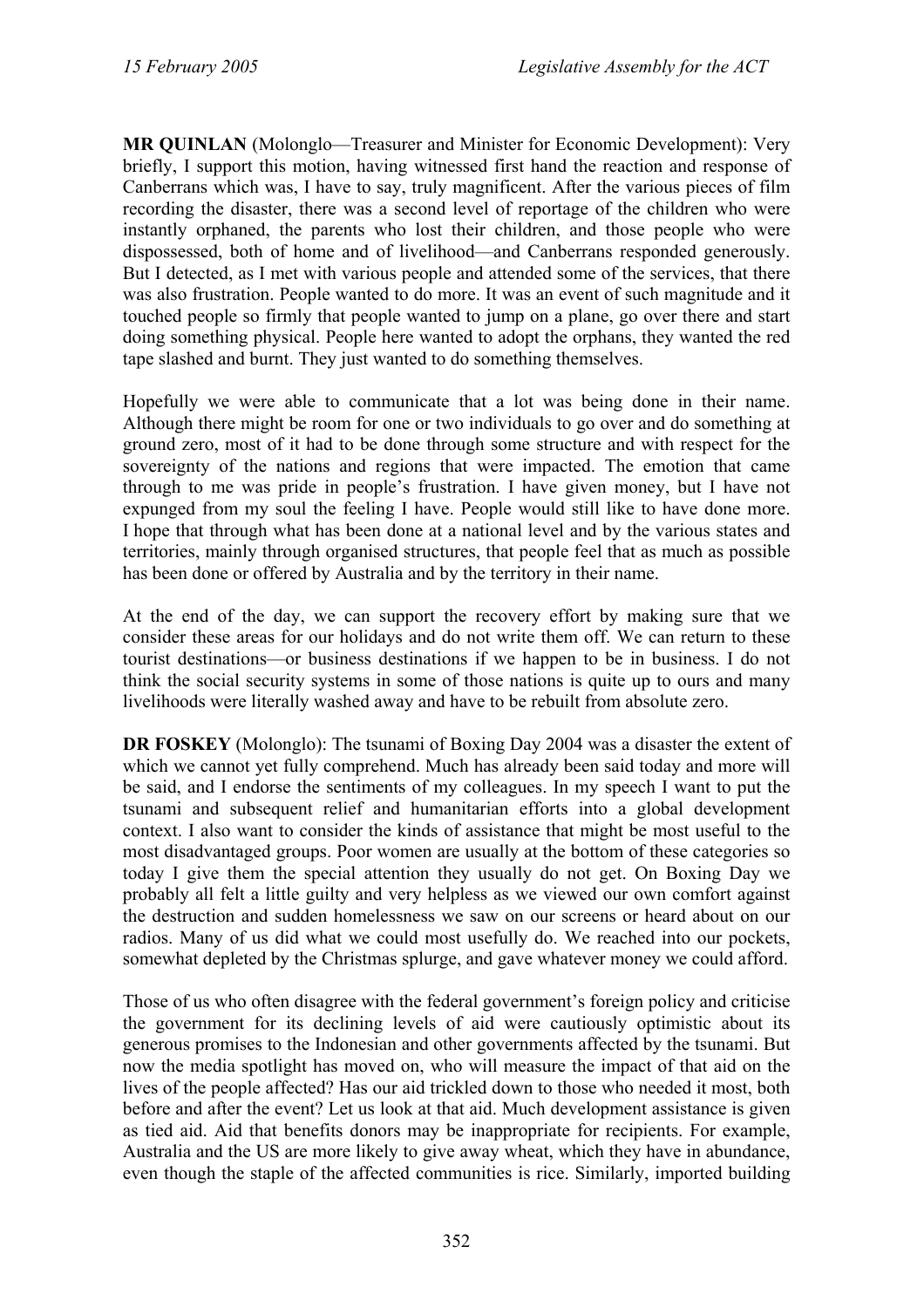materials may threaten the viability of local producers whose products are suddenly more expensive than donated alternatives. Australia's aid contracts are to be given exclusively to Australian and New Zealand companies and approximately half of the \$1 billion that we pledged is in the form of interest-free loans, so it will be coming back to us boomerang aid.

This pledge needs to be weighed against the more than \$1 billion that Indonesia already owes Australia. Prime Minister Howard opposes forgiving the debts owed by tsunami-affected and other low-income countries and has even refused to consider placing a moratorium on debt repayments from tsunami-affected countries. The tsunami disaster reminds us that survival requires resilience at country and community level as well as at the level of the individual. In 2000 the countries of the world agreed upon the millennium goals, which go further than any earlier agreements in setting a number of targets to overcome poverty. To assist in post-tsunami recovery and to reach the millennium goals, aid donors, public and private, should be working with local organisations that know their communities, their needs and how to satisfy them. The people most affected by the tsunami were poor before the event but they are undoubtedly worse off now. How do we assist in a way that builds in resilience?

The development community has long understood that programs devised with women provide the best means of helping families and communities. The Indian Ocean tsunami made no distinction between men and women but it became clear in the weeks after the wave hit that women and children were put particularly at risk. For example, in Sri Lanka, where women were already vulnerable to sexual abuse and trafficking, reports emerged of rape and physical abuse of displaced women and girls. Also, at least 150,000 pregnant women may be facing complications of pregnancy including trauma-induced miscarriage and they need urgent medical and nutritional support, according to the United Nations Population Fund. Their chances of delivering in safe and clean conditions have been jeopardised by damage to health facilities and loss of basic delivery care supplies. In all the societies affected, women are expected to care for the children, the aged and the sick. Consequently, their burden is now increased by the high number of people injured or becoming ill as epidemics develop. They may also need to increase the amount of time they spend collecting water for drinking and agricultural crops.

According to Noeleen Heyzer, the Director of UNIFEM, the United Nations Fund for Women, in two of the worst-hit areas—the province of Aceh in Indonesia and Sri Lanka—the current devastation converges with the complex consequences of decades-long civil war, and in some places, severe poverty. These forces have generated division and deprivation, but they have also led to the emergence of survival systems and neutral aid networks, including among internally displaced and refugee communities, and women have been at the forefront of many of these. So, as the international community organises to provide much-needed assistance, it must prioritise the mobilisation and support of women's networks that are crucial for emotional, social and economic recovery.

In Aceh, which suffered two-thirds of the total death toll of the disaster, women are renowned for their central role in society and have for years been at the heart of community networks. It is estimated that women comprise up to 70 per cent of Aceh's population of four million. Through years of conflict, the multiple roles women played came to form the lifeline of their communities. In this province, and elsewhere, women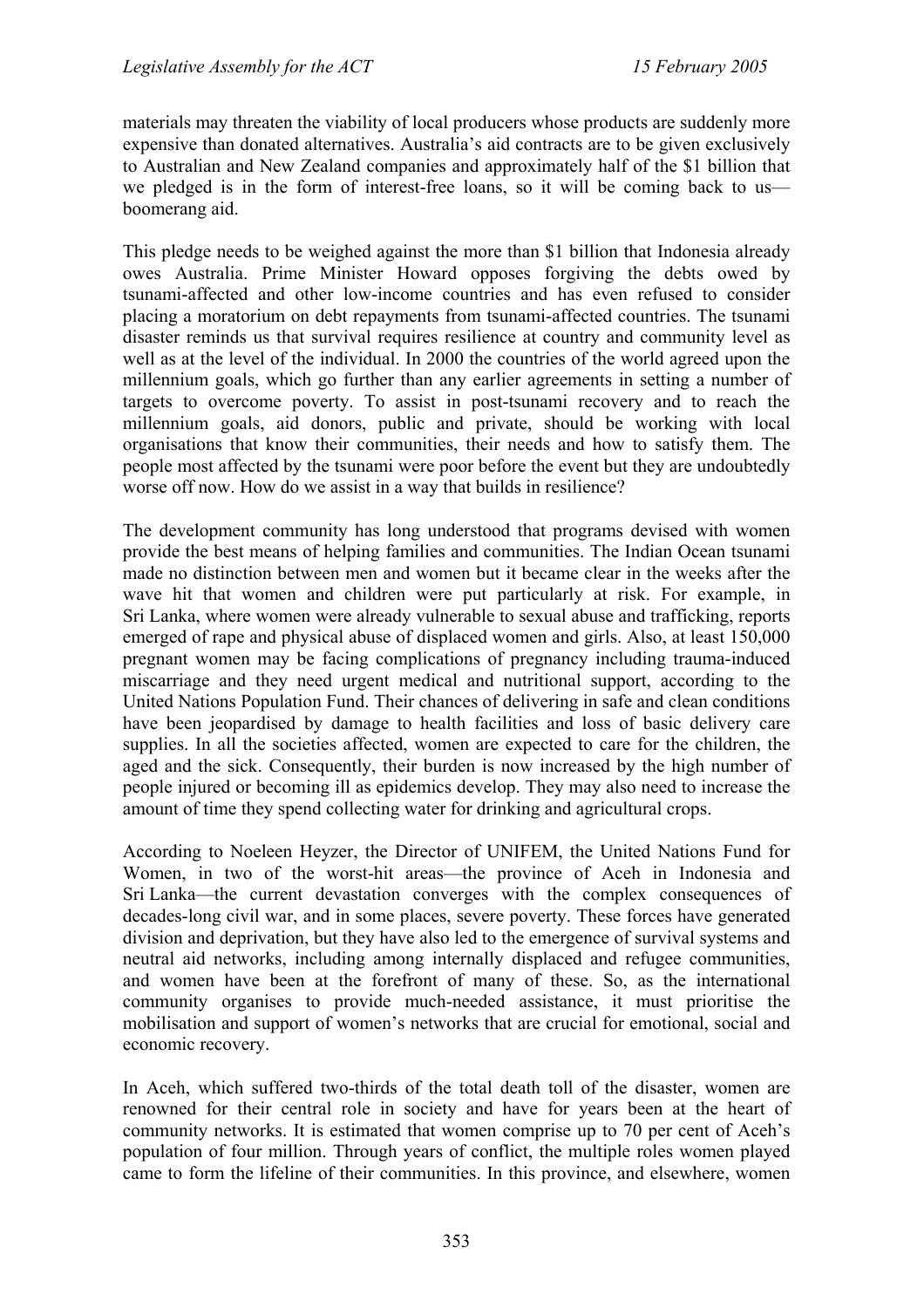have been at the forefront of developing survival strategies and struggling to keep their communities and economies alive, even while bearing the violence of war and the burden of poverty.

Women in poor communities do more than care for their families. In Sri Lanka they work in the fishing industry. Let us hear the words of affected women. When the villages washed away, they lost everything. Thousands of women are engaged in small or medium-scale enterprises. They have been rope makers, fish vendors, vegetable sellers, food producers or small-scale shop owners. These women not only contributed to the GDP but many were also the sole breadwinners of families. Most of these occupations are not now possible as land, houses or workplaces have been destroyed or the natural resources are no longer available. The best way to support women is to assist their organisations. Many local organisations have themselves been impacted by the tsunami. Some of their staff are missing, some colleagues lost relatives, one NGO director lost his wife and kids and many NGOs' offices are ruined. Most of them lost their properties. An International Labour Organisation study found that although women and children constitute the majority of victims seen in the media's representation of natural disasters, they are almost invisible in the follow-up policies.

Let us hope that the generosity of Australians towards the tsunami victims is accompanied by a greater awareness of the conditions that people face daily in developing countries, where there are no safety nets like Medicare, old age pensions and sole parents benefits to assist the poor. Forty million people globally live with HIV-AIDS and just over three million died of the disease in 2004. Daily, thousands of children die of easily preventable diseases and 600,000 women die of pregnancy-related conditions each year. We cannot prevent earthquakes and tidal waves but we can improve our early warning systems. We can prevent death by hunger and dysentery, and we should.

**MR STEFANIAK** (Ginninderra): I join with other speakers in this motion and send our condolences on the worst natural disaster any of us have ever seen—perhaps one of the greatest in recorded history. It is very difficult for people to comprehend the absolute devastation that occurred. On a positive note, it is excellent to see the help and the recovery effort that Australia and the ACT have made—over \$1 billion worth of aid pledged by Australia, the prompt despatch of defence personnel and assistance throughout the states, including prompt despatch of people from the Australian Capital Territory. The assistance that they are providing is certainly greatly appreciated by the survivors of this dreadful tragedy. The assistance Australia, including the ACT, has provided at a time of great tragedy has really helped Australian-Indonesian relations.

My colleague Mr Smyth mentioned \$200 million spent by ordinary Australian citizens to help out so far. I am sure that Australia and the ACT will continue to support the recovery effort. As the Deputy Chief Minister says, that is very important indeed. To give one example of the generosity of Canberra citizens, among many appeals that are going on, I attended, along with Deb Foskey, Karin MacDonald and Mary Porter, an excellent function at Olims. It was a \$50-a-head dinner, with \$45 going to the tsunami appeal. Olims generously donated lots of in-kind support and certainly would have lost money on the dinner. That was their contribution.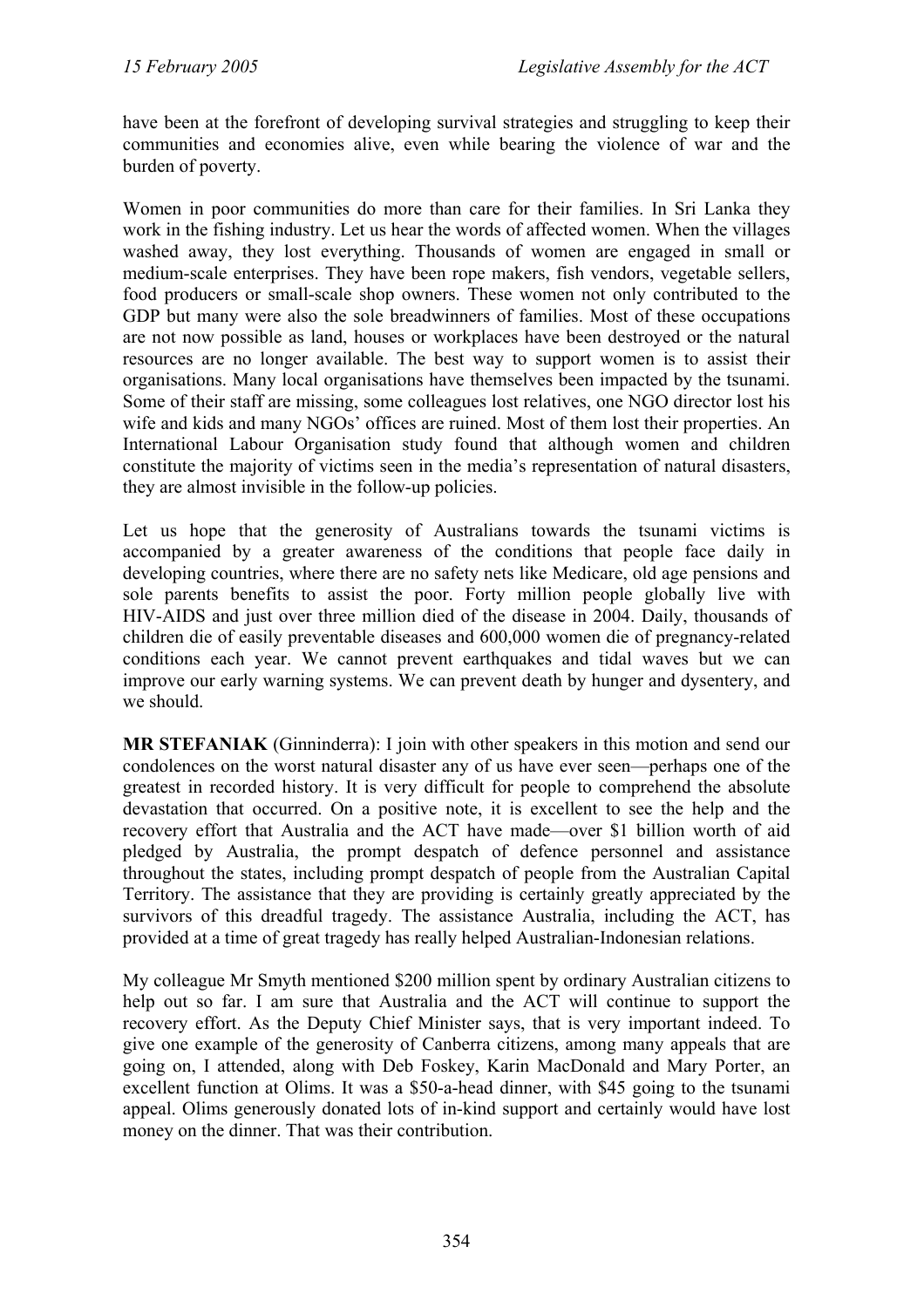As well as that, at an average dinner some \$7,000 was raised from the ticket sales, \$5,000 at the auction and I think about \$11,000 in money pledged—\$22,000 to \$23,000 all up. I suppose that is just a microcosm of effort throughout the ACT and throughout Australia. That particular fundraiser was highlighting the plight of families and women in Banda Aceh. There has been a fantastic response from the Australian and the ACT community, and the usual excellent effort by our defence force personnel who, even now, are assisting their colleagues in Aceh and other areas to slowly start the long task of rebuilding from this absolutely devastating tragedy. I am certain that we in the ACT and Australia will continue to play our part in the recovery effort, which will take a long time.

**MS MacDONALD** (Brindabella): I am sure that all of us were horrified and overwhelmed by the extent of devastation and death caused by the Asian tsunami on 26 December 2004. Each of us now will have etched on our memory where we were and what we were doing when we first learnt of the event. The magnitude of the destruction was not at first evident. The ensuing images and stories that bombarded our television screens, radio waves and newspapers, while giving us a glimpse into the disaster, possibly also served to desensitise us to the extent of the human misery this has caused. I know that I cannot take in the full impact. I cannot fully comprehend the number of houses flattened, other buildings destroyed, the businesses lost, livelihoods wrecked and lives lost. I cannot fully appreciate the total and utter transformation that this is having and will continue to have into the distant future on so many people's lives. But I have had, in a very small way, an insight into the devastation this wave has caused for someone very close to me.

On 26 December, like many others, I was on my annual holidays, visiting friends and relatives in Sydney. When the images first flashed up on the screen in our hotel room, I could not believe that this was happening. Of course, in the next couple of days it became clear that it was not a surreal nightmare. In 1990, I met Fiona Nott. Fiona and I served together on the board of directors of the University of Sydney Union. Fiona was then, and still is, a truly remarkable woman, and I am pleased to say that she is still one of my close friends. She has a wonderful social conscience, a sharp business mind and knows the difference between wrong and right. She also knows how to have fun while still getting the job done. More than all of that, Fiona has a beautiful soul and in the past few weeks I have come to appreciate how incredibly strong she is.

Over the years I have met both Fiona's father, Richard, and her brother, Christian. So, when I rang Fiona the Wednesday after the tsunami and she told me that Christian and his new wife, Moi, were missing in Khao Lak, Thailand, I felt for both Fiona and her dad. Like all of her friends and many others in the community, I wanted to do something to help but was powerless to do anything other than send messages of love and support. Fiona and her dad's lives have been thrown into utter turmoil by the tsunami. Days led into weeks of waiting, hoping and praying that Christian and Moi would be found safe, alive. As more days went by, the hope of finding them alive dissipated and was replaced instead with prayers that signs of the couple, some personal effects, might be found and that their bodies would be recovered and identified.

So far a body that is believed to be Christian's has been recovered but is yet to be identified by DNA tests. I did not know Moi and it has been many years since I last saw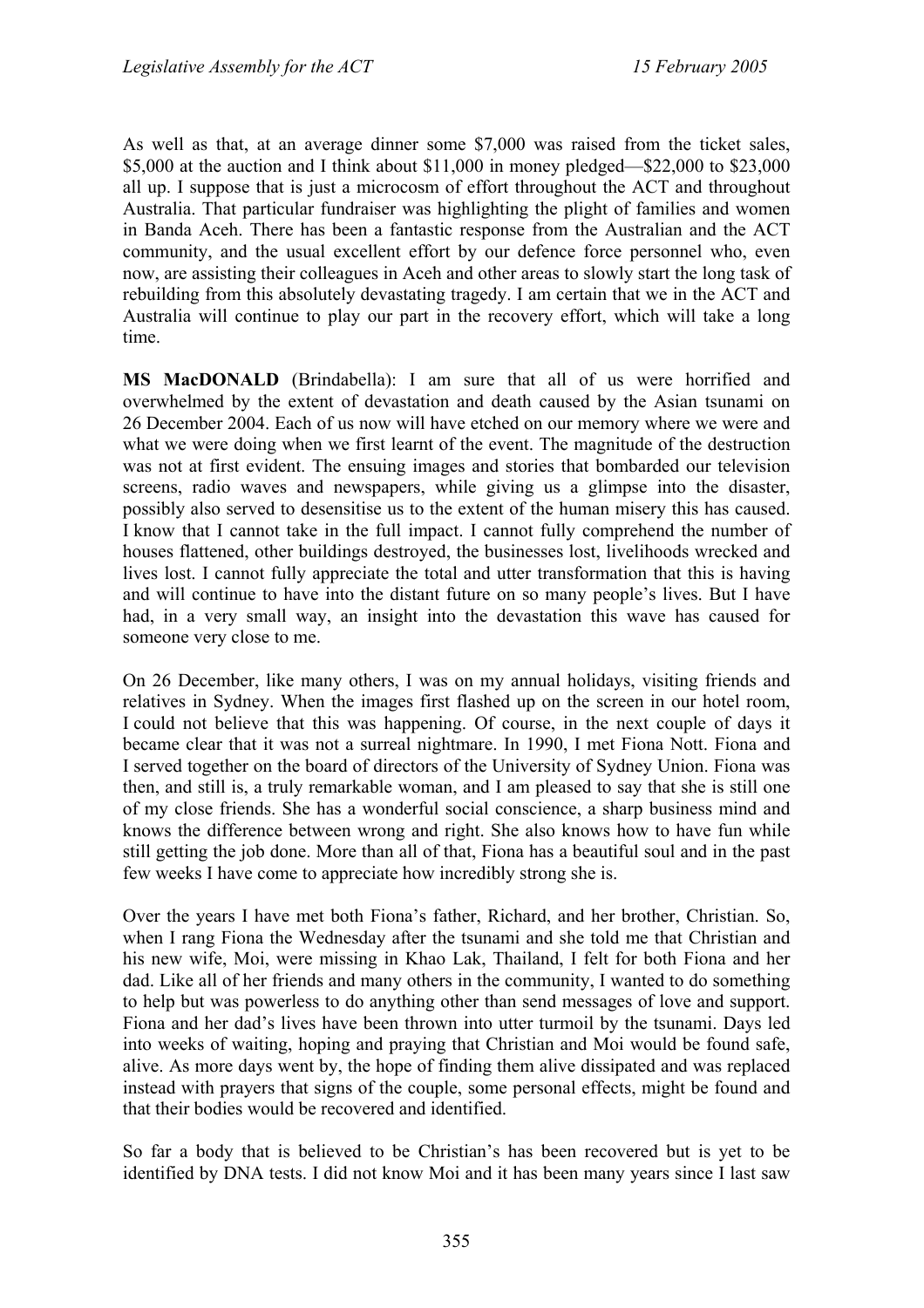Christian. Christian always seemed to me to be very full of life, a person full of fun. Christian was a professional photographer but had also worked as a chef while travelling and for a while had worked as a model. One year Christian was named "Dolly Man of the Year" and I remember the title on the front cover of the *Dolly* magazine when it announced "Who's HOT? Christian Nott!"

While I did not know Moi, she sounds like she was a wonderful person. I understand that Moi had worked as a television producer at both Channel 10 and XYZ Productions. I know that last October the Vogel and Nott families were overjoyed to attend Moi and Christian's wedding. Looking at the photos of Christian and Moi on their wedding day, all I see is a very beautiful and happy young couple full of love for each other. I think that is the fitting tribute that we should remember them by. I finally say to Fiona, Richard and Moi's family, and everyone else who was affected by this terrible tragedy, may the source of peace send peace to you all and comfort all who are bereaved.

**MR MULCAHY** (Molonglo): I too lend my support to the motion put forward by the Chief Minister. On an occasion such as this it is worth reflecting on the massive scale of this tragedy. As Mr Stefaniak pointed out, there has probably been nothing in our lives on this scale. Already estimates are of over 280,000 killed, amongst whom 19 Australians are confirmed as deceased with the status of eight more still to be confirmed. In Indonesia, which bore the brunt of this event, more than 220,000 are officially confirmed dead, but the official death toll is still expected to rise. More than 30,000 are dead in Sri Lanka, thousands in India, Thailand and the Maldives and many victims in Malaysia, Burma and other areas. It has been estimated that 1.5 million people were displaced around the region.

I suppose it is always possible to be critical that more could be done, that aid efforts are not appropriate or correctly structured, but it is fair to say that the territory, state and Australian governments and individual citizens have presented a rapid and effective response at all levels. Our citizens and businesses have pledged some \$235 million to relief agencies with many others collaborating on concerts and sporting events—often through community groups. Over \$2 million in goods has been donated by commercial entities and corporations. Besides these cash contributions, as was mentioned by the Chief Minister, there have been many offers of technical and volunteer support in different areas. Teachers have been sent to the Maldives for the new school year, engineers have been sent and further volunteers are working with Australia's aid program in Banda Aceh.

The government's response at an Australia-wide level was also to rapidly deploy consulate and defence personnel generally and police and other staff. We heard of those that left from Canberra. This is, without doubt, our biggest ever aid effort to assist, particularly, our neighbour to the north, Indonesia. In this town some 300 from the Department of Foreign Affairs and Trade were assisting. I understand that about 150 came back from leave to assist at the time. Many of those were working here in Canberra and around about 40 others were sent on to Thailand to establish temporary consular offices and to liase with local authorities.

Crisis management and emergency hotline services were also set up as part of Australia's efforts to coordinate a response. Much of this focused as a first priority on the whereabouts and safety of thousands of Australians, ensuring victims receive emergency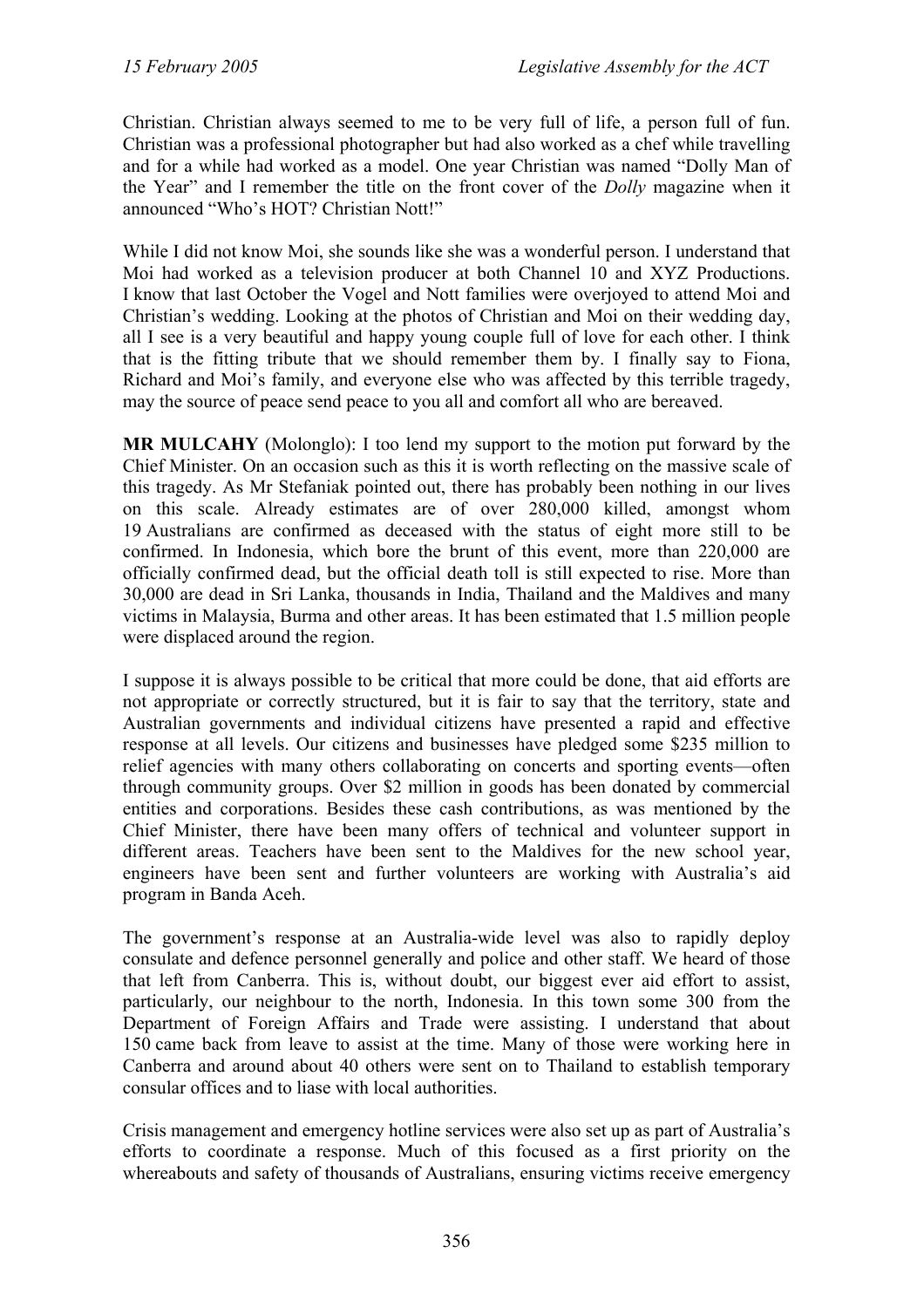support and relief. We should note the contributions of Qantas and Virgin Blue in providing relief flights. Many agencies of the Australian government in Canberra, such as Centrelink and Customs, DOTARS and Austrade, as well as ACT agencies, assisted with more than 84,000 calls regarding families and loved ones. There was collaboration also with police agencies at federal, state and territory level, and between Immigration and Foreign Affairs to confirm the safety of over 14,300 Australians who reported to the hotline. Although tragic, it is remarkable that the death toll amongst our own citizens was low given the numbers that were on holiday in the region.

Early financial contributions in the order of \$60 million in emergency relief were provided by AusAID. These were not in relation to financing arrangements or anything. There was \$33 million in immediate relief to Indonesia, a further \$14 million for Sri Lanka and the Maldives and \$12 million for relief programs and in support of appeals from many non-government organisations. I understand that 30 of the AusAID staff from here were deployed to Aceh and Sri Lanka to monitor the humanitarian response and to ensure funds reached the intended beneficiaries—a very important issue that has received a deal of attention. I understand also that many of the locally engaged people amongst the AusAID staff worked through even though their own families were affected. In one case, one employee of AusAID lost 50 family members in Sri Lanka.

Australia's defence agencies have been playing an important role. I had the opportunity recently to speak briefly with the chief of our air force on this matter. In Aceh it has been working closely with its Indonesian counterparts supplying clean water, medical services, engineering resources and logistical support to relief agencies. We all know from the experience of the Bali bombings that properly identifying victims is essential. In Phuket, where so many Australians were affected, Australia has played a leading role with Thailand on disaster victim identification. It is grim, complex but essential work which our federal, state and ACT police, working with Thai and international partners, carry out in a most effective manner under most difficult circumstances.

It is important for affected families to know that governments are doing everything possible to expedite the process while ensuring it is done properly. This country has won world acclaim for taking a long-term view of assistance. That assistance has focused on reconstruction and development in Indonesia. As has been pointed out, we are contributing over \$1 billion in a five-year period to this partnership, bringing our total commitment to Indonesia over five years to \$1.8 billion.

This tragedy touched everybody. The experience is one we will never forget. In our own lives we look at different aspects. Over that period I was asked by the leader of my party to represent him at the event held here by the Indonesian Ambassador. I know all members opposite, federal parliamentary representatives and many others from the Canberra community reflected on the terrible loss of life in those days following the tragedy. I have an abiding memory of a Sky news story of a father with his deceased child. He had a vacant look, and it was a terrible scene that I will not forget.

On New Years Eve, I complimented the Acting Chief Minister for the ACT's contribution of \$500,000, It was a generous and well-appreciated contribution. As I indicated at the time, I am sorry the media did not give that the attention it warranted, but all Canberrans would be very comfortable with that level of generosity on their behalf. People at all levels have been making contributions. Even my own student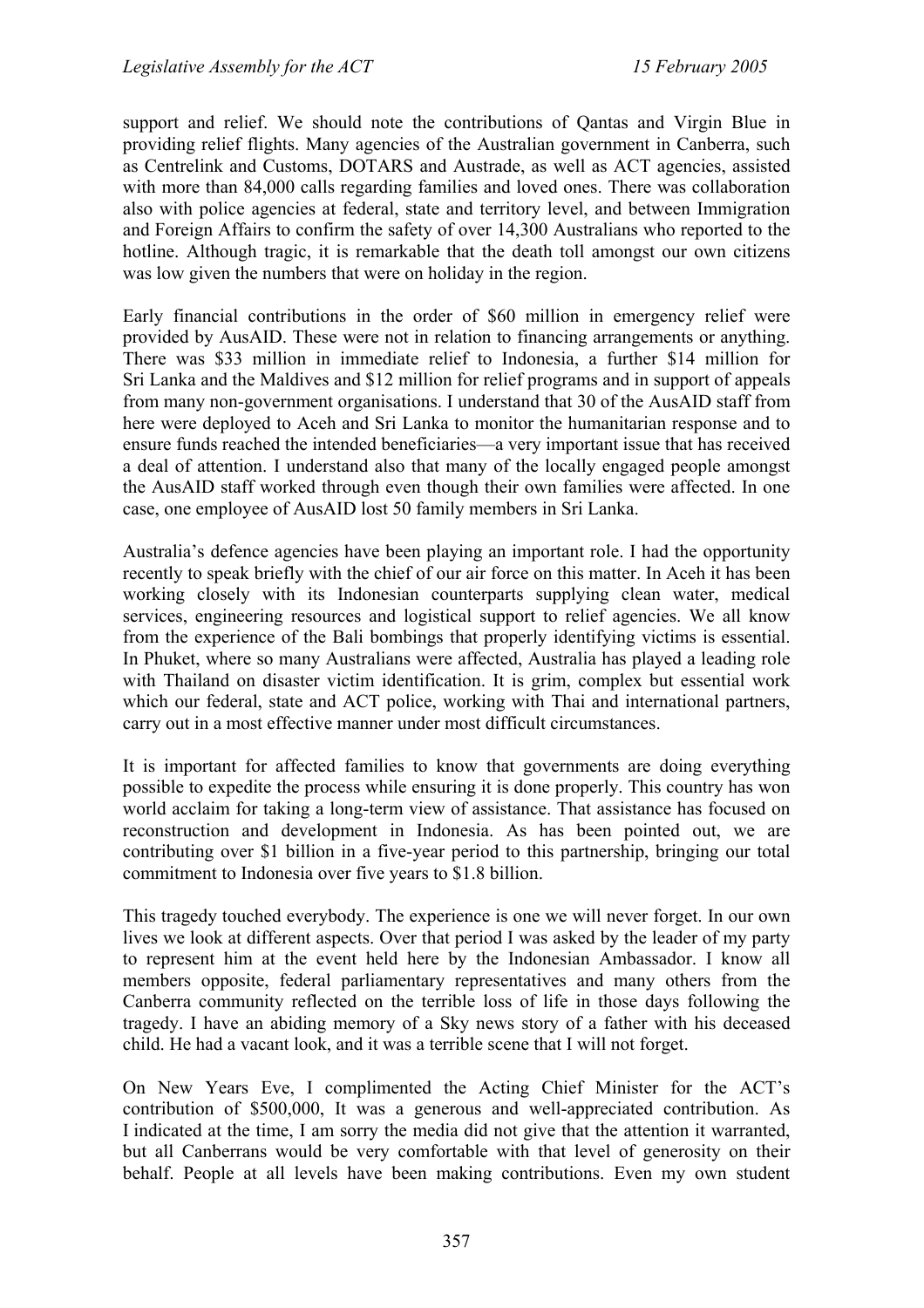children of their own volition made generous contributions. I was taken by the manner in which this event moved even them. This motion is to be commended.

**MRS DUNNE** (Ginninderra): Members have spoken at length today about the incomprehensible nature of this dreadful catastrophe. I commend the Chief Minister for moving this motion today and I echo the commendation of Mr Mulcahy for the generosity of the ACT government in its donation. I also commend the people of the ACT and, beyond that, the people of Australia, for their unprecedented generosity in the face of an unprecedented natural disaster. After the original news broke, and the enormity of the disaster became obvious to all of us across the world, a constant message throughout the recovery is that nothing people saw on the television or read in the newspapers could prepare them for the devastation on the ground. We have heard that from our own ACT citizens who have gone as part of aid teams to many of the countries involved. Those comments were reflected by Mr Kofi Annan, by Colin Powell and by our own Prime Minister, who said that none of the briefings, none of what they saw could prepare them for the extent and the horror of the disaster. The other day a RAAF pilot said he flies into Banda Aceh every day and it does not get any better. Its impact does not change.

As the cliché goes, every cloud has a silver lining. As the Chief Minister said, the importance of this event is that we start to value our shared community across the world. I think they were the words he used. We take heart from the qualities being shown by people in all walks of life, in every country around the world that has been touched directly or indirectly. Whether it just be by the footage on the evening news, every person in the world in some way has been touched by this. In addition to helping in the long term, that 10-year or 20-year process that is going to be necessary to help these areas recover, we need to bottle and distil those high human qualities that have been expressed across the world.

There is always the low side, and we have seen it here as well. We have seen concerns around the world that the children, the most vulnerable in this dreadful disaster, might be preyed upon by traffickers and people who are interested in them only for sex or exploitation of some kind. We need to keep that in perspective, and we need to ensure that we are doing our utmost on an ongoing basis to ensure that the people of the region affected by the tsunami have the opportunity to recover and find a better life, and we need to be particularly watchful over the children in the region.

I would reflect upon the comments of the Chief Minister about us valuing our shared community. They are very important words. The thing that I hope comes out of this is that we, as a community and as a world community, start to take more notice of those in need, those less fortunate than us. As Dr Foskey said, we in Australia and Canberra were looking at this through the glow of a successful Christmas well spent with our families. The enormity of what has happened has come home to us as a stark contrast to the way the average Canberran spent Christmas. I hope that having this depth of human suffering in our living rooms over an extended time makes us more aware that there are disasters in the world.

This was a huge natural disaster that happened in a matter of seconds to a number of people but around the world every day disasters are happening that we have not been sufficiently attuned to. The Chief Minister alluded to famine, drought and disease. I hope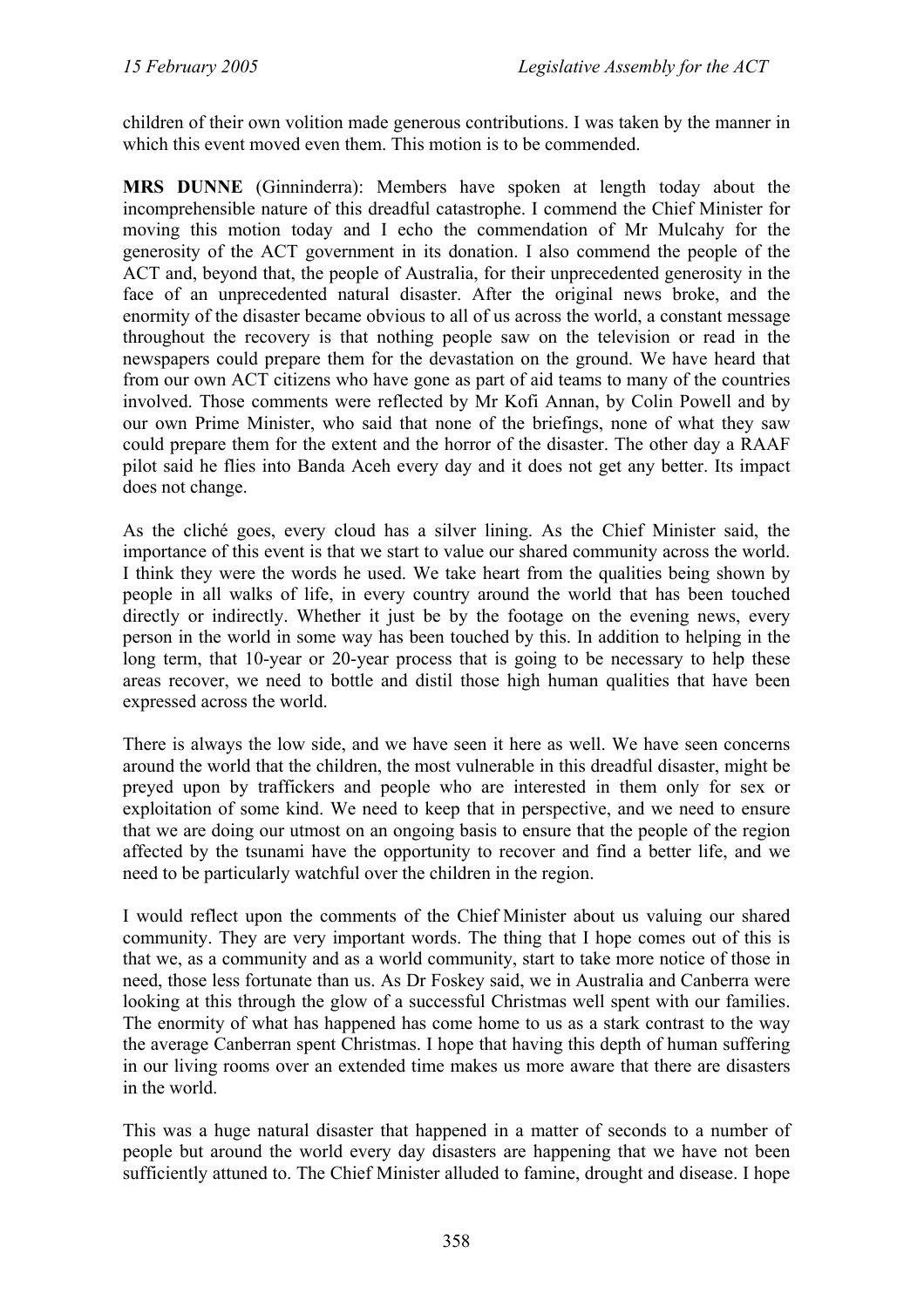that our appreciation of what has happened in the South Asia region will increase our appreciation of the needs of the people in the third world generally. I hope we will not get tired of giving and tired of being concerned about people who are much less well off than ourselves. Aid agencies across the world have raised the concern that every day in Africa thousands of people die from AIDS, water-borne diseases and other preventable diseases.

It is not just happening in Africa, it is happening on our doorstep. For instance, according to AusAID, Papua New Guinea is facing a huge epidemic of AIDS with up to 40 per cent of the adult population expected to contract the disease within the next 20 years. When we are concentrating on those less well off than ourselves, I hope we keep before our eyes the fact that we are the privileged few in the first world. We have huge responsibilities, not just for tsunami victims and not just in January and February 2005; we also have an ongoing commitment to those people and an ongoing commitment to the people in the third world who suffer unimaginable horrors every day.

**MRS BURKE** (Molonglo): Many people in this place have said similar things but the least we can do is honour those people who unfortunately lost their lives on that day, and honour their families, particularly those in the Canberra community who are grieving and suffering loss at this time. I thank the Chief Minister for moving this motion today. This natural disaster has been an enormous wake-up call to us all. It has shown us how frail human life is and how what we count as important pales into insignificance. The enormity of the disaster really shows us how small we are in the big scheme of things. The Chief Minister and others have spoken about unity. Each of us has experienced a feeling of grief. Grief is a process that we each work through in our own way and in our own time. Perhaps today is a way for some of us to put that grief behind us and move on.

No-one can deny the tragic events of 26 December 2004. They will be indelibly printed on the minds of people affected by the tsunami across the Indian Ocean countries of Asia for some time to come. All of us in this place have been moved by the graphic images in our faces. Different things stick with different people. What sticks with me most of all, amongst many interviews I heard, was one person watching the bodies rushing past him in the water. He said he felt so desperate and helpless agonising over what was a head and what was a coconut. Imagine being put in the dilemma of the woman having to let a child go to save her other child—thank God they were reunited some time later. They are among the stories of human endeavour. We can take some good out of this. The Chief Minister put it very succinctly and very well—as have others: it has brought us together.

We should note that Australians led the way with initial aid contributions. We do not want to big-note ourselves on that, but it shows the massive hearts of Australians and our community. The generous level of cooperation that has been extended and the donations made to various appeals are sound indications that Australians do display compassion and reach out to their neighbours in time of need. I also agree with my colleague Mr Mulcahy. One thing we were very aware of in the early days, unfortunately, was people out there doing the wrong thing. It is reassuring to see AusAID staff endeavouring to check credentials of various organisations set to receive funding from the Australian assistance package before those moneys are released. People are continuing to give on the basis that they feel confident and secure.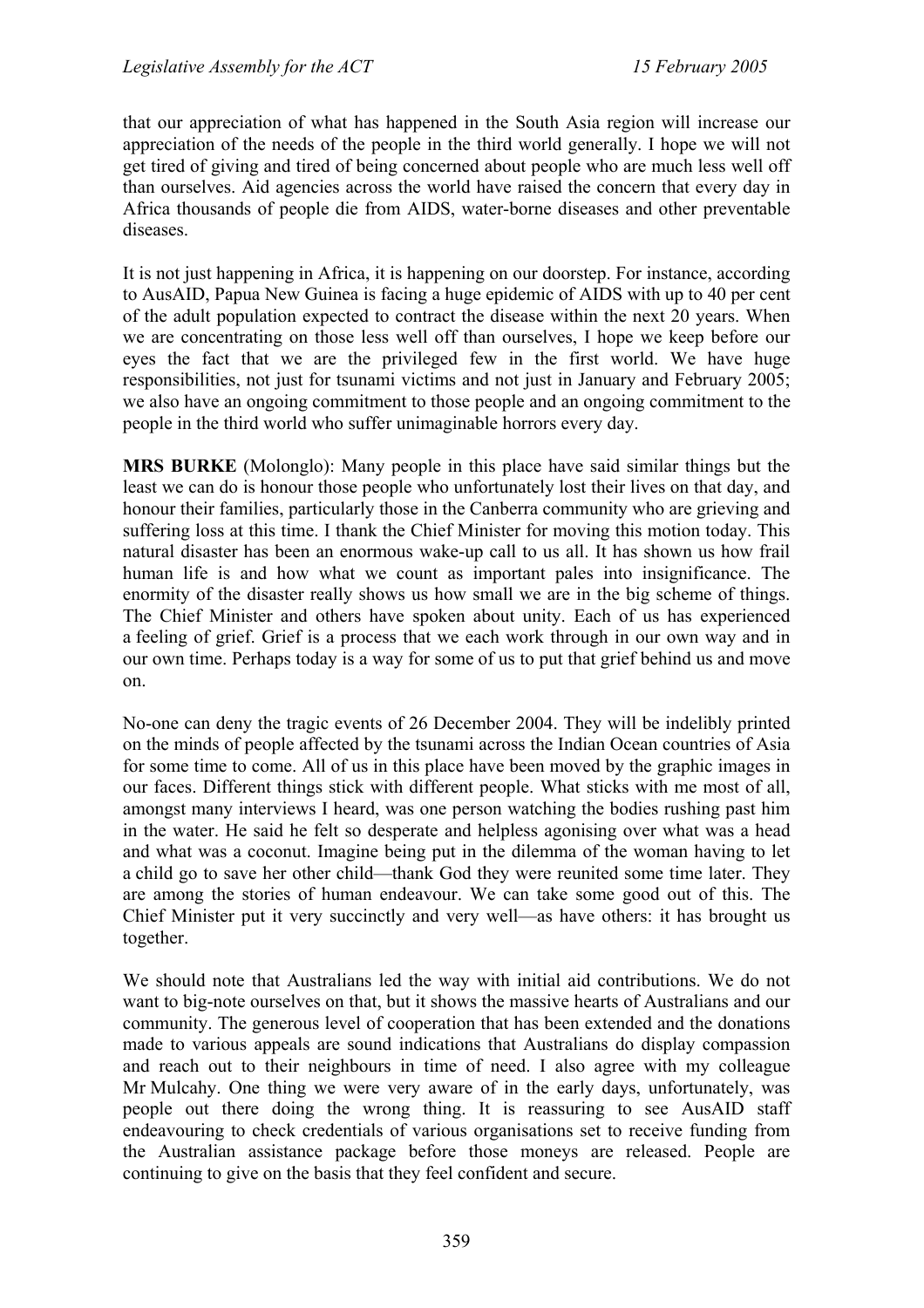It is worth noting again at this point that Australia's commitment of \$1 billion over five years to the Australia-Indonesia partnership for reconstruction and development is the largest single aid package in Australia's history. So, we can all be very proud of the fact that we have done what we can. We may not be over there on the streets of Banda Aceh or wherever, but we can still continue to support and give. Mr Quinlan spoke of frustration amongst us because we feel we should be doing more. Dr Foskey talked of feeling guilty. Obviously these emotions are quite natural human feelings. We all have an opportunity to continue to give financial aid, as Mrs Dunne said. Most of the bigger supermarkets have little pots. Just put in whatever you can, every little does help.

I am so proud to say I am an Australian, and I am so proud to say that as a nation we have, per capita, eclipsed many larger countries with our generosity, and continue to keep giving. Our generosity has been shown by the number of individuals and corporations who have made one of the largest single donation efforts to various appeals in Australia's history. The dedicated efforts of non-government organisations should also not be overlooked as they continue to raise funds over the long term. This will assist sustainable projects bring real benefits to the people affected by this tragedy. It is particularly enlightening to see all organisations and governments involved in recovery and rebuilding efforts continue to put a concerted and united effort into ensuring that the most targeted forms of aid and logistical assistance are placed into the areas of most need. This tragedy crosses and transcends all political boundaries, and I acknowledge the Chief Minister's remarks in regard to the bipartisan support shown at a federal government level.

I hope that ongoing support and direct recovery assistance can continue on the ground in all the countries affected, but particularly in India, Indonesia, Sri Lanka, Myanmar and Thailand, so that the people who have lost families and friends can continue on the path of rebuilding their lives and communities. I offer my condolences to all family members and relatives. I pray for God's blessing upon them at this time so they have peace, and that they too can take courage in knowing that if they live in Australia they live in one of the most giving and compassionate nations in the world.

**MR SESELJA** (Molonglo): I echo the sentiments expressed by members of this place this morning. The events of Boxing Day and the subsequent impact on so many of the world's population would seem to be unparalleled, certainly in my lifetime, and I hope it is in the lifetimes of those who come after us. During my preparations for debate on this motion I had cause to speak to representatives of a number of embassies and high commissions here in Canberra about the way that the tsunami had affected the daily lives of their citizens. I am aware that there are approximately 2,800 members of the Sri Lankan community in Canberra, some 700 Indonesian residents, 200 Malaysians and 1,500 Indians. This is just a small representation of the effect the tsunami has had on our Canberra community. Our thoughts and prayers have been with them during this time of grief, mourning and anguish. Let us not forget that many members of these communities residing here in Canberra have been personally touched through the loss of friends and loved ones. For some, there may still be the uncertainly of not knowing exactly what has happened. Some may never know.

Australians have been assisting in a practical sense through the provision of clean water, facilities for schooling, hospitals and other essential services we probably take for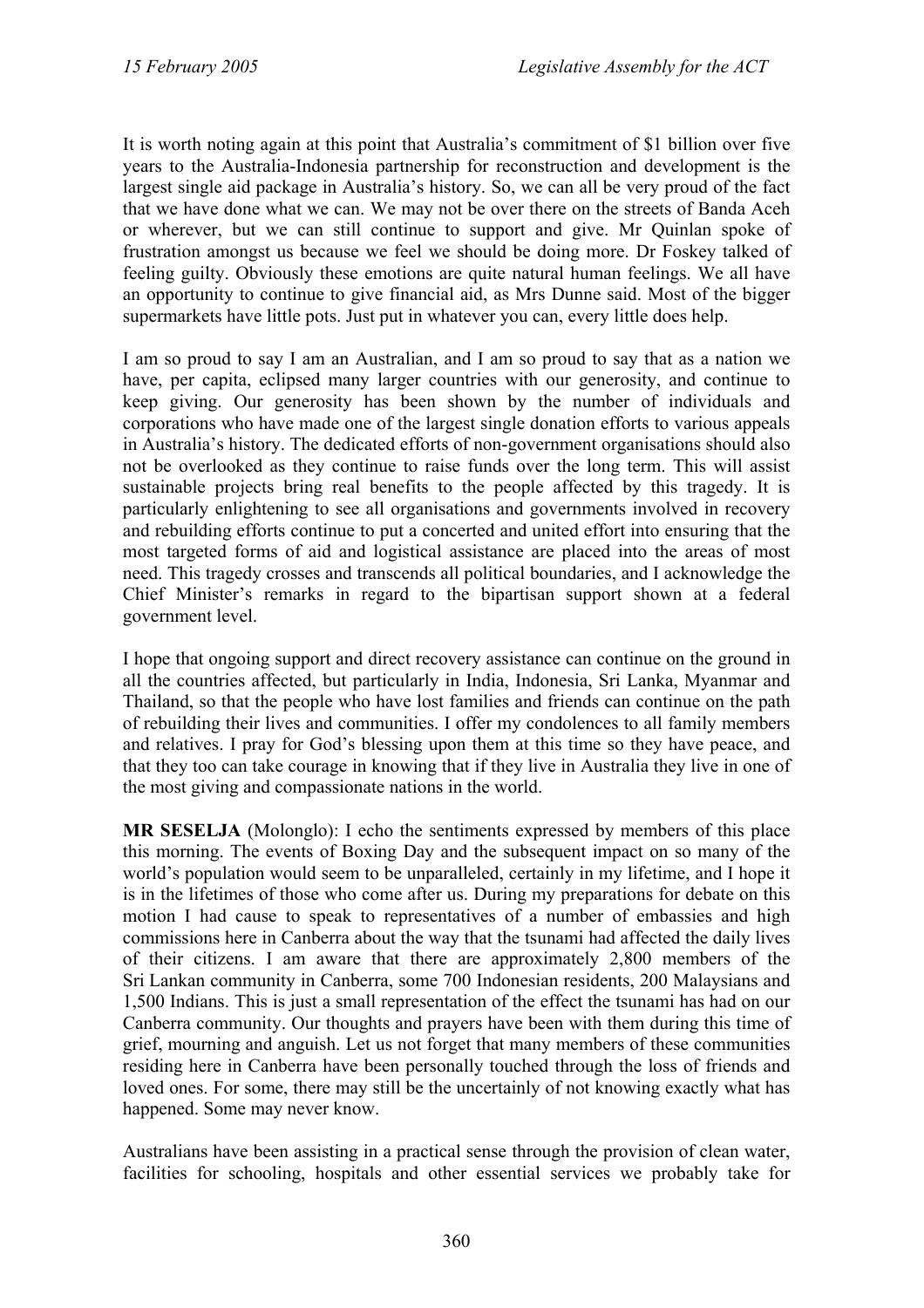granted here in our city. It is also about assisting them in the rebuilding of their communities and helping them to overcome the enormous challenges they will face in the coming years to return to their previous way of life. It is also a major opportunity to improve the standard of living for many of these nations, an opportunity for those nations more privileged to offer an improvement to the lives of some of the most populous nations on our planet. It is a prime opportunity that all nations should take.

I also pay tribute to a good friend of mine, Paul Flack, who I know is in Thailand at the moment assisting in the rebuilding of homes in the Phuket region. Like many other current and former Canberrans, he is assisting in any way he can. Canberrans have been incredibly generous in donating money, goods and services to the nations affected and much more will be needed over the following years. I hope that all Canberrans can find ways to contribute, however little, on an ongoing basis. We pay tribute to all nations touched by this tragedy, which, unfortunately, are too numerous to list. It would seem that just about every nation on earth has been affected by this event. To all people affected we express our sorrow and our support, and we pledge every assistance possible.

*Question resolved in the affirmative, members standing in their places.*

## <span id="page-15-0"></span>**Death of Mr Adam Dunning**

**MR STANHOPE** (Ginninderra—Chief Minister, Attorney-General, Minister for Environment and Minister for Arts, Heritage and Indigenous Affairs): I move:

That this Assembly expresses its sympathies over the death of Protective Services Officer and Australian peacekeeper, Adam Dunning, and tenders its profound sympathy to his family, friends and colleagues in their bereavement.

Three days before Christmas, Canberra was shocked by the news that we had lost one of our own, when a hidden gunman prematurely ended the life of a talented young man while he was far from home. At the time of his death, Adam Dunning was serving as part of Australian peacekeeping operations in the Solomon Islands, helping one of our regional neighbours to achieve peace and stability. The fact he was on a mission to create peace makes this violent death much more difficult to accept. To Mr Dunning's parents, Christine and Mike, to sisters Sarah and Emma and his partner, Elise Wiscombe, we offer our sincere condolences.

Mr Dunning attended Monash Primary School, the former Padua High School and Erindale College. He was a popular young man and attracted many friends, who continue to mourn his loss. He was a man of many talents, studying electrical engineering in Brisbane, and was a keen sportsman. Mr Dunning began his career in the military in 1995 when he joined the Royal Australian Air Force cadets. Three years later he was accepted into the Airfield Defence Guard and became a permanent member of the Royal Australian Air Force. His qualities as a natural leader shone through during his military training and these skills were further enhanced when he was posted to East Timor as part of Australia's contribution to the United Nations mission. I understand Mr Dunning's unit was amongst the first wave of deployments, and its primary duty was to secure Dili airport. In Mr Dunning's valedictory, Australian Federal Police Commissioner, Mr Mick Keelty, said: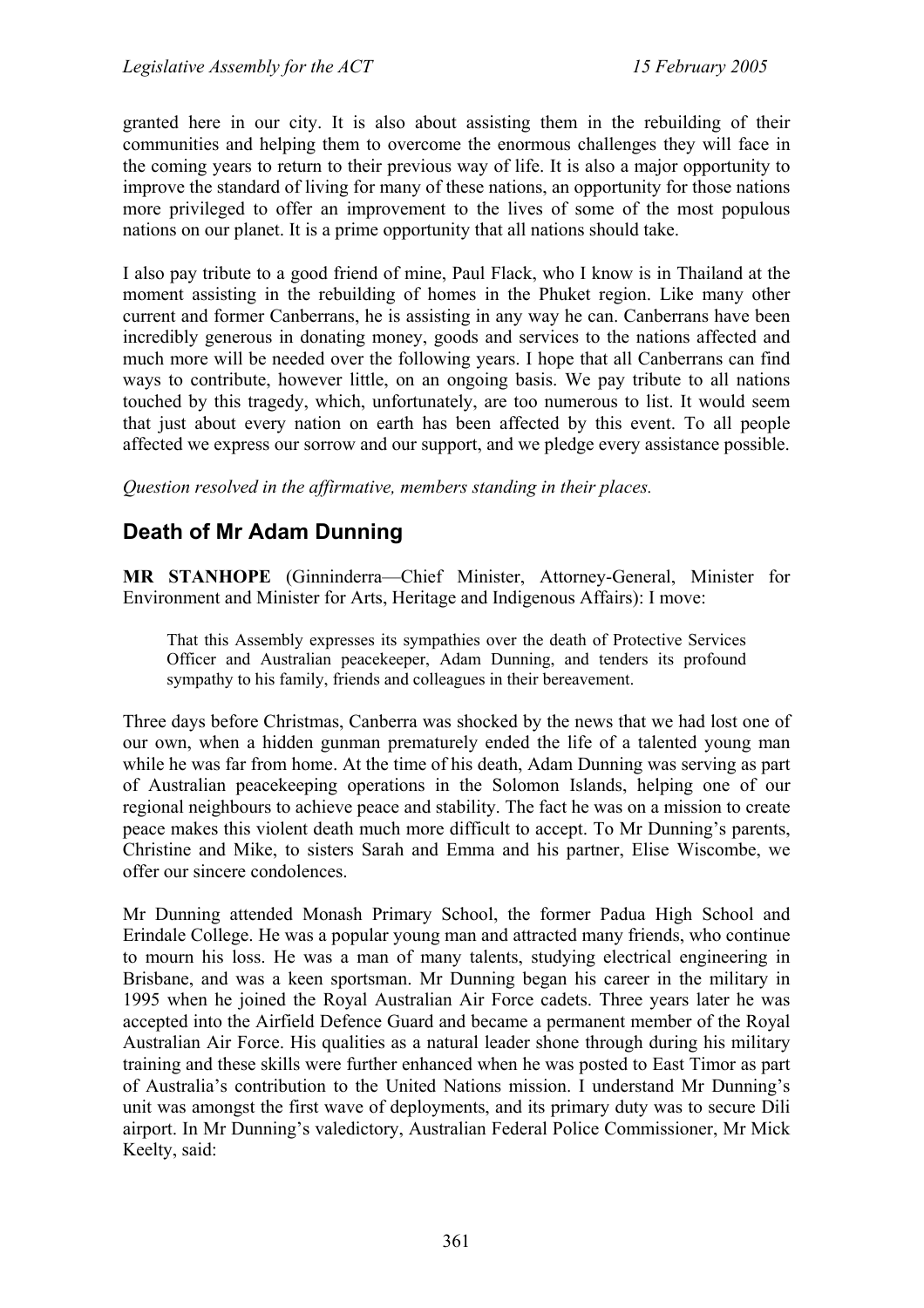During his time with the United Nations, Adam developed a personal passion for the work of the organisation, seeing it as an opportunity to help others less fortunate than himself.

This is the side of Adam Dunning we have heard much of since his death—his caring nature and his respect for other people. In 2003 he joined the Australian Protective Service, which had just become an operating branch of the Australian Federal Police. He began his duties with that organisation at federal parliament. In October 2004 he received another opportunity to serve overseas with the Australian Federal Police as part of the Regional Assistance Mission to the Solomon Islands, known as RAMSI. The RAMSI mission has been widely praised for its impact on the Solomon Islands and its people. The statistics are staggering, with thousands of weapons seized and thousands of arrests made and charges laid in an effort to stamp out violence and corruption.

During his valedictory speech, Commissioner Keelty recalled an incident where Adam Dunning disarmed a man carrying a pistol—which turned out to be a replica near the Honiara Magistrates Court. The commissioner praised Adam's ability to quickly and efficiently defuse the situation in front of a crowd of onlookers. Adam Dunning was awarded a commendation recognising his efforts. On 22 December the cowardly act by a gunman took away a life full of potential. The death of Adam Dunning is also a significant loss for the people of the Solomon Islands, who are pushing for peace in their nation. I hope his loss will further inspire Solomon Islanders to hold steadfast in their vision for a better life. In many nations around the world Australians are putting themselves in harm's way in the hope of bringing stability, democracy and peace to these host nations.

Adam Dunning's family can take comfort in the fact that the nation, and this community in particular, mourn with them. This was no more evident than when hundreds of Canberrans lined Anzac Parade to farewell him as his funeral cortege passed. As the Solomon Islands continue down their road to reform, its people will certainly remember Adam Dunning as one of the heroes who helped them along the way.

**MR SMYTH** (Brindabella—Leader of the Opposition): Mr Speaker, on behalf of the opposition I also wish to extend our condolences and best wishes to Adam Dunning's family—to his parents, Michael and Christine, and his sisters, Sarah and Emma, to his girlfriend, Elise Wiscombe and, in particular, to his AFP colleagues—those still serving in the Solomons and those here in Canberra—and his former colleagues of the Royal Australian Air Force.

Adam Dunning was an Australian and a Canberran. He was proud of his service to his country, first in his defence force role and then as a police officer and, I think particularly, in his role as peacekeeper. His commitment, his bravery, his resourcefulness and just his general caring for his colleagues comes through in everything that I have read about him. One of his friends, Paul Stewart, said, "Adam was the kind of person who would give you the shirt off his back if you asked him. He was that sort of guy." That was the sort of tribute that just flowed from everyone who had either met Adam or knew of him. His participation firstly in Timor and then in the Solomons is an indication of a young man who had a much bigger view of the world, and he will be remembered for that.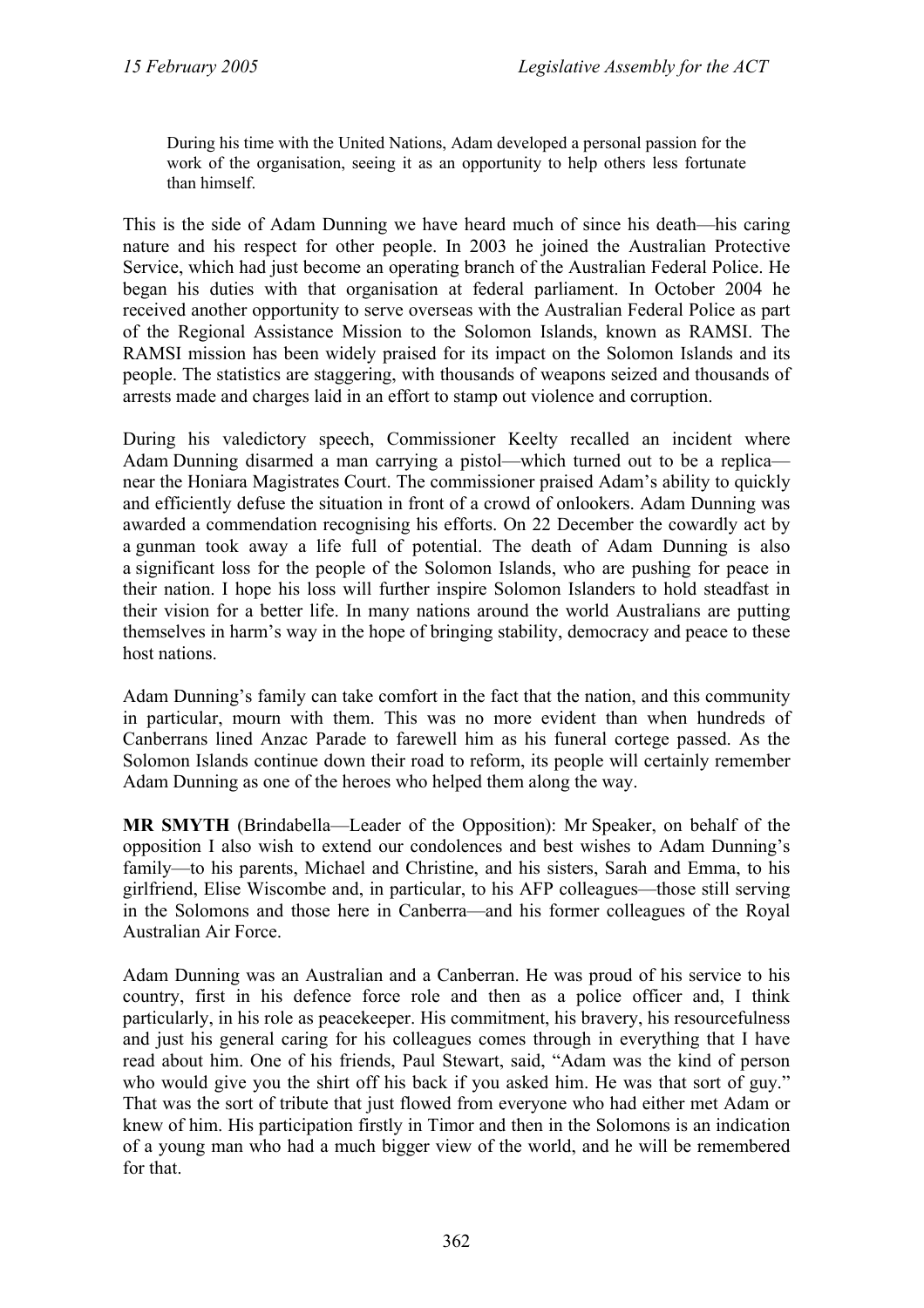We cannot know the loss for the people he has left behind but we send our condolences to them. His mother said that her son was a man with strength, great courage and a kind heart, and was intelligent and hardworking. She said what I think is the nicest thing you can say about somebody: "We have always been proud of Adam". His partner said: "He left an imprint on all who knew and loved him." And I am sure that that is true.

On behalf of the opposition, I thank the Chief Minister for moving this condolence motion today and we join him in acknowledging a young Canberran, someone who grew up in our suburbs, attended our schools, probably shopped with us in our shopping centres and probably travelled on the buses with us—just an ordinary Canberran going about his life, going about his job, the job that he loved, but an ordinary Canberran who actually made a difference, who has helped to change, at least in two parts of the world, something sad to something much better, and someone who should always be remembered by his city.

**MR HARGREAVES** (Brindabella—Minister for Disability, Housing and Community Services, Minister for Urban Services and Minister for Police and Emergency Services): I rise today to extend my sincerest condolences to the family of Protective Service officer Adam Dunning, who was tragically killed while on duty in the Solomon Islands in the early hours of 22 December 2004.

Adam Dunning joined the Royal Australian Air Force cadets in 1995. I am told that, even at this early time in his life, Adam's outstanding service was complimented and his positive attitude noted. This work took him to East Timor where he developed a passion for helping those less fortunate than himself. In March 2003 Adam joined the Australian Protective Service and was deployed at the parliament of Australia. Again, Adam demonstrated enthusiasm for his work and, I am told, was a popular member of his team.

In 2004 Adam commenced duty as part of the Australian Federal Police contribution to the Regional Assistance Mission to the Solomon Islands, better known by its acronym RAMSI. RAMSI is contributed to by 11 participating police forces in the Pacific region and is an initiative of the Pacific Islands Forum. The people of the Solomon Islands readily acknowledge that they have benefited greatly from the presence of RAMSI personnel.

Adam quickly adjusted to the work of the mission and life in Honiara. On 18 November 2004 he was awarded a commendation in recognition of his efforts in disarming a male person carrying a replica pistol in the precincts of the Honiara Magistrates Court. I am told he reacted with great poise in taking control of the situation.

In the early hours of 22 December 2004, Protective Service officer Adam Dunning was on a routine patrol in Honiara with a colleague, protecting the Prime Minister's residence and the Governor-General's residence. At 10 minutes past three in the morning, while continuing his patrol, Adam was fatally wounded by a gunman by the side of the road.

Adam continues to be an outstanding role model to all young Canberrans and, indeed, Australians. He was a dedicated, capable and committed young officer who led by example in everything he did.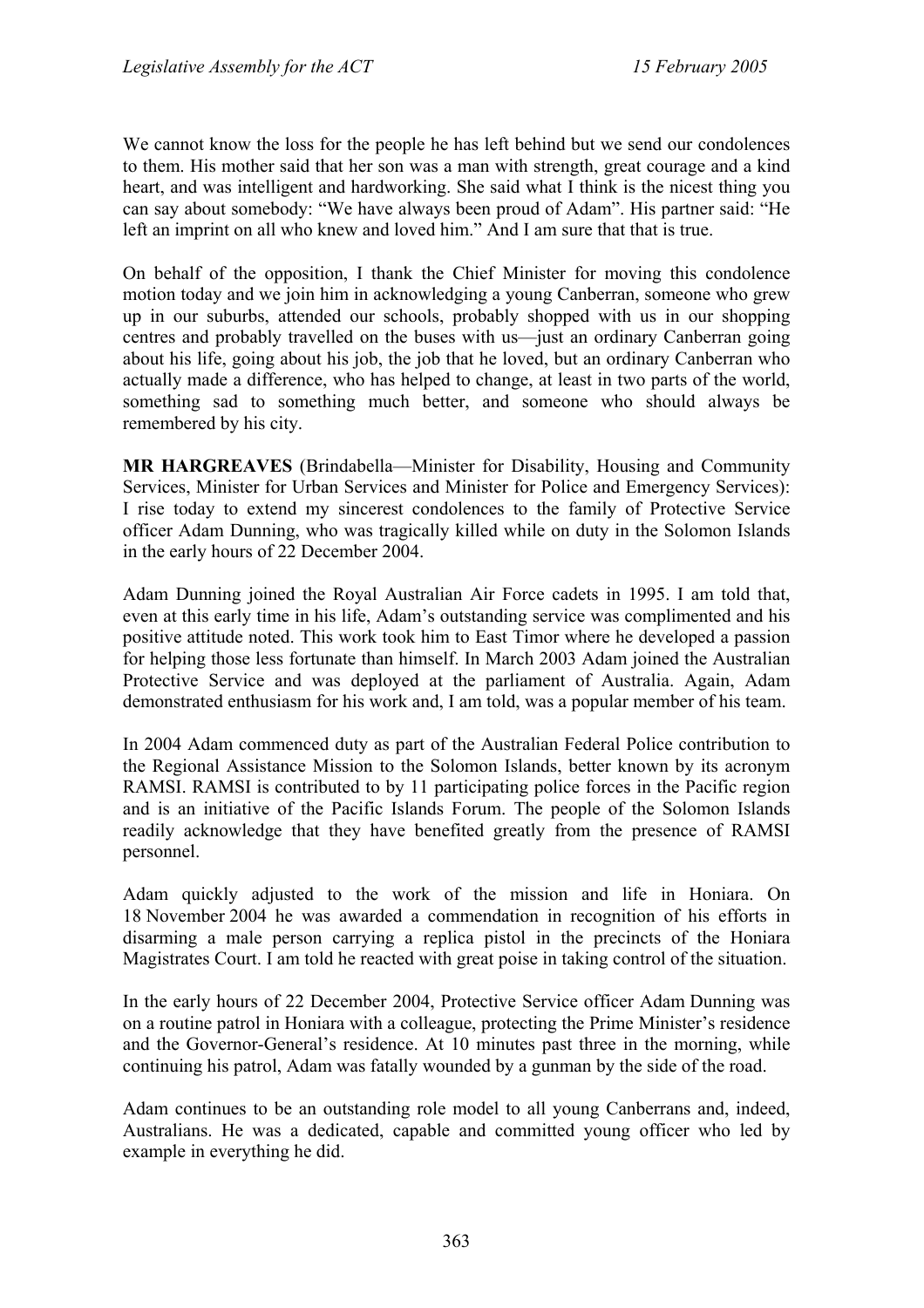Like Mr Smyth, I recall some of the things that were said about Adam Dunning at the state funeral that he received at Duntroon. I think it was very fitting that Adam Dunning received an honour because, in fact, he paid the supreme sacrifice, putting himself between danger and the person that he was charged to protect. Nothing more could we ask of our law enforcement and Protective Service officers than that they do that.

I am reminded of what was said, I believe the night before he died. He was with one of his friends, out having a drink as young blokes are wont to do—have a couple of sherbets and wander off. His last thought was for his mate; he wanted to make sure his mate had enough money left at the end of the night to get home safely. Most of us in our youth would have had occasions like that; there is usually one person in our group who just keeps a little weather eye out for the rest of us—and the person in that group was Adam Dunning.

It speaks volumes about his parents, about his family and about his community that they gave us somebody like Adam Dunning. I pass on my condolences to Adam's parents, his family and his partner, who live here in Canberra, and I commend his parents on raising such a dedicated and respected young man who died prematurely at the young age of 26. He will be sadly missed.

The tragic death of Officer Dunning is a stark reminder to all of us of the dangers faced by all our law enforcement professionals, whether they be helping people overseas or patrolling the streets of the ACT. I extend my thanks and respect to all those police officers who risk their lives to help protect ours.

I would like to close by saying that we in the ACT enjoy a police force that is full of people like Adam Dunning because Adam Dunning walked amongst them and he was a hero. We will never forget him.

**MR SESELJA** (Molonglo): It is with great sadness that I rise to speak on the motion this morning. I had hoped, having witnessed other condolence motions both in the federal parliament and in the Assembly, that I would not need to join one of these motions for some time. A number of incidents around the Christmas period have unfortunately necessitated the motions this morning.

At a time when most Canberrans were preparing to celebrate Christmas with their families, Adam Dunning was shot dead on 22 December 2004 while serving with the Australian Federal Police as part of a peacekeeping mission in the Solomon Islands. He was 26 years old. Adam is survived by his parents, Michael and Christine Dunning, his sisters, Sarah and Emma, and his girlfriend, Elise Wiscombe. Mr and Mrs Dunning wanted to be here in the gallery today but were unable to attend. They have, however, provided some of their memories of Adam for our reflection and our celebration of the contribution he made.

I would like to personally express my condolences and, I am sure, the condolences of all members here and of the Canberra community for the loss which has been suffered by the Dunning family as well as other loved ones and friends of Adam Dunning.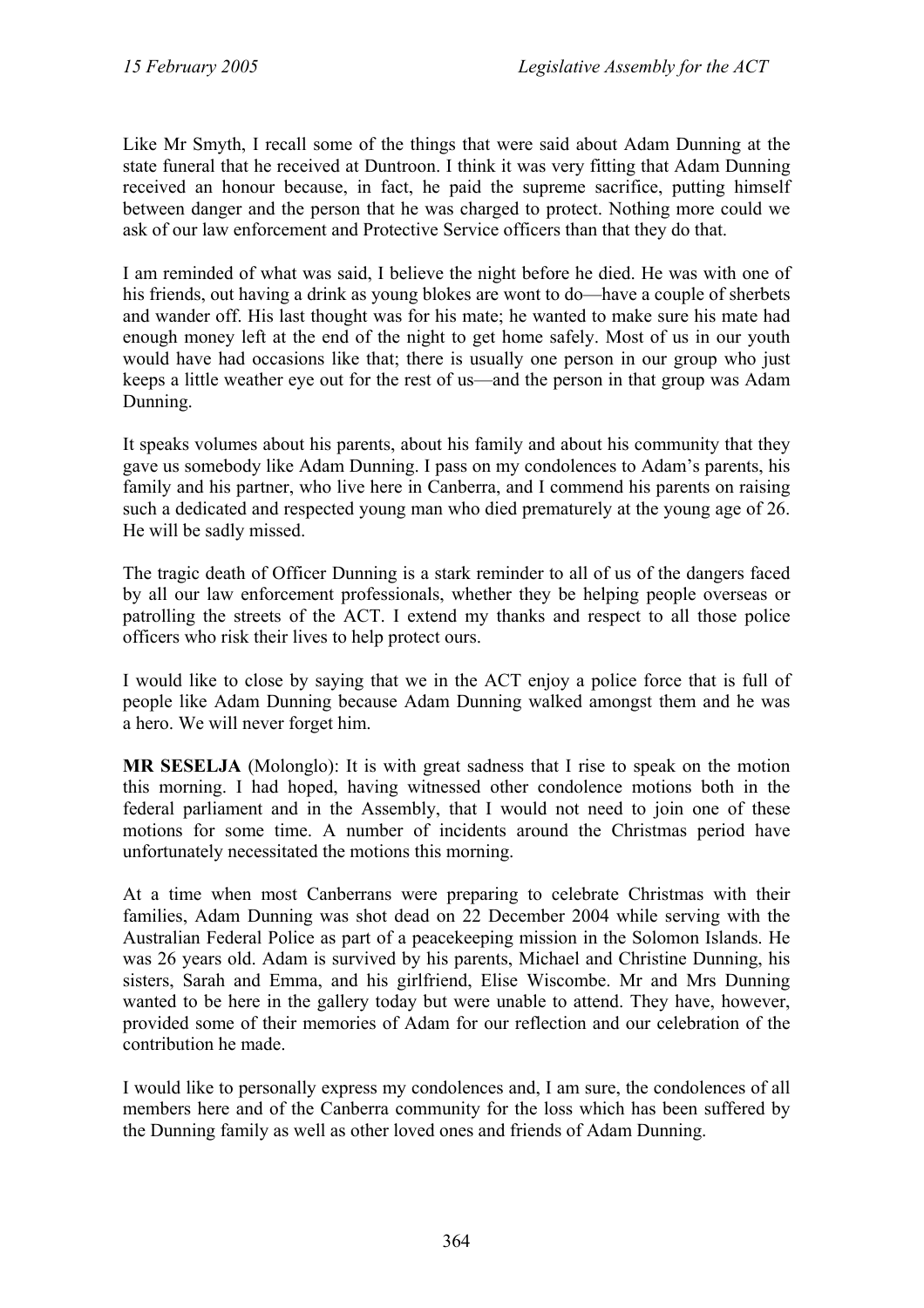Adam Dunning and his family moved to Canberra when he was almost two years old. The family lived in Florey for a short period and then moved to Monash, where they live to this day. Adam attended Monash primary and Padua Catholic High before attending Erindale College in Wanniassa.

As a teenager Adam was a member of the air training corps, which is now known as the air force cadets. In 1998 Adam joined the air force, where he held the rank of aircraftsman. He was part of the air force ground defence also known as Aggys,. Adam was the dux of his intake.

Adam was deployed to East Timor and was on one of the first planes on the ground. He remained there until the handover to the UN and remained in the air force until 2001. After coming out of the air force, Adam joined the Australian Protective Service, which is an arm of the Australian Federal Police. He was deployed to the Solomons in mid-October and was due back in mid-January. One of the things Adam did while on deployment in the Solomons was to conduct boxing lessons for the Honiara police.

While in Honiara, Adam received a commendation for his work in defusing a situation where he was alone and confronted by an armed man. The Chief Minister has already spoken about this incident. Adam drew on his experience and non-violent attitude and talked the armed man into handing over his weapon. I am told that this was typical of Adam: he was a person who never set out to harm people. Adam's father spoke to me of a gentle giant: a man who knew how to look after himself and was certainly no pushover but also a man who did not like violence.

Two of Adam's passions in life were riding motorcycles and practising the martial arts. He practised aikido and ju ju kan during his childhood and teenage years and later on he taught kickboxing at the Erindale Police and Citizens Youth Club. Adam took this role very seriously and found that teaching kids discipline, self-defence and not violence helped them develop a sense of self-worth. He was particularly concerned that the skills he taught be used only for self-defence.

The death of Adam Dunning was a tragic event. When I first heard the news reports, what first struck me was Mr Dunning's relatively young age and, later, the links that he and I shared. I attended Padua with Adam and his sister Sarah. Sarah was in my year and Adam a year below. I grew up a suburb away, in Wanniassa. I attended the same PCYC where Adam taught kickboxing. These links brought home to me the reality of this tragic death. Having never lost anyone in my immediate family, it is impossible for me to fully appreciate the effect of such a loss. Having sons of my own, I can only imagine the anguish that losing a child would cause.

The other thing that struck me when I heard of Adam's death was an overwhelming sense of gratitude for people like Adam, who put their safety at risk for the good of others. I would like to say this to the Dunning family: Adam died doing good; he died helping to restore order to the Solomon Islands after the serious turmoil that that nation has suffered. I hope that this fact can bring some comfort to you in the midst of your great sorrow.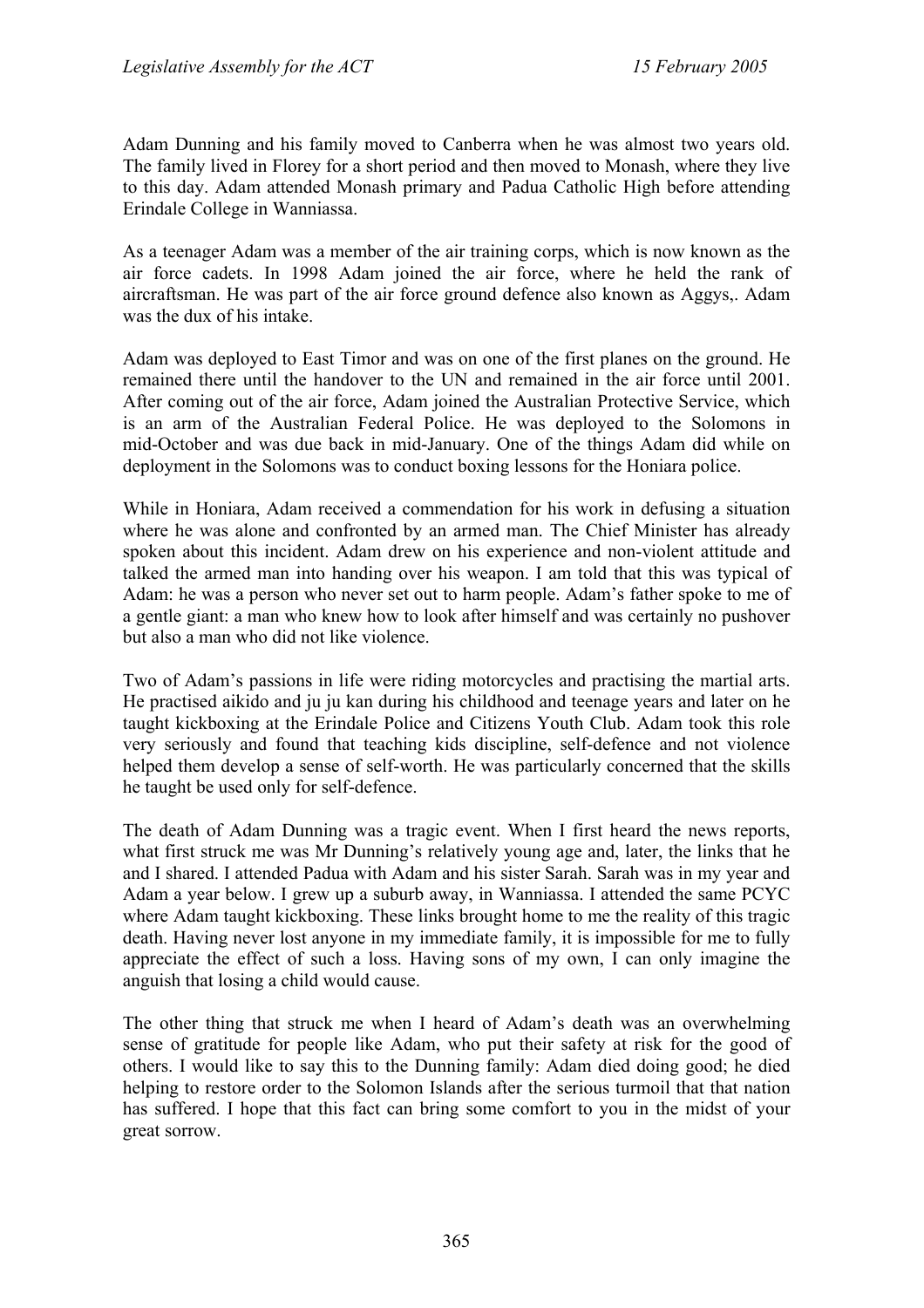The cowardly act which caused Adam Dunning's death should not be allowed to overshadow the worthiness of the work that Adam and other Australian peacekeepers were and are still performing in the Solomons. This work has led to a much more peaceful Solomon Islands, which is of great benefit to its people and to the Pacific region as a whole.

We should also remember the many other Canberra families who currently have loved ones overseas. We pray that the tragic circumstances that have impacted so greatly on the Dunning family touch no other families; that members of our community return safely.

I would like to conclude by again offering my condolences to Michael, Christine, Sarah and Emma Dunning, to Elise Wiscombe and to all of Adam Dunning's friends, relatives and colleagues. His contribution will not be forgotten.

**DR FOSKEY** (Molonglo): I also want to support the condolence motion for Adam Dunning but I do not wish to repeat any of the things that have been already said today. I have really appreciated the opportunity to hear about Adam's life, because I did not know him. I just want to say that when somebody dies, especially a young person, we look for reasons why. In this case, it was such a random event and there was no reason why it was Adam.

I want to put it in the context of the fact that the Solomon Islands people are on the whole deeply grateful for Australia's work there and for RAMSI's work. There have been a couple of surveys: one six months ago, which showed an approval rating of 94 per cent just after the troops landed, and another six months later when this approval rating had decreased a little but still remained high.

We think about what it is that makes somebody turn on someone whose intentions are so good and who is just about to bring peace to that very troubled place which did need outside intervention to help it solve its problems. I just want to read one very short excerpt from an article written by John Roughan, who belongs to the Solomon Islands Development Trust, when he reflected on the death of Adam:

The death of Adam Dunning, the Australian Federal Policeman gunned down last week in East Honiara while on an early morning routine patrol, cries out for explanation. … Authorities are now asking why has this happened? With almost 18 months of peaceful transition under its belt, the country seemed like it was quietly but surely on the road to recovery.

Thousands of guns had been collected, some of the country's worst criminals were securely held behind steel bars and people were enjoying a peace that they once enjoyed.

He goes on to say that over the 18 months some people have, however, seen their daily grind change very little. They have seen the costs of many of the items they need for living rise. Nonetheless, most Solomon Islanders are still watching the elites of their country doing extremely well, as they did before the intervention of RAMSI, and, although they would not turn up their noses at the development parity of those elites, they would gladly trade their back teeth for a little bit of the basic life—peace, peace and more peace, progress in education, working clinics, strong local markets, adequate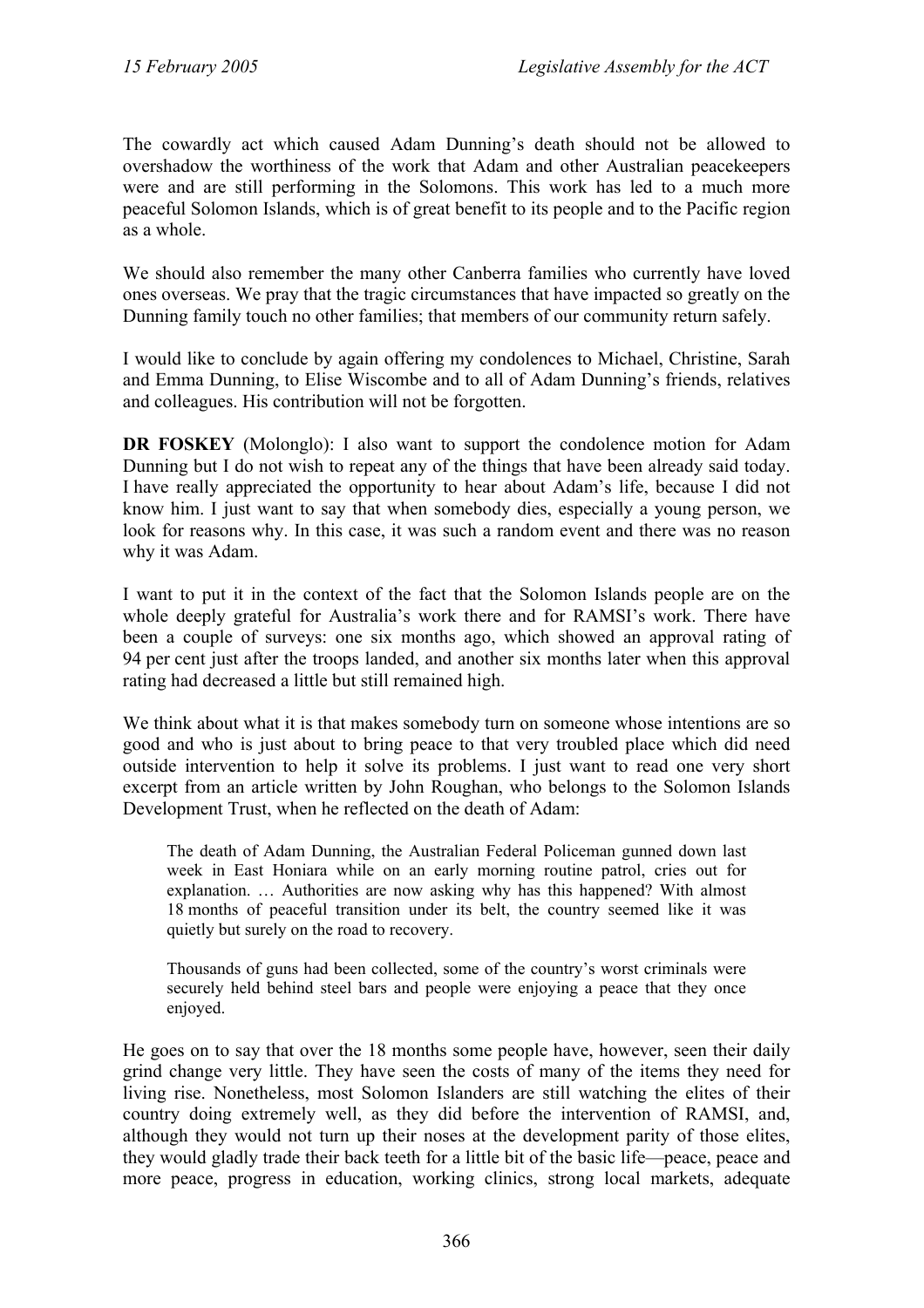affordable transport, growing communication links and, with these firmly in place over a number of years, prosperity. Let us remember that for them prosperity means the ability to buy modest amounts of the luxury items of soap, sugar, kerosene and clothing.

Adam contributed to this project and I am absolutely sure that that is why he believed he was there. His work has brought peace to the life of the islanders, and for this reason his loss is a tragedy. I extend my very deepest sympathy to his family and all his loved ones.

*Question resolved in the affirmative, members standing in their places.*

## <span id="page-21-0"></span>**Death of Mr Charlie Pahlman**

**MR STANHOPE** (Ginninderra—Chief Minister, Attorney-General, Minister for Environment and Minister for Arts, Heritage and Indigenous Affairs): I move:

That this Assembly expresses its deep regret at the death of Charlie Pahlman, Deputy Director of the ACT Council of Social Service and Greens candidate for Molonglo in the 2004 ACT election and a committed social justice advocate and a very respected and valuable member of the Canberra community, and tenders its profound sympathy to his family, friends and colleagues in their bereavement.

Mr Pahlman was a committed social justice advocate and a very respected and valuable member of the Canberra community. He died tragically during a family holiday to Western Samoa on 19 January 2005.

Charlie Pahlman will be sadly missed by his partner, Pam Boyer, his children, Tina and Kari, their mother, Christine Pahlman, his parents, Anna Lena and Ragnar, and his brother, Andrew. He will also be missed by his colleagues at the ACT Council of Social Service and the ACT Greens.

In a tribute posted on the Charlie Pahlman Memorial web site, a friend reflected on Mr Pahlman's commitment to his passions. She said:

Charlie was a man of honesty and integrity. He did not just support various campaigns for environmental and social justice from the edge—he immersed himself in them and gave his skills, his time and his energy wholeheartedly. He lived his commitment in a way few ever do.

Charlie Pahlman was born in Sweden in 1960 and moved to Australia at the age of 10. During his life, he gathered many and varied experiences, which all served to fire his passions for social justice. He did everything from farming avocados on the New South Wales North Coast and becoming a stock rider on a cattle station in Queensland to even running a vegetarian cafe on the Hawkesbury River.

In the mid-1980s his love of travel and adventure took him to Asia, where he developed a passion for the Mekong region and the people of Thailand and Laos. He worked with the people there on the protection of their environment and their communities. Mr Pahlman brought all of these experiences with him to the ACT in 1996 where he took up the position as campaigns director for Community Aid Abroad.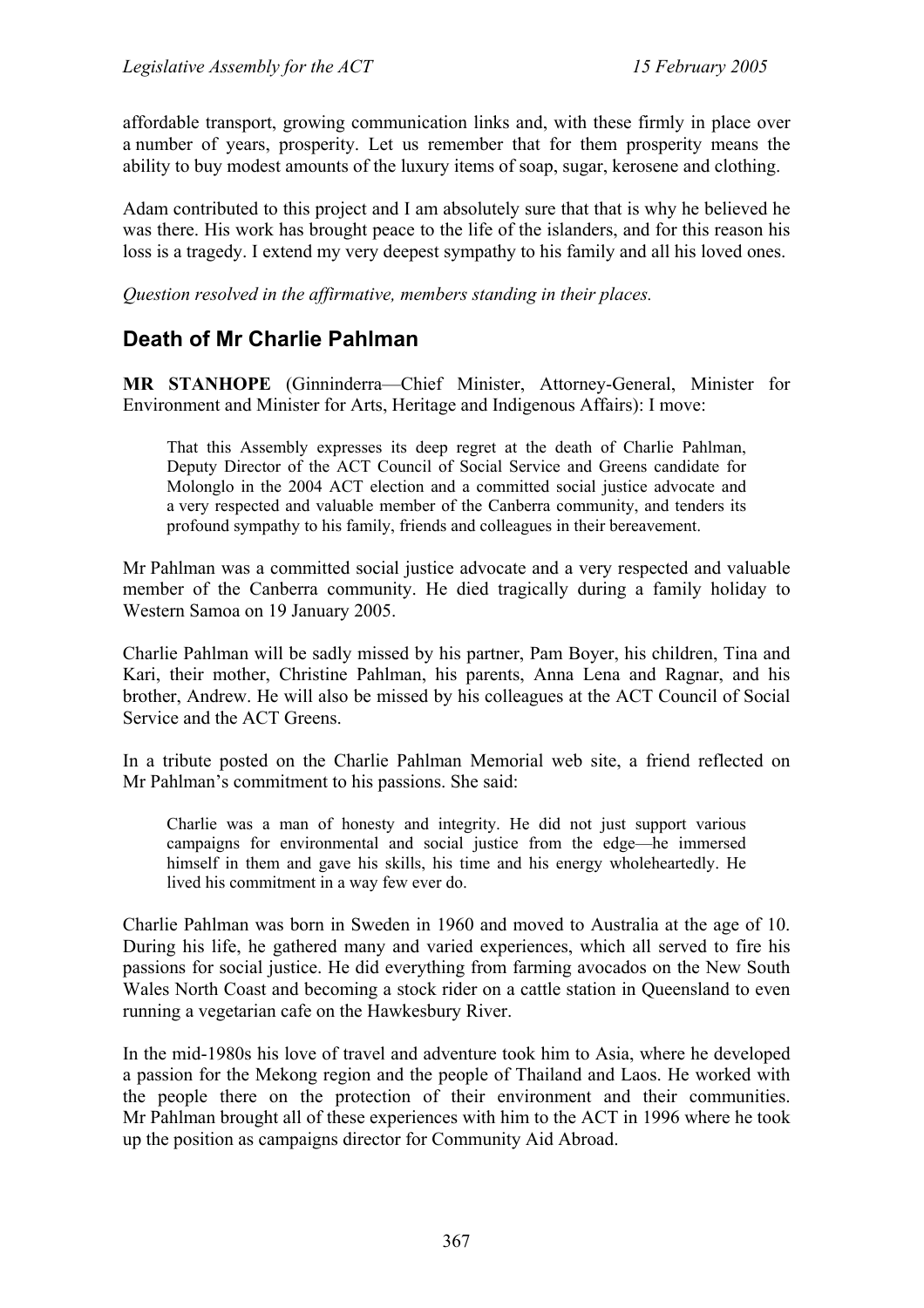His commitment to social justice then took a more local focus when he became the deputy director of the ACT Council of Social Service in 2001. ACTCOSS director, Ara Cresswell, said in a statement: "his unflagging belief that each community should determine their own future was an inspiration to all who had the chance to work with Charlie over the years". Another of his passions was for the process of reconciliation with Australia's indigenous people and he was an active member of Australians for Reconciliation and Native Title.

His love of Canberra translated into his bid to serve the local community through the ACT Legislative Assembly. He was a candidate in the seat of Molonglo for the Greens in the 2004 election. For our Assembly colleague Dr Foskey I know he was not only a running mate but also a cherished friend.

It is clear that Charlie Pahlman touched the lives of many, not only in this community but across the world. I did not personally know Charlie Pahlman, but I observed and listened to him during the election campaign and I liked what I saw and heard.

Charlie Pahlman was an active and valuable member of our community and he will be sorely missed. I again express my regret at his sudden and sad death.

**DR FOSKEY** (Molonglo): I want to thank Mr Stanhope for moving a condolence motion for my friend and colleague Charlie Pahlman. It is right and fitting that the whole Assembly remember Charlie and note his passing, as I am sure that every member has had something to do with him; if they have not, they soon would have, had he not died.

Our hearts go out to Charlie's family and friends and I want to acknowledge that today we have a number of them here: Charlie's partner, Pam, his mum, Anna Lena, Pam's mum, Marjory, and a number of other friends. You will see that my staff have also joined them, because Charlie was close to us all.

Charlie's family and friends are a close circle and a spiralling network of thousands across the world. I especially think of his partner, Pam, and his mother and his daughters. I hope that you travel the long and bumpy road of grief assisted by good memories and compassionate friends.

Today I want to speak particularly on behalf of those in the social justice community who have worked with Charlie in the eight years since he came to Canberra, and to briefly outline the work that he did prior to coming to live in our city. In doing this, I want to stress the loss that we have endured as a community and as a world. I wish to emphasise, however, that there is no room for despair and to demonstrate that we will remember Charlie best by keeping his work for social justice going and by taking on some of his open enthusiasm, best expressed in his smile.

Why is it that the death of some people is harder to accept than that of others? Charlie is such a person. The first reaction of most people to the news was disbelief: how could someone so alive die? The second was profound loss. Many uttered the old cliché: only the good die young. That I reject. For one thing, it might discourage those of us who, humanly, would like long lives from behaving with integrity. For the other, it is patently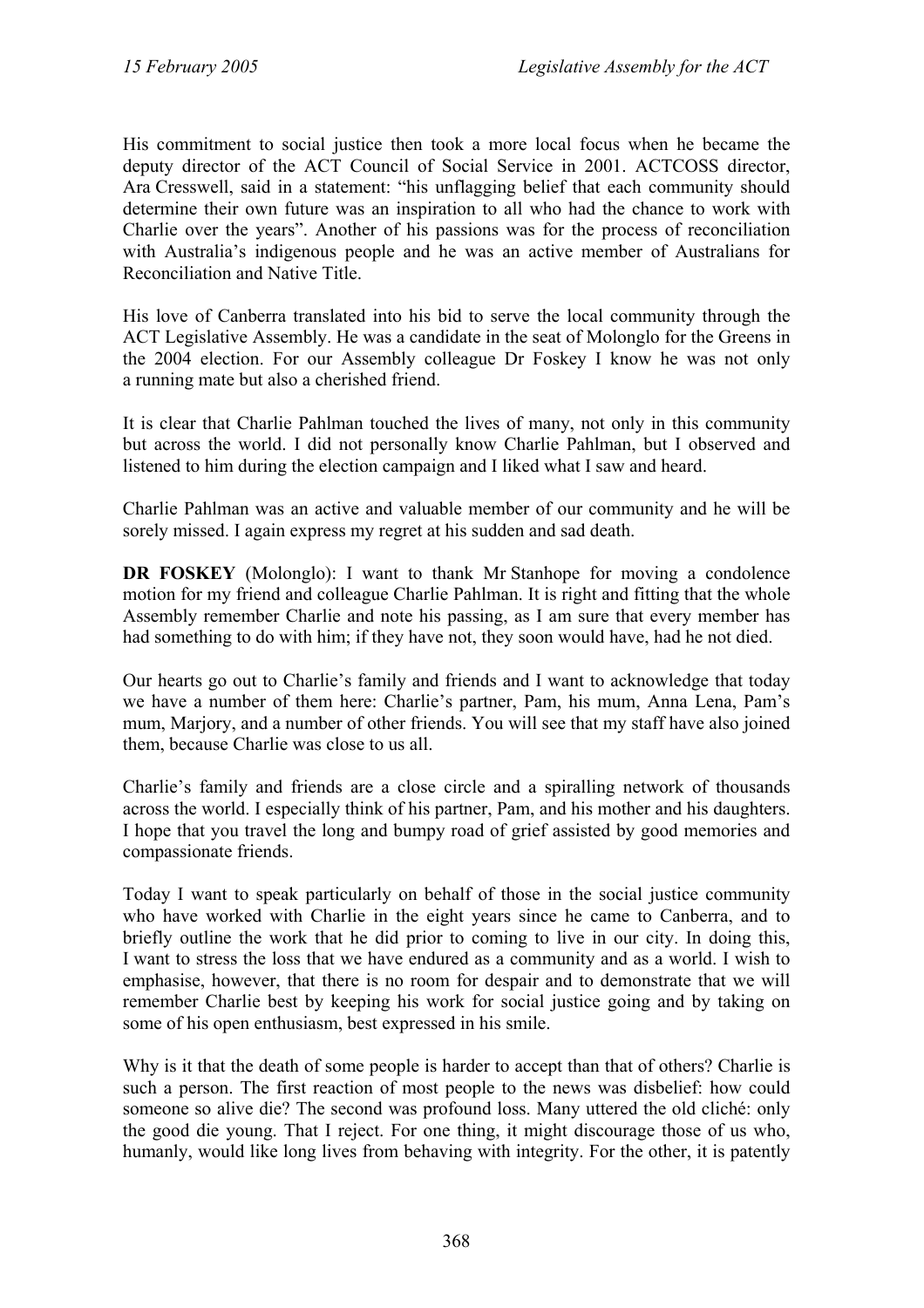not true, although, unfortunately, those who seek to behave well towards the earth and their fellow humans are not immortal, as we would like them to be.

The truth is that it is always hard to lose someone we love, especially if that person should, by the law of averages, have years of life ahead of them. Charlie would have been 45 this year. Someone said: "We still expect Charlie to walk through the door. He has been away before and he has always come back before." Many of us still have emails from him on our desktops. I am very reluctant to delete the last email I received from him. In my diary is recorded a meeting I had with him on some of the community work he was doing just before he left for his holiday in Samoa.

Charlie was a brilliant networker and communicator. In this speech, I would like to tell his story in his own words, reading the bio that he wrote and polished for the ACT election last year, where he stood with Amanda Bresnan and me as a candidate for Molonglo. Thousands of these bios were distributed. I really felt sure that, if people had known the qualities of the man, he would have been my colleague in office as well as on the hustings. These are his words:

I emigrated to Australia with my family when I was 10. After graduating from the University of Western Sydney with a degree in agriculture, I spent ten years in Thailand and Laos, working side by side with local communities to support appropriate economic and social development. During this time I formed a deep commitment to supporting local peoples in their struggles to protect and sustain their livelihoods, cultures and natural resources.

Rivers are a particular passion of mine, and during my time in South-East Asia I learned much about the importance of healthy watersheds and river systems, and how they are the life-line and arteries of our eco-systems. I also worked with local communities and non-government organisations to campaign against environmentally and socially destructive large-scale dams in the Mekong region.

I settled in Canberra in 1996 and currently live in Watson with my children. I have worked with a number of community organisations on social justice, Indigenous rights and environmental issues. In my work with the ACT Council of Social Service (ACTCOSS), I have deepened my interest in and understanding of current social issues in the ACT, especially mental health, housing and disability services.

As a candidate for Molonglo, I bring substantial experience in advocating for a fairer world, and a commitment to working in partnership with people to build a better Canberra. I want to build on the work of the ACT Greens to foster a dynamic and equitable community. I believe that the small size, educated population and relative wealth of Canberra should allow us to do better in terms of social justice and environmental sustainability—if we can't get it right here, then where?

I first met Charlie when he was a passionate campaigner for Community Aid Abroad, that dynamic people-to-people development organisation, which used to have an office in the Griffin Centre, and a wonderful community development approach both in its local awareness-raising work and with partner groups in poor countries. Being defunded by the national office as it turned itself into Oxfam CAA and breaking its tradition of grassroots organising through local groups forged a close community and certainly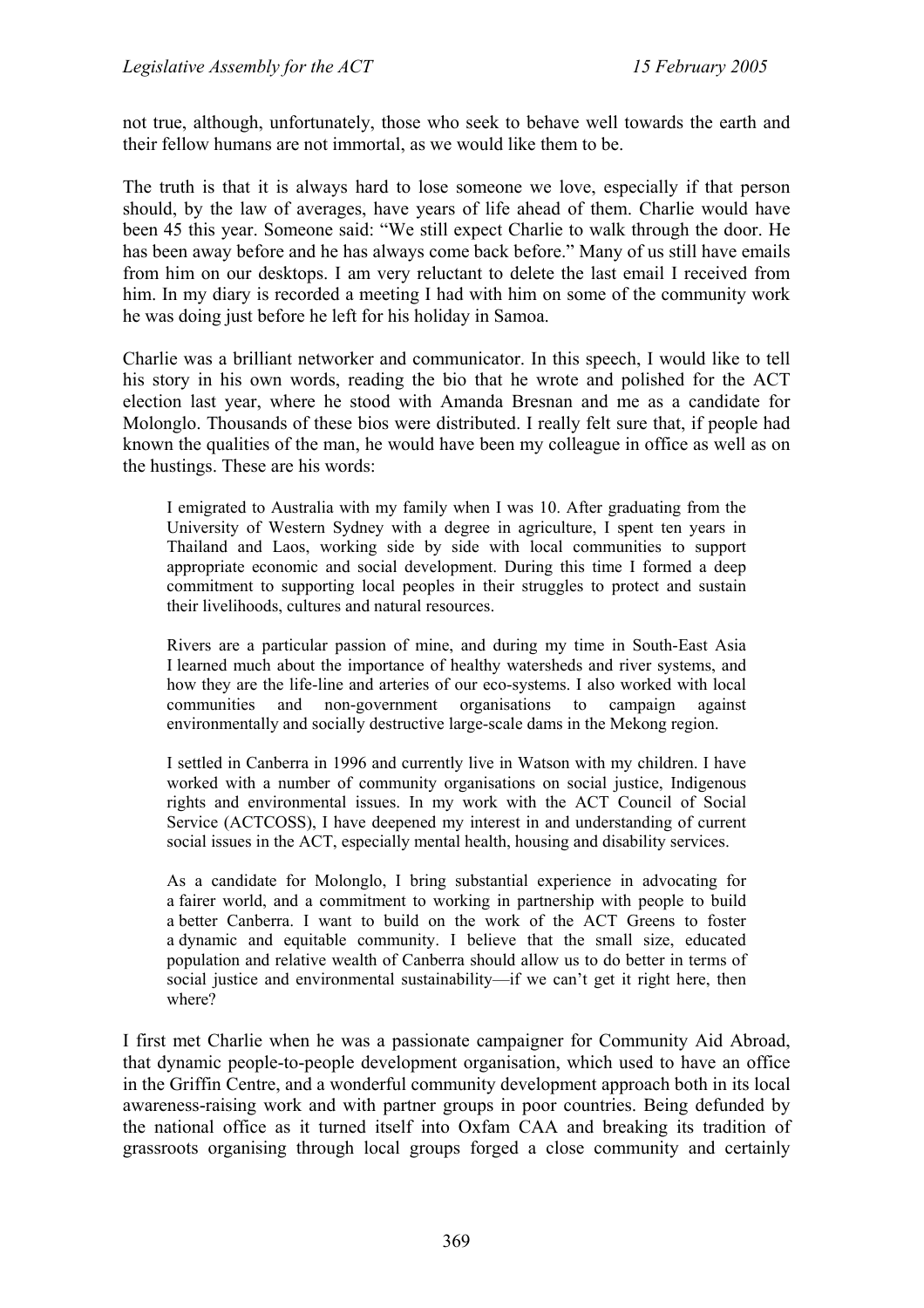helped cement the bonds between Charlie and his partner, Pam, who met through their work in CAA.

Later I met Charlie again as he worked with Australians for Native Title and Reconciliation. That famous sea of hands owes a lot to him. However, most Canberrans and other members of the Assembly will have met him in his work at ACTCOSS. Here is what Sandra Lilburn, the other deputy director there, had to say about Charlie:

Joining ACTCOSS in October 2001, Charlie Pahlman soon took on the role of Deputy Director (Sector Development) and in this position strengthened the capacity of the organisation to actively support community development in the ACT. Charlie established a distinctive profile as a community facilitator within the sector and worked tirelessly as an advocate for community determined action. His unflagging belief that each community should determine their own future was an inspiration to all who had the chance to work with Charlie. Through his work Charlie Pahlman was able to translate his belief into practice and provide many groups and community based organisations with the resources and skills they needed to set and achieve their future goals.

Through his leadership, the ACTCOSS Sector Development team has helped many organisations in the ACT to translate their passion and commitment into a clearly formulated organisational plan and map out a sustainable future. One of Charlie's greatest legacies can be seen in the numerous groups and community based projects that have reached their potential and thrived under his friendly guidance.

As Deputy Director at ACTCOSS, Charlie's commitment to the ACT community was demonstrated by his efforts to regenerate the Community Development Network … his particular dedication to organisations in the mental health and HACC sectors, and his facilitation work for the Indigenous Housing Forum. His broader interests and activism served to extend his effectiveness in his work at ACTCOSS and gain him respect in the ACT community sector.

And then, in December 2003, we were both preselected to be the Greens lead candidates for Molonglo. If ever there was a case for the way Greens do politics differently, our 2004 election campaign was the exemplar. Politics is by its nature competitive—but Charlie and I worked as a team, putting collegiality and cooperation before politics. The process was as important as the outcome for both of us, dyed in the methods of community development as we both were. We acknowledged each other everywhere, we met weekly, then daily, we gave out each other's material, we rang each other up and we attended community meetings, car-pooling as friends do.

When I went into hospital with a sudden illness, Charlie sent me a huge bunch of flowers and rang to check on my progress. I grew so much through this campaign and I am a better member for having seen how Charlie's smile could light up the world and move people to seek the best outcomes.

Charlie's family and friends have set up a web site where people may read and add their tributes to Charlie's life. You will find it at www.charlie.pahlman.com. From the many tributes, I have taken one which describes the way Charlie worked, from someone who knew him well: as my closing word, it is Charlie's lesson for us all, because a life like his must not be allowed to end; it must continue in our work and our relationships with others.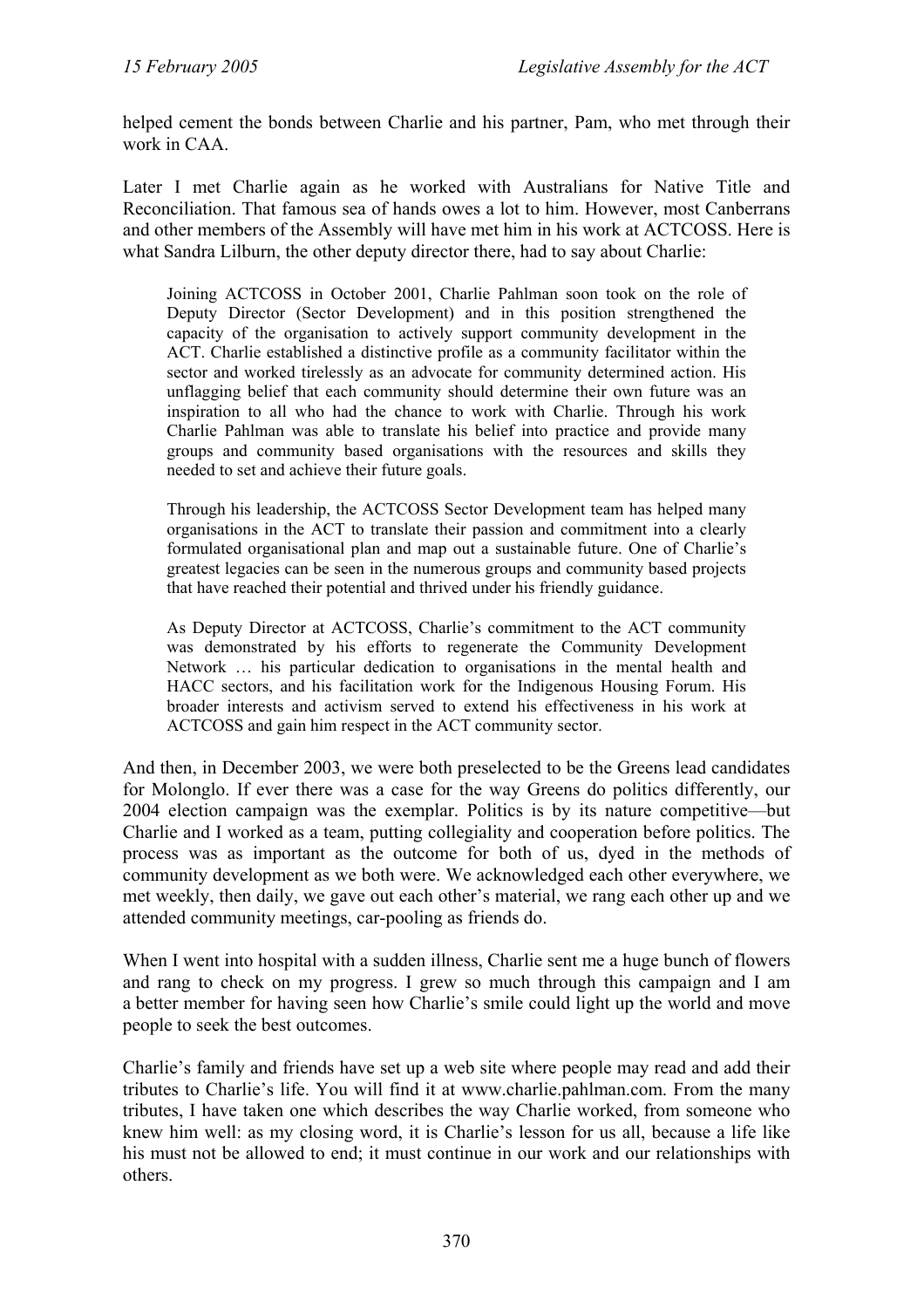Prue Borrman, whom many of you will know, wrote this:

I first met Charlie when he started work at ACTCOSS. He came out to visit me at the Health Care Consumers Association office at the Pearce Community Centre and we talked about the health consumer movement and how he came to be working at ACTCOSS. He took time to understand where I was coming from and I found an instant ally. He embraced and challenged my ideas and we started to work together to broaden the involvement of health consumers in the community in a couple of areas through ACTCOSS, something I had wanted to do for some time.

I felt far less isolated as a sole worker in one of the many community organisations in the ACT and was very pleased to work with Charlie who picked up and worked with my enthusiasm. He had great respect for others.

That's what Charlie did so well, he saw the big picture, drew the threads together and then worked actively to create and build connections.

I valued his sharp intellect, the challenges, insight, warmth and vision, his inclusive approach to everything: in a nutshell his courage and leadership.

In between sadness and disbelief at Charlie's passing I have also had a very strong sense that Charlie is OK. That the strength of his spirit continues to connect with all that knew him. He connected and will continue to connect so that we work for a fairer, just and more loving world.

And so we do.

**MR SMYTH** (Brindabella—Leader of the Opposition): On behalf of the opposition, I extend our condolences and best wishes to Charlie's mother, Anna Lena, who is with us this afternoon, to his brother, Andrew, in particular to his partner, Pam, who is with us, and her mother, Marjory, and from his first marriage his wife, Christine, and in particular his children, Tina and Kari, and to all his friends and those who mourn Charlie's passing.

In many ways Charlie is somewhat the Australian story. He came here as a migrant at the age of 10 and in a few short years managed to cram in an education at Hawkesbury Agricultural College, went jackarooing and was an avocado farmer, a restaurateur, an aid worker, a deputy director at ACTCOSS and many other things.

When I got the phone call early on Saturday morning, it actually came from a member of the mental health community who had heard the rumour and asked if I could verify whether or not Charlie had died. After making a few phone calls, it was quickly apparent that he was dead. It was the number of people who wanted to know so quickly and who were so concerned about Charlie and about his family that really shows the sort of tentacles that a man like Charlie Pahlman had into his community: he was well and truly anchored here.

What can you say about the man? As has been said, he was a deputy director at ACTCOSS, he was a political candidate, a tremendous family man, a good bloke. I think a measure of the man is the way that he arranged his personal affairs. Charlie had been married to Christine. He had met Christine in Thailand, where they had married and had two daughters, Tina and Kari. But when that had not worked out, he remained close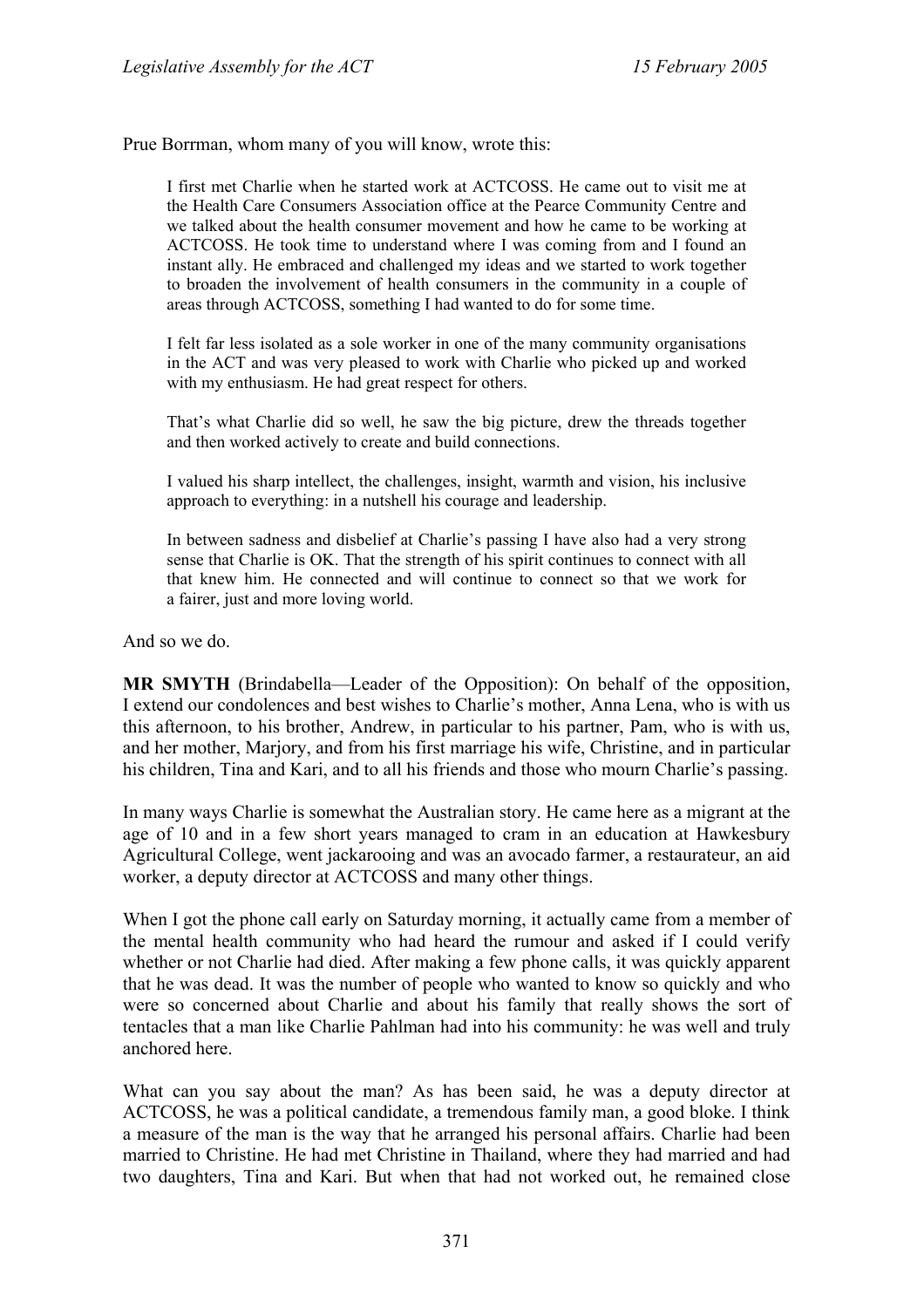friends with Christine. I know this through other relationships that I have with people who knew Charlie and his family. Even on the day he died, Charlie and Pam, Charlie's kids, Tina and Kari, Pam's daughters, Rebecca and Bella, Charlie's mother, Anna Lena, and Christine, were all there in Samoa. Not many of us are able to arrange our personal affairs in such a way and I think the way he worked at that, his personal life, is truly a reflection of the man.

If you want a reflection of how his community held him, you have only to visit the Charlie Pahlman Memorial web site. I am not aware of many web sites that are set up in people's honour when they die, but this is clearly one that has been well visited and well cared for. I would encourage members to visit the site themselves and read the various stories there. You can feel the genuine affection and love that his family and friends had for Charlie.

There is also a tribute to Charlie in the foyer at the ACTCOSS headquarters in Jamieson House up on Constitution Avenue—something I have not seen before. There is a small memorial in the form of a rug and on it there are some photos, some flowers, candles, cards and people's reflections. Again, that depth of emotion that people are willing to show for Charlie is a real tribute to the man he was. If you are passing ACTCOSS headquarters in Constitution Avenue, just duck in and pay your respects, because it is still there and I suspect it will be there for some time to come.

I ran into Charlie through his work in mental health, through his work as director of ACTCOSS and particularly out on the hustings. I think the way he behaved on the hustings was an example to all of us. He was always willing to have the argument, he was always willing to stand by his convictions and his belief, but was always willing to allow other people to have their say and then join with them in a conversation or a discussion on how his view was perhaps better or stronger and why we should change ours. I will always remember Charlie for being willing to have a go and never giving up. Certainly, his sharing and generosity come through in what other people have said about him, and I think ultimately what you can say about him is that he was a good bloke and a great Australian.

**MRS BURKE** (Molonglo): I would like to thank the Chief Minister for bringing forward this motion this morning. I rise to pay my sincere respects to a man I hardly knew but a man who made you feel like you had known each other for years. I acknowledge members of Charlie's family in the chamber there. Thank you for being here today.

I was just bowled over by this person who bowled people over; he just did that. He would bound into the room before election time at forums, sleeves rolled up, always rushing, hat down—sometimes hat on—ready to go: "Right, let's get into it."

I remember one particular occasion over at the ACROD election forum when Charlie was under attack from other candidates at that stage. He had got a few of these election forums up his sleeve and was getting used to the attacks of: "Ah, but where's the money going to come from?" He stood up this time and said, "Well, perhaps we may never hold the chequebook, but it won't stop me or the Greens from lobbying those that do" or words to that effect—and that was Charlie.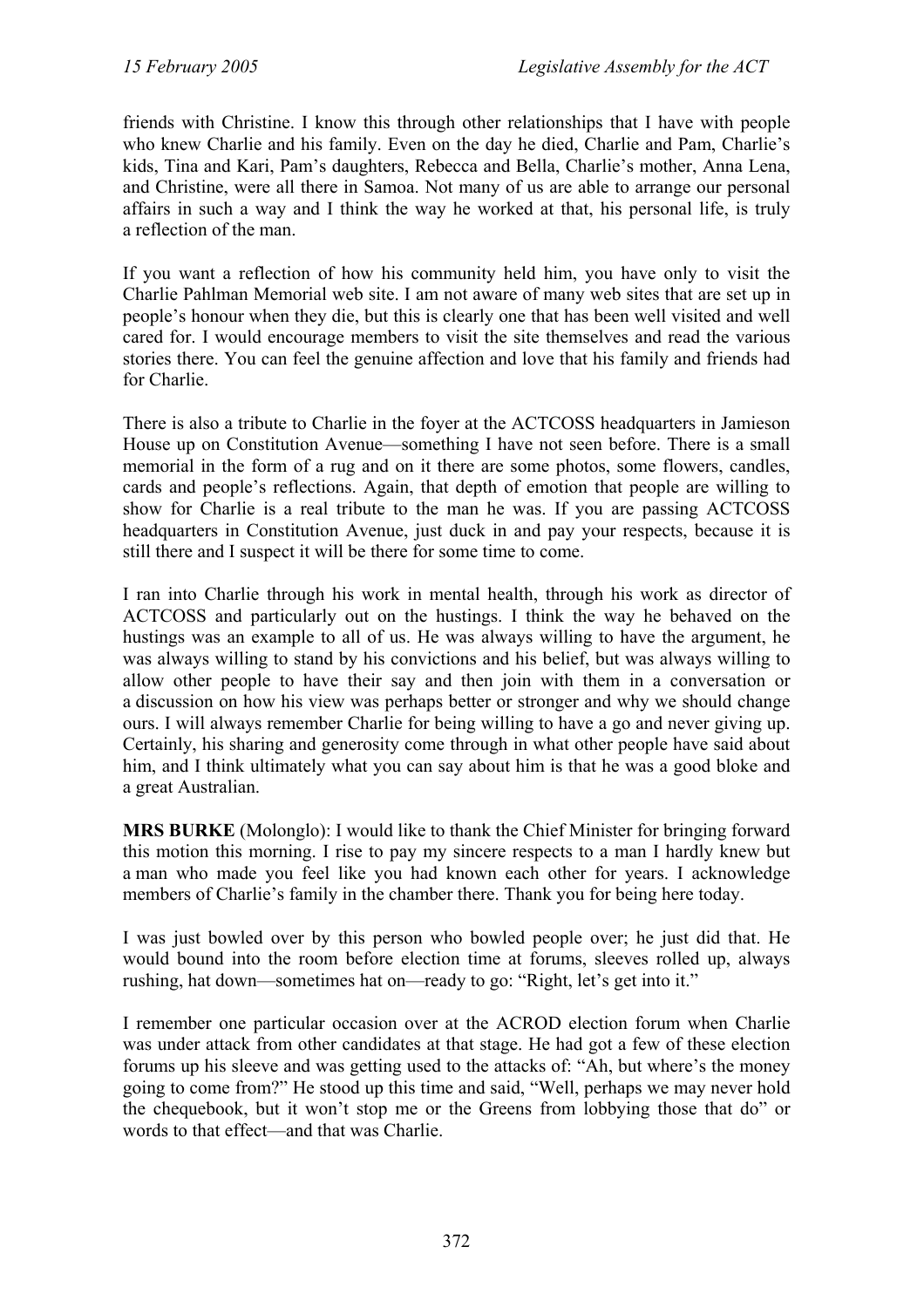I indeed too was very touched by his web site. It is funny how in life people whom you hardly know can have this impact upon you, but evidence of that was what I can only call the celebration of life, joy, freedom and liberty in the memorial service that was held for Charlie. It was literally standing room only. I was just so taken aback. It was the depth of this human being that was able to permeate the lives of everybody and any organisation he worked for.

I also stand here today on behalf of Liberal colleagues for Molonglo Zed Seselja and Richard Mulcahy and indeed all other Liberal candidates for Molonglo who stood in the election. They would often comment: "Who is this Charlie? What an exceptional guy." As Dr Foskey has said, it was interesting that so many people thought Charlie's approach was such a refreshing one in life—so different. He would transcend the boundaries of politics. I had probably three or four really good discussions with Charlie. Immediately you could get the heart of the man, and that is really a credit to his parents, to his former wife and to his partner, Pam—to many people, too many to mention but they know who they are. I was just taken aback by the stunning daughters and the musical gifts that that family have. Keep on the music; that was great.

This was a man who would turn around in my life the phrase, "How are you going?" He really wanted to know; he really did care about how you were going. I know Dr Foskey wrote that, and it is on the web site. But it is so true. When I read that, I said, "Yes, that's right." Charlie would come into a room and it was eyeball to eyeball, "How are you going?" You could tell it was not just, "How are you going? See you later," as often many of us do. Charlie meant it. He wanted to know you. He wanted to know about you and your life.

This statement on his web site really epitomises him:

… I formed a deep commitment to supporting local peoples in their struggles to protect and sustain their livelihoods, cultures and natural resources.

That, from what I have heard, was the life of Charlie Pahlman. He was there. He wanted to be there for people. He had this deep commitment.

Charlie's death was tragic, but he had a passion for water, and I can relate to that. I am a water baby too. I read on the web site about Charlie paddling around and he was so happy. I think he died in a place where he was most at home, in the ocean. You can read for yourselves the words that are written on the web site about that.

I am sure that wherever he is now Charlie will be advocating a fairer world. Charlie was, in the short time I knew him, a person of sincerity of heart. There are not a lot of human beings that you can often say that about. I pay my sincere respects and offer my sincere condolences to his close family but know that Charlie has sown seeds of greatness into his children and that from that we will see Charlie Pahlman living well in our community. Charlie, you did permeate your whole being into everything you did. Charlie, your memory lives on. God bless you, my friend.

*Question resolved in the affirmative, members standing in their places.*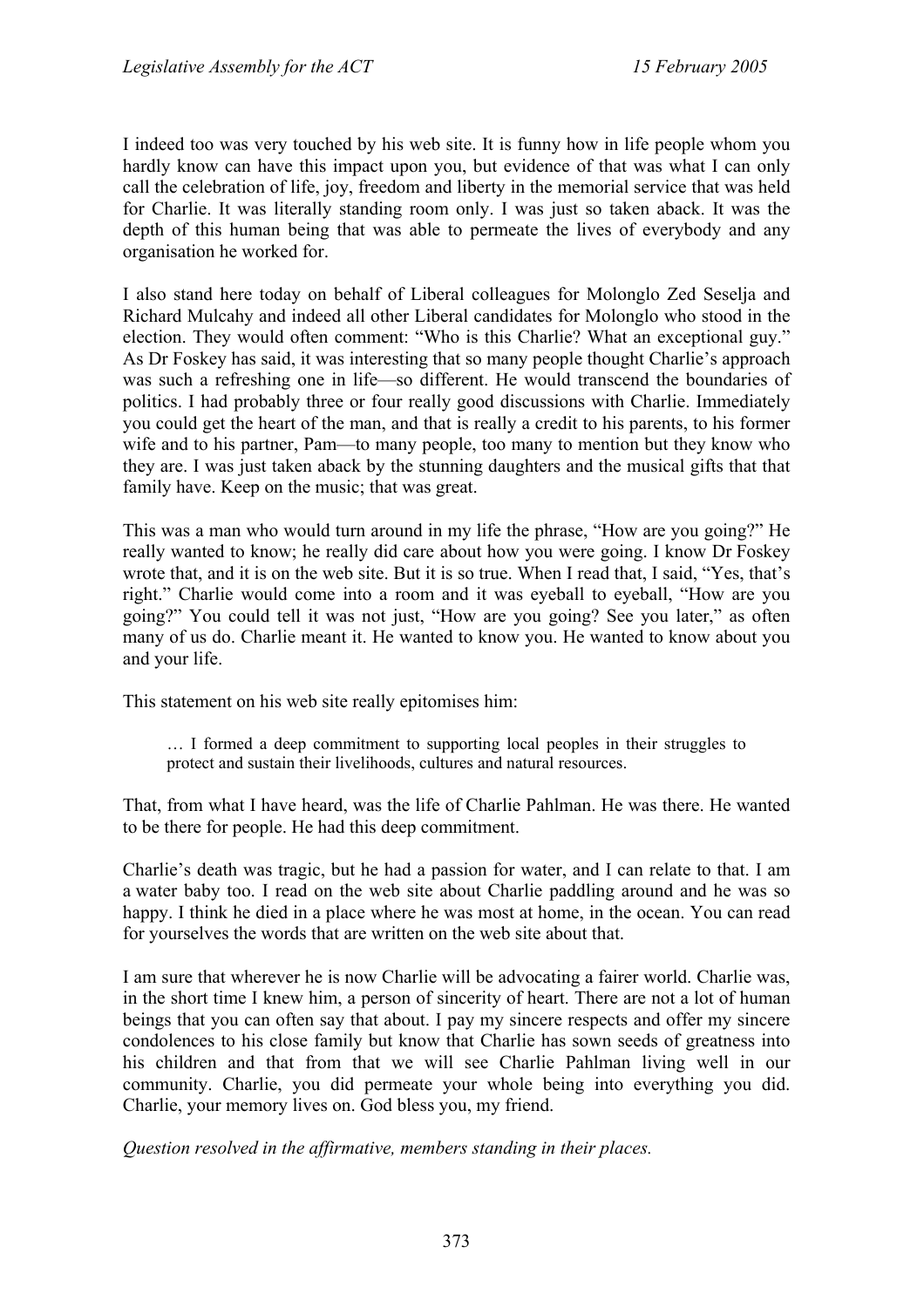### <span id="page-28-0"></span>**Death of Mr John Dainer**

**MR STANHOPE** (Ginninderra—Chief Minister, Attorney-General, Minister for Environment and Minister for Arts, Heritage and Indigenous Affairs): I move:

That this Assembly expresses its deep regret at the death of John Joseph Dainer, who, before his retirement, held the position of Special Magistrate in the ACT Magistrates Court and had a distinguished career in the Royal Australian Air Force, and tenders its profound sympathy to his family, friends and colleagues in their bereavement.

Before his retirement, John Dainer held the position of special magistrate in the ACT Magistrates Court and had a distinguished career in the Royal Australian Air Force. John Dainer, or JD as he was affectionately known, passed away on Saturday, 5 February after a long and courageous battle with cancer. He will be sorely missed by his wife, Elizabeth, his children and their spouses—Chris, Debbie, Michael and Anna—and his six grandchildren.

John Dainer had a long and fulfilling career in the legal sector in the military. He was a well-liked and well-respected member of the bench and the local legal fraternity. His career began in 1947 when he joined the New South Wales Police Force. He served in both country and metropolitan police stations as a general duties officer and in the scientific investigation team.

In 1955 he began his law studies and was admitted as a barrister in New South Wales in 1960. Just under a month later he was appointed to the Royal Australian Air Force Special Duties Legal Branch and a year later transferred to the Department of Air in Canberra.

In 1963 he took leave from the RAAF to take up a three-month position as assistant to the registrar of the ACT Supreme Court. Deciding to pursue a legal career as a partner in the law firm Gallen, Kelly and Dainer, he resigned from the permanent air force and took up with the RAAF general reserve.

In 1966 the Australian involvement in the Vietnam War grew significantly, and in October of that year Mr Dainer rejoined the permanent air force and served in Butterworth, Thailand and in South Vietnam, as it was known then. He was awarded the Vietnam Medal and a Return from Active Service Badge and returned to Canberra in 1969, where he again resigned from the permanent air force and again joined the reserve.

He also took up a position with Minter, Simpson and Co solicitors and joined the ACT Legal Reserve Panel. During this term he worked as a solicitor and barrister in the ACT courts. In 1973 his commitment to justice was rewarded when he was appointed to the ACT Magistrates Court and took the oath of office in front of the then Chief Justice Russell Walter Fox. He continued his service to the RAAF reserve, and in April 1985 was awarded the Reserve Force Decoration and was appointed a defence force magistrate. Magistrate John Dainer was awarded a Member of the Order of Australia in 1988 for his services to the RAAF specialist reserve as a reserve legal officer.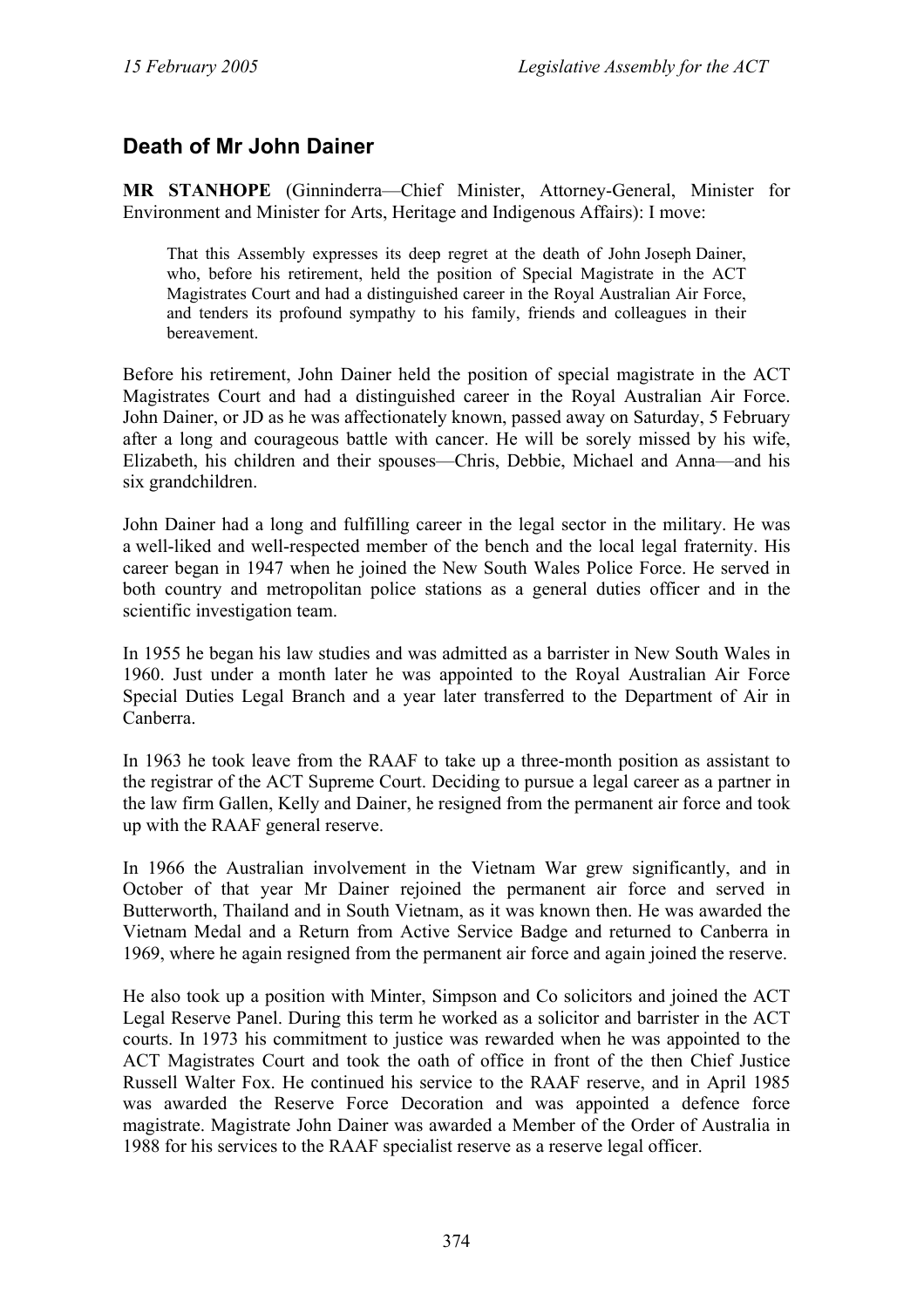At the age of 65, Magistrate Dainer retired from his position in the Magistrates Court but was then appointed a special magistrate and continued serving the ACT and the bench until 1998, when he reached 70 years of age. For the last five years on the bench he lent his expertise to the bulk of the coronial work in Canberra. Even after his retirement from the bench, John Dainer continued to sit on the Federal Police Disciplinary Tribunal, a role he served in from 1994 until 2000. He presided over his courtroom with a strong and steady hand. He showed compassion and understanding for his fellow human beings, both the accused and the defendants. His colleagues remember him for the way he treated with respect and dignity everyone who came through his court.

Many of the court staff and fellow members of the bench regarded JD as a good friend and he continued to keep in touch and play a part in their lives after he retired. John Dainer's contribution to the legal system in the ACT made a positive difference to the lives of many and I again express my condolences at his death.

**MR SMYTH** (Brindabella—Leader of the Opposition): On behalf of the opposition, I wish to pass our condolences and best wishes to the family of John Joseph Dainer, to his wife, Bette, to his children and his grandchildren, and offer them our sympathies at this time.

John Joseph Dainer—JD as he was known—had a distinguished career. He had humble beginnings as a railway clerk, then joined the New South Wales Police Force, then became a student. He was admitted to the bar as a barrister, served on and off in the RAAF, both as a permanent and reserve officer, and ultimately, in 1973 joined the ACT courts as a magistrate and as a coroner.

On behalf of the opposition, I would like to thank him for his years and years of service to his community, particularly this city, and for the work that he did in the role as both magistrate and coroner. I will leave it to my colleague Mr Stefaniak, who knew John Dainer very well, to offer some personal reflections, but on behalf of the opposition I extend our condolences to his family at this time.

**MR HARGREAVES** (Brindabella—Minister for Disability, Housing and Community Services, Minister for Urban Services and Minister for Police and Emergency Services): I will be quite brief. I wish to join this Assembly in passing condolences on to Bette and the rest of the family on John's passing. All of my childhood was spent as an air force kid. A couple of the people who passed through my life as an air force kid were John Dainer, and Bette. John and Bette were good friends of my parents.

I have particular memories of evenings at Butterworth when John and Bette actually joined us quite a few times. I was a kid with his nose pressed up against the windowpane at the time, but they were having a great time. So I felt his passing a bit acutely. Those people who have been service kids will know that attachments are not formed and firmed up very often; you do not actually get time in one place to get to know and get attached to people. Within the air force and army life particularly what happens is that, as you pass through the night, you see people and then you become attached to them because you see them so frequently and get to know them. Such was the case with John Dainer and his family and my family.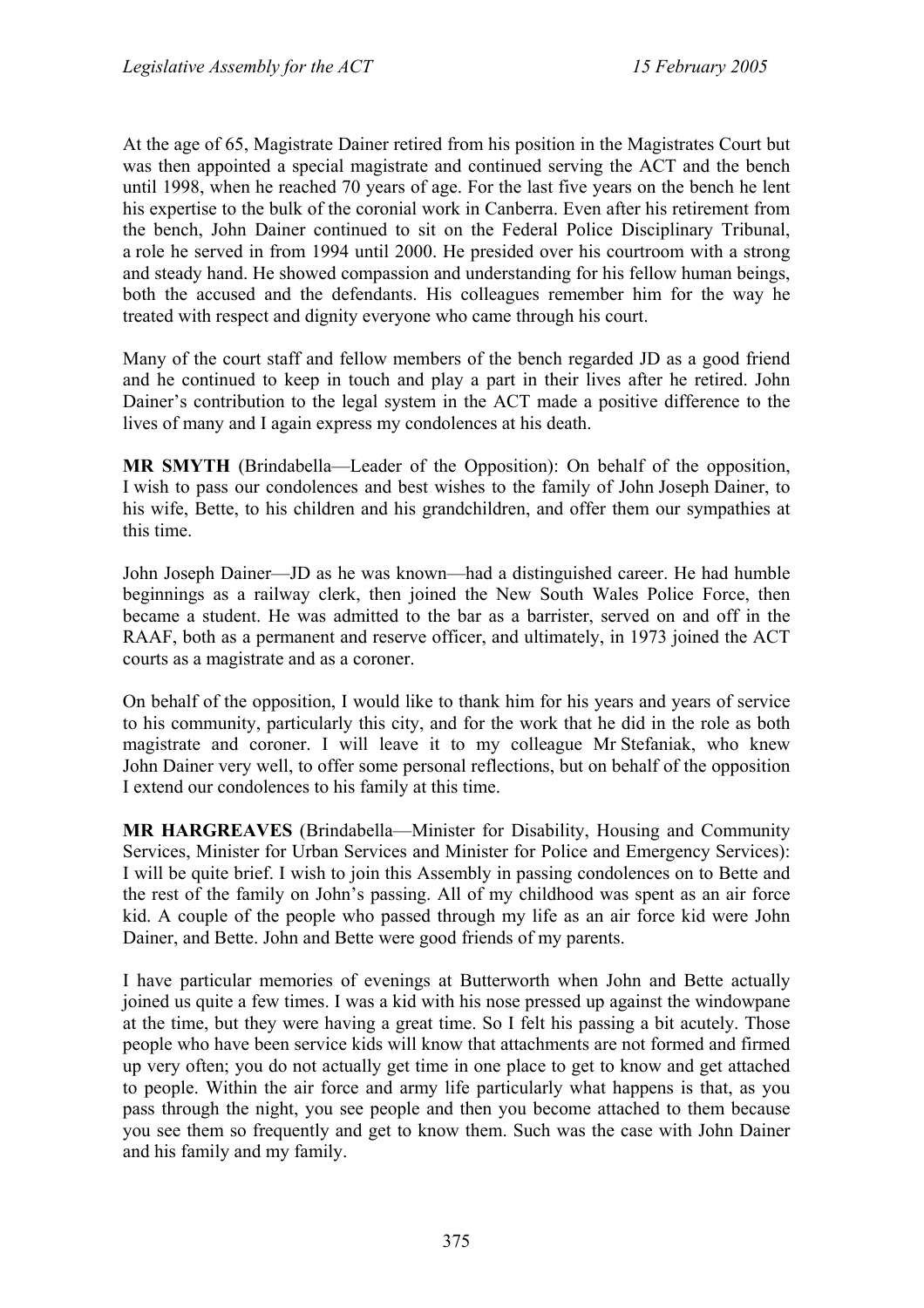I just wanted to say that my childhood was affected a bit by the gentle man that John Dainer was, and my young adult life was affected also because he was a magistrate in the town that I chose to make my home.

It is worth recording the compassion that John Dainer brought to the bench in this town. I actually know quite a number of reasonably successful businessmen in this town who came before His Worship Mr Dainer on a number of charges varying from speeding and DUI to knocking off cars and all those things that wild young men do. His compassion and the way in which he treated these young blokes turned their lives around. None of the people I speak of went on to do anything more serious. More importantly, they actually got control of their lives and they are now pillars of the community.

I wish to record my condolences and the condolences of my family and to recognise John Dainer for the very quiet giant that he was within my life and within the community in which I live.

**MR STEFANIAK** (Ginninderra): Other members have gone through various aspects of the life of John Joseph Dainer, or JD as he was affectionately called by his friends. I would add one thing to his earlier life: I think he left school at 16 to become a junior clerk on the railways, to help out his family. While he was a junior constable in the New South Wales Police Force, he studied at night to become a member of the legal profession. In 1952 he married his wife, Bette, and they of course had Chris and Mike Dainer as a result of that union.

I first met John Dainer back in 1979. I had recently come back from Muswellbrook, where I had spent three years. I think I probably met him in the early seventies through-the sport of rugby union, as both his sons were good rugby players. I recall the first couple of cases I had before one of his colleagues, another reserve air force officer in the legal corps, Wing Commander Nicholls. JD was a wing commander and young Ron Cahill then was, I think, only a flight lieutenant, but they were all serving in the air force legal reserve at the time. I can recall losing the first two cases as a prosecutor and thinking, "This is strange. I thought I was meant to win now, having got used to losing up in the bush as a defence counsel." I started appearing a lot in front of John Dainer, and Mr Hargreaves and Mr Stanhope are quite right about he contribution he made to the legal profession in Canberra.

It was always a pleasure to appear in front of JD. He was always very courteous. He was also a very good, practical, quick and fair magistrate. He had a unique ability to do shorthand and quite often he would embarrass many practitioners, me included, by saying, "No, no, no, that witness did not say that" and he would read out exactly what the witness said. No-one else in court could keep up with the note-taking that JD could do in court through his shorthand.

He brought to the bench the unique experiences that he had gained in life, as a young police officer, in the motor cycle squad especially, as a respected practitioner in private practice before he went to the bench and also those he gained through such pursuits as the Royal Australian Air Force and the sport of rugby union, which he also loved.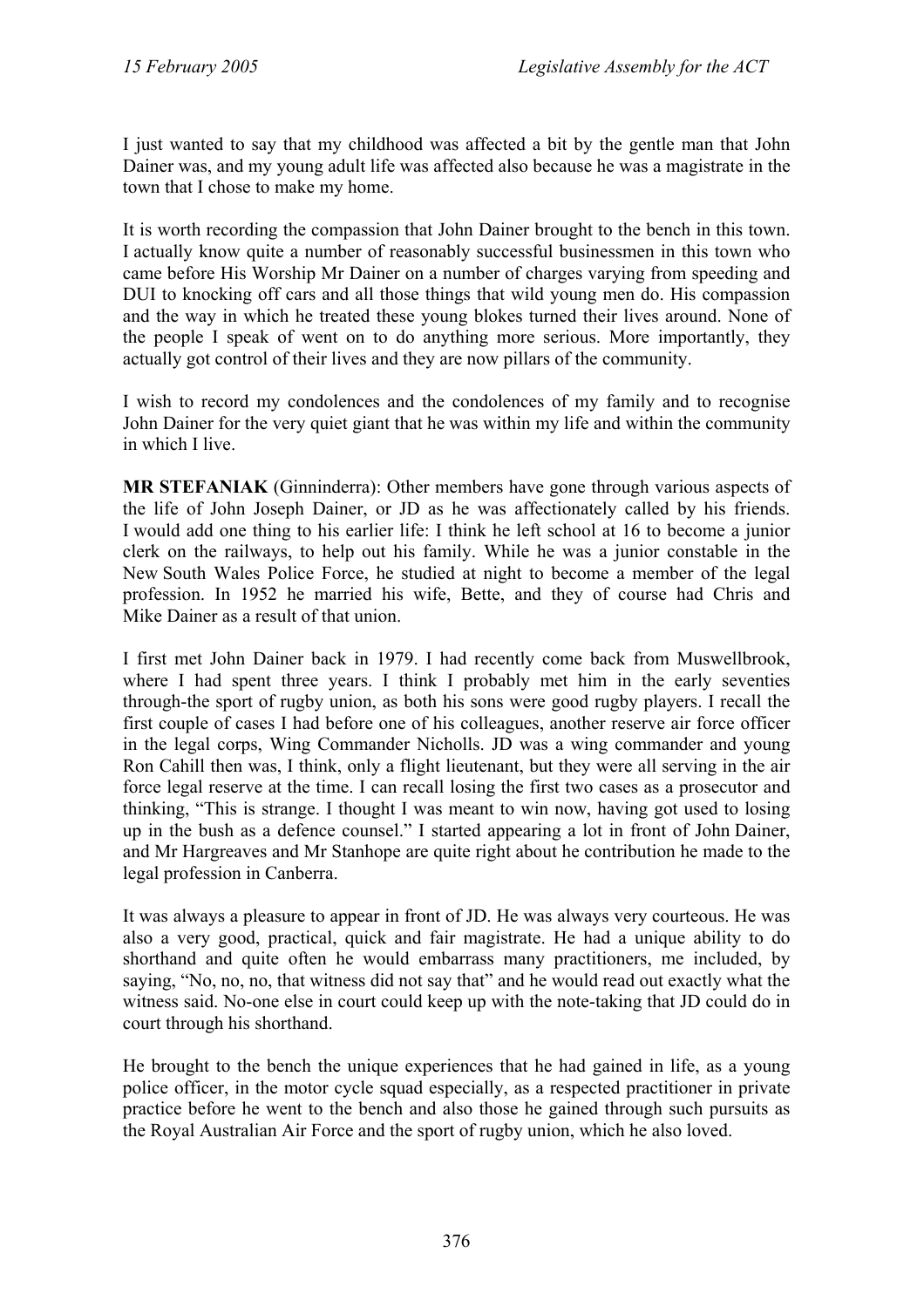I can recall some embarrassing moments on the bench. One was the only time I had a police officer in the box as a witness. It was in the old night court that we used to have then and which JD would always preside over. He loved night courts. None of the others did, but he did not mind. I think it was a disobey a red traffic light offence and I asked the police officer whether he had stopped the defendant at the lights near Fyshwick and the police officer said no. JD asked, "Well, why not?" and he said, "Well that's not the defendant; the defendant isn't the person I stopped," which was a bit embarrassing for us all. Naturally, that matter was very quickly dismissed. Apparently, the poor person who ended up as the defendant had had his wallet taken and stolen by the person who had committed the traffic offence.

Of the number of cases I can recall, one that springs to my mind just epitomises all the great qualities JD had as a magistrate and as a human being. It involved a young bloke of about 19. It was the last case I did before I went to the First Assembly. He faced about 17 charges involving drink driving, driving while licence cancelled, three of assault police, three of resist arrest and a few others. We defended a few of them and he pleaded guilty to the other ones. He was a young bloke going nowhere, who had had some fairly significant convictions in the kids court and was rapidly drifting into what could have been a life of crime. But he had an interest in the services and I am pleased to say that he saw a little bit of sense and his mum and I persuaded him to go off to the recruiting place at Woden, where he expressed an interest in joining the army.

As usual, JD did a very sensible and professional job. He dismissed, I think, three cases of assault police, because they really were resist arrests, and when it came to what would be best for this young bloke he had a bit of a joke about whether he should go into the air force rather than the army. I can recall sort of arguing that point. It worried me a bit, when he thought that the bloke really should go into the air force and not the army, that it might have some dire consequences. But then I think he quickly thought that if the bloke was going into the services that was a very good thing to do. I think he fined him a certain amount of money on each of the offences on which he convicted him and gave him ample time to pay while he went through a recruit course.

That young man's mother saw me about a year after that event and her son was doing exceptionally well in the army, had got through a recruit course, had joined the medical corps, was thoroughly enjoying life and was a completely turned-around individual. I think John Dainer had quite a few success stories like that as a result of the very sensible, down-to-earth, decent, practical approach he took on the bench.

Not only that; he was a man of great compassion. I was a young prosecutor and had been there for about year. I had had the traffic list and the minor criminal list with JD all day and at about 3.45 his court assistant, Nerida, said, "Mr Dainer wants to see you in his chambers." I thought, "What have I done wrong? What have I done wrong here?" although I did not think anything had gone wrong.

It turned out to be a matter in relation to rugby. I was secretary of the club then and one of our players had actually done a very nasty, vicious, behind-play attack on one of John's sons, which had injured him quite severely. Thankfully, he recovered fairly quickly from it, but it shows the measure of the man that JD was concerned about it and wanted to talk about it. I said I would quite understand if his son took any relevant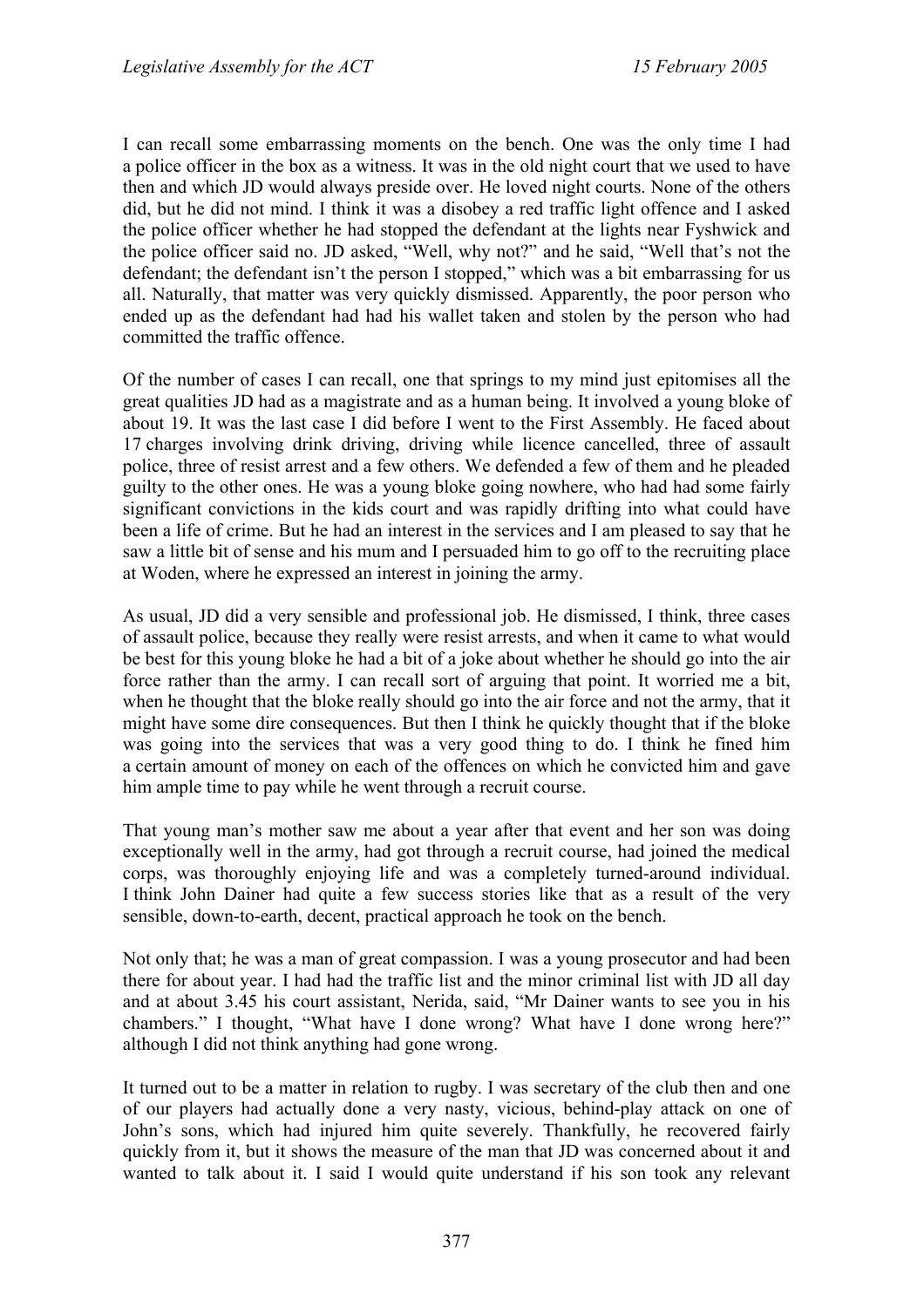action, and that he should because it was an unprovoked and very nasty incident. But I think JD was more concerned that the person involved had grown up playing rugby against his son—they had been in junior rep sides together—and he was upset and probably a little bit hurt that it had happened rather than wanting to seek some sort of vengeance. I am not sure what happened as a result of that but, thankfully, the injury was not by any means permanent. I walked away thinking what a thoroughly decent human being this JD was whom I had just started to get to know after the then six months or so that I had been appearing in front of him.

As I said, JD was a great ornament to the Royal Australian Air Force and in fact he received his AM, and of course his RFD, for his service to the Royal Australian Air Force. At JD's funeral, Air Marshall Evans eloquently stated just how he would often ring up JD for advice on air force matters, such was the respect he had for him.

JD was a great raconteur. His life was not all work—there was a lot of play outside of working hours—and he had a wonderful twinkle in his eye and a great smile. He could tell a great story, he could mimic people and he was often very much the life of the party. I do not think he ever got to ride his Harley motorbike around Australia as he had wanted to do when he sought retirement. Bette would not have let him, apart from anything else.

He fought a long and, until the end, largely successful battle against cancer, but finally, unfortunately, he succumbed to that dreadful disease. He was, as I said earlier, a great rugby man. He contributed greatly to the Daramalan Rugby Club in particular, which his sons played for with distinction, and also served on the ACT rugby union judiciary for many years. Farewell, John Dainer—farewell, JD—may you rest in peace, and thank you for all you have done for the ACT and the people of Australia. Lest we forget.

*Question resolved in the affirmative, members standing in their places.* 

## <span id="page-32-0"></span>**Leave of absence**

#### Motion (by **Mr Hargreaves**) agreed to:

That leave of absence be given to Mr Corbell (Minister for Health and Minister for Planning) for this sitting.

#### Motion (by **Mrs Dunne**) agreed to:

That leave of absence be given to Mr Pratt for this sitting.

### **Sitting suspended from 12.28 to 2.30 pm.**

### <span id="page-32-1"></span>**Ministerial arrangements**

**MR STANHOPE** (Ginninderra—Chief Minister, Attorney-General, Minister for Environment and Minister for Arts, Heritage and Indigenous Affairs): Mr Speaker, for the information of members: my colleague Simon Corbell, Minister for Health and Minister for Planning, is not available for question time today. I am more than happy to take questions that might have been directed to Mr Corbell and would seek to assist in whatever way I can.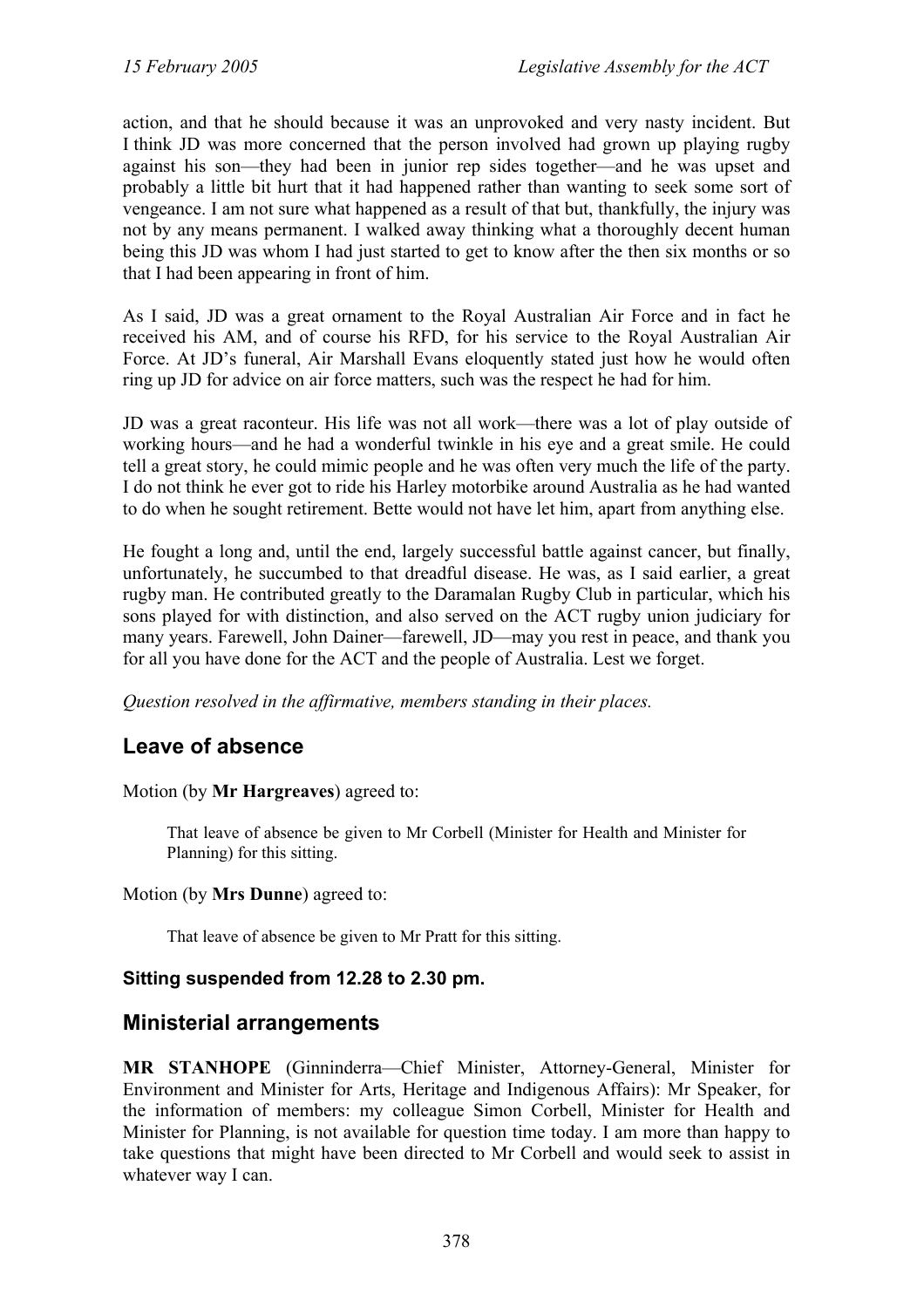### <span id="page-33-0"></span>**Questions without notice Canberra Hospital—accreditation**

**MR SMYTH**: My question was actually for the Minister for Health; so it will go to the Chief Minister. Chief Minister, midway through last year the Canberra Hospital was reviewed by the Australian Council on Healthcare Standards as part of its accreditation process. Minister, why did the Canberra Hospital receive accreditation for only two years instead of the full four-year accreditation?

**MR STANHOPE**: I thank the Leader of the Opposition for his question. Mr Speaker, I am pleased to announce that in May 2004 the Canberra Hospital was surveyed by the Australian Council on Healthcare Standards and was awarded full accreditation for two years. The Canberra Hospital has maintained ongoing accreditation since 1993. Two years is considered a good outcome for the Canberra Hospital, given that this was the first time that the hospital had been surveyed since the introduction in 2003 of the third edition of the ACHS EQuIP, when 19 mandatory criteria were implemented.

In 2003 the Australian Council on Healthcare Standards revised its EQuIP standards and introduced 19 mandatory criteria. The areas evaluated include care continuum, safe environment and human resource management. TCH met all the continuum care standards that cover the care and services provided to patients. The Canberra Hospital achieved a rating of moderate achievement or better for 70 per cent of the 19 criteria and 72 per cent overall. The Canberra Hospital did not fail any criteria.

The report indicated that improvement was required in some mandatory and some non-mandatory criteria. The ACHS has reported, since the introduction of the mandatory criteria in January 2003, 66 per cent of health organisations undergoing survey have achieved two years full accreditation and only a minority of hospitals achieved a four-year accreditation.

In response to the ACHS report, the Canberra Hospital management introduced a broad quality action plan to address all of the criteria that required improvement. This plan was forwarded to the ACHS in December 2004.

Mr Speaker, I am happy to inform members of the Assembly that work is well under way on implementing the action plan, and achievements are already apparent.

**MR SMYTH**: Chief Minister, why did your government conceal this limited accreditation from the public? Will you table in the Assembly both the report and the action plan?

**MR STANHOPE**: The government had no intention to not reveal to the ACT public anything about healthcare and healthcare quality outcomes in the ACT. In fact, to actually put the lie to any suggestion that the ACT government was seeking to cover up the outcomes of this particular process or this survey in any way, it needs to be remembered—and I do not know whether it has been reported—that the outcomes of the survey were provided to all staff at the Canberra Hospital in September last year. The information was conveyed, I understand, through an all-staff bulletin to every single member of staff at the Canberra Hospital. That was in September last year. To suggest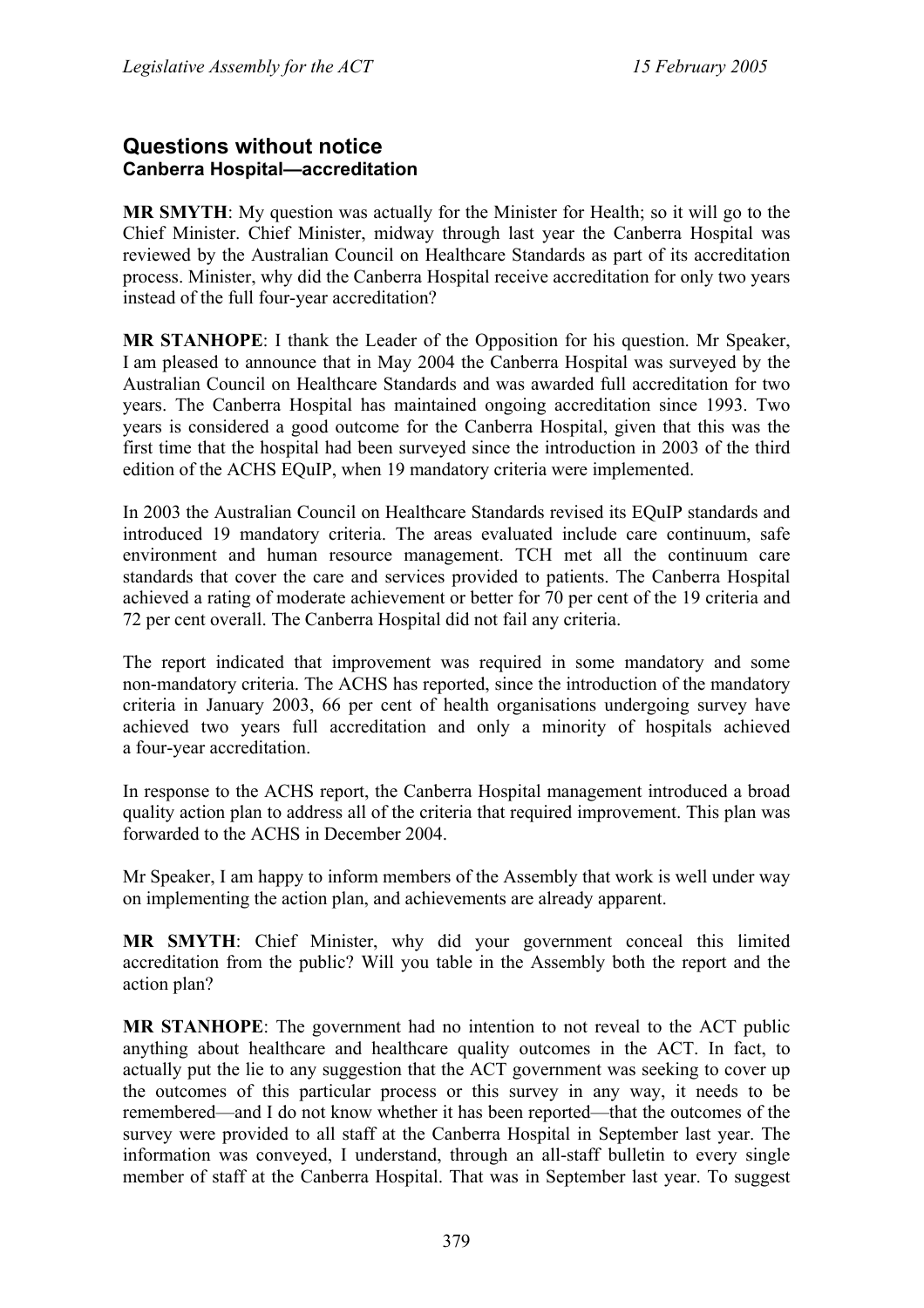that there was some attempt to cover up or that the ACT government thought that there was something to hide in relation to this really does not stand scrutiny in light of the willingness with which the hospital shared this information with its staff.

In relation to the other point, that is, the request the member makes for the tabling of certain information: I will need to take advice on that. Subject to that, Mr Smyth, I am more than happy to make available whatever information should appropriately be made available to you and other members. But I do need to take advice from the department, you understand.

### <span id="page-34-0"></span>**Bushfires—coronial inquest**

**MR STEFANIAK**: My question is to the Attorney-General. Attorney, under section 57 of the Coroners Act of 1997 the coroner is required to "report to the Attorney-General on an inquest or an inquiry into a fire held by the coroner" or "an inquiry into a disaster" and "may make recommendations to the Attorney-General on any matter connected with an inquest or inquiry, including matters relating to public health or safety or the administration of justice".

How can you resile from the fact that you are undermining the coroner by appealing against her, and that this constitutes a serious conflict of interest, especially given that you were also a witness to the inquiry?

**MR STANHOPE**: I reject any suggestion that an attorney-general who authorises essentially an application or an appeal to a higher court from a matter being agitated before a lower court can in any way be said to be undermining a judge, a magistrate or a coroner in that lower court. In the context of my work as Attorney-General I have, and in the context of your work, Mr Stefaniak, as a one-time Attorney-General, you authorised, I am sure, on many occasions, the taking of an application or an appeal to a higher court. You must have. I do not know that as a fact, but it would be rare in the extreme for any attorney-general who served for any period of time not to have given to the ACT Government Solicitor or to ACT officials or legal advisers an instruction to appeal a judgment or a decision or an action. I have done it on many occasions. I did it last year to the Supreme Court in relation to a decision by the coroner Maria Doogan not to release certain documents. At that stage there was no suggestion that the fact that I was party to an appeal to the Supreme Court, in relation to a decision by the coroner and counsel assisting not to release documents, in any way undermined the coroner on that occasion.

What was the result of that appeal or that application to the Supreme Court? Justice Whitlam found the case made in relation to that application well founded. He found that the coroner on that occasion had denied procedural fairness to those appearing before the court. So in August last year we had Justice Whitlam finding against Maria Doogan on the basis of her decision not to release certain documents. He actually found, formally, that she had denied procedural fairness to those nine individuals who were individually represented before the court on that occasion. There could be no suggestion that on that particular occasion there was any desire to undermine Magistrate Doogan. There was no suggestion that the judgment of Justice Whitlam was wrong. He found, as a matter of fact and law, that those individuals had been denied procedural fairness; that they had been denied natural justice.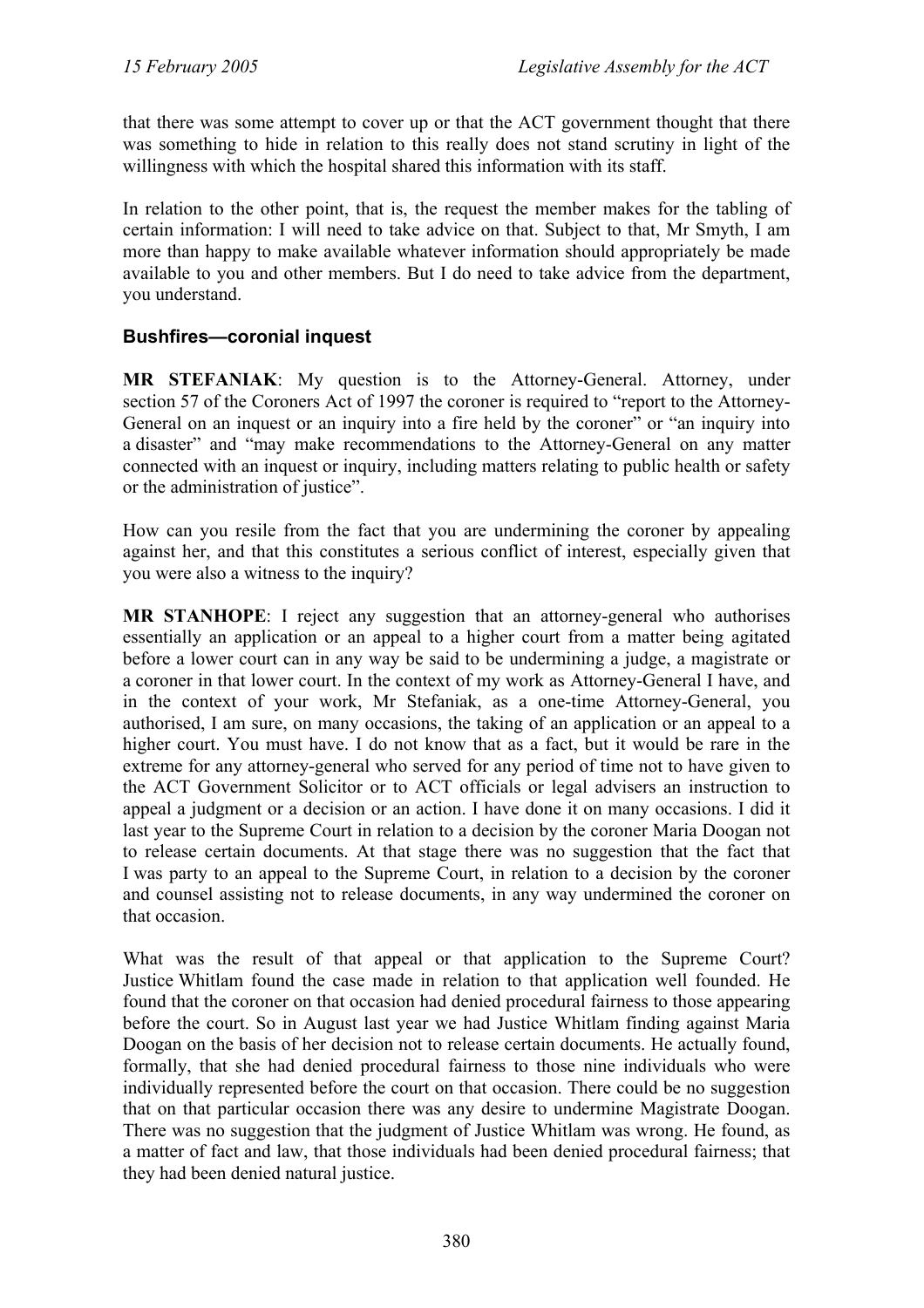Let us follow through the logic now, in relation to the present application, of what Mr Stefaniak and the Liberal Party are asserting. We had one precedent in relation to this very coronial inquest, namely an application by parties represented to the Supreme Court in relation to the non-release of documents. And what did the Supreme Court find? The Supreme Court found that a number of individuals had had their rights denied.

**Mr Smyth**: Including the ACT government?

**MR STANHOPE**: Well, I cannot recall that.

**Mr Smyth**: But that's what you just said. You said it a minute ago.

**MR STANHOPE**: Did I? I will check whether or not the ACT was part of that specific—

*Opposition members interjecting—* 

**MR SPEAKER**: Order! Interjections are highly disorderly, and responding to them does not help.

**MR STANHOPE**: I take the point though. An application was made. I will confirm the nature of the ACT government's relationship to the application that was made last August. But that is irrelevant to the point I make. The point I make is that an application was made last year to the Supreme Court in relation to a matter before the coroner, and the Supreme Court found the matter well founded. The Supreme Court found, as a matter of fact and law, that the rights of certain Canberrans had been denied as a result of the actions of the coroner.

So we take the logical next step, the position asserted by Mr Stefaniak, as a one-time attorney-general and a lawyer, that, if you as attorney-general have advice that there are procedural inconsistencies with the way in which a judicial officer is performing his or her duty, you turn your back so as not to be seen to be undermining the individual coroner. This is an absolute nonsense! In other words, Mr Stefaniak would support a situation in which he was advised that there was a real chance that individuals were being denied their right to natural justice and he would think it more important that he turn his back than to ensure that justice was being done.

**MR STEFANIAK**: I ask a supplementary question. Attorney, how can you say that you do not have a conflict of interest, given the provisions of the Coroners Act that I read out and the fact that some legal practitioners of over 20 years standing say that you actually do have that conflict.

**MR SPEAKER**: I think there was an accusation in that supplementary question that there was a conflict of interest. Conflict of interest matters are determined by this house. To use language that makes that accusation is, I think, disorderly. I think that is what you were doing; you were accusing—

**Mrs Dunne**: No.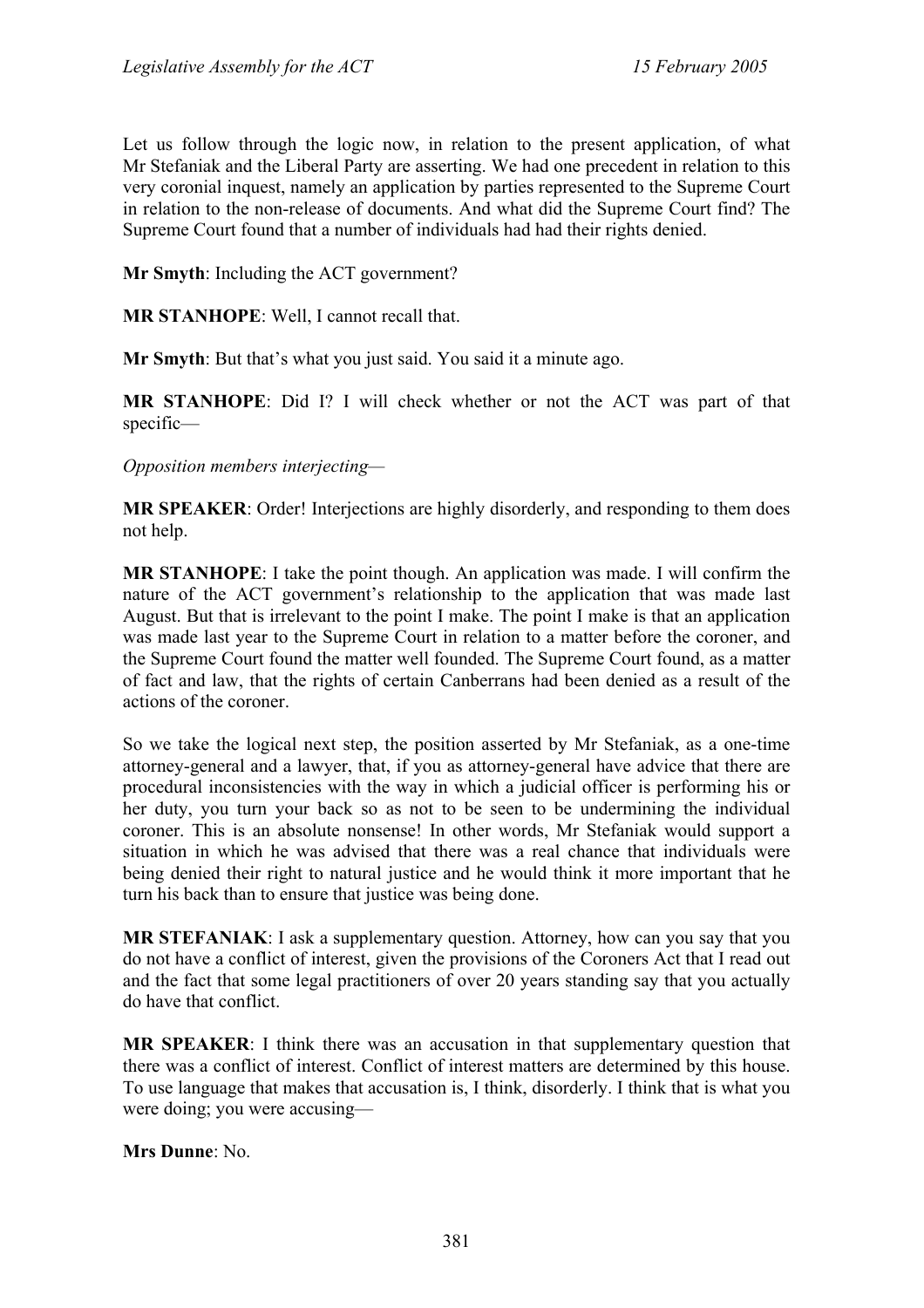**MR SPEAKER**: Conflict of interest matters are determined by this house, by way of a substantive motion.

**Mrs Dunne**: I raise a point of order, Mr Speaker. The previous question asked the Chief Minister whether he thought he had a conflict of interest. You did not consider that that was unruly—

**MR SPEAKER**: It was a question that the Chief Minister could answer.

**Mrs Dunne**: and the question Mr Stefaniak asked was, "How can you say that you don't have a conflict of interest?"

**MR SPEAKER**: Well, I think that is closer to an accusation than asking him whether he thinks he has a conflict of interest. I think there is an accusation in it, and to accuse people of having a conflict of interest is disorderly. In any event, if you want to reword the question I am happy for you to put it again.

**MR STEFANIAK**: Thank you, Mr Speaker, for that; I will reword it. Attorney, how can you say the point that you have just said in relation to the Coroners Act, especially section 57, given the provisions of that act and the fact that legal practitioners of over 20 years standing do believe that there is a conflict of interest situation in that?

**MR STANHOPE**: I cannot speak for unnamed legal practitioners of 20 years experience. I must say that I am always amused by those who stand up in this place and say: "I know a legal practitioner of 20 years standing. I'm not going to say who he is. I'm not going to tell you who this legal practitioner of 20 years standing is. But he's got this opinion." Actually, the opinion is worth as much as the name that you just gave to him, Mr Stefaniak. Anonymous opinions from anonymous people but of 20 years standing—by gee, that is impressive! An anonymous, unnamed, unknown legal practitioner mate of Bill Stefaniak's from the law school!

*Members interjecting—*

**MR STANHOPE**: Actually, is it you, Bill?

**Mr Stefaniak**: No, practitioners—plural.

**MR STANHOPE**: "An unnamed legal practitioner of 20 years standing, namely, I, Bill Stefaniak, one-time attorney-general but non-believer in justice, think that there is a conflict of interest here, so you had better take this seriously." Is he from the ACT?

**Mr Smyth**: I take a point of order, Mr Speaker. Under standing order 118 (b) the minister is not entitled to debate it; he simply has to answer the question. He is debating it.

**MR SPEAKER**: Come to the point of the question, Chief Minister.

**MR STANHOPE**: The point of the question is that the shadow Attorney-General asserts that he has got a mate, who happens to have a law degree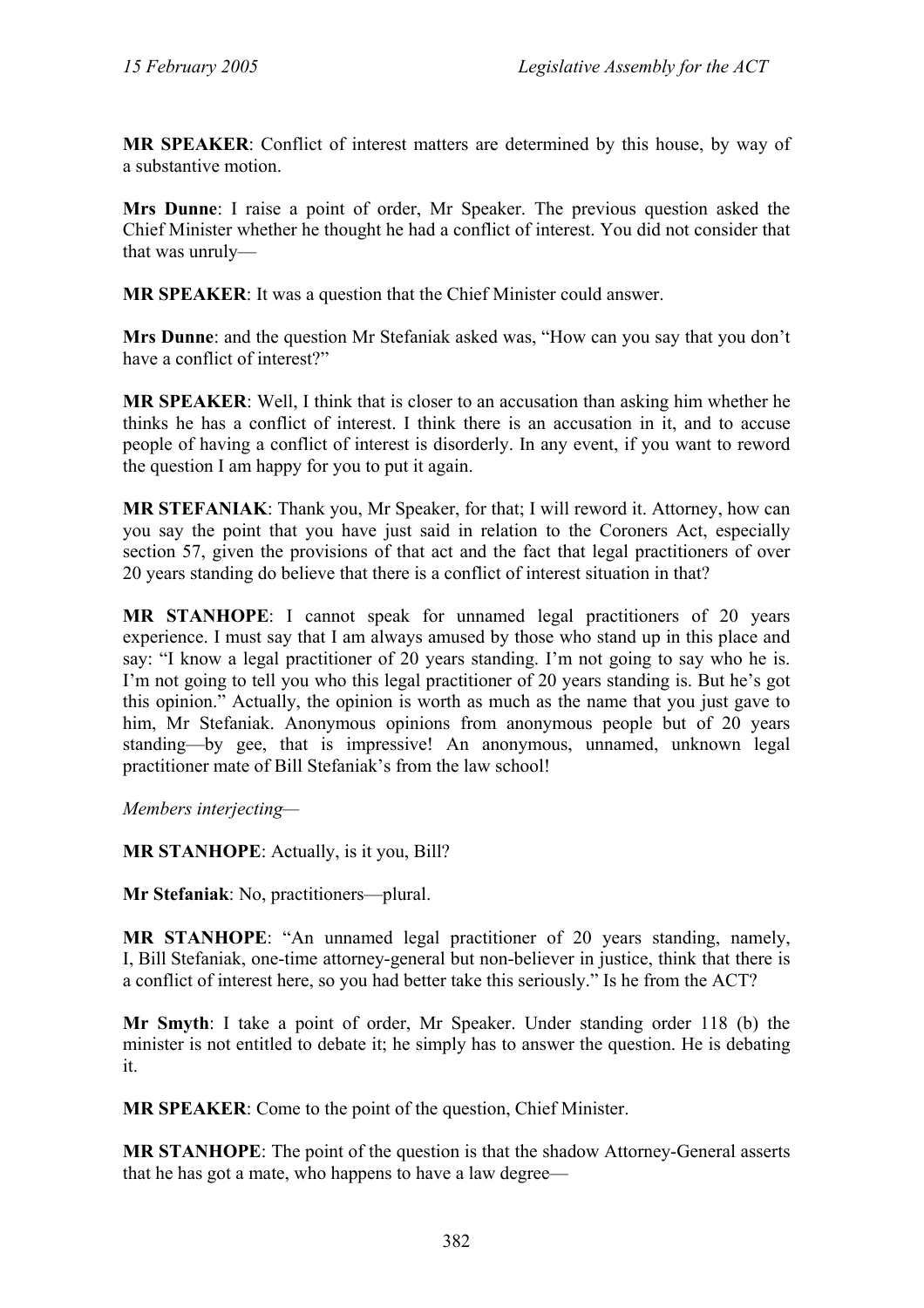**Mr Stefaniak**: Plural, plural.

**MR STANHOPE**: but he is not going to tell us who he is—and who thinks that I have got a conflict of interest—

**Mr Stefaniak**: Plural.

**MR STANHOPE**: Well, Bill, so what? I must say that we have come to a fine old pass when the shadow Attorney-General stands up in this place and tells us about his anonymous mates of 20 years standing in the legal profession who think I have got a conflict of interest. These are Liberal mates, are they, mate? These are Liberal Party rugger-bugger mates, are they?

**Mr Smyth**: I raise a point of order, Mr Speaker. The minister continues to defy you by avoiding 118 (b); he is debating the question. He has been asked whether or not he has a conflict of interest, and he should answer the question.

**MR SPEAKER**: Mr Stefaniak referred to some lawyer of long standing—

**Mr Stefaniak**: A practitioner.

**MR SPEAKER**: a practitioner, and Mr Stanhope was responding to that point.

**MR STANHOPE**: I will not delve into the identity of Mr Stefaniak's unnamed, anonymous Liberal Party legal practitioner mates. But let me repeat the fundamental point at issue here. The fundamental point at issue is that I am the Attorney-General. I am the first law officer of the Australian Capital Territory. I have the fundamental responsibility in the Australian Capital Territory for the administration of our justice system. One of my fundamental responsibilities is to ensure the integrity of that system. I had advice from senior counsel, as well as senior officers of my department—those from whom I take advice and whose advice I respect, unlike unnamed Liberal, rugger-bugger mates. I respect the advice and the opinion of the head and the deputy head of the department of JACS. I respect the advice of Queens Counsel and senior counsel, each of whom advised me, separately, that there was cause for concern in relation to the process adopted in relation to certain aspects of the inquiry into the fires. The concern went to whether or not there was a reasonable possibility of a perception of bias being held in relation to certain of the activities of the coroner and counsel assisting.

This goes to a fundamental principle—that justice be done and that justice be seen to be done; the scales of justice not be weighed one way or the other; that anybody with a matter before a court on the day the matter is decided can walk out the door, no matter what the outcome, and say: "Well, that outcome stings me a bit. It hurts me. It goes to my reputation and my credit. But I can't complain. I have no complaint about the process."

**Mr Smyth**: But you have a conflict of interest. You are avoiding the question.

**MR STANHOPE**: I am not avoiding the process at all. The issue is that, as Attorney-General—but actually as a politician, as an individual, as a person—I am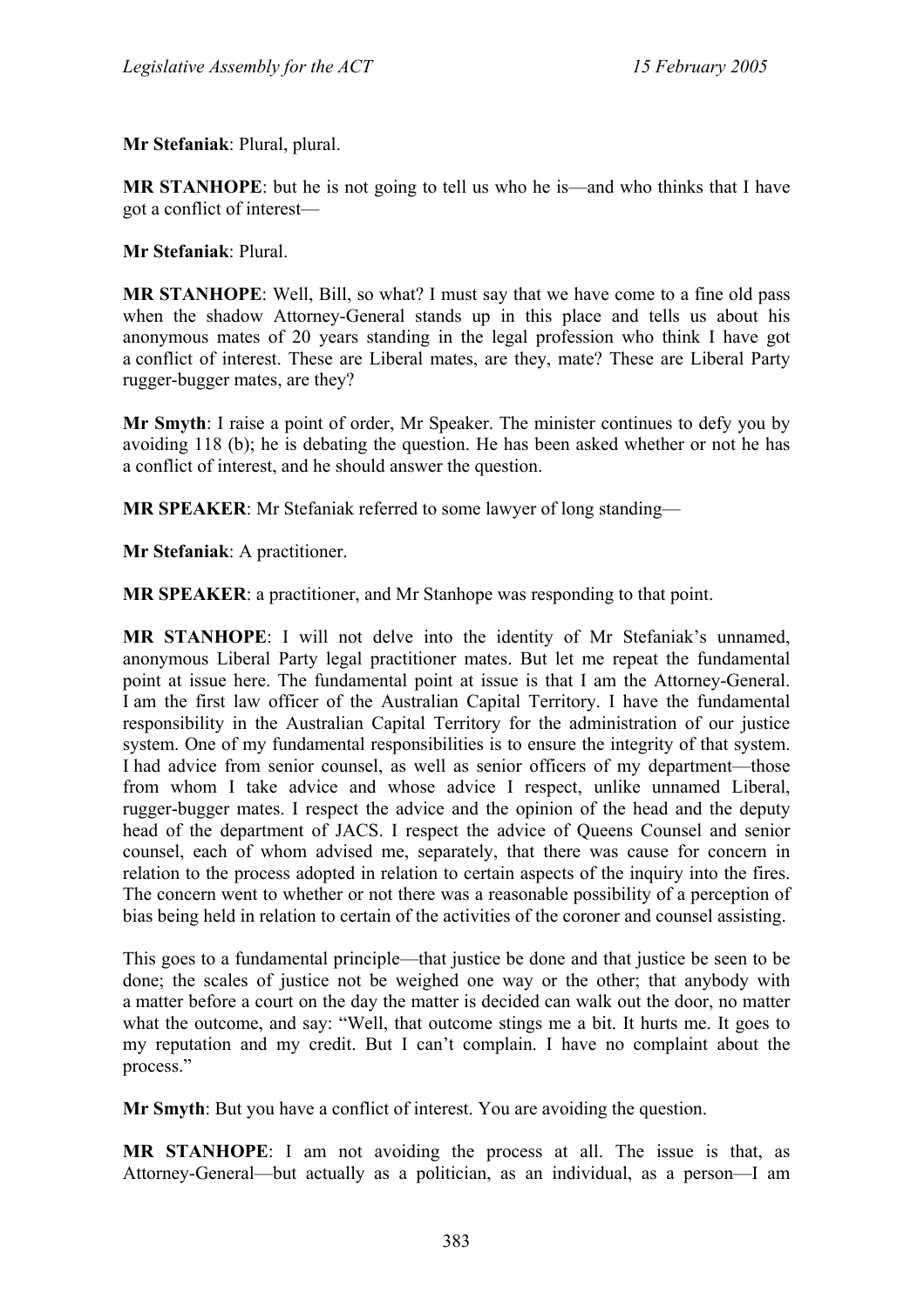rigorous about the need to ensure fairness and justice in our systems, and most particularly in the operation of our courts. To suggest that I could possibly turn my back on advice that a process was not fair and might not produce justice is simply intolerable.

**Mr Smyth**: We did not ask you about that.

**MR STANHOPE**: To think that you as a party, the Liberal Party and opposition in this place, are prepared to stand here and say that you would turn your back on advice that a matter before the court might not be fair is simply staggering to me—that the shadow Attorney-General would stand here and say: "Well, I would have turned my back. I would have walked away. I wouldn't have minded if a finding was made that justice was not done."

## **National Multicultural Festival**

**MS PORTER**: My question is to the minister for community services. Can the minister advise the Assembly of the significant growth and development of the National Multicultural Festival?

**MR HARGREAVES**: The 2005 National Multicultural Festival has been bigger and better than ever, with 13 days of music, dance, theatre, comedy, lectures and exhibitions. We have had nine international groups come to Canberra, including an American troupe for the first time. The festival has established itself as one of the leading multicultural festivals in Australia. As a result, we have been able to handpick some of the finest performers and artists locally and internationally.

It has been great to see so many Canberrans embracing our multicultural culture. In week one of the festival, it is estimated, 63,000 people participated in events—some of them, I am sure, unnamed legal practitioners in this town. This includes, of course, 45,000 people at the food and dance spectacular last weekend, 8,000 people at the Greek Glendi and Contact Canberra events, and 3,000 people at week one of the fringe festival.

The festival is a fantastic showcase of the finest multicultural acts from Australia and internationally. It has been great to see a doubling of the local acts this year, giving us a chance to show the true cultural diversity that we have in Canberra. It has also been fantastic to have Contact Canberra for the first time this year, with 80 community groups from across Canberra setting up stalls in the city centre.

Canberra is fortunate to have over 2,800 committed community organisations, associations and consumer advocacy groups. If you look around at the rich diversity of these community groups, you will find the very important contribution they make to the social and cultural fabric of Canberra.

In this city there are endless opportunities for participation, fun and friendship, opportunities that can only come from making a connection with others who have similar interests and hobbies. The government wholeheartedly supports such events because we can all benefit from the positive social atmosphere that will naturally blossom in our city from the effective promotions of these and other community-building activities.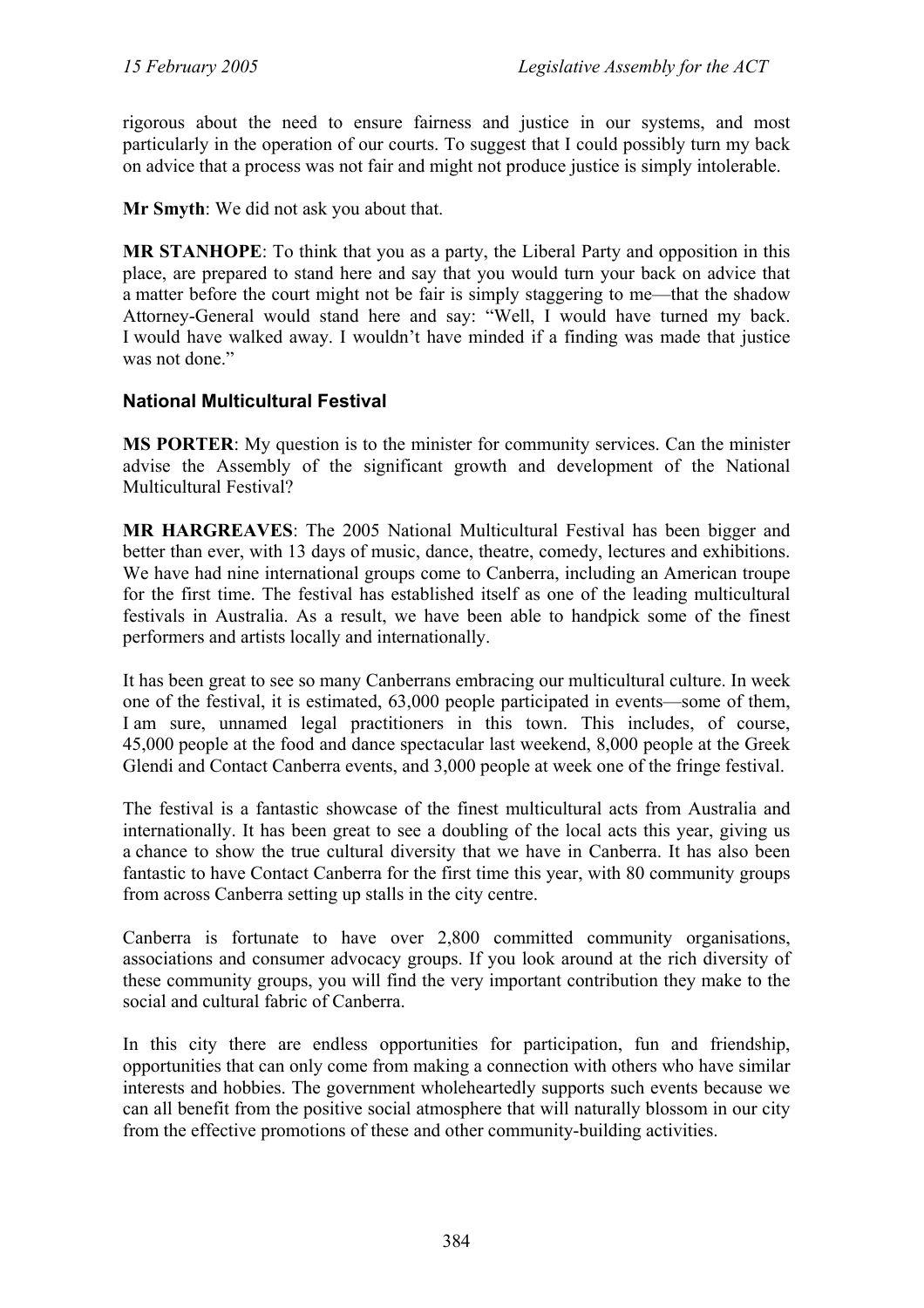Total ACT government support for the festival has gone from \$310,000 in 2004 to \$427,000 in 2005. Private sponsorship also has been strong, with organisations such as the Fyshwick fruit markets, ActewAGL and the Canberra Labor Club contributing significantly. I noticed that the 200 Club gave nothing. Of course, it is a community-based club! I also noticed that there was not all that much from some of the other significant umbrella groups around town. We should be talking to those in the coming months.

I would like to commend the people of Canberra who have come out in droves this year to support the festival. I would also like to congratulate the Office of Multicultural Affairs in the Department of Disability, Housing and Community Services for its dedication in putting this magnificent event together.

One of the interesting things about this multicultural festival is that it has given proof to the real way in which Canberra exists as a multicultural city. In my travels recently I was reminded of how multicultural groups tend to collect in enclaves throughout their cities. You have only to look at a map of San Francisco or New York to see Little Italy, Little Korea, Little Japan and those sorts of things. You have only to go as far as Sydney to see that sort of thing occurring. Melbourne is exactly the same.

The ACT, on the other hand, does not have particular spaces where people will gather as groups, to the exclusion of other parts of town. Our multicultural groups—there are 86 of them—are actually spread throughout every street in town and they are in every organisation in town. In fact, Mr Speaker, we can truly call ourselves a multicultural and diverse city and we can be particularly proud of the way in which we show it off. The multicultural festival is a way to demonstrate to people internationally how we can have truth in unity and diversity and how we really do it. I think that Canberra is rapidly becoming a showcase for how to celebrate the colour of our multicultural groups throughout Australia and throughout the world.

## **Disability services**

**DR FOSKEY:** My question is to the Minister for Disability, Housing and Community Services, and is in regard to disability services. The minister might like to answer this now or get back to me later. As I understand it, Disability ACT has recently concluded a process of allocating 2004-05 funding for unmet need for disability services. Will the minister please provide the details of the process, including, first, the way successful recipients were determined; second, the number of unsuccessful applicants; and, third, the appeal options and alternative support options for those unsuccessful applicants?

**MR HARGREAVES**: I will have to get back to Dr Foskey about the detail of this question, particularly in relation to point 2, which asks for numbers. I have no intention of dropping numbers in the Assembly in response to fishing expeditions. However, when Dr Foskey talks about how people receive support, I presume she is talking about the individual support packages. It is not really a case of unmet need. Those people who receive it are examples of met need. Those people who did not receive it are examples of unmet need. I am sure Dr Foskey would be the first to acknowledge that no government will ever have enough money to satisfy all of those people who come forward.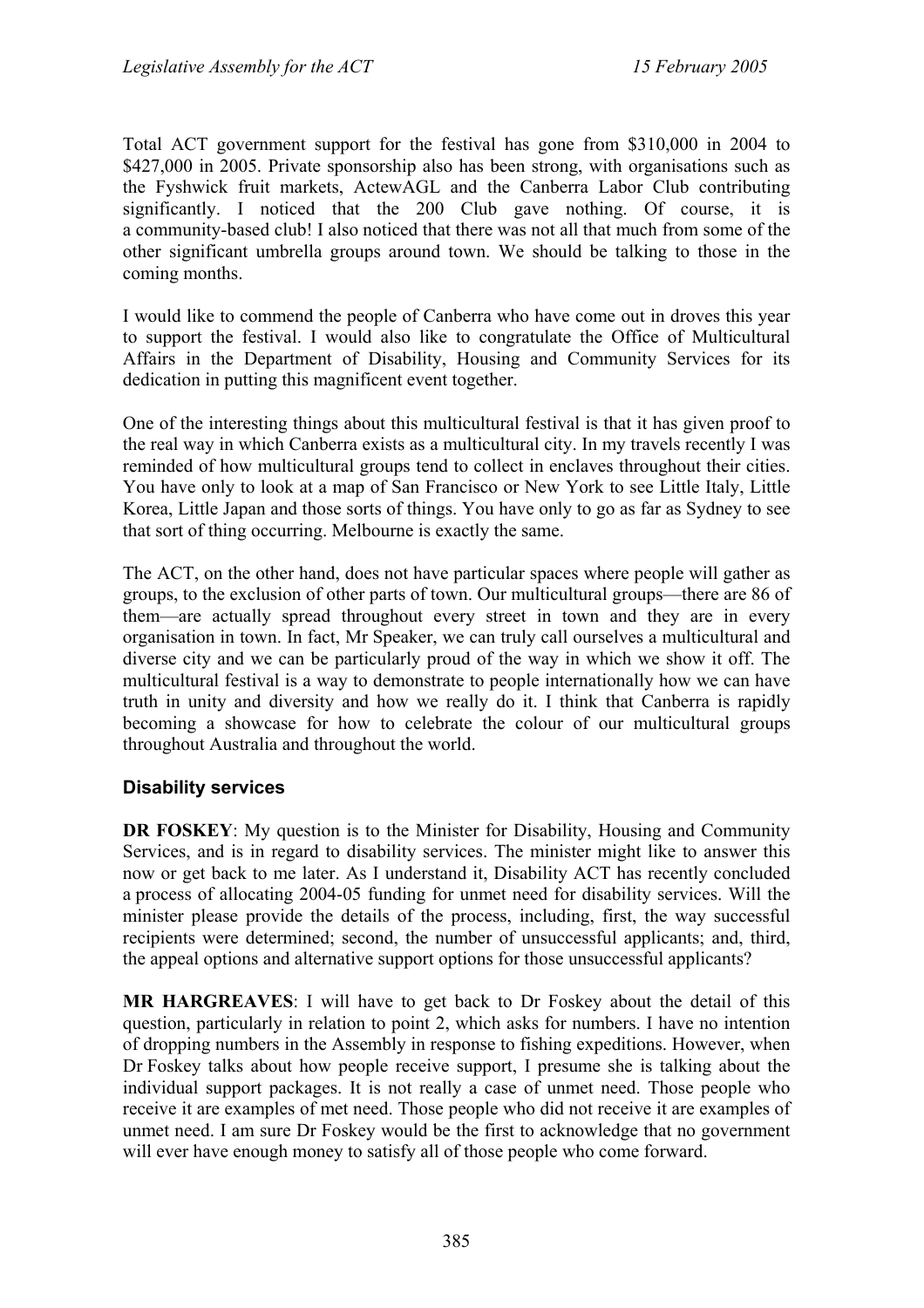There is a set of criteria to determine urgency. The allocation of these support packages is done by a committee. I will get Dr Foskey a paper showing the constitution of that committee to show the independence of it and the expertise brought to it. I think that is the best I can do at the moment. If Dr Foskey wants further briefings on that, she should contact my office and we will be only too pleased to provide it.

**DR FOSKEY**: I ask a supplementary question. What is the government doing to identify and address the need for services for people who did not meet the eligibility criteria or who did not apply for personal reasons, such as their perception that they would not be successful?

**MR HARGREAVES**: I have difficulty answering questions about what people who did not apply were doing. If the people who did not apply because they have a perception of X, Y and Z come forward, naturally they will be considered in the round of individual support packages. Each one of those people who applied for support under those packages and was unsuccessful has been contacted by officers of the department. We regard them as having a need that we have to satisfy. It may be that there are other means or ways that we can address the support that they require. Each case is individual; each case is different.

It is to the credit of the officers of the Department of Disability, Housing and Community Services that they have not—as has happened in past regimes—just said, "Bad luck, you missed out, see you later." They contact these people, go out and see them, or ask them to come in if it is more convenient, go through their circumstances and try to determine whether there are alternative means of support. We do not, as is implied, merely draw the line underneath the figure and say everybody above that line is satisfied and everybody below the line is not. The people who provide support to these applicants are professional and empathetic officers, and I have every confidence that they will work with these people, families and carers who require packages and will not exclude any organisation that could be brought to bear to assist these people.

## **Bushfires—coronial inquest**

**MR MULCAHY**: My question is directed to the Attorney-General. I refer to my question to the attorney on December 7. On that occasion, I asked the attorney to advise how much it is estimated the taxpayer will pay to cover the costs of, first, the legal action to compel Coroner Doogan to stand aside as coroner; secondly, the direct legal representation of the government; thirdly, other parties to the action; and, fourthly, the coroner.

At that time the attorney responded with advice that he "did not have that information at his fingertips". He said, however, that he "would be happy to provide details of the costs". As he has not done so, can he advise the Assembly when I can expect to receive a reply to my question?

**MR STANHOPE**: I am sorry that I have not provided that information to you previously. I have it with me today. I will be in a position to table it after question time today.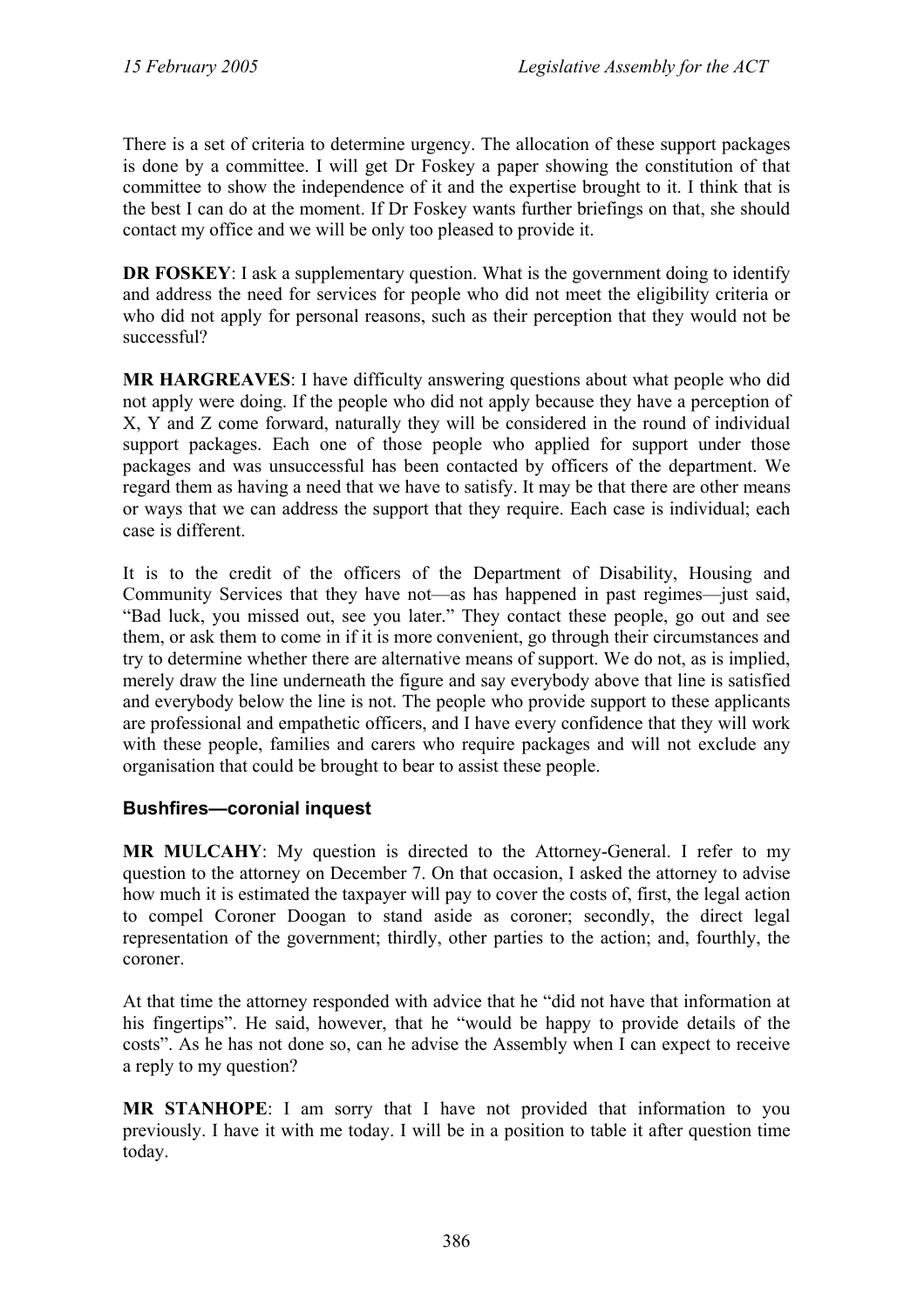I think I also—you did not get to this in your question—at the time indicated that I had some figures in relation to the cost of the defamation action pursued against Mr Smyth. I have those figures as well, as well as the cost to the ACT taxpayer of a second defamation action—of which I was not aware—against Mr Smyth by Harold Upton. I also have the legal costs paid on behalf of a member of the Liberal Party during the last Assembly, namely Mr Pratt, when a member of his staff brought a wrongful dismissal action against him.

**Mrs Dunne**: Mr Speaker, I rise on a point of order. Mr Mulcahy's question was about costs in relation to Coroner Doogan. If Mr Stanhope wants to inform the Assembly about a whole range of other legal costs, I am sure that we can give him leave to make a statement at another time.

**MR SPEAKER**: The Chief Minister was responding to a specific question and was providing additional information. I do not think I can prevent him from doing that.

**MR STANHOPE**: I will provide Mr Mulcahy—I regret the delay—with the information. I will confirm that I have it with me. Certainly, I believe I will be in a position today to table it.

Because of the interest of the opposition—and, indeed, the Assembly and the community—in legal costs generally, I also have available to members of the Assembly the full legal costs of two defamation actions pursued against Mr Smyth. The taxpayer paid all the costs for that—I think \$80,000 or \$90,000 all up, or thereabouts. I also have the full legal costs to the taxpayer for resolving a wrongful dismissal action pursued by a member of Mr Pratt's staff against him.

I also have all the legal costs incurred by the taxpayer in the legal action pursued by a member of Mrs Cross's staff against her for wrongful dismissal. Of course, I have all the costs of the unfortunate incident involving Mrs Burke, when a member of her staff made sundry allegations, which I think ended up—

**Mr Mulcahy**: Mr Speaker, I rise on a point of order. I asked when I would receive a reply. I acknowledge that the attorney, in his response, said that he wanted to furnish information about a matter involving the Leader of the Opposition. We now seem to be getting down to the history of every piece of litigation involving current and former members of the Assembly. I ask that the attorney be asked to confine himself to my question.

**MR SPEAKER**: There is a long list of legal costs.

**MR STANHOPE**: I have advised that later I will table the range of information I have available for members.

**MR SPEAKER**: The Chief Minister said that he would provide the information in relation to the specific matter that Mr Mulcahy raised. There are many issues around which there are legal costs; we do not really need a complete list of them.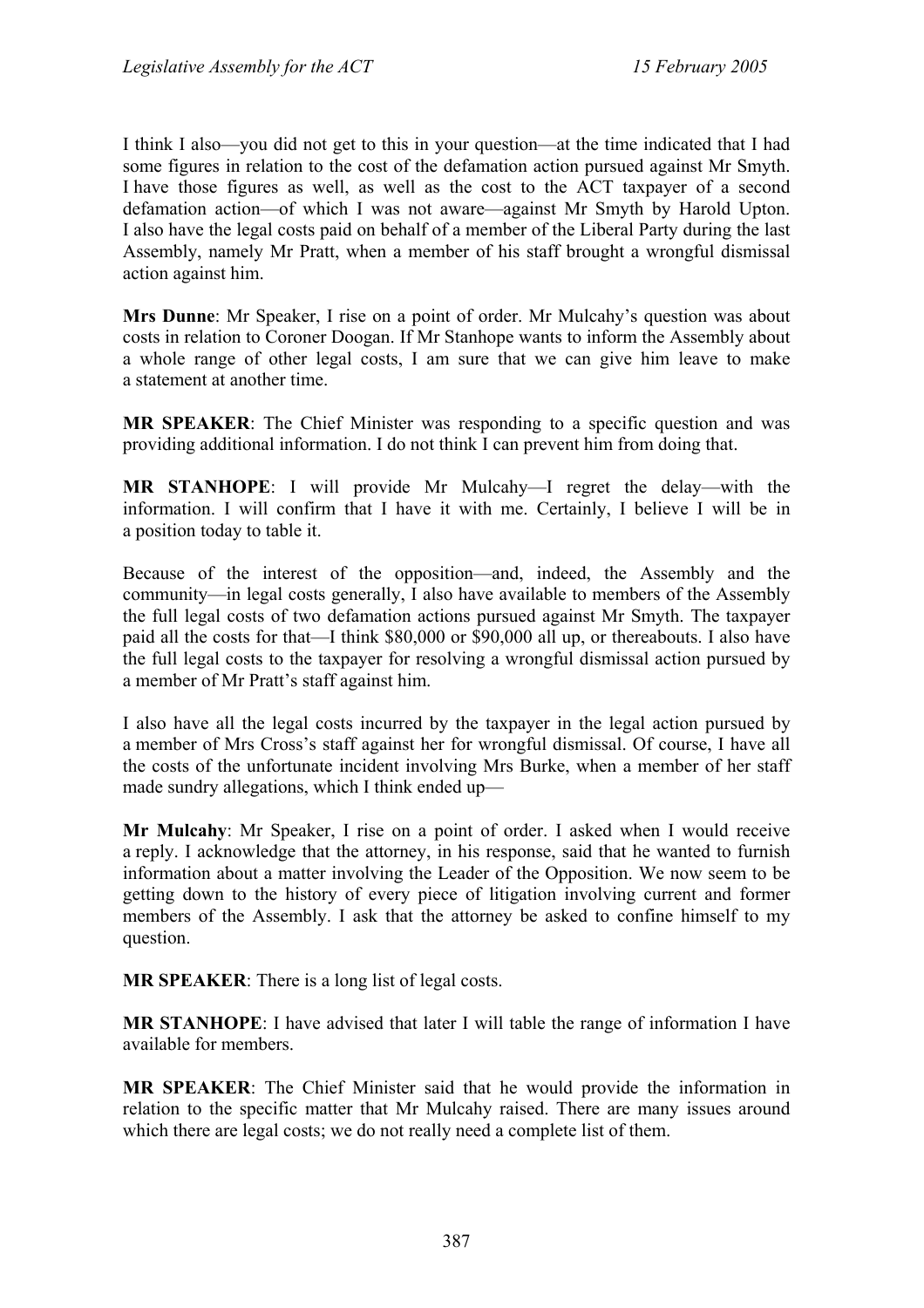**MR STANHOPE**: That will do. I will stop there then. I was going to go on, but I will stop there.

### **Bushfires—coronial inquest**

**MR SESELJA**: My question is to the Attorney-General. Attorney, I refer to an ABC Online story of 2 February 2005 about the blowout in the ACT government's legal advice and representations budget. The story concludes:

Mr Stanhope does not deny the expenditure but says all legal costs are covered by insurance.

This statement is contradicted by the note in the quarterly report for this budget item. I will quote it:

The worse than target situation for costs is a result of the significant additional expenditure which has been incurred in relation to the coronial inquest into the bushfire. For the current financial year, there has been no budget allocation to offset expenses and this impacts on the overall result of the Government Solicitor's office.

Why did your own department's quarterly report not state that the costs were being covered by insurance if your statements of 2 February 2005 to the media were accurate?

**MR STANHOPE**: Mr Speaker, I thank the member for his question. He is a very recent recruit to this place and he might not yet understand that a quarterly report on expenditure deals with expenditure. Other reports deal with revenue. Expenditure goes out; revenue comes in. You are dealing with an expenditure report, Mr Seselja. It details costs paid.

There are also revenue reports, which detail costs made. Costs made in relation to insurance are not expenditure; they are revenue. You really have to understand these things; I am sure you will come to do so in time. You are talking about a quarterly expenditure report. They are costs that go out. Other moneys come in. That is revenue.

### **Australian National University**

**MR GENTLEMAN**: Mr Speaker, my question is to the Minister for Economic Development. I ask whether he can advise the Assembly of the recent government decision in relation to commercial developments around the Australian National University.

**MR QUINLAN**: Thank you, Mr Gentleman. No doubt the house will be interested to know that in December of last year the government agreed to a proposal from the ANU to jointly develop an education, research, accommodation and commercial precinct adjoining the current boundary of the ANU in City West.

This is a project of grand scale, unusual in the territory, and represents a very significant step forward on two fronts. The first is the revitalisation of City West and, in conjunction with the government's master plan, the ANU precinct will inject a sense of activity and life into that area of town, which is rightfully the focus of our efforts in this area.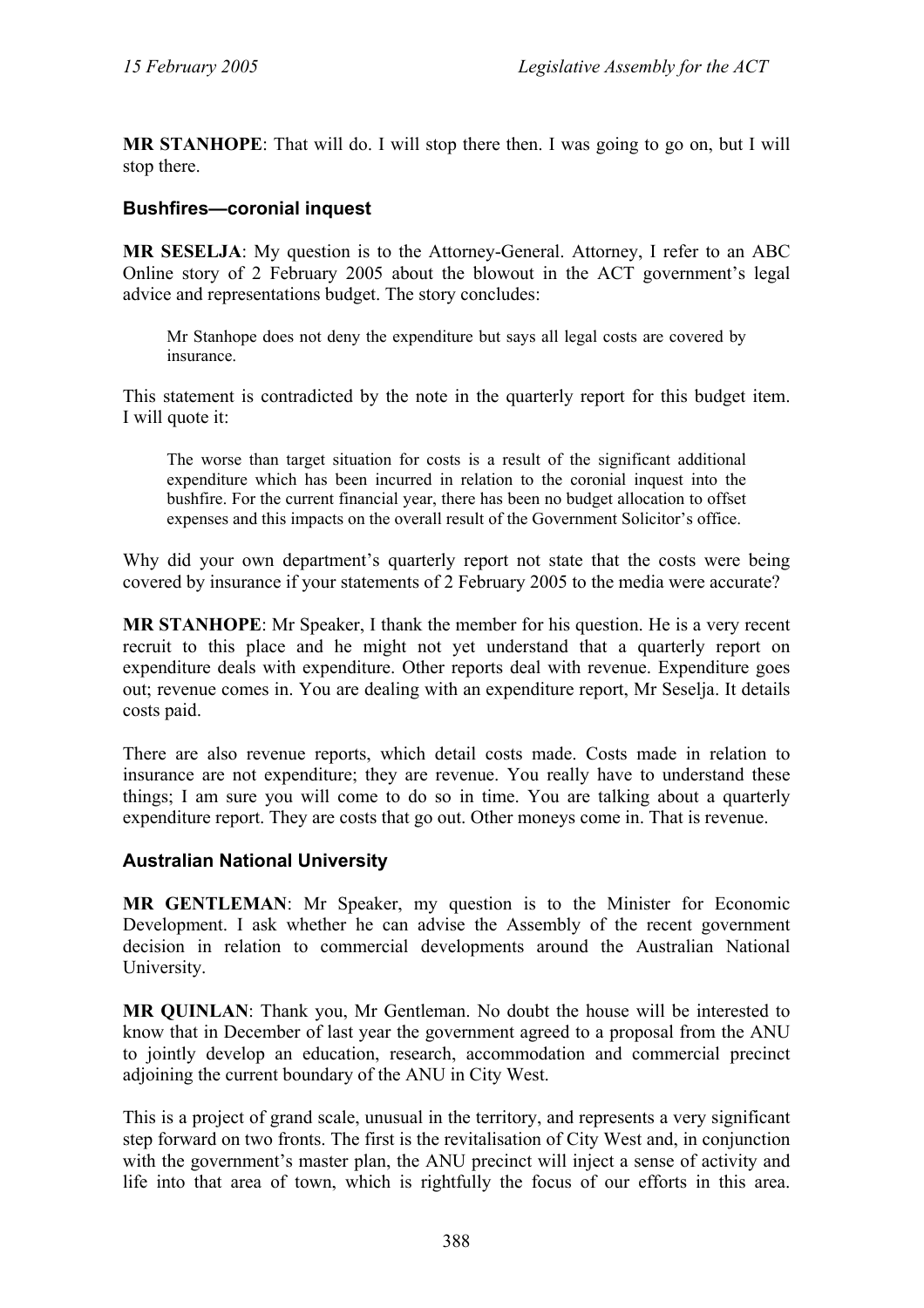Secondly, the precinct will greatly advance the ability of the ANU to commercialise its ever-increasing intellectual property.

It is the story of university towns all over the globe that the stunning ideas generated by academic institutions do not often find their way into the realm of business or in the realm of business in their local area. Certainly in my experience in studying how other cities manage and encourage commercialisation of intellectual property, I have found that governments that are forward thinking enough to enter into arrangements such as we have are the ones that derive the substantial benefits of the brainpower such as that residing in this city.

In simple terms, we all know that the university, the ANU, is world renowned as the largest research university in the country and one of the best in the world. We all know that Canberra is a city of highly educated people—as recently as today confirmed as the best educated city in Australia. We all know as well that we have to do better to turn ideas that are regularly generated out of the ANU and other institutions into successful business ventures. This will, in time, be a shot in the arm for Canberra's employment and export credentials and will further entrench our position on the world stage as a city that competes with the best—something we already know.

The agreement means that the ANU will have first call on unleased land in the precinct and, with the backing of the ANU's partners, we will soon see the first scaffolding going up on what will be a very important part of Canberra's future and growth. The partnership between the ANU and the ACT government has been sealed by the signing of a deed of agreement, and there is no doubt that the government has taken very large steps in securing Canberra's economic future in exactly the sort of concept that we have described in our economic white paper.

This, again, is the government taking action on the plans that it has put in place. We have a vision for the city as an innovative economy, as a knowledge-based economy, as an economy that will be recognised around the globe as a centre of excellence. We have invested in it and we will continue to do so.

**MR GENTLEMAN**: I have a supplementary question. Can the minister advise the Assembly on how the government is supporting commercialisation in the territory.

**MR QUINLAN**: The government has, in recent times, taken a further significant step, with the agreement of the ANU, to establish that precinct and we are putting our money where our mouth is, as we have indicated we would in the economic white paper.

I can confirm for members that the government has committed \$10 million to a commercialisation fund which is designed to provide accessible capital so that firms that have the good ideas can actually get the funds necessary to turn that idea into business, profit, export, employment and reputation. The important element of any provision of funds for this type of facility is the ability to leverage the initial amount of money into large amounts attracting other investors to the fund.

I am pleased to say, Mr Speaker, that the MTAA, the Motor Trades Association of Australia, has liked what we are doing so much that they have put in \$20 million as well.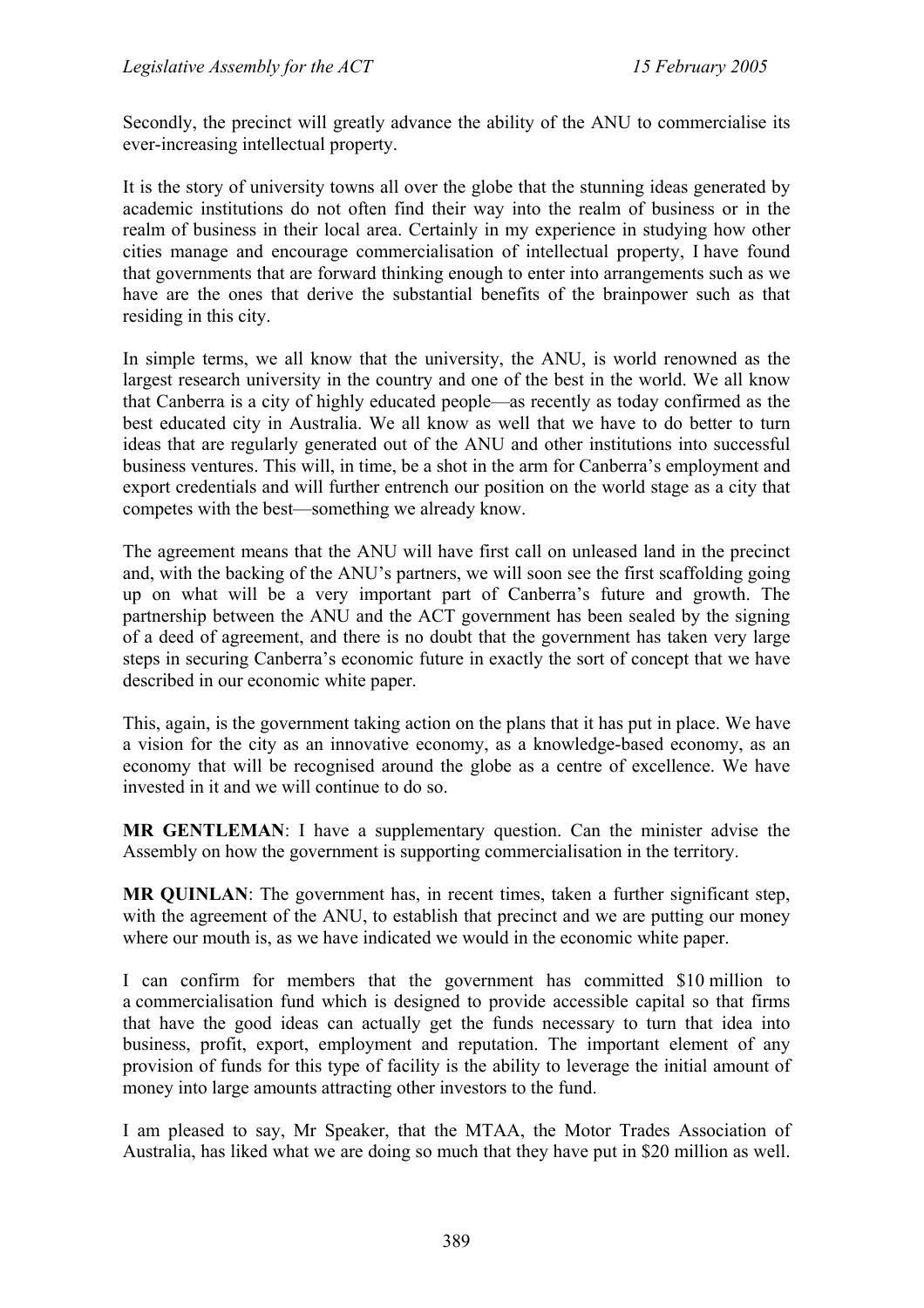So we now have a fund in the ACT worth \$30 million, which will lead to a range of very positive outcomes in the territory, which I have touched on.

I want to impress on members just how important these initiatives are in strengthening and diversifying our economy. We have always known we had the basic building blocks for success. Now we are talking substantial, positive, genuine steps towards exploiting the resources that we have in ensuring that Canberra benefits from those resources as much as we can.

## **Bushfires—rebuilding**

**MRS BURKE**: My question is to the Minister for Disability, Housing and Community Services. Minister, given that the National Capital Authority has advised the ACT government that the houses lost at Pierces Creek in the 2003 bushfires can be rebuilt, will you advise the Assembly what you are personally doing to expedite rebuilding and repatriating people back to where they lived, two years or more after the event?

**MR STANHOPE**: I will take that question.

**Mr Hargreaves**: I was just about to give Mrs Burke a flogging, Chief Minister, but after you.

**MRS BURKE**: I raise a point of order, Mr Speaker.

**MR SPEAKER:** Who is going to answer the question?

**MRS BURKE**: The question is on public housing tenants, with respect.

**MR STANHOPE**: The question relates to bushfire recovery, in particular the rebuilding of destroyed rural villages, and I have administrative responsibility for that area. If Mrs Burke were to view the administrative arrangements order, she would see that I have administrative responsibility for Stromlo, Uriarra and Pierces Creek. In any event, I will take the question, Mr Speaker.

The government is very pleased with progress in relation to the rural villages of Stromlo and Uriarra and, indeed, with the state of negotiations in relation to Pierces Creek. As members would be aware, the government is particularly pleased, as should all members of the community be, that the ACT government and the commonwealth have agreed that Uriarra village should be rebuilt to the tune of 100 houses. That is a fantastic result for the residents of Uriarra who lost their homes.

**Mrs Dunne**: On a point of order, Mr Speaker: Mrs Burke did not ask a question in relation to bushfire recovery. She asked a specific question in relation to Pierces Creek. It is a rural village. Under standing order 118, the Chief Minister should confine himself to answering the question, which was about Pierces Creek.

**MR SPEAKER**: On the point of order, the rebuilding or otherwise of Pierces Creek is a matter that is being dealt with as part of the bushfire recovery. The Chief Minister is entitled to give supplementary information.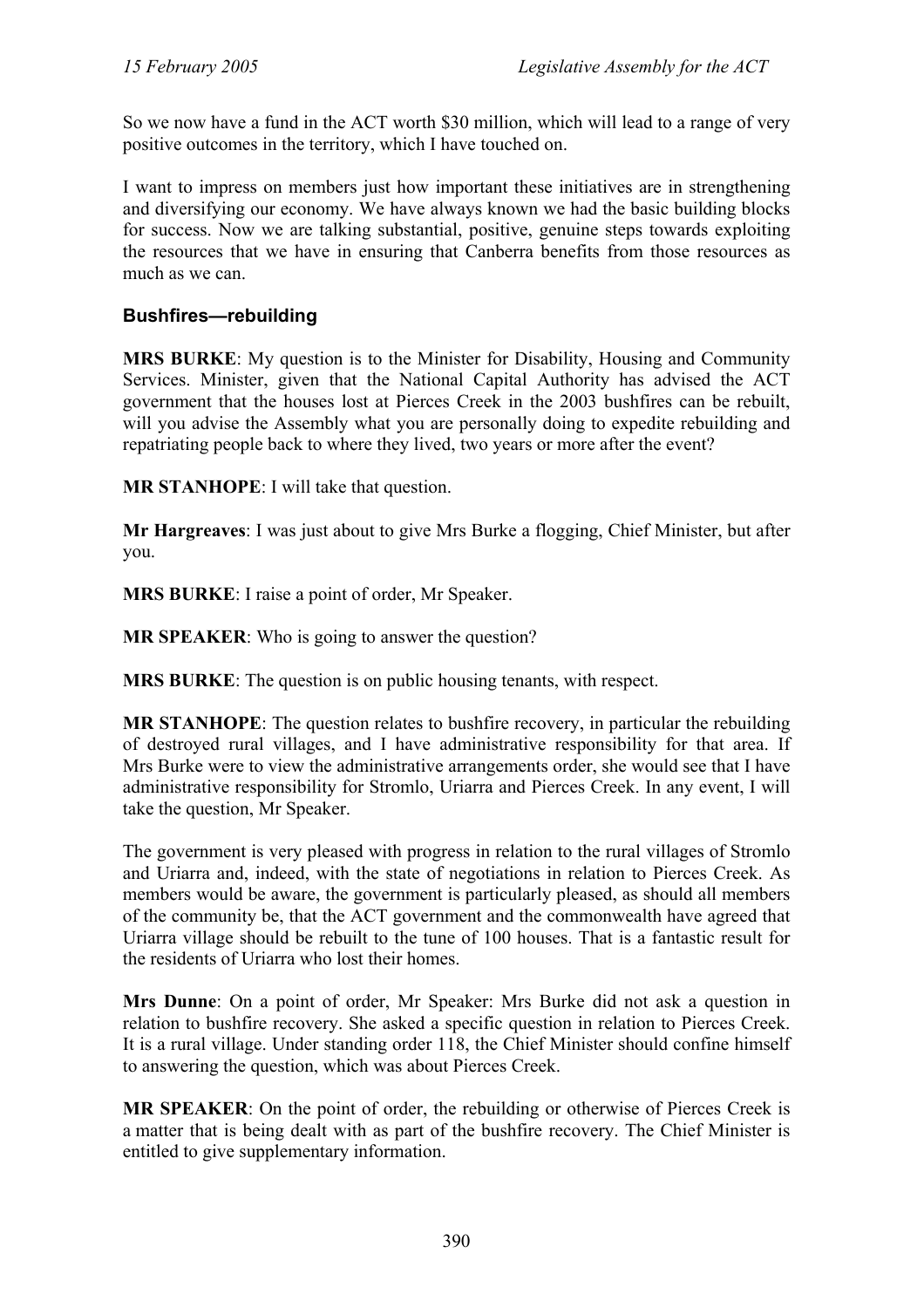**MR STANHOPE**: The issue in relation to all three villages that were destroyed, and that we are determined to rebuild, is very much interlinked and interrelated. I cannot understand why members of the Liberal Party would not be interested in what the government has achieved and proposes for Stromlo, Uriarra and, indeed, for Pierces Creek.

As a result of the plans that we pursued and the tremendous cooperation that we have received from the NCA and the commonwealth, we will be rebuilding Uriarra. We will be providing up to 25 public houses at Uriarra and an additional 75 dwellings. Similarly, we have well advanced plans in relation to Stromlo. Of the three villages, issues concerning Stromlo were more straightforward, although there have been issues with the commonwealth in relation to our desire to increase the size of the village footprint at Mount Stromlo, it being bordered by land in the possession of the commonwealth.

Negotiations in relation to Pierces Creek have been more complex and have at this stage not been finally resolved. Members would be aware that 12 of the 13 houses at Pierces Creek were destroyed in the fire. The ACT government's position has always been a strong desire to see all the residents of Pierces Creek returned to their homes. We, in the shaping our territory process, believe that a village of 50 houses at Pierces Creek is the most sustainable and desirable outcome under a range of criteria including social, economic and environmental sustainability guidelines. Our preferred position is a village of 50 houses constructed at Pierces Creek.

As members would be aware, the joint standing committee on territories held an inquiry into the future or fate of Pierces Creek. The essential recommendation was that the ACT and commonwealth governments negotiate and seek to achieve an agreed position on the future of Pierces Creek. I responded to that recommendation immediately by agreeing that the ACT government would be prepared to proceed with the construction of a village of 30 houses at Pierces Creek. That is a reasonable position. We have reduced what we believed to be the optimal village size from 50 to 30.

The minister, Jim Lloyd, and I had constructive discussions and I indicated to him that, in a spirit of compromise and in order to ensure that the people of Pierces Creek could return to their homes, the ACT government would agree to a village of 25 houses. We have now comprised twice on what we believe to be the optimal preferred position. At this stage we are still awaiting a formal response by the commonwealth to the territories committee report on Pierces Creek; indeed, I am awaiting a response by the minister to my compromise offer of a minimum of 25.

The overarching difficulty, of course, is the decision of the NCA not to approve a change to the territory plan in relation to Pierces Creek, which would mean that even if the 13 houses were rebuilt, they could never be sold. So for those public housing tenants, unlike any other tenant in the ACT—

**MR SPEAKER**: Order! The minister's time has expired.

**MRS BURKE**: I have a supplementary question. Can the Chief Minister please explain what the term "security of tenure" means, particularly for the public housing tenants at Pierces Creek?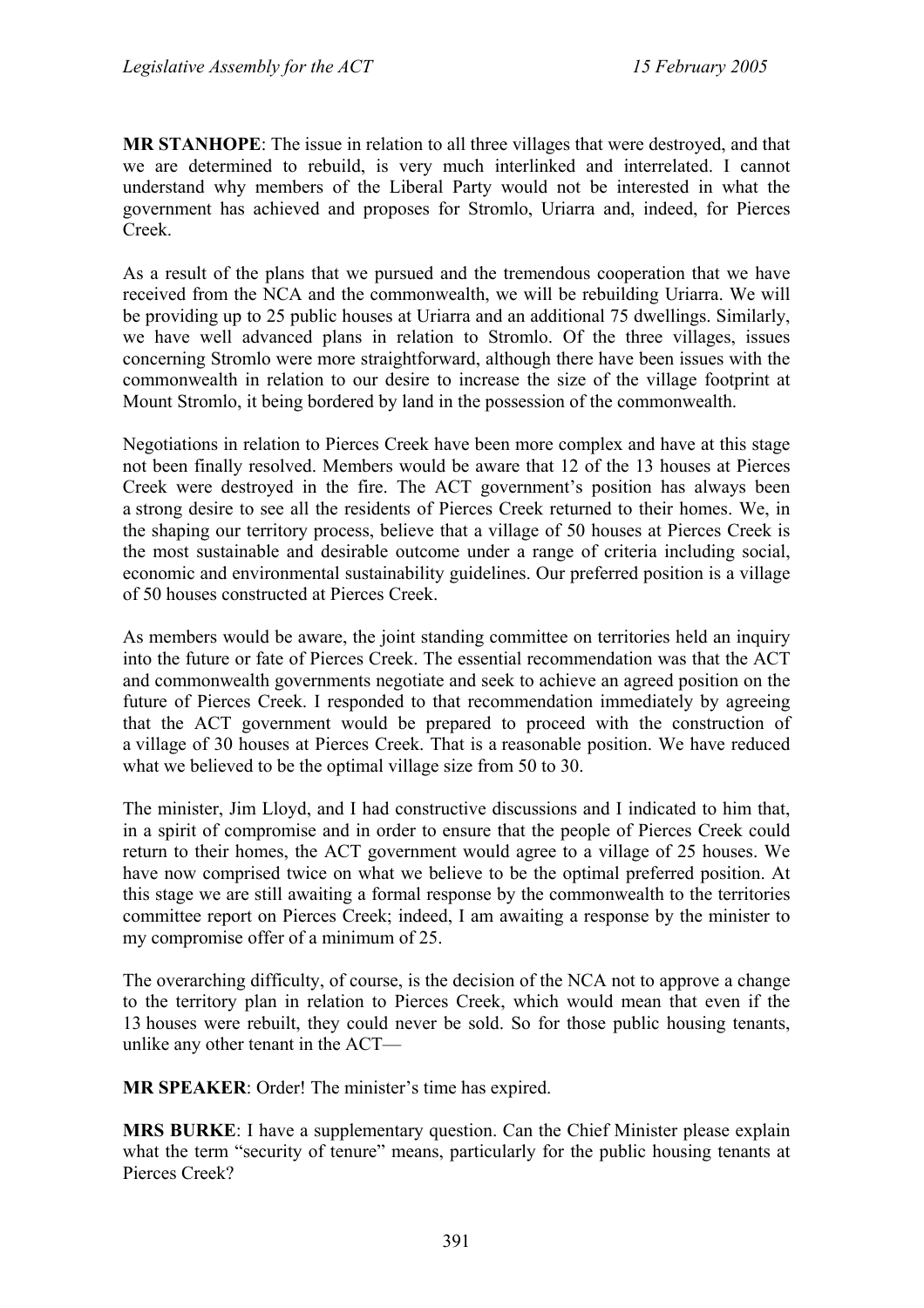**MR STANHOPE**: It is the ACT government's position that when the public housing tenants return to Pierces Creek—and that is the government's strong desire—they should not only be able to move back into housing at Pierces Creek, they should also be able to own their houses. That is the position of every other public housing tenant and it is our intention in relation to those who would move again to Stromlo or Uriarra. But, because of the current position of the commonwealth, the residents who may return to Pierces Creek, particularly if only 13 houses were to be rebuilt—if that were to be the ultimate decision—would be the only public housing tenants in the ACT who would not have security of tenure.

That is one of the issues that we are still seeking to negotiate. A fundamental position that we are seeking to put to the commonwealth and the NCA, and one of the sticking points, is that the ACT government is determined that the residents of Pierces Creek not be disadvantaged in that way. We urge the commonwealth and the NCA not to leave public tenants at Pierces Creek in limbo.

## **Child protection**

**MRS DUNNE**: My question is to the Minister for Children, Youth and Family Support. On 23 June 2004, Mrs Burke asked you:

… given that it is now clear that section 162 (2) of the Children and Young People Act was not complied with, can you assure the Assembly that the 71—in total delegations under the act—

That is the Children and Young People Act—

have been complied with by your department …

You answered:

As far as I am aware, yes, I can. I have sought advice on that and have been advised that those obligations are being met.

Minister, the Community Advocate advised in her annual report that 70 per cent of reports under section 267 of the Children and Young People Act had not been received in her office within the statutory guidelines during the 2003-04 financial year. Did you mislead the Assembly on 23 June 2004?

**MS GALLAGHER**: On reviewing *Hansard*, Mrs Dunne might find the question was asked on 24 June, so, no, I did not mislead the Assembly on 23 June. The answer to the question was given on 24 June, and the answer was correct. I had sought advice from the department about meeting statutory obligations under the act and I had been given advice that current statutory obligations were being met. So, my answer at that time was entirely correct.

I do like to talk about section 267, though, because I do not think people have an understanding of exactly what goes into a 267 report. A 267 report is an annual report that is made about a child or young person in the care of the territory. It is a history report, essentially, of the previous 12 months. It falls due within 31 days of the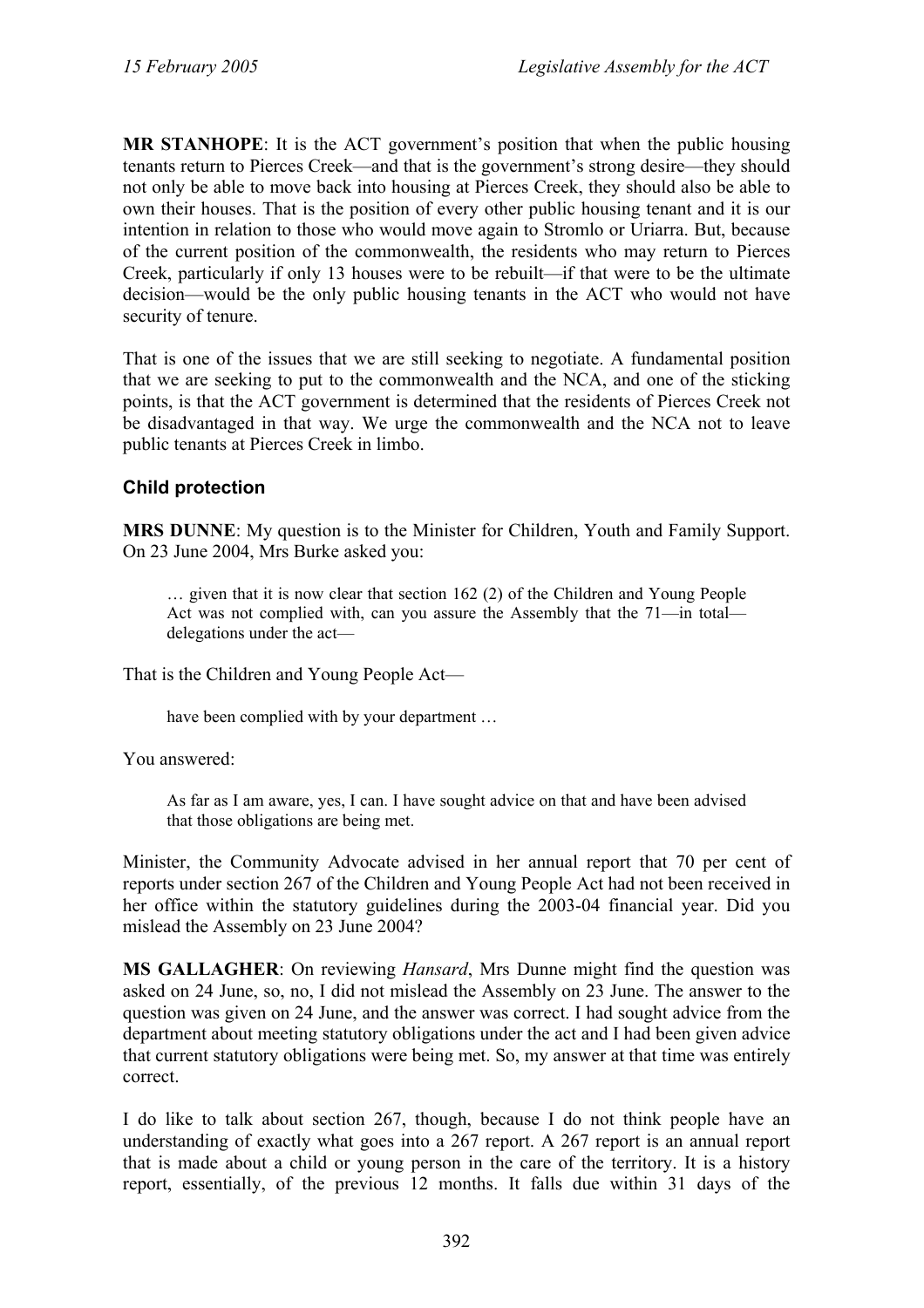anniversary of the day that that child or young person came under the care and protection of the chief executive. A whole range of information goes into that report. They are important reports.

I have read the Community Advocate's report. I meet with the Community Advocate. I get advice from the Community Advocate about areas that she still has concerns with in implementing reform in child protection. There are certainly concerns around the capacity to provide those reports on time, not that those reports are not being done. The reports are being done, but the reports are meant to be made available to the Community Advocate within 31 days of a child being 12 months in the care of the chief executive. From my understanding today, there are around 400 or so young people in the care of the territory. Work is being done on all of the annual reports. I understand about 30 of those reports are still outstanding or late, essentially, in meeting that time frame. I should also point out that 40 per cent of those reports originate from non-government agencies that provide foster care placements and residential options to those children and young people. Sixty per cent of the annual reports rest with the office.

I understand an approach has been made to the office in the past week from a non-government agency saying that it lost staff recently and there are pressures on that organisation to meet some of the obligations, which feed into the office's ability to meet its obligations. So, it is quite a difficult area. I believe, as everyone who has an understanding of care and protection knows, that these history reports are extremely important, not only in giving information to oversight agencies that appropriate care plans have been put in place but also in giving those children and young people, as they get older and look back on the life they have had in the care and protection system, an understanding of some of the decisions that were made. We all know from the Senate inquiry how important some of those history reports are on children and young people in care as they become adults.

It is a difficult area. There are contingencies and reasons why these reports will be late. Extra emphasis has been put on making sure that they are all done on time. The office is prioritising that. If you look at last year's workload, you can understand that some pulling together of that information did not meet the time frames required. At the moment, the Office of Children, Youth and Family Support is receiving more than 600 reports a month of concern about abused and neglected children. So far we have received about 5,000 reports of concern about children and young people. This puts us on a target of around 8,000 for the year.

That has come with a considerably increased demand on the office. As you know, we have put in millions of dollars. We have recruited staff from overseas. The entire system is being reformed. Work has been done with the out-of-home sector and other non-government providers to make sure that we move to a best practice child protection system. Time and again I have said that these pressures have an impact on the ability to meet some of the workload required of the office.

**MRS DUNNE**: My supplementary question to the minister is how does she reconcile the answer she has just given and the answer she gave in June 2004—let us not quibble about the date—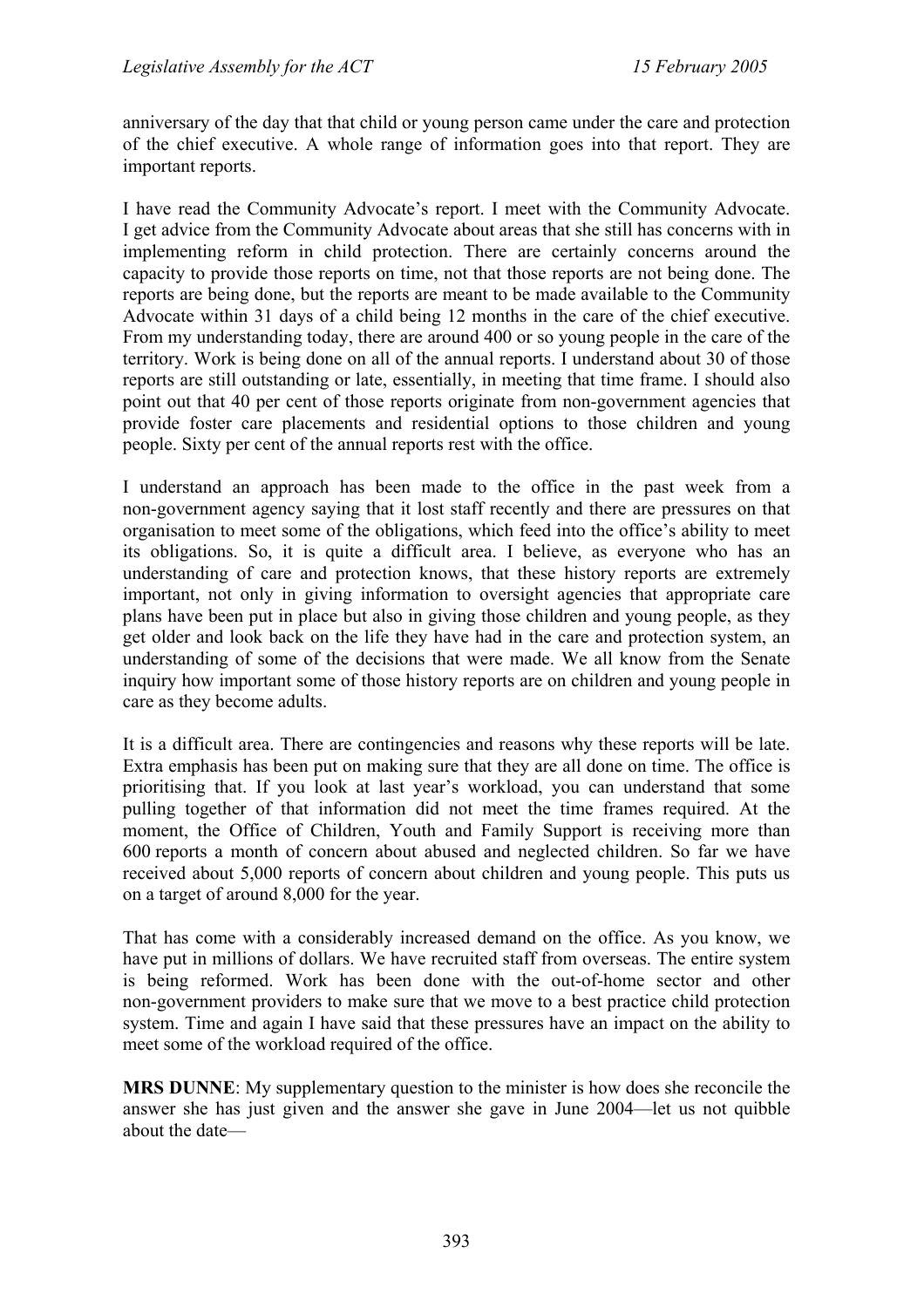**MS GALLAGHER**: It is about misleading the Assembly. I answered the question on the 23rd or I did not.

**MRS DUNNE**:—with the Community Advocate's report, which says that 70 per cent of reports are overdue? The answer she has just given says we are not meeting the time lines. How does the minister reconcile all those conflicting pieces of information? When did she first become aware that section 267 of the Children and Young People Act was not being complied with and what did she do about it?

**MS GALLAGHER**: The answer I gave related to a question that was asked of me on 24 June. The information I had at that time was that all obligations were being met. So I think it is quite important to get the date right if we are talking about whether I misled the Assembly. I will be a bit pedantic about that. The information I gave the Assembly at that time was correct. In fact, I think my words were:

As far as I am aware, yes, I can. I have sought advice on that and have been advised that those obligations are being met.

I will check in relation to any briefs I have about 267, because I am not going to pretend I can rattle off the exact date. It may have been through a discussion with the Community Advocate. I am having regular contact with her office and with her about providing information to me, so I will check that date. The opposition should get a grip on what is happening in child protection and understand the overhaul that is occurring in that agency—an agency that was funded at \$19 million a year when this government came to office. Its annual budget is now \$59 million. It was so underresourced it was like a skeleton.

We have this huge piece of legislation that Mr Stefaniak—or it might have been Mr Moore—was responsible for, and no support was given to the agency. More obligations were placed on the agency and there was less capacity to meet them. There were no injections of any noticeable amounts to relieve some of the pressures that that agency was experiencing. It was left to this government to inject the money into it, this government to have an inquiry, this government to set the process of reform and to make sure we are doing the right thing by children and young people in the territory; yet members opposite still try to get my head for it. They still try to trick me into saying maybe I said this or maybe I knew that. They have to get with the program that this government is reforming the care and protection system, a process I have said a number of times will take several years due to the neglect of members of the opposition when they were in government.

## **Small Business Commissioner**

**MS MacDONALD**: My question is to the Minister for Economic Development, Mr Quinlan. Minister, as part of the economic white paper, the government committed itself to the establishment of a Small Business Commissioner in the ACT. Minister, could you please bring the Assembly up to date on the appointment of the ACT's first Small Business Commissioner?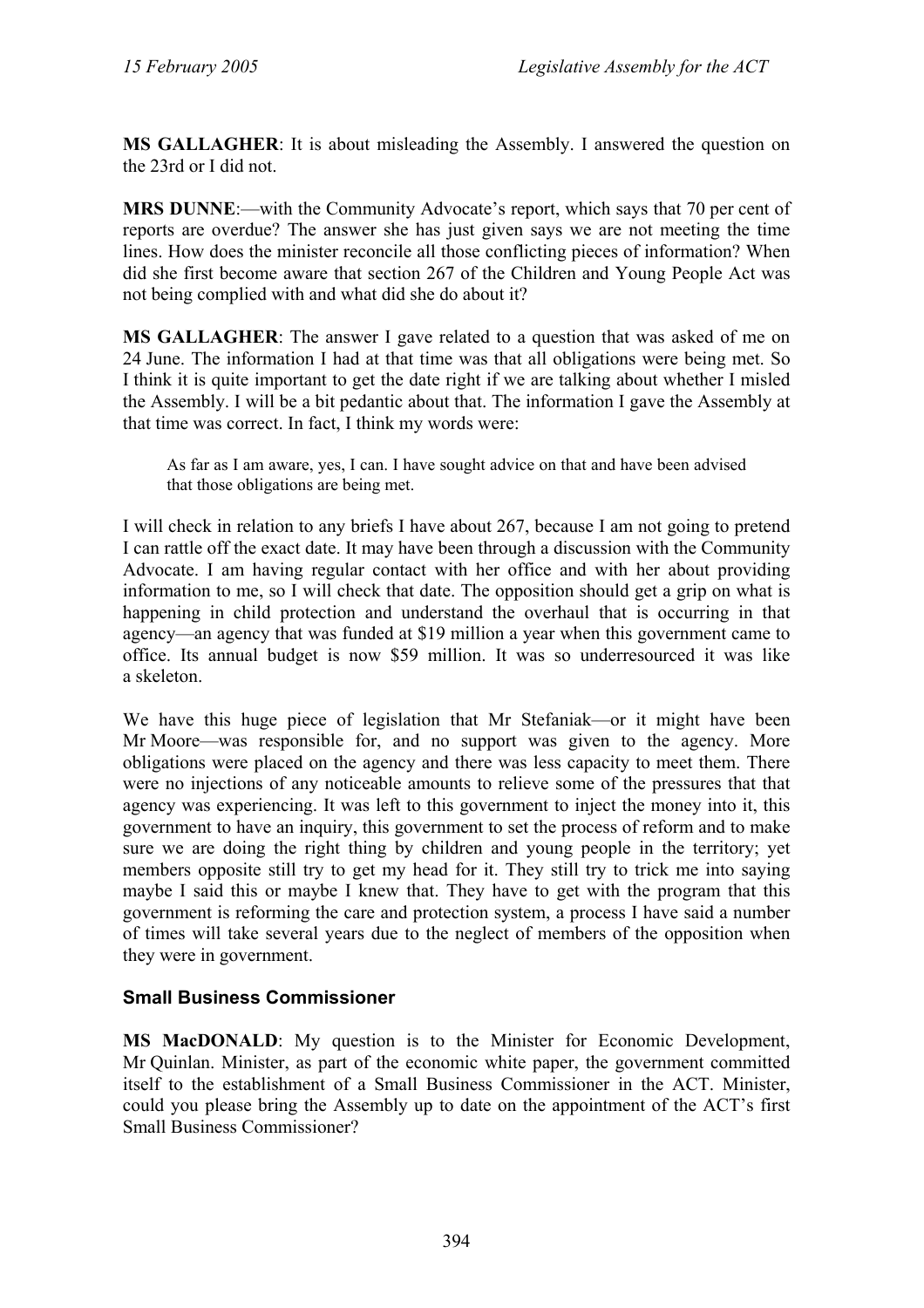**MR QUINLAN**: Those members who were here during the last Assembly will recall that that Assembly passed legislation—by a majority, I might add—to create the statutory position of Small Business Commissioner, with responsibility for five key areas; namely, enhancing business-to-government relationships, dispute mediation, investigatory functions, regulatory review and advisory functions. It is my great pleasure to announce the appointment of Professor Michael Schaper as the inaugural Small Business Commissioner.

**Mrs Dunne**: We have read the press release.

**MR QUINLAN**: That's okay. I just want those who might have missed it to understand as well. Professor Schaper brings a wealth of experience in both public and private sectors to the role. He has held the chair in entrepreneurship and small business with the Graduate School of Business at the University of Newcastle. He has been a senior lecturer and director of the entrepreneurship degree program within the School of Management at Curtin University in Western Australia.

He has been the national vice-president of the Small Enterprise Association of Australia and New Zealand and he has been the deputy chairperson of the Fremantle business incubator in Western Australia. He spent several years as a professional small business adviser. He ran his own business and was involved in numerous other start-up projects.

He spent several years working as a ministerial adviser at the state and federal levels, acting as a policy adviser, speechwriter and consultant to numerous cabinet ministers and members of parliament. He was a member of the Senate of the University of Western Australia for three years. He has a PhD and a Master of Commerce degree from Curtin University, as well as a Bachelor of Arts degree from the University of Western Australia.

It is most important for members to appreciate that the Small Business Commissioner will be an independent voice and will be developing, within the framework of the legislation, his own program. It is a statutory appointment and I have the greatest confidence that Professor Schaper will make a very solid contribution to the government's objective of being the most small business friendly constituency in Australia.

**MS MacDONALD**: My supplementary question to the minister is: can you inform the Assembly what the overall reaction has been to the establishment of the position of Small Business Commissioner?

**MR QUINLAN**: I can say to this Assembly that across the business sector of the ACT there has been a positive reaction from the Business Council, even the chamber of commerce, Australian Business Ltd, the ACT Micro and Home Business Association, the Fair Trading Coalition, CPA Australia and even the National Association of Retail Grocers of Australia. One lone voice, I think, against the appointment is the Leader of the Opposition who is obviously not in tune with the business sector, who have been positively behind this appointment. I would have actually thought that the business sector was the natural constituency of the Liberal Party, and I suppose it would be in another time and another place.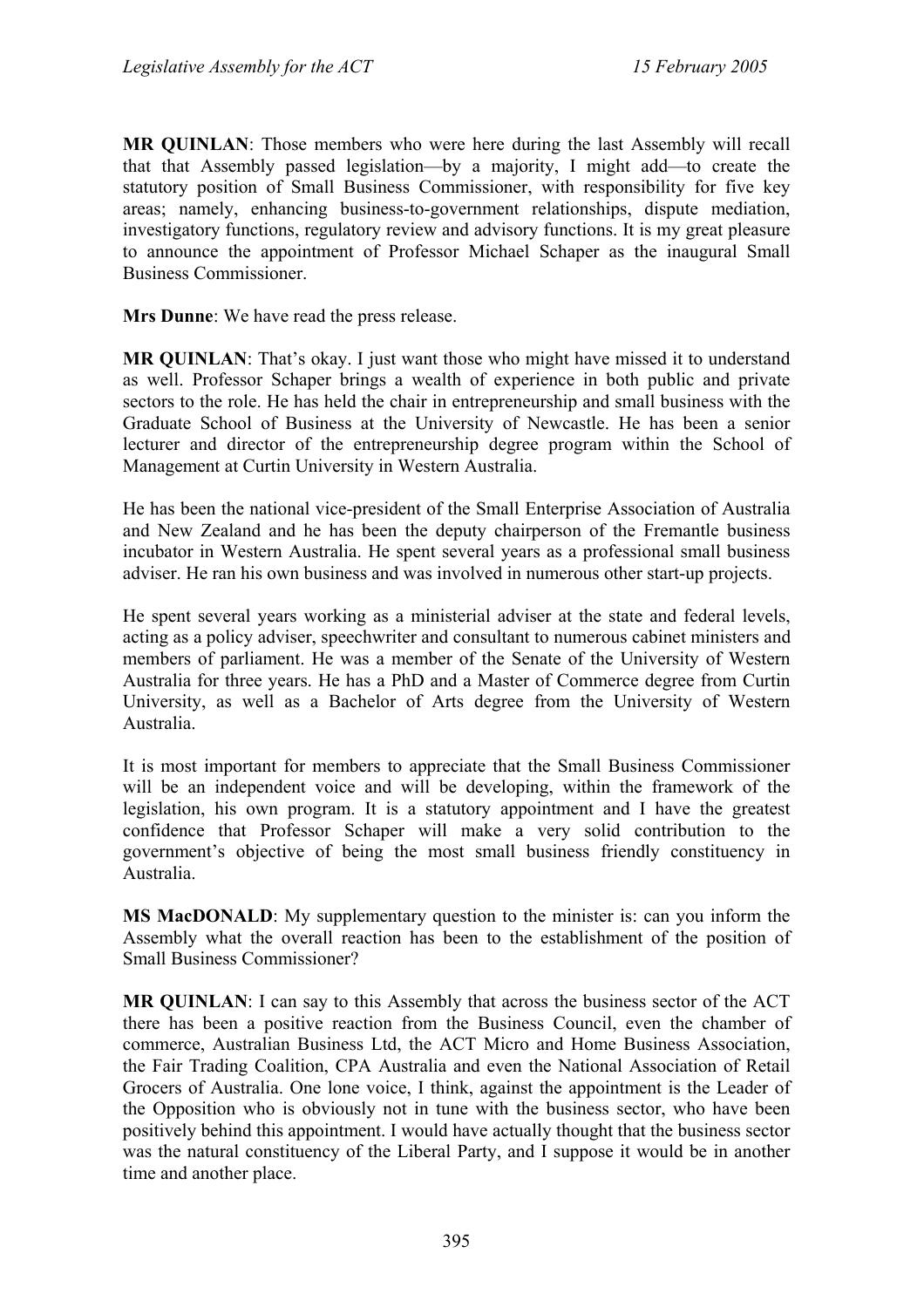Let me just share a coincidence or two with the house. In caucus this morning we decided that it would be very informative for the house to have this question asked and answered. Then, when we came out of caucus, we found that Mr Peter Switzer, in an opinion piece in the *Australian* newspaper, had said:

The ACT Government gave the Federal Government a lesson in caring for small business last week. It appointed an independent advocate to monitor how the sector is coping with the pressures of dealing with governments, big business and other forces that make life difficult.

He then went on to endorse the particular appointment.

**Mr Stanhope**: The *Australian*, that left wing rag!

**MR QUINLAN**: Yes, of course it is. Mr Speaker, I do have the greatest confidence in the appointment.

If I could just close with another coincidence, which probably is only tangentially relevant to this: the November Sensis business confidence report showed that the ACT last November had an increase that took it to being the most confident jurisdiction in Australia. I think it should be noted that November last year was the month following the election of this government and the defeat of that lot.

**Mr Stanhope**: I ask that all further questions be placed on the notice paper.

## **Answers to questions on notice Questions Nos 50 and 51**

**MRS DUNNE** (Ginninderra): Mr Speaker, in accordance with standing order 118A, I would like to draw the Assembly's attention to the fact that questions by me to the Minister for Education and Training numbered 26, 27, 28, 29 and 30 were answered but the answers were late; they were roughly four days overdue. The answer to question No 31 to the Minister for Children, Youth and Family Support was also overdue, as were the answers to questions 53, 54 and 57. They were all answered but the answers were overdue. The minister for education's answer to question No 43 was overdue, the Treasurer's answer to question No 52 was overdue, and the answer of the Minister for Urban Services to question No 32 also was overdue. Mr Speaker, I am not going to seek explanations for those, but I do seek an explanation from the Minister for Environment for his failure to answer questions 50 and 51, which were put on the notice paper on 8 December 2004 and are now 38 days overdue. I would like an explanation from the minister as to the reason for their lateness.

**MR STANHOPE** (Ginninderra—Chief Minister, Attorney-General, Minister for Environment and Minister for Arts, Heritage and Indigenous Affairs): I will take advice on that, Mr Speaker.

**MR SPEAKER**: It has just been brought to my attention that I should clarify whether you asked all of those questions, Mrs Dunne.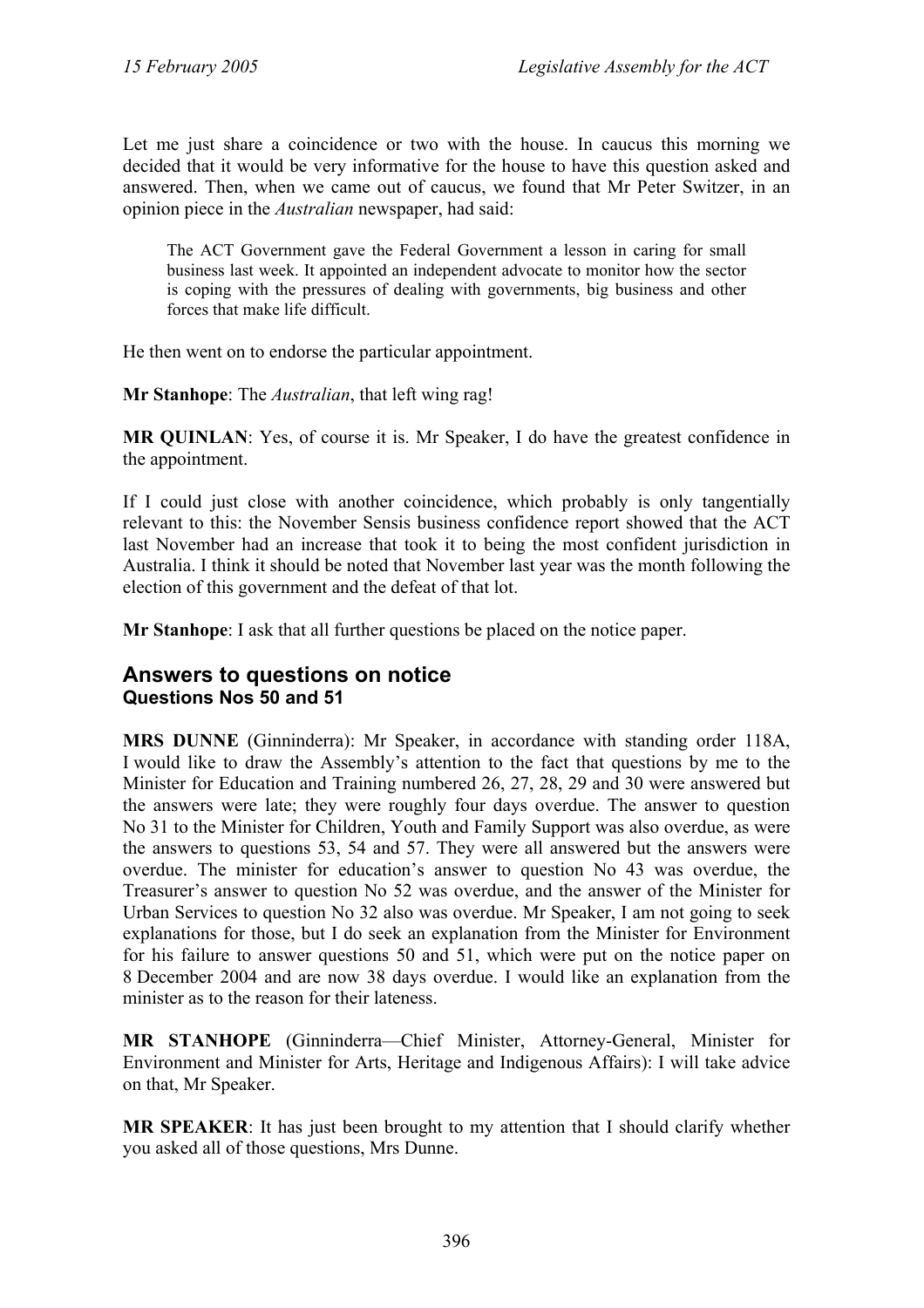**Mrs Dunne**: Yes, I asked all of those questions.

**MR SPEAKER**: Do you want to provide an explanation, Mr Stanhope?

**MR STANHOPE**: I did. I said that I would seek advice on the answers.

**MRS DUNNE** (Ginninderra) (3.34): In accordance with standing order 118A (c), I move:

That the Assembly takes note of the explanation.

Mr Speaker, it might sound quibbling to complain about answers to questions which are four or five days overdue, but I need to put on the record that the ministers opposite are not very responsible in answering questions. Questions 50 and 51 are about important issues that go to one of the major policy issues for which this minister is responsible.

Question No 50 relates to whether there has been a risk assessment done on higher than planned peak flood levels, identified as a risk with more frequent storm events, and I have asked whether there has been a management plan to upgrade dams to withstand reported climate change events. That is a matter which goes right to the heart of water supply in this polity and which is supposed to be one of the principal issues for which this minister is responsible as Minister for Environment. There is a related question about water security and climate change, and these questions remain unanswered.

The matter goes to this minister's capacity to meet his responsibilities as the Minister for Environment. He is completely at sea when it comes to water issues. He is incapable of answering a question without prompts and he knows very little about the subject matter. That is identified by the fact that he would allow a situation to arise within his department whereby an answer to a question is 38 days overdue.

We all had holidays, Mr Speaker, but I was here when those answers were due and I cannot do anything about the things that I have raised because the minister will not answer those questions. This is a sorry indictment of the Minister for Environment.

**MR HARGREAVES** (Brindabella—Minister for Disability, Housing and Community Services, Minister for Urban Services and Minister for Police and Emergency Services) (3.36): Mr Speaker, I will oppose this motion on one simple ground. The Chief Minister responded to Mrs Dunne by saying that he will seek advice on the reason for the delay. To proceed in this way before such advice had been provided to Mrs Dunne would be precipitous to the nth degree. I think that we should just dispense with this motion with the contempt that its due and that Mrs Dunne should be urged to wait until the minister actually responds to her with a reason for the delay.

**MRS DUNNE** (Ginninderra) (3.37), in reply: Mr Speaker, the standing orders actually allow for me to do what I have done without notice. The notice paper says that these questions are outstanding and that they have been outstanding since 8 January. Any minister worth his salt or any staff members worth their salt in the minister's office would have been out this morning saying, "Why has Mrs Dunne's question not been answered?" When I was a staffer, that was the sort of thing that went on in an office,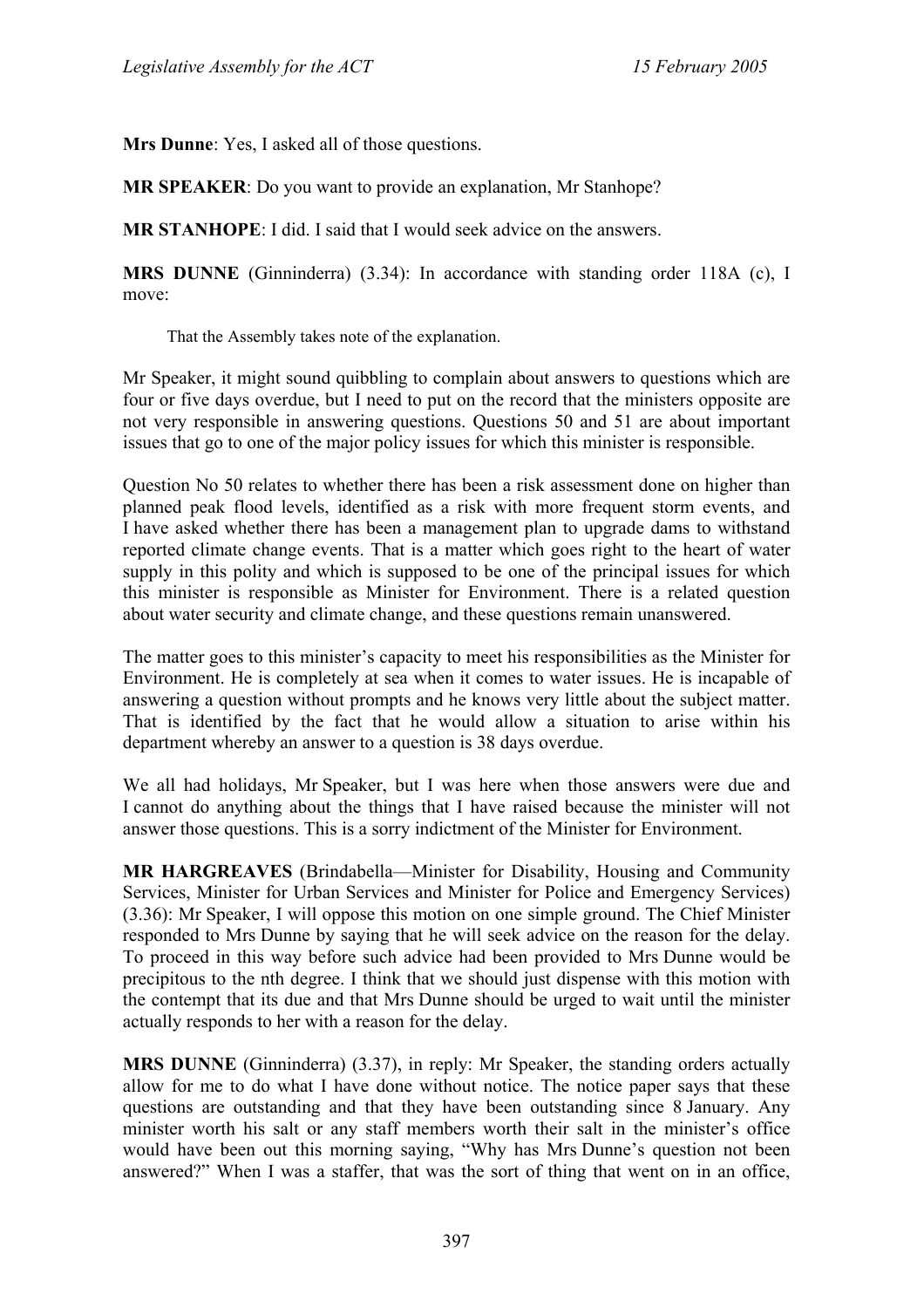otherwise the staff would leave the minister in a position to be embarrassed. If the minister does not know now why those questions have not been answered, this Assembly should censure him in this very mild way. Therefore, I commend the motion to the Assembly.

Question put:

That **Mrs Dunne's** motion be agreed to.

The Assembly voted—

|            | Ayes 6       |               | Noes 9       |
|------------|--------------|---------------|--------------|
| Mrs Burke  | Mr Stefaniak | Mr Berry      | Ms MacDonald |
| Mrs Dunne  |              | Dr Foskey     | Ms Porter    |
| Mr Mulcahy |              | Ms Gallagher  | Mr Quinlan   |
| Mr Seselja |              | Mr Gentleman  | Mr Stanhope  |
| Mr Smyth   |              | Mr Hargreaves |              |

Question so resolved in the negative.

# **Papers**

**Mr Speaker** presented the following papers:

Legislation Act, pursuant to subsection 228 (1)—Schedule of relevant committees to be consulted in relation to appointments made by Ministers to statutory offices, dated 7 December 2004.

Quarterly travel report—Non-Executive MLAs—1 October to 31 December 2004.

#### **Executive contracts**

Public Sector Management Act, pursuant to sections 31A and 79—Copies of executive contracts or instruments—

Long-term contracts:

Alan Galbraith, dated 10 December 2004. Anthony Kevin Curtis, dated 22 December 2004. Dorte Ekelund, dated 6 October 2004. Jacqui Lavis, dated 10 January 2005. Megan Cahill, dated 23 January 2005. Roderick John Nicholas, dated 18 November 2004. Russell Watkinson, dated 30 November 2004. Short-term contracts: Brett Phillips. David Collett, dated 13 January 2005. Diane Spooner. Geoff Keogh, dated 1 December 2004. Gerard Ryan, dated 21 December 2004. Greg Ellis, dated 22 December 2004. Helen Strauch, dated 10 January 2005. John Paget, dated 13 October 2004. Martin d'Este, dated 12 January 2005. Stephen Ryan, dated 13 December 2004.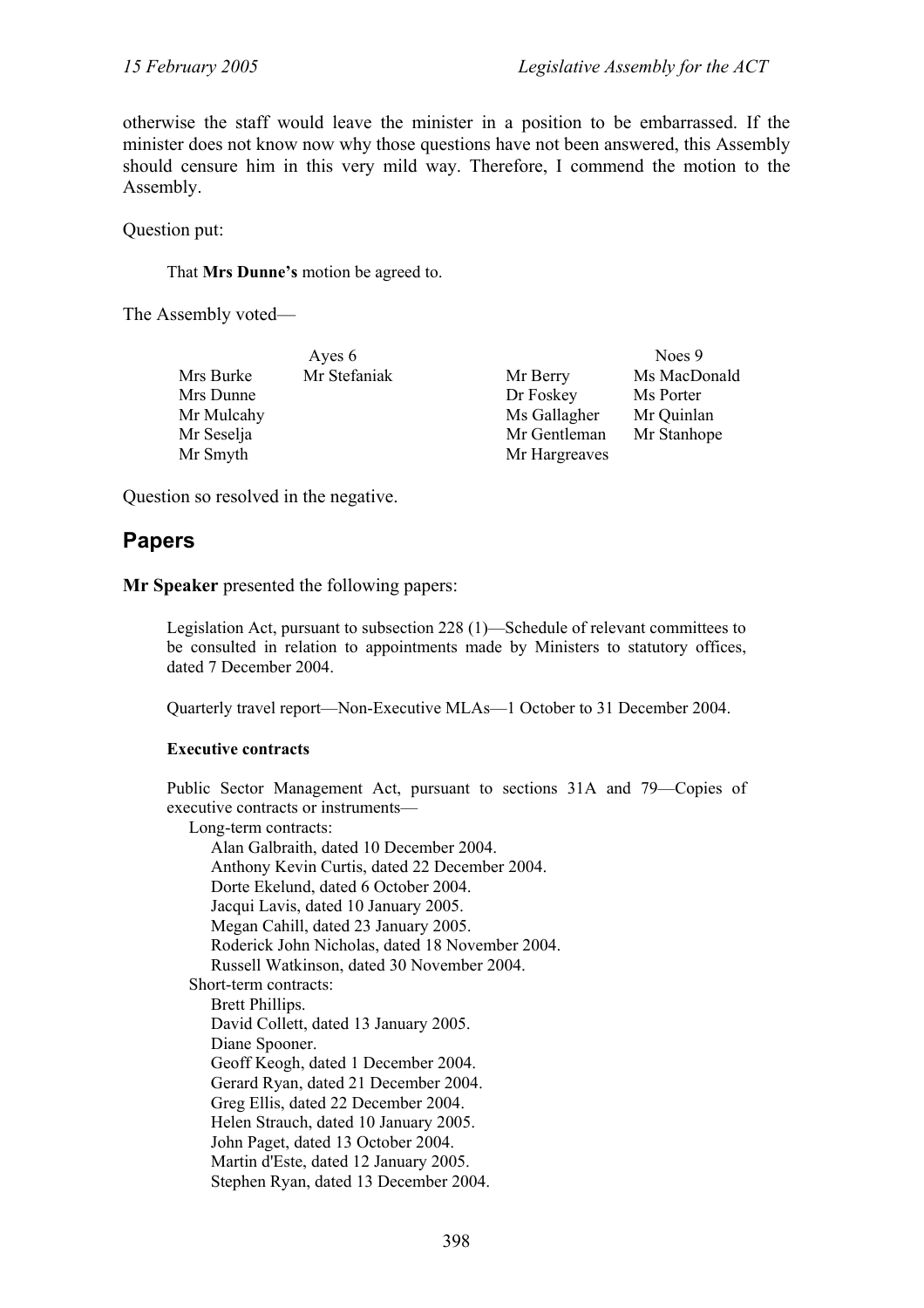Sue Marriage, dated 20 December 2004. Susan Hall, dated 20 December 2004. Susan Killion, dated 1 February 2005. Tony Bartlett, dated 7 December 2004. Tony Gill, dated 19 October 2004. Schedule C variations: Robyn Calder, dated 1 and 6 December 2004. Tom Elliott, dated 23 December 2004 and January 2005. Schedule D variations: Aidan O'Leary, dated 5 January 2005. Gerard Ryan, dated 11 January 2005. Greg Kent, dated 25 January 2005. Julie McKinnon, dated 20 January 2005. Julie McKinnon, dated 8 December 2004. Meredith Whitten, dated 23 December 2004. Michael Bateman, dated 6 December 2004. Philip Hextel, dated 23 December 2004.

#### **Remuneration Tribunal Determinations**

Remuneration Tribunal Act, pursuant to section 12—Determinations, together with statements for: Chief Executive and Executive—Salary Packaging—Determination No 166, dated 30 November 2004. Chief Magistrate, Magistrates and Special Magistrates—Determination No 162, dated 30 November 2004. Commissioner for Public Administration—Determination No 164, dated 30 November 2004. Full-time Holders of Public Office— Salary Packaging—Determination No. 167, dated 30 November 2004. Small Business Commissioner—Determination No. 168, dated 30 November 2004. Master of the Supreme Court—Determination No 161, dated 30 November 2004. Part-time Holders of Public Office— Commissioner for Surveys—Determination No 165, dated 30 November 2004. Determination No 163, dated 30 November 2004. President of the Administrative Appeals Tribunal—Determination No 169, dated 30 November 2004. President of the Court of Appeal—Determination No. 160, dated 30 November 2004.

### **Legislation program—autumn 2005 Paper and statement by minister**

**MR STANHOPE** (Ginninderra—Chief Minister, Attorney-General, Minister for Environment and Minister for Arts, Heritage and Indigenous Affairs): For the information of members, I present the following paper:

Autumn 2005 Legislation Program, dated February 2005.

I seek leave to make a statement in relation to the paper.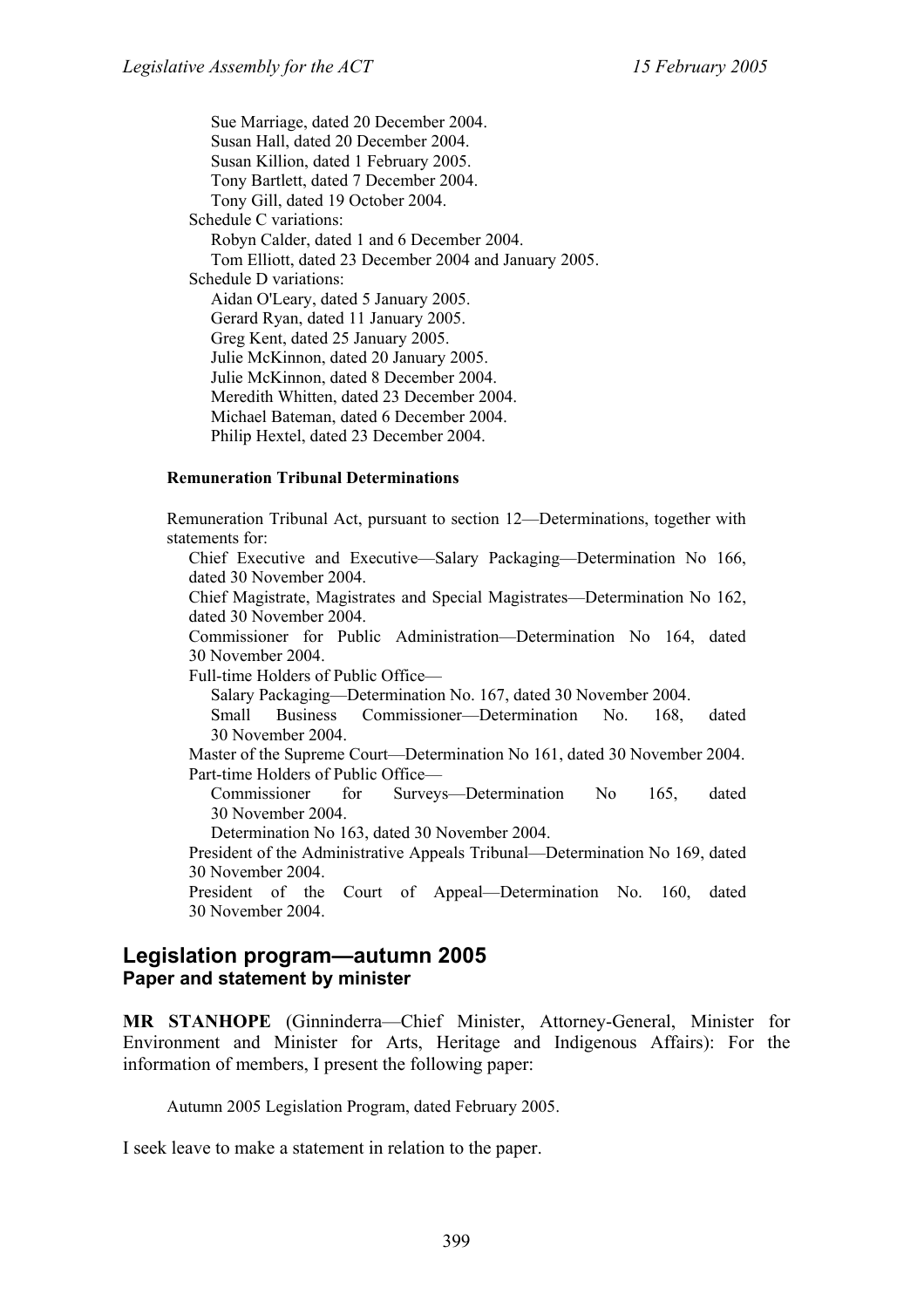Leave granted.

**MR STANHOPE**: Mr Speaker, I am pleased to present the government's legislation program for the autumn 2005 sittings. At last year's election, the people of Canberra gave a very strong endorsement of the government's record in office and what it offered Canberrans for the future. The government must now set about justifying that faith and fulfilling the commitments it made in the lead-up to the election. A key part of that will be through its legislative program.

The government has wasted no time in getting on with the job, already introducing 11 bills during the December 2004 sittings. During the autumn sittings, the government plans to bring forward a range of legislation covering key policy areas such as the environment, law and order, health, economic management, planning, industrial relations, and urban services. For the benefit of members, I will comment briefly on some of the legislation the government intends to bring forward during the autumn 2005 sitting period.

The 2005-06 appropriation bill will, of course, be central to the government's legislative agenda to provide appropriation to administrative units for the 2005-06 financial year. The bill is scheduled to be tabled in May, together with the budget papers. The government will also introduce this sitting week a second 2004-05 appropriation bill to provide additional appropriation to administrative units for the 2004-05 financial year. Among other things, this bill will facilitate the funding of election commitments.

The government's commitment to law and order will continue. The government's sentencing reform package will be the most substantial review and rewrite of sentencing laws in the territory's history. The sentencing legislation will improve the effectiveness of sentences and remove the anomalies in current legislation. The package will replace a patchwork of 12 different laws that have developed in a piecemeal manner, with a coherent sentencing regime to provide a clear framework for courts, offenders and the community.

Amendments to the Protection Orders Act 2001 will overhaul the scope of the domestic violence and personal protection order provisions in the ACT. The amendments will ensure that the act reflects the best features of ACT law and improves the quality and uniformity of laws relating to domestic violence.

The government will also bring forward legislation to establish a Human Rights and Service Review Commission. The commission will have statutory functions in relation to discrimination, human rights, health services and disability services. The commission will provide an independent, fair and accessible mechanism for the resolution of discrimination, health services and disability services complaints. The commission will also be able to promote systemic improvements in the delivery of health and disability services, as well as promoting community awareness of human rights and discrimination issues.

The government will introduce amendments to the Legal Aid Act that will assist the Legal Aid Commission to maintain better control over its liabilities and to provide a greater range of services to its clients. As part of its agreement to implement nationally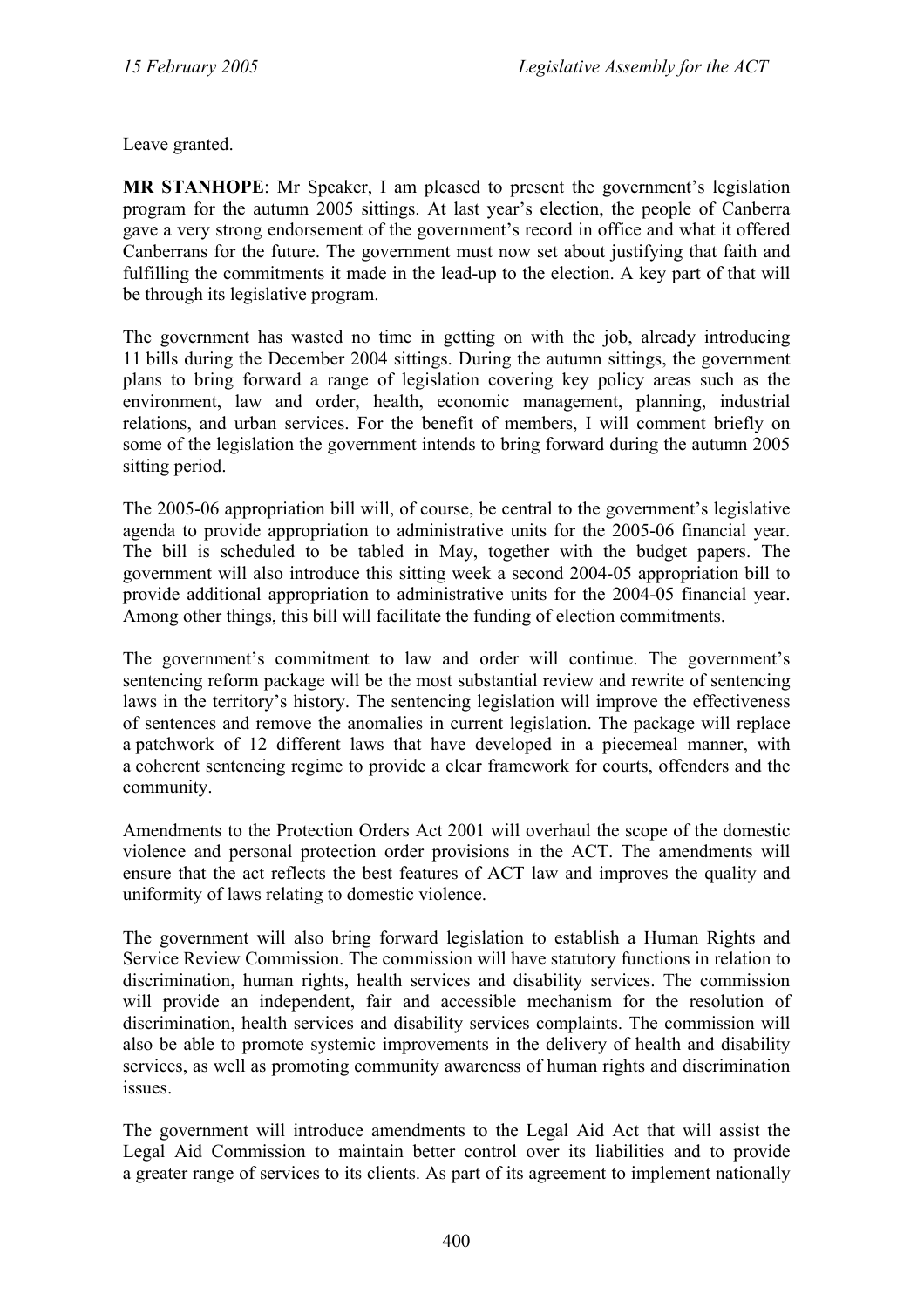consistent laws regulating the operation of the legal profession in the ACT, the government will bring forward legislation to remove significant barriers to interstate legal practice and allow for greater competition in the provision of legal services. That will have particular benefits for national legal firms operating out of the territory and for ACT legal practitioners who carry out work in regional New South Wales.

We will also continue to implement the criminal code project, with a further two criminal code bills proposed for introduction in this session. The first will insert in the code a new chapter 7, which will contain offences relating to the administration of justice. The legislation will ensure that the law on perjury and other related offences will be conveniently located in one discrete chapter of the code. Chapter 7 will also include offences on falsifying, destroying or concealing evidence, corrupting, threatening or taking reprisals against witnesses, and perverting the course of justice.

A major priority for the government is ensuring the safety and quality of care for children and young people. The development of child protection legislation concerning offender registration will provide the ACT with a consistent child protection registration scheme mutually recognised by other jurisdictions. The legislation is a key initiative towards reducing the incidence of offences against children through the establishment of an offenders register and associated reporting requirements.

Additionally, amendments to the Children and Young People Act will be brought forward to regulate children's services and the employment, care and protection of children and young people in the ACT. This will provide for the meaningful participation of children and young people in decisions about their lives, expanded options and greater support for diversionary and rehabilitation initiatives for young people involved in the youth justice system, the development of strategies to reduce the number of Aboriginal and Torres Strait Islander children and young people separated from their families and communities, and greater clarity around care and protection arrangements for our most vulnerable children and young people.

To promote and protect the interests of children and young people and to provide for the resolution of complaints about services provided for children and young people, the government will establish an independent Commissioner for Children and Young People in the ACT, as recommended by Commissioner Vardon in the *Territory as parent* report. The government has been consulting with children, young people and organisations about the proposed role and function of the commissioner and the outcome of these consultations will inform the development of the commissioner's functions.

Mr Speaker, the protection of the environment remains a key commitment of the government. Legislation will be introduced to replace the existing declarations and orders provisions in the Land (Planning and Environment) Act to deal with pest plants and animals. The proposed legislation will provide a more comprehensive and targeted approach to regulating pest plants and animals in the ACT. The proposed legislation will incorporate nationally agreed principles for pest plants and animal management.

Amendments to the Animal Diseases Act, the Pounds Act and the Stock Act are also proposed. Legislation will be introduced to deal with activities of the rural sector, the primary production market, the health of animals and the management of animal diseases. The proposed legislation will allow for application of the national livestock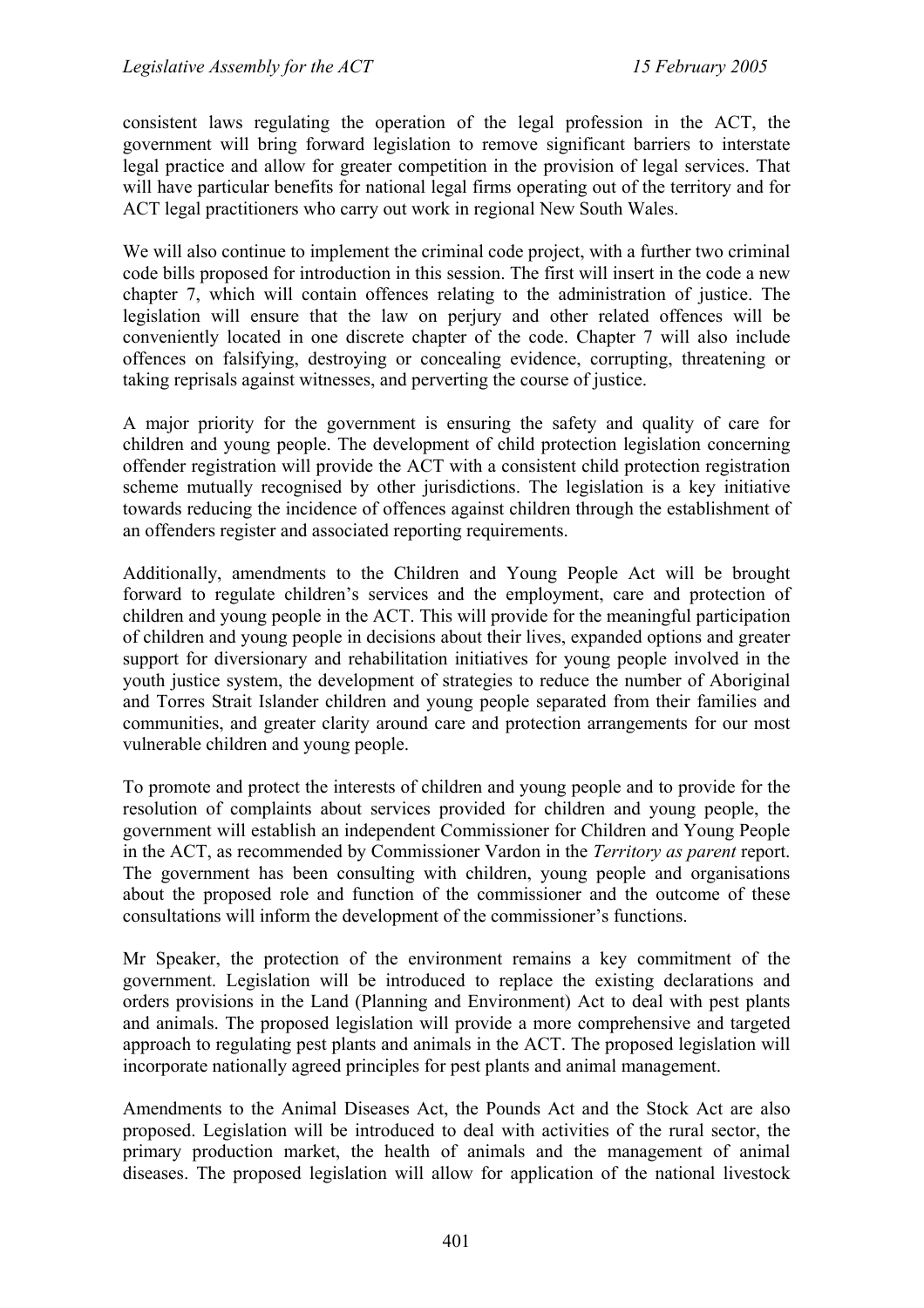identification scheme, which will enable disease outbreaks to be traced and ensure that ACT procedures are compatible with those of other jurisdictions. It will also allow for new impounding provisions which will take into account modern practice and more efficient methods for impounding and disposing of impounded stock. The proposed legislation will also ensure that a more efficient method of collecting the stock levy is established. Recognition of interstate permits, with appropriate checks, also will be implemented.

The Tree Protection Bill will provide for progressive lifting of the current Tree Protection (Interim Scheme) Act in conjunction with the establishment of a tree register to protect trees of very high value. Tree protection similar to the interim scheme arrangements is to be retained only in areas where urban forest values warrant particular protection. These areas will be declared by the relevant minister as tree management precincts.

Turning to sustainability matters, several milestones relating to the electricity element of the national energy market are anticipated to be achieved in the first half of 2005, including the introduction of a new national electricity law and supporting national electricity rules. So that this new regulatory framework may be consistently applied, all jurisdictions are required to vary their enabling legislation. Legislation will be brought forward to achieve this outcome in the ACT and significantly progress the national reform agenda.

With several jurisdictions experiencing an increasing frequency of interruptions in the supply of essential electricity and gas supplies to consumers, the government will be acting to put in place a robust scheme for the rationing of electricity and gas to guard against periods of shortage. The new scheme will be similar to that already in place for water and will bring all of the schemes together in a single act to facilitate effective and timely responses to supply shortages of low to medium intensity and duration. The new legislation will complement the operation of the Emergencies Act that will remain the means by which severe or critical incidents will be managed. The government believes that planning ahead for such eventualities is essential for the prudent and responsible management of essential services that all Canberrans rely upon.

In line with a commitment announced in the 2004-05 budget papers, the government will bring forward amendments to the Financial Management Act to implement a triple bottom line framework. The legislation will support changes to the financial management framework to improve and streamline budget management and monitoring processes and address anomalies and inconsistencies.

Following a detailed review of the ACT Insurance Authority, a bill will be introduced to effect necessary changes to the legislation establishing the authority. In particular, it will restructure the authority to reflect increases in its responsibilities and to reflect policy changes arising from the bushfires. This will provide better protection for capital and claims reserves allocated to and retained by the authority.

A bill will be brought forward to provide longer term legislative solutions in light of the government's election commitment to the dragway. It will enable the enactment of legislation for the control and regulation of meetings for motor vehicle racing and certain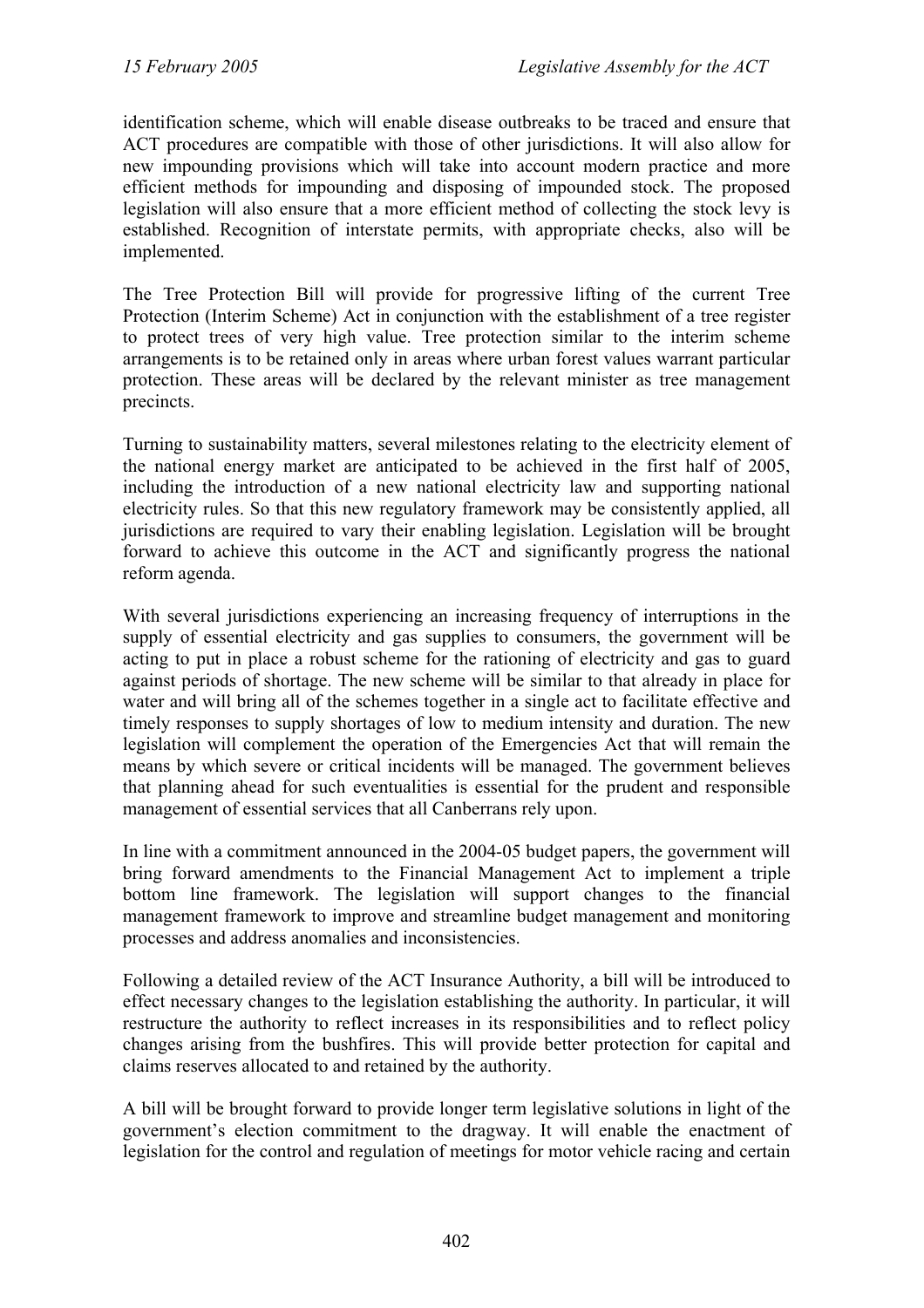other sporting and recreational activities involving motor vehicles at dedicated motor sport facilities.

The proposed Revenue Legislation Amendment Bill is consistent with the government's commitment to maintaining the integrity of the tax system and implementing administrative processes for the collection of revenue. The bill will amend the Payroll Tax Act 1987 to incorporate employee share schemes and the value of any contributions to share schemes as taxable wages for ACT payroll tax purposes, using the New South Wales model. The bill amends the Duties Act 1999 to remove the requirement for exemption certificates and clarifies which categories of exemption require the commissioner's approval in order to be processed by the Road Transport Authority.

Since the commencement of the Gaming Machine Act 2004 on 1 November 2004, the Gambling and Racing Commission has identified a number of provisions that require enhancement or further clarification to ensure the proper operation of the Gaming Machine Act and the commission's regulation of gaming machine activity.

Mr Speaker, under the Gambling and Racing Control Act, the functions of the commission include the requirement to review legislation and to make recommendations to the minister. Recently, the commission completed its review of the Casino Control Act 1988 and the government is currently considering its response to the outcomes of that review.

In the area of health, the government has introduced legislation to amend the Health Records (Privacy and Access) Act 1997 to prohibit access to a health record or part of a health record made under either the voluntary or the mandatory reporting provisions of the Children and Young People Act where the identity of a reporter and their information could place children and young people, other adults, the reporter and a range of staff across the public service at risk. Further separate amendments to the act will be made to address some practice issues that have arisen since it was passed some nine years ago.

New health legislation also includes amendments to the Health Professionals Act 2004. This will allow for the establishment of midwifery as a separate health profession to nursing, extend the commencement date of the act to 8 July 2006, and allow veterinary surgeons to be included under the act.

Other legislation to be introduced by the government includes amendments to the Unit Titles Act to permit the staged development of A class units and to reinstate Supreme Court powers relating to the cancellation of unit plans. An amendment to the Land (Planning and Environment) Act will introduce the definition of "concessional lease" into the act as a first step to removing ambiguity and uncertainty that exists in the identification and administration of concessional leases.

Amendments to the Utilities Act will provide a clear and consistent legal authority for territory officials or those contracted to provide maintenance services to gain access to private property for the purpose of installing or maintaining stormwater and street lighting infrastructure.

Two bills will be introduced to modernise and improve long service leave conditions for ACT workers. One of the bills will encourage employers and workers to establish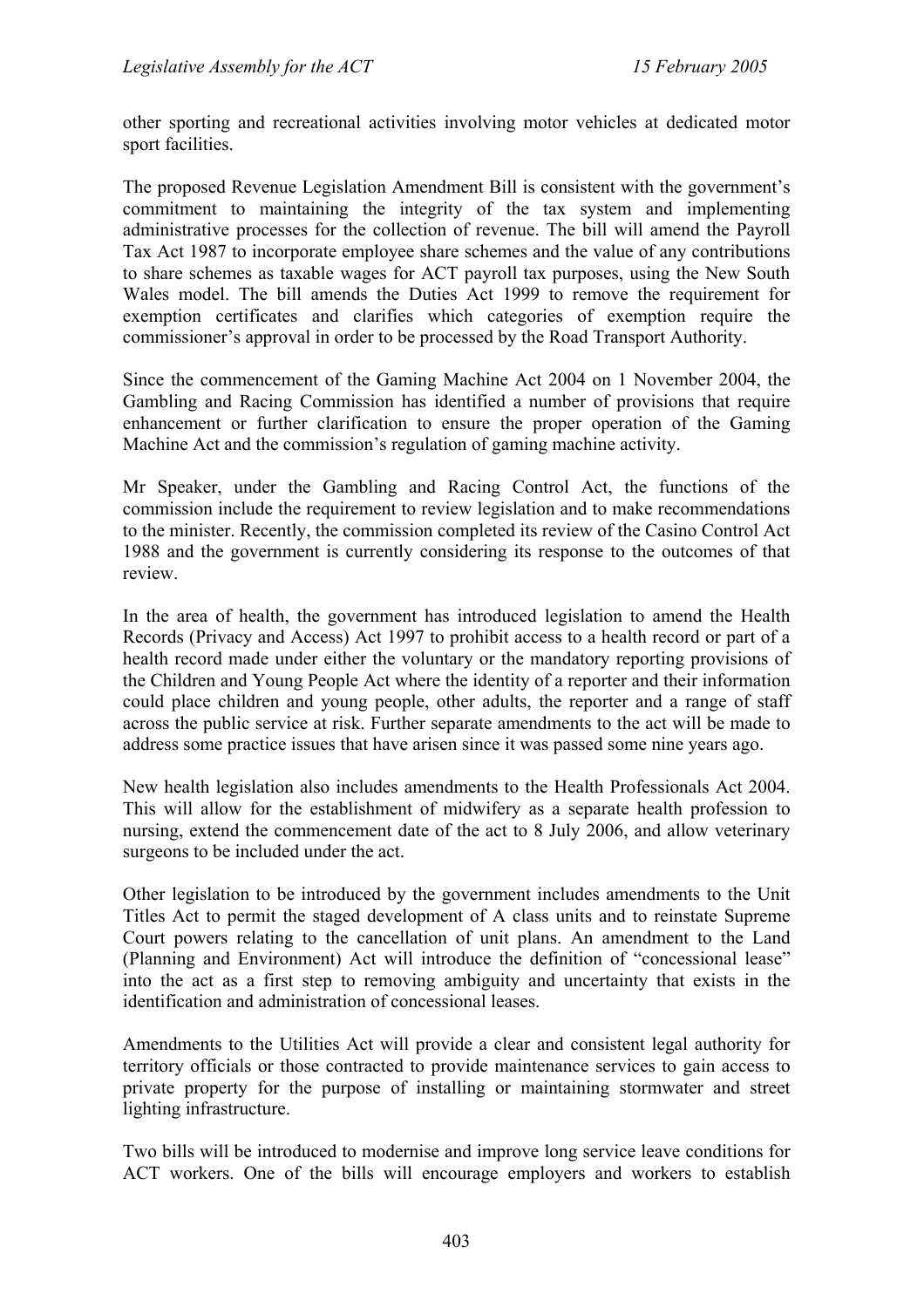voluntary portable long service leave schemes and the other will update the Long Service Leave Act 1976 in regard to minimum entitlements for long service leave.

Finally, amendments to road transport legislation will be brought forward to clarify arrangements for the taking of blood samples from persons believed to have been involved in motor vehicle accidents and to update the legislation.

Mr Speaker, these are just some of the initiatives that the government is looking to progress in the autumn 2005 legislation program. It will continue the government's work from its first term in addressing Canberra's priority issues and responding to community needs. I commend the government's autumn 2005 legislation program to the Assembly.

# **Papers**

**Mr Stanhope** presented the following papers:

National Environment Protection Council Act—National Environment Protection Council—Annual Report 2003-2004.

Cultural Facilities Corporation Act, pursuant to subsection 29 (3)—Cultural Facilities Corporation—Quarterly report—First quarter 2004-2005—1 July to 30 September 2004.

# **Budget 2004-2005—mid-year review Paper and statement by minister**

**MR QUINLAN** (Molonglo—Treasurer and Minister for Economic Development): For the information of members, I present the following paper:

Budget 2004-2005—Mid-year review.

I seek leave to have the tabling statement incorporated in *Hansard*.

Leave granted.

*The incorporated document appears at attachment 1 on page 440 .* 

# **Papers**

**Mr Quinlan** presented the following paper:

Financial Management Act, pursuant to section 26—Consolidated Financial Management Report for the financial quarter and year-to-date ending 31 December 2004.

# **Capital works program 2004-2005 Paper and statement by minister**

**MR QUINLAN** (Molonglo—Treasurer and Minister for Economic Development): For the information of members, I present the following paper: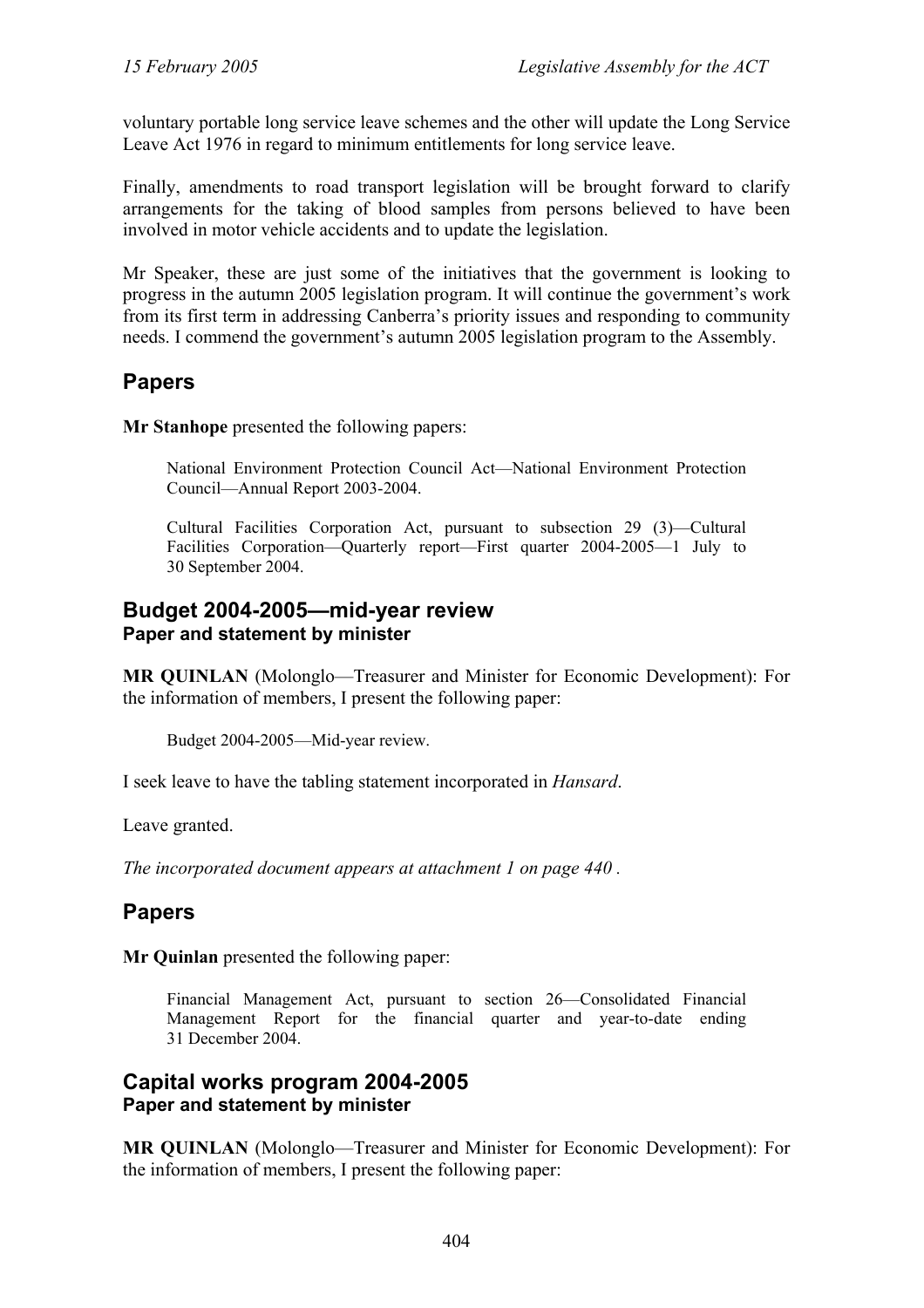Capital Works Program 2004-05—Progress report—September quarter.

I seek leave to have the tabling statement incorporated in *Hansard*.

Leave granted.

*The incorporated document appears at attachment 2 on page 441.* 

# **Papers**

**Mr Quinlan** presented the following paper:

Australian Capital Tourism Corporation Act, pursuant to subsection 28 (2)— Australian Capital Tourism Corporation Quarterly report—October to December 2004.

**Mr Hargreaves**, on behalf of **Mr Corbell**, presented the following papers, which were circulated to members when the Assembly was not sitting:

Calvary Public Hospital—Information Bulletin—Patient Activity Data—External Distribution— November 2004. December 2004.

The Canberra Hospital—Information Bulletin—Patient Activity Data— November 2004. December 2004.

# **Health—Standing Committee Report 9—government response**

**MR HARGREAVES** (Brindabella—Minister for Disability, Housing and Community Services, Minister for Urban Services and Minister for Police and Emergency Services): Mr Speaker, on behalf of Mr Corbell and for the information of members, I present the following paper:

Health—Standing Committee—Report 9—The allied health care needs of people in residential aged care *(presented 19 August 2004)*—Government response, dated February 2005.

I seek leave to have the tabling statement incorporated in *Hansard*.

Leave granted.

*The incorporated document appears at attachment 3 on page 441.* 

### **MR HARGREAVES**: I move:

That the Assembly takes note of the paper.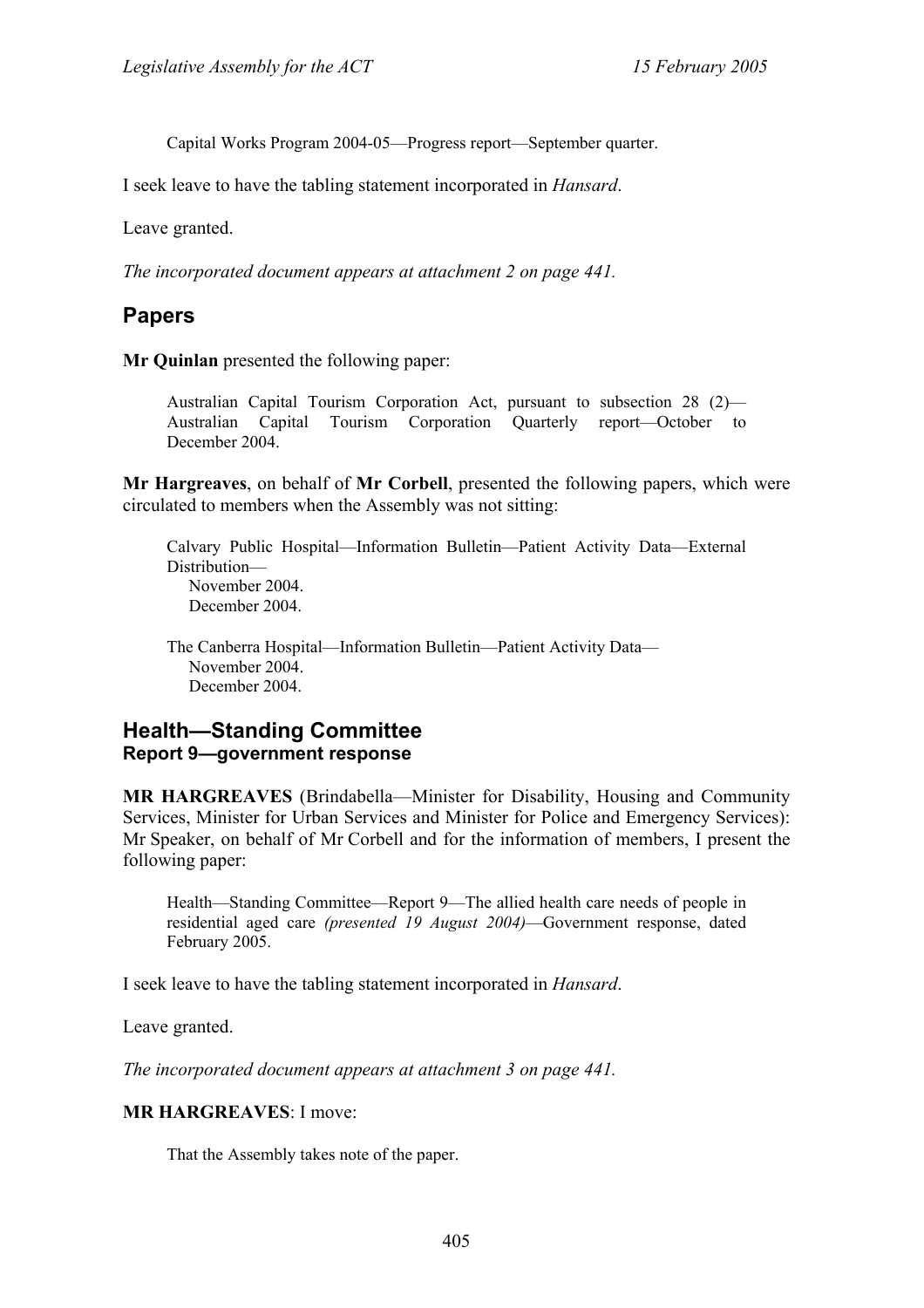Debate (on motion by **Dr Foskey**) adjourned to the next sitting.

## **Territory plan—variation No 243 Papers and statement by minister**

**MR HARGREAVES** (Brindabella—Minister for Disability, Housing and Community Services, Minister for Urban Services and Minister for Police and Emergency Services): On behalf of Mr Corbell and for the information of members, I present the following papers:

Land (Planning and Environment) Act, pursuant to subsection 29 (1)—Approval of Variation No 243 to the Territory Plan—Aged care facility Monash—Part block 3, block 2 section 50 and block 1 section 53 Monash, dated 2 February 2005, together with background papers, a copy of the summaries and reports, and a copy of any direction or report required.

I seek leave to have the tabling statement incorporated in *Hansard*.

Leave granted.

*The incorporated document appears at attachment 4 on page 443.* 

## **Disability Services—Board of Inquiry Paper and statement by minister**

**MR HARGREAVES** (Brindabella—Minister for Disability, Housing and Community Services, Minister for Urban Services and Minister for Police and Emergency Services) (3.58): Mr Speaker, for the information of members, I present the following paper:

Inquiries Act—Board of Inquiry into Disability Services—Implementation of the Government response to the recommendations of the Report of the Board of Inquiry into Disability Services—Fourth and final six monthly report, dated September 2004.

I seek leave to have the tabling statement incorporated in *Hansard*.

Leave granted

*The incorporated document appears at attachment 5 on page 444.* 

### **MR HARGREAVES**: I move:

That the Assembly takes note of the paper.

Debate (on motion by **Dr Foskey**) adjourned to the next sitting.

## **Papers**

**Mr Hargreaves**, on behalf of **Mr Corbell**, presented the following papers: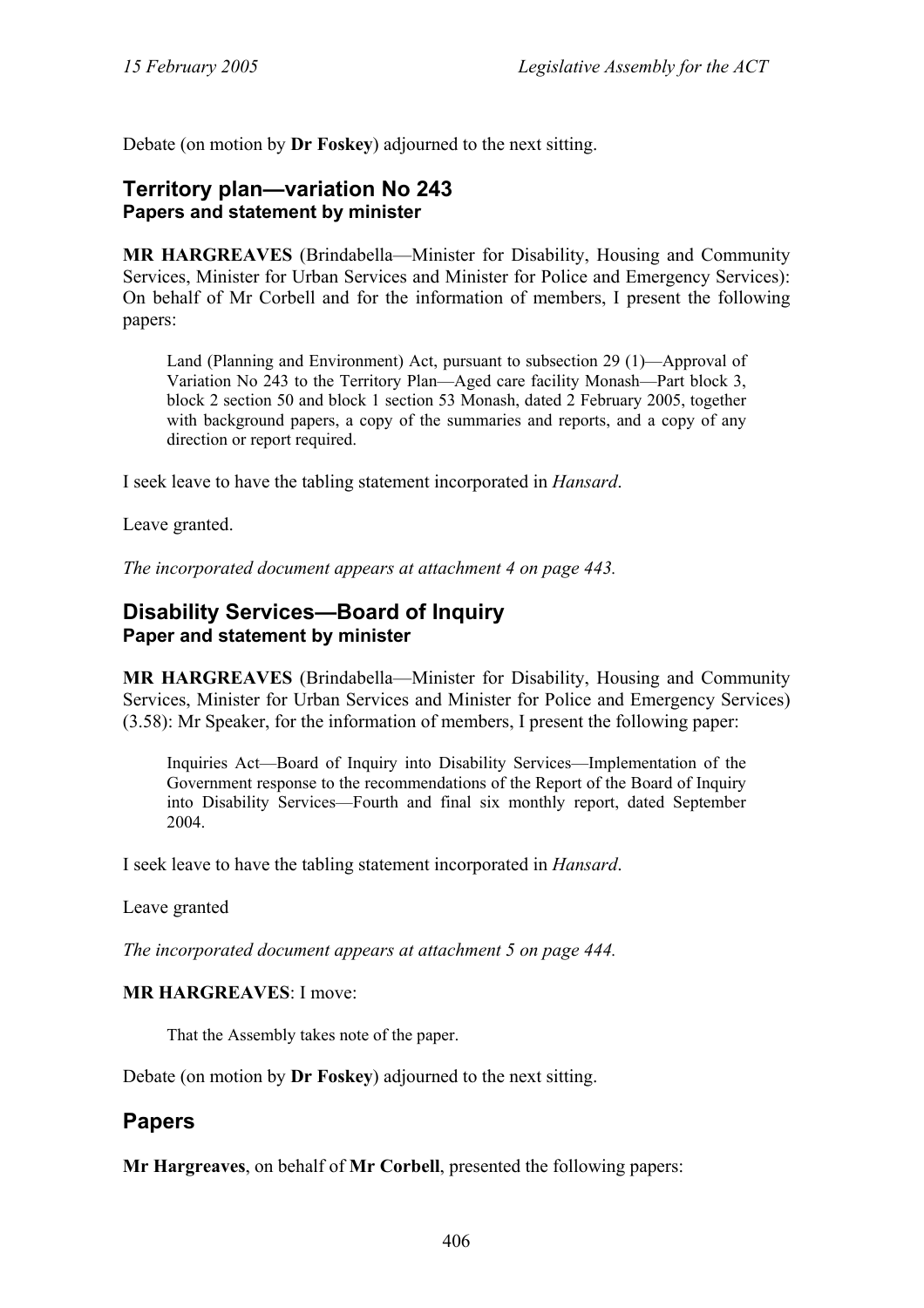### **Performance reports**

Financial Management Act, pursuant to section 30A—Quarterly departmental performance reports for the December quarter 2004-2005 for the following department or agencies:

ACT Emergency Services Authority, dated February 2005.

ACT Health.

ACT WorkCover, dated January 2005.

Attorney-General's Portfolio within Department of Justice and Community Safety.

Chief Minister's Department, dated January 2005.

Disability, Housing and Community Services, dated January 2005.

Economic Development, Business, Tourism and Sport Portfolios within the Chief Minister's Department, dated January 2005.

Education and Training, dated January 2005.

Office for Children, Youth and Family Support, dated January 2005.

Planning Portfolio within ACT Planning and Land Authority.

Planning Portfolio within Urban Services.

Police and Emergency Services Portfolio within Department of Justice and Community Safety.

Treasury, dated January 2005.

Urban Services Portfolio.

### **Petition—Out of order**

Petition which does not confirm with the standing orders— Castieau Street, Higgins—Speed humps—Mr Stefaniak (76 citizens).

### **Revised explanatory statements**

Revised explanatory statements—

Civil Law (Sale of Residential Property) Act—Civil Law (Sale of Residential Property) Amendment Regulations 2004 (No. 1)—Subordinate Law SL2004-48. Legislative Assembly (Members' Staff) Act—

Legislative Assembly (Members' Staff) Members' Hiring Arrangements Approval 2004 (No. 1)—Disallowable Instrument DI2004-230.

Legislative Assembly (Members' Staff) Office-holders' Hiring Arrangements Approval 2004 (No. 1)—Disallowable Instrument DI2004-231.

Long Service Leave (Building and Construction Industry) Act—

Long Service Leave (Building and Construction Industry) Board Appointment 2004 (No. 1)—Disallowable Instrument DI2004-213.

Long Service Leave (Building and Construction Industry) Board Appointment 2004 (No. 3)—Disallowable Instrument DI2004-215.

Race and Sports Bookmaking (Sports Bookmaking Venues) Determination 2004 (No. 1) (Replacement)—Disallowable Instrument DI2004-246.

University of Canberra Act—University of Canberra (Courses and Awards) Amendment Statute 2004 (No. 2)—Disallowable Instrument DI2004-232.

### **Subordinate legislation (including explanatory statements, unless otherwise stated)**

Legislation Act, pursuant to section 64—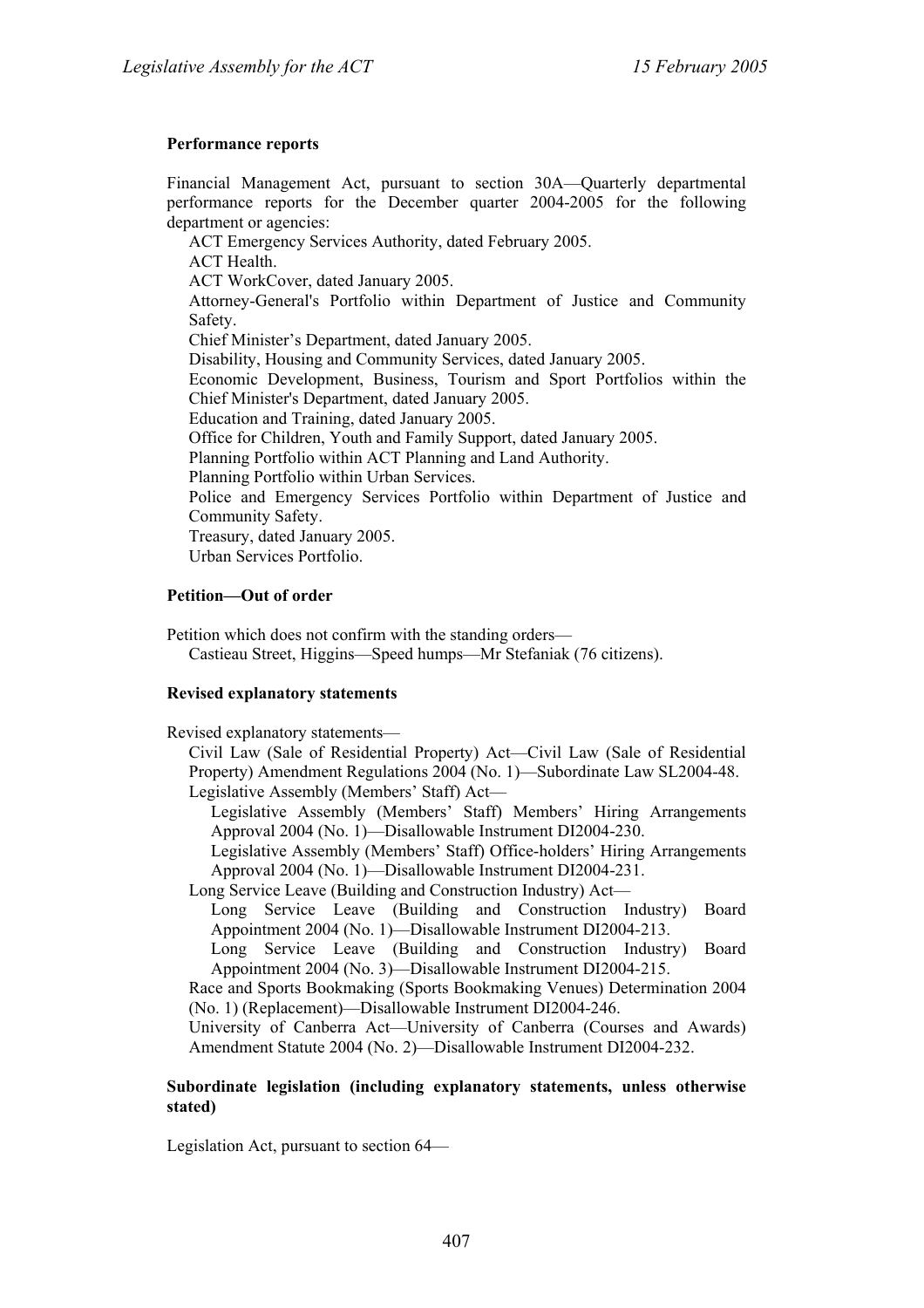Civil Law (Sale of Residential Property) Act—Civil Law (Sale of Residential Property) Amendment Regulation 2004 (No. 2)—Subordinate Law SL2004-64 (LR, 23 December 2004).

Court Procedures Act—

Attorney General (Fees) Amendment Determination 2004 (No. 4)—Disallowable Instrument DI2004-273 (without explanatory statement) (LR, 23 December 2004).

Court Procedures Regulation 2004—Subordinate Law SL2004-63 (LR, 23 December 2004).

Dangerous Substances Act—

Dangerous Substances (Asbestos Assessment Task Force) Appointment 2004 (No. 1)—Disallowable Instrument DI2004-271 (LR, 22 December 2004).

Dangerous Substances (Asbestos Assessment Task Force) Appointment 2004 (No. 2)—Disallowable Instrument DI2004-272 (LR, 22 December 2004).

Dangerous Substances (General) Regulation 2004—Subordinate Law SL2004-56 (LR, 14 December 2004).

Electricity (Greenhouse Gas Emissions) Act—Electricity (Greenhouse Gas Emissions) Regulation 2004—Subordinate Law SL2004-60 (LR, 20 December 2004).

Emergencies Act—Emergencies (Strategic Bushfire Management Plan) 2005— Disallowable Instrument DI2005-1 (LR, 13 January 2005).

Gungahlin Drive Extension Authorisation Act—Gungahlin Drive Extension Authorisation Regulation 2004—Subordinate Law SL2004-55 (LR, 13 December 2004).

Health Act—Health (Interest Charge) Determination 2004 (No. 1)—Disallowable Instrument DI2004-260 (LR, 29 November 2004).

Health Professionals Act—Health Professionals Amendment Regulation 2004 (No. 1)—Subordinate Law SL2004-52 (LR, 17 November 2004).

Legal Aid Act—Legal Aid (Review Committee—Panel Member) Appointment 2005—Disallowable Instrument DI2005-4 (LR, 24 January 2005).

Liquor Act-

Liquor Amendment Regulation 2004 (No. 2)—Subordinate Law SL2004-57 (LR, 14 December 2004).

Liquor Licensing Board Appointment 2004—Disallowable Instrument DI2004-268 (LR, 20 December 2004).

Liquor Licensing Standards Manual Amendment 2004 (No. 1)—Disallowable Instrument DI2004-261 (LR, 20 December 2004).

Public Place Names Act—Public Place Names (Gungahlin) Determination 2004 (No. 4)—Disallowable Instrument DI2004-269 (LR, 20 December 2004).

Public Sector Management Act—

Public Sector Management Amendment Standard 2004 (No. 8)—Disallowable Instrument DI2004-267 (LR, 17 December 2004).

Public Sector Management Amendment Standard 2005 (No. 1)—Disallowable Instrument DI2005-2 (LR, 17 January 2005).

Road Transport (Driver Licensing) Act—Road Transport (Driver Licensing) Amendment Regulation 2004 (No. 1)—Subordinate Law SL2004-59 (LR, 16 December 2004).

Road Transport (General) Act—

Road Transport (General) (Application of Road Transport Legislation) Declaration 2004 (No. 13)—Disallowable Instrument DI2004-259 (LR, 29 November 2004).

Road Transport (General) (Application of Road Transport Legislation) Declaration 2004 (No. 14)—Disallowable Instrument DI2004-265 (LR, 20 December 2005).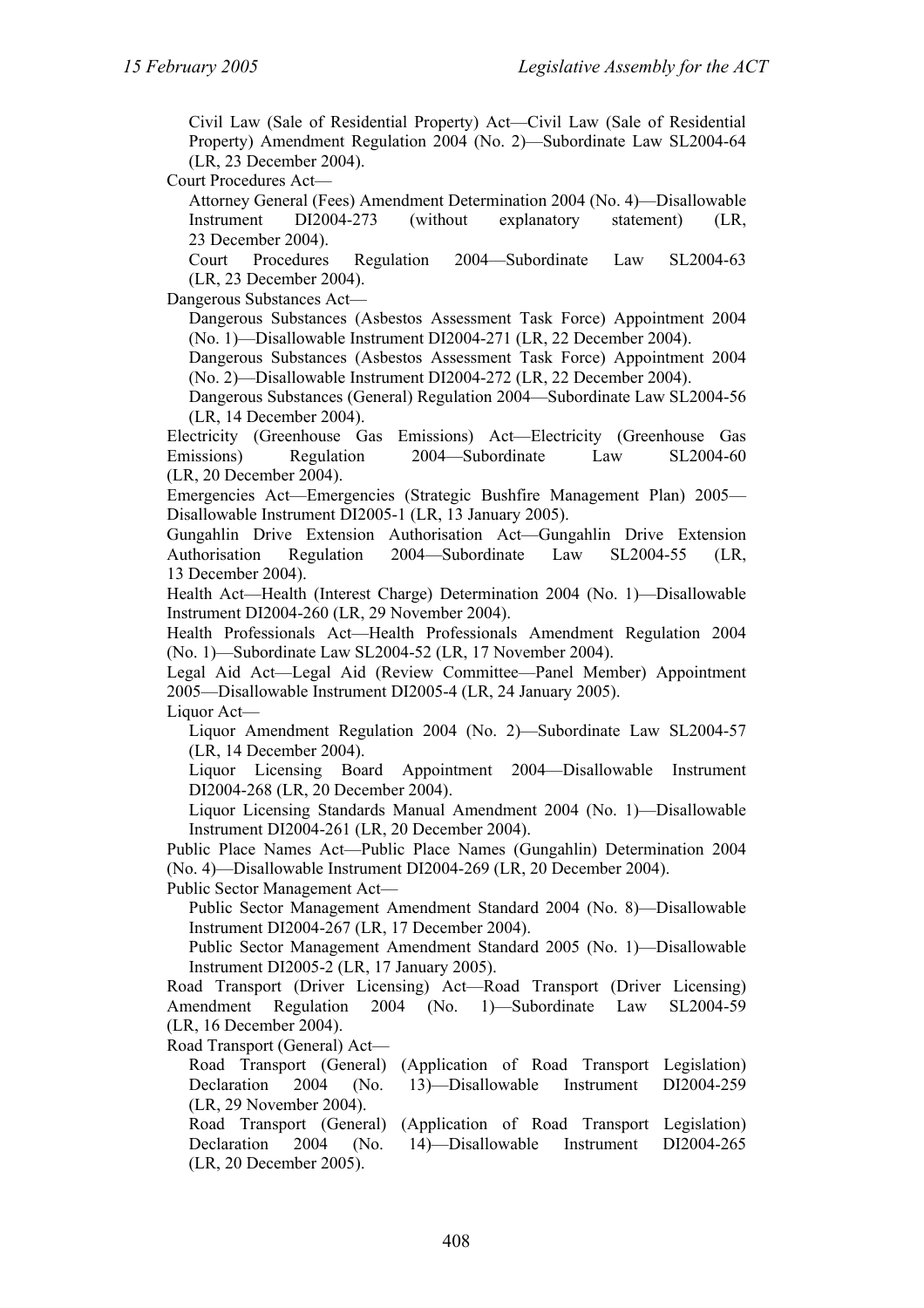Road Transport (General) (Application of Road Transport Legislation) Declaration 2004 (No. 15)—Disallowable Instrument DI2004-266 (LR, 20 December 2004).

Road Transport (General) (Application of Road Transport Legislation) Declaration 2005 (No. 1)—Disallowable Instrument DI2005-6 (LR, 27 January 2005).

Road Transport (Safety and Traffic Management) Regulation 2000—Road Transport (Safety and Traffic Management) Parking Authority Declaration 2005 (No. 1)—Disallowable Instrument DI2005-3 (LR, 20 January 2005). Supreme Court Act—

Supreme Court Amendment Rules 2004 (No. 4)—Subordinate Law SL2004-53 (LR, 2 December 2004).

Supreme Court Amendment Rules 2004 (No. 5)—Subordinate Law SL2004-54 (LR, 9 December 2004).

Taxation Administration Act—

Taxation Administration (Amounts Payable—Home Buyer Concession Scheme) Determination 2004 (No. 5)—Disallowable Instrument DI2004-262 (LR, 23 December 2004).

Taxation Administration (Amounts Payable—Home Buyer Concession Scheme) Determination 2004 (No. 6)—Disallowable Instrument DI2004-263 (LR, 23 December 2004).

Taxation Administration (Levy) Determination 2005 (No. 1)—Disallowable Instrument DI2005-7 (LR, 27 January 2005).

Taxation Administration Regulation 2004—Subordinate Law SL2004-62 (LR, 23 December 2004).

Utilities Act 2000 and Utilities (Electricity Restrictions) Regulation 2004—Utilities (Electricity Restriction Scheme) Approval 2004 (No. 1)—Disallowable Instrument DI2004-270 (LR, 21 December 2004).

### **Water catchment quality—role of native vegetation Discussion of matter of public importance**

**MR SPEAKER**: I have received letters from Mrs Dunne, Dr Foskey and Ms MacDonald proposing that matters of public importance be submitted to the Assembly. In accordance with standing order 79, I have determined that the matter proposed by Dr Foskey be submitted to the Assembly, namely:

The role of native vegetation in managing catchments for water quality.

**DR FOSKEY** (Molonglo) (4.02): This is a very pertinent topic. In recent years we have been reminded that the ACT is vulnerable to two very Australian natural phenomena: drought and fire. These two phenomena are closely linked. Our policy response to both challenges could benefit from the adoption of integrated land management approaches.

There is no doubt that the ACT community wants the ACT government to take its concerns about fire and water seriously. We have seen the government respond to the bushfire threat with a management plan that promises to reduce fire vulnerability of ACT communities and also set up processes for appropriate responses.

The "Think water, act water" initiative points out the need for more efficient, less wasteful water use and the government is currently considering options for increasing water supply. These are matters for discussion at another time, but right now I will focus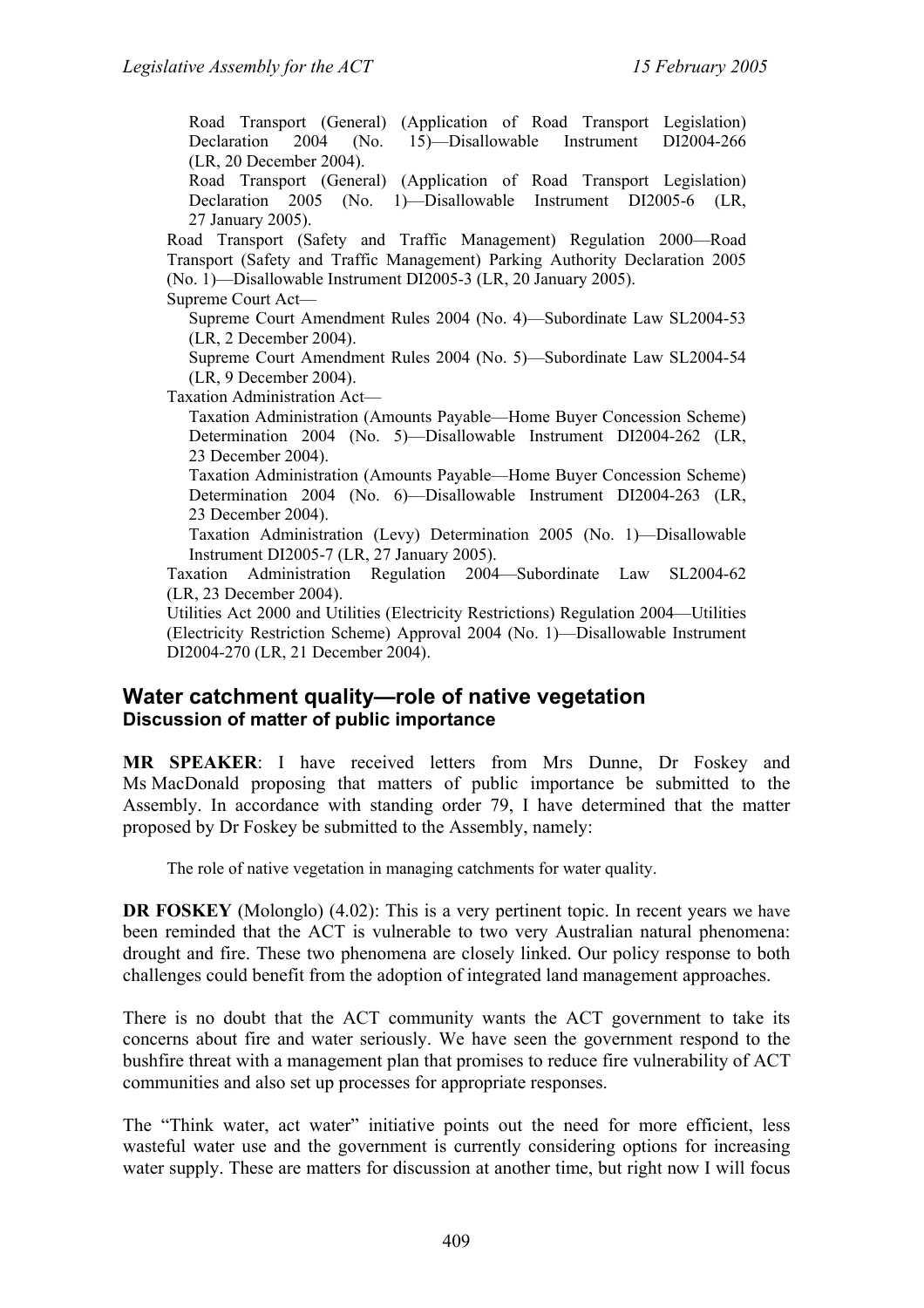on the important role of catchment management in increasing and enhancing water supply as well as water quality.

In January 2003, 11,000 hectares of the softwood estate was burned in a dramatic firestorm event that also destroyed over 400 homes in Canberra suburbs and surrounding rural communities. Some of these houses burned precisely because they were located near the pine forests, and the government has decided not to replant in areas adjacent to residential areas.

The area of ACT pine plantations, before they burned, was less than two per cent of the total of Australian softwood plantations. As a percentage of the whole Australian plantation timber industry, ACT forests were less than one per cent. When the ACT pine plantations were originally established, it was because there was a need for local building material, coupled with the need to stabilise soil and vegetate the area for erosion control. This was in the 1920s, when rabbits were running amok. People were concerned about protecting water catchments then and they used the technology available to them, which seems to be logical. *Pinus radiata* was the latest and newest thing.

People are still concerned about protecting water catchments, but we are now more aware of the dangers of fire and we are better informed, more sophisticated and willing to finetune our activities to implement the latest research into catchment management. ACT soils are not suited to the replanting of pines. There is also limited economic viability for replanting pines in the areas where they were burnt out. The timber production from ACT pine forests was never fully realised as commercial value due to repeated outbreaks of fire. With highly competitive timber industries in our immediate neighbourhood at Tumut and Tumbarumba, for example, there is no need to waste valuable resources in replanting softwoods.

In consideration of whether pine should be replanted in the same area, there are persuasive arguments against this option due to, firstly, extreme combustibility of pine forests and groundcover of pine needles; secondly, loss of biodiversity that accompanies any monoculture, particularly *Pinus radiata*, and, thirdly, their impact on water going into the aquifers which feed our rivers.

In the wake of the fires the ACT government commissioned a study of future non-urban land use, which resulted in the final report, titled *Shaping our territory*. In its conclusions and recommendations related to water resources planning, the report states that:

Clean water is crucial to Canberra's future and is a first order priority in determining land use and land management in catchment areas. These areas must be adequately protected.

With this key issue of public importance in mind, I want to put forward a case for managing the Molonglo, Cotter and Murrumbidgee catchments overall for water quality and quantity, as well as to reduce vulnerability to fire. The key feature of my argument for a catchment-based approach involves letting go of the idea that the ACT is a softwood producer.

We have been spared the replacement of many of the lost pines only because the last planting season was considered too dry to risk the investment and time in planting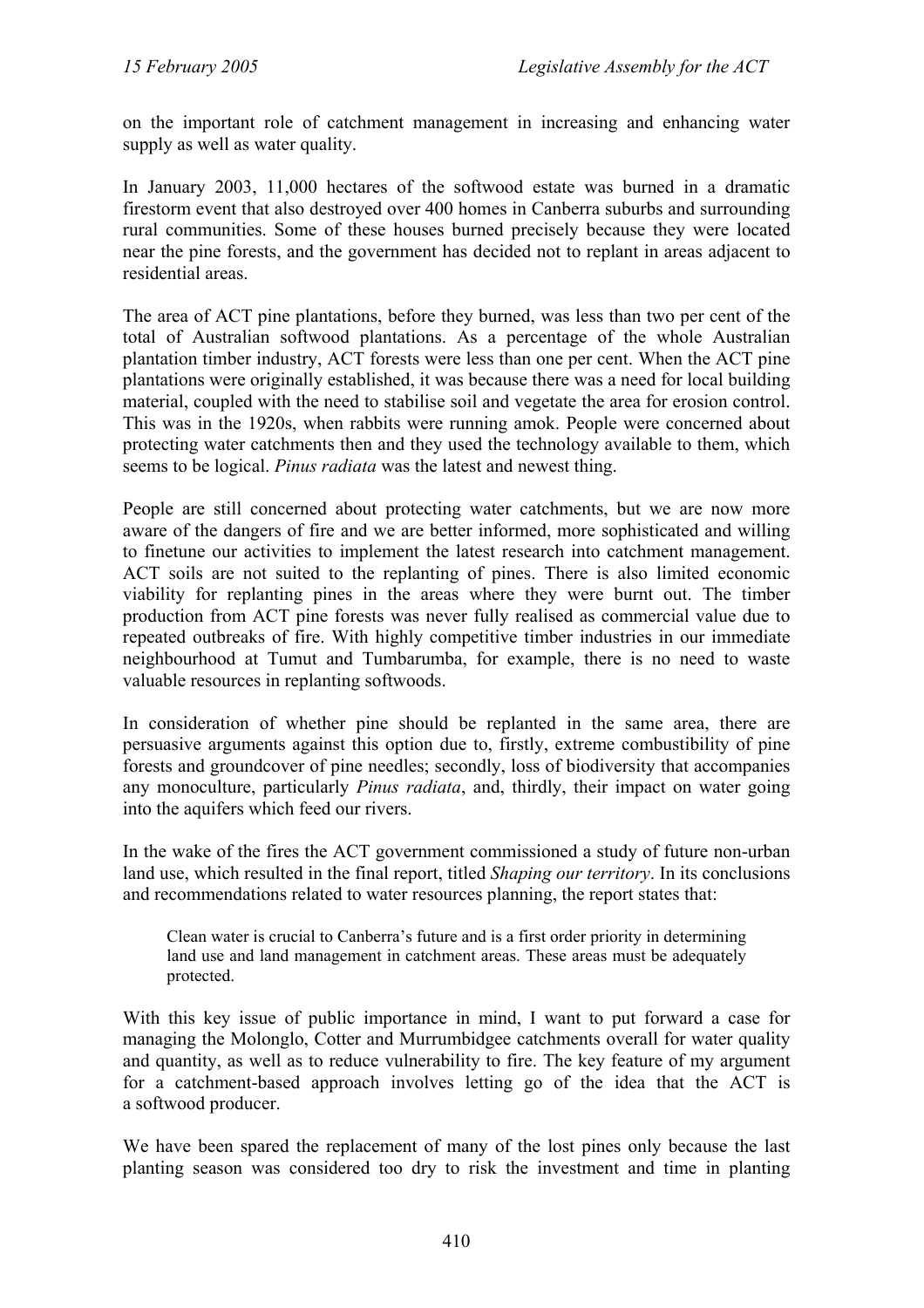seedlings which might not have survived the summer. To prevent making costly mistakes this year, we need to seriously question the shibboleths trotted out to justify the ACT remaining as a softwood producer. Our pine forests have imposed more costs on our economy than income. Even before the fires taxpayers were subsidising softwood management by over \$2 million in 2002-03, for instance. If we replant and if the growing trees do not suffer misadventure by heavy, eroding downpours or wildfire, it will be a decade and a half at a minimum before we reap any financial benefits from pines and these pines will enter a market already saturated by oversupply.

While ACT Forests may argue that it needs a pine plantation to manage in order to justify its existence, we would suggest that labour market trends indicate that the emerging new employment opportunities are generated in sustainable industries, such as native plantation forest management, biodiversity monitoring and research, bioharvesting in native ecosystems, as well as the flow-on benefits with improved recreation and horticultural amenity in the vicinity of our city, the Bush Capital.

Given that the government is committing so much money to the new water strategy and considering undertaking very expensive capital works, such as dam building or dam wall extensions, we hope that it is prepared to consider negotiating with the insurance company over the best possible outcome for revegetating the water supply catchments in our region. To do otherwise would seem to contradict all efforts to secure quality water in the ACT.

To reiterate, the fires, which were devastating to our community, have now presented an opportunity to rethink our land management. We can move out of an old mode of thinking which is economically and environmentally unsustainable and be the clever city that we like to call ourselves. If a rich resourceful city like ours cannot deal with the land use and employment prospects of managing our catchments, who can? If our insurance policy says we must replant in order to be paid full value, then we need to look at the fine print and see where it says that we must replant with exactly the same species that caused the problem in the first place.

Just imagine if we could implement the latest research into mixed land use, combining woodland and grassland with possibilities for some grazing and selective harvesting, where appropriate, as well as providing recreation and public access. In this territory we have the expertise and the community interest to place our catchment management in an ecologically sustainable framework. Let us learn from our experiences and embrace this opportunity to demonstrate world-best practice in protecting our water supply catchment with well-designed plantings and judicious regeneration to enable our catchments to do their job of supplying quality water to our rivers.

**MR STANHOPE** (Ginninderra—Chief Minister, Attorney-General, Minister for Environment and Minister for Arts, Heritage and Indigenous Affairs) (4.11): I thank Dr Foskey for proposing this matter of public importance. It is indeed a very important matter and very topical as a consequence, of course, of the range of circumstances in which we find ourselves: the destruction of the forests; the continuing drought and the stress that our water catchments continue to suffer. So a matter of public importance on the role of native vegetation and maintaining catchments for water quality is indeed very timely. It is an issue that the community is very interested in and I think it is appropriate that we discuss the issue. So I thank Dr Foskey for proposing the matter.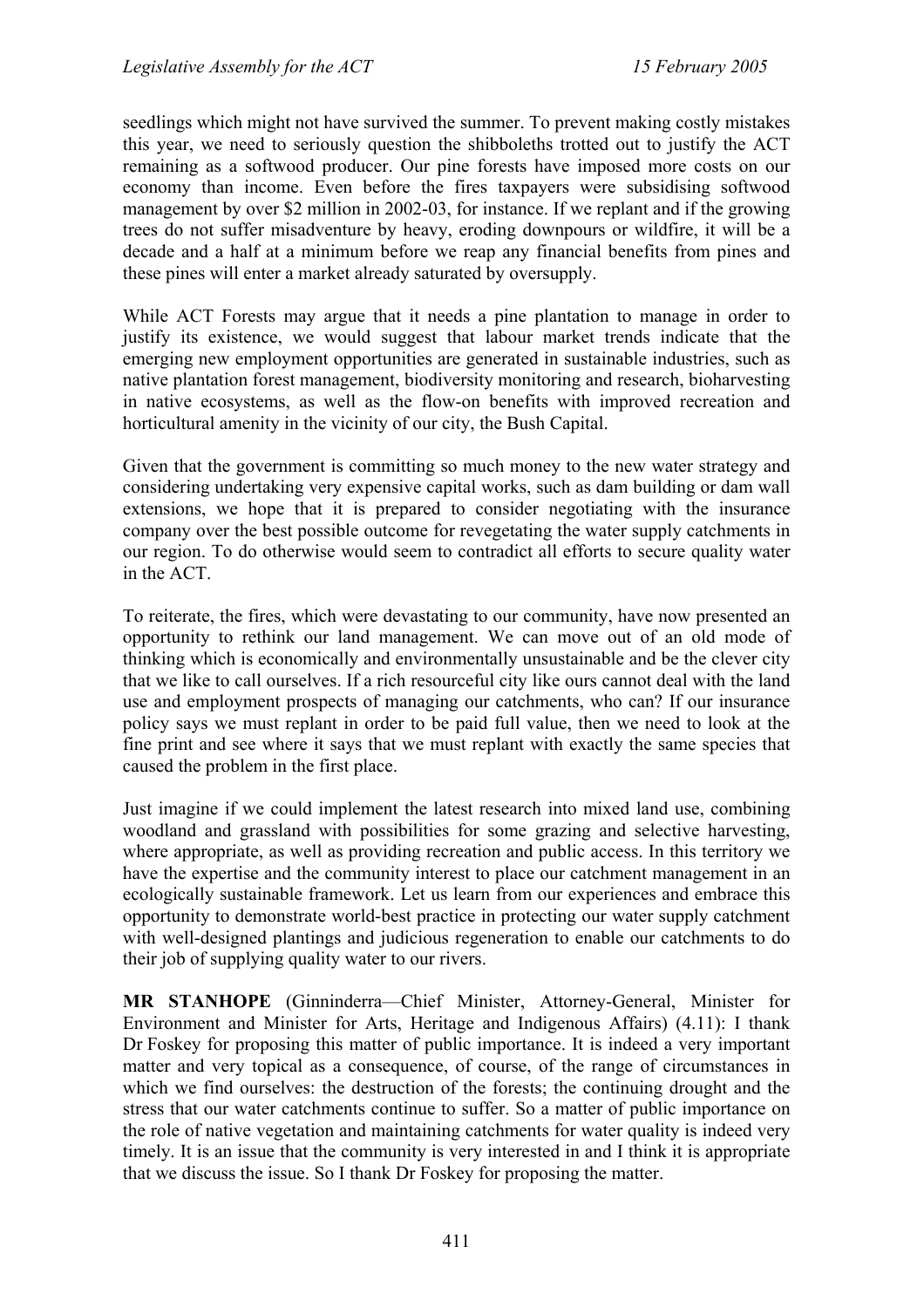As we all know, water is fundamental to the prosperity of the ACT and the surrounding region. This government is the first ACT government to prepare and implement a comprehensive policy which we have called "Think water, act water" which will ensure the community has access to a secure supply of high-quality water into the future.

Native vegetation is certainly an important component in the management of catchments and in ensuring water quality. It is not, however, the only issue to be taken into account, as we have clearly set out in the August 2003 report *Shaping our territory: options and opportunities for non-urban ACT*. Catchment management for its own sake and for water quality utilises a range of vegetation. Professional catchment management is about how we assess the needs of the catchment and then utilise various tools, including native vegetation, to achieve the outcomes we are seeking on a sustainable basis.

The government is working towards a hierarchy of outcomes from our water catchments in order of priority. We are seeking security of water supply, protection of water quality, protection of the environment, provision for recreational use, and provision of commercial use in forestry and farming. The 2003 bushfire affected us in ways beyond which most of us fully understand. It was a catastrophic event causing land disturbances not seen in the area for several hundred years. There is no quick answer or quick fix. Our water supply catchments were almost burnt out. The Cotter, indeed, was completely burnt. The result is that the amount and quality of water being delivered to the catchments has changed.

The water restrictions that we continue to face in Canberra are due in some part to catchment damage. The Cotter catchment is our most important source of water. It was subject to catastrophic degradation following the January 2003 fires. It can, of course, be considered as a catchment in two parts. The area surrounding Corin and Bendora dams is one part and the lower Cotter surrounding the Cotter Dam is the second part. The difference between the two parts of this particular catchment relates to land use based on topography and vegetation.

Corin and Bendora dams are each surrounded by the Namadgi National Park where native vegetation is the basis for the catchment, that is, the eucalypt forest, the bogs and the riparian zones which provide a set of ecosystem services, including water filtration, erosion protection, water storage and nutrient retention. That regrowth will see water filtration restored through intact canopy and ground cover so that water falling on the landscape and passing through the landscape is filtered, removing particles and nutrients. The result will be that very clean water again runs off that landscape. It was, of course, because of that particular natural filtration system that for so many years the ACT has managed to provide the average daily needs of the people of Canberra without a water treatment system being required

The regrowth will provide natural erosion protection because the vegetation binds the soil, creates mass in the soil to facilitate water absorption and forms small barriers to catch water and soil movement to allow it to settle before building speed through the gullies and down the streams. Clearing of vegetation by catastrophic natural events, for instance, fires, does expose, of course, the soil to erosion. Native vegetation also facilitates water storage. Intact swamps and bogs act as massive natural sponges, slowly releasing water to maintain streams. In the upper reaches of the Cotter the broad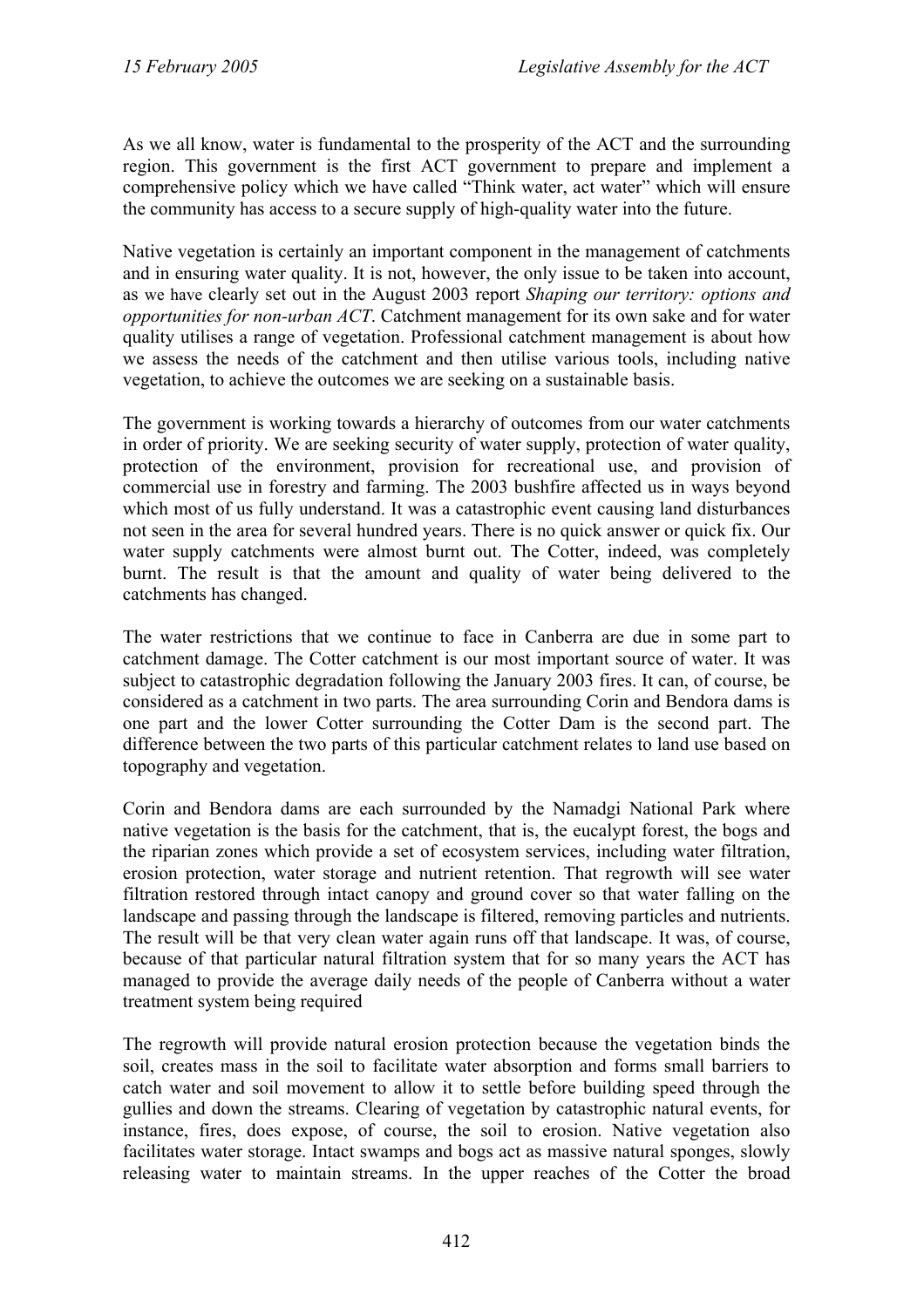topography dictates the primacy of native vegetation with minimal disturbance of the land to facilitate water supply and quality outcomes. This is, of course, assured because the land is part of our Namadgi National Park and also links with the Kosziusko National Park and the extended Australian Alps National Park system.

ActewAGL and Environment ACT have carried out significant remediation works in the upper Cotter above the Bendora Dam. In 2002-03 over \$1 million was spent on the construction of silt curtains and booms, aerial photography, fire intensity mapping, GIS data collection, water quality and quantity monitoring, bathometric surveys and consultants. I am advised that we are seeing very good rates of regeneration of native vegetation in that particular area and that Environment ACT is working in a low impact way to augment the natural regrowth.

The second part, and I think it is the second part of the catchment to which Dr Foskey referred and refers, does, of course, present a different landscape. The lower Cotter has been catastrophically altered with the destruction of the pine forests. This has occurred in a way totally at odds with good forestry management, which would have seen small parcels of land cleared and an overall balance maintained. The January 2003 fires have therefore created a major management challenge, indeed a challenge unlike any seen before in the management of our forests or catchments. We are meeting that challenge by cooperation between our land management agencies and the use of expert advice. Our approach recognises that in water supply catchments it is possible to have other land uses, such as softwood forestry, and to protect those ecosystem services by putting appropriate management in place.

The ACT government has initiated significant research and consultation processes to inform its actions in the rehabilitation of the Cotter catchment. In the absence of a proven model to take account of the large range of issues faced by the government in making decisions about rehabilitation of the catchment, a very comprehensive consultation process was put in place, which incorporated very significant scientific inputs. That consultation was undertaken at the outset and, as I say, was detailed and extensive. It included inputs from a broad range, almost exhaustive range, of academic, community, scientific and academic organisations including, for instance, the cooperative research centres for freshwater ecology and hydrology, Greening Australia, the ANU Centre for Research and Environmental Studies and ActewAGL.

The approach taken in relation to the replanting in the Cotter area is quite sophisticated and is consistent with the recommendations of November 2003 *Shaping our territory* report. The approach also accords with the design principles developed by ACT Forests and a group of experts that were engaged for the purpose, including Professor Peter Kanowski, Professor David Lindenmayer and Professor Bob Wasson, all from the ANU. Much of the work that is being pursued at this stage by ACT Forests is pursuant to those principles designed in concert with those experts.

Under the strategy native vegetation is being planted in the riparian zones and on steep slopes and pines are being planted in the intermediate areas. The areas being reviewed for reafforestation with pines are being assessed on a micro-catchment basis to ensure riparian protection with buffer zones to pine forest activity, native reafforestation on overly steep slopes and minimal hard engineering solutions in road formation to reduce scope for erosion. Hard engineering contributes to accelerated water flow and diversion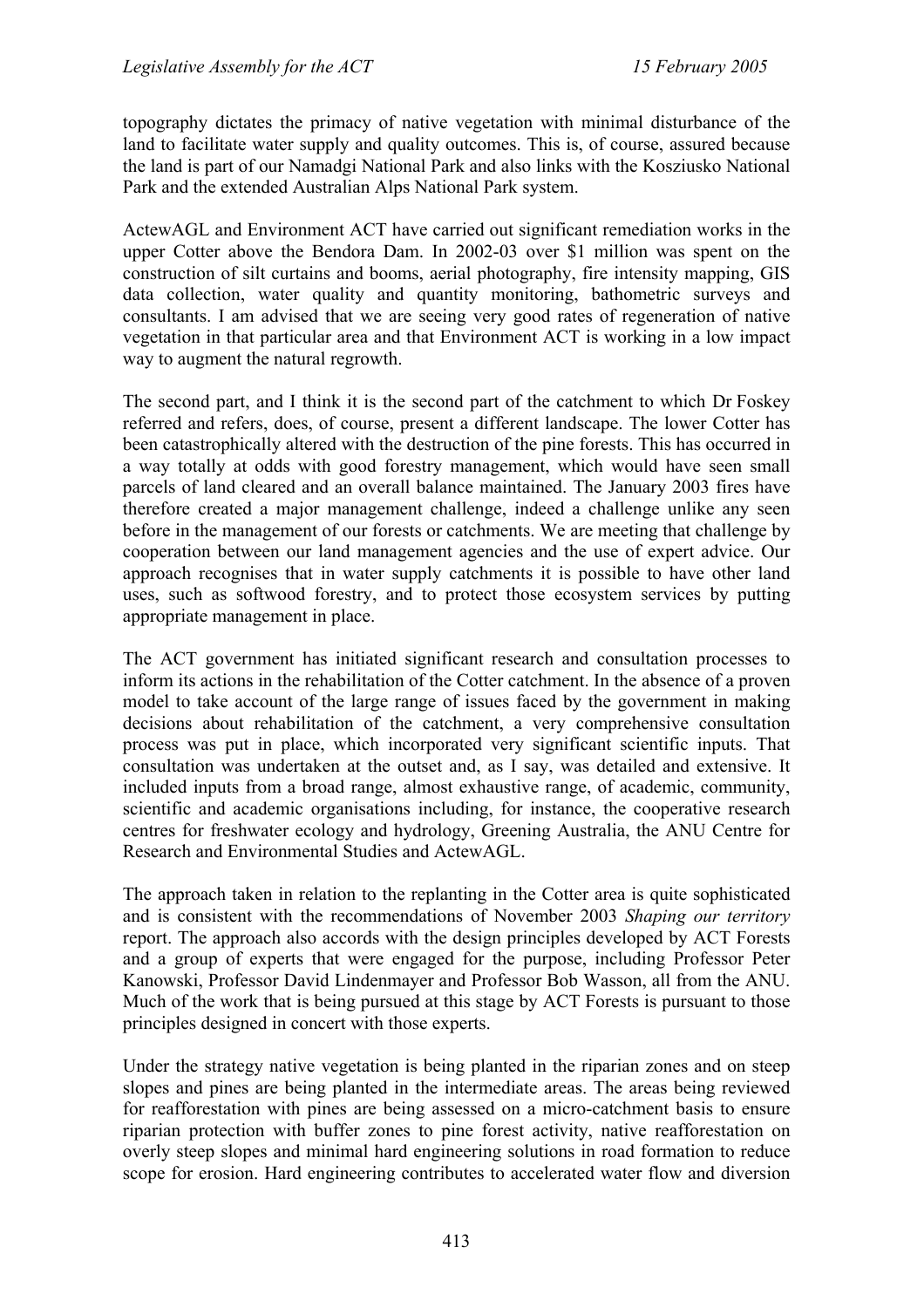that can exacerbate erosion. The cooperative management approach between stakeholders that has been put in place will ensure the return of the lower Cotter to a high quality water catchment zone with multiple uses. But the work to restore our catchments will, of course, be ongoing. I will be asking the catchment management group, established last year to advise the government on these issues to give the preparation of operational guidance for the lower Cotter a high degree of priority.

The group, which includes the interests of all ACT agencies with a stake in catchment management, also includes independent experts. The catchment management group is chaired by Dr Gary Jones, head of the Ewater Cooperative Research Centre, with members having experience in health policy, environmental resource management, ACT Forests, Namadgi Park, ACTEW, Environment ACT and the Office of Sustainability.

The Cotter, when restored, will see a layered approach with the use of native vegetation, grasses, shrubs and canopy trees protecting the immediate riparian areas of the catchment. Reafforestation in those areas will complement the catchment management for supply of quality water and the reintroduction of native vegetation to other areas. The government is continuing to monitor and, where necessary, revise or finetune its strategies. This is happening now.

Officers have been in the field for some time undertaking various work and studies in the catchment. However, it should be noted that, while there is always room for improvement, the situation would have been much worse had we not acted at all. We remain committed to seeking and utilising all of the expertise available to us within the ACT, and indeed from within Australia, in relation to the appropriate response to the reafforestation, protection, maintenance and enhancement of our catchments, most particularly, of course, in the Cotter catchment.

This is not an issue that we have taken lightly. We have put enormous effort and resources into it. We are determined to achieve good, sustainable outcomes and we are determined to ensure that the paramount importance of our water supply and our water quality is not jeopardised by anything that we do in our response to restoring the catchments on which we rely. It is not something we have done lightly. We have taken the best advice available to us, the best advice in Australia, as well as internationally recognised advice from pre-eminent scientists and experts in these particular fields. We have acted on that advice, and we will continue to do so.

**MRS DUNNE** (Ginninderra) (4.22): The role of native vegetation is of considerable importance in managing water quality in catchments. I would have preferred Dr Foskey to come here with a matter of public importance in relation to managing catchments for water quality. Let us not just worry about whether we have native species or native vegetation.

The Chief Minister has given quite a fine exposition of some of the things that are planned in the Cotter catchment. Towards the end of his presentation he made an interesting point. He said that water quality and other matters should not be jeopardised by anything that we do. There are sins of omission, not just sins of commission and I would like to concentrate here on some of the things that we have failed to do in the past three or four years which have brought us to this sorry state.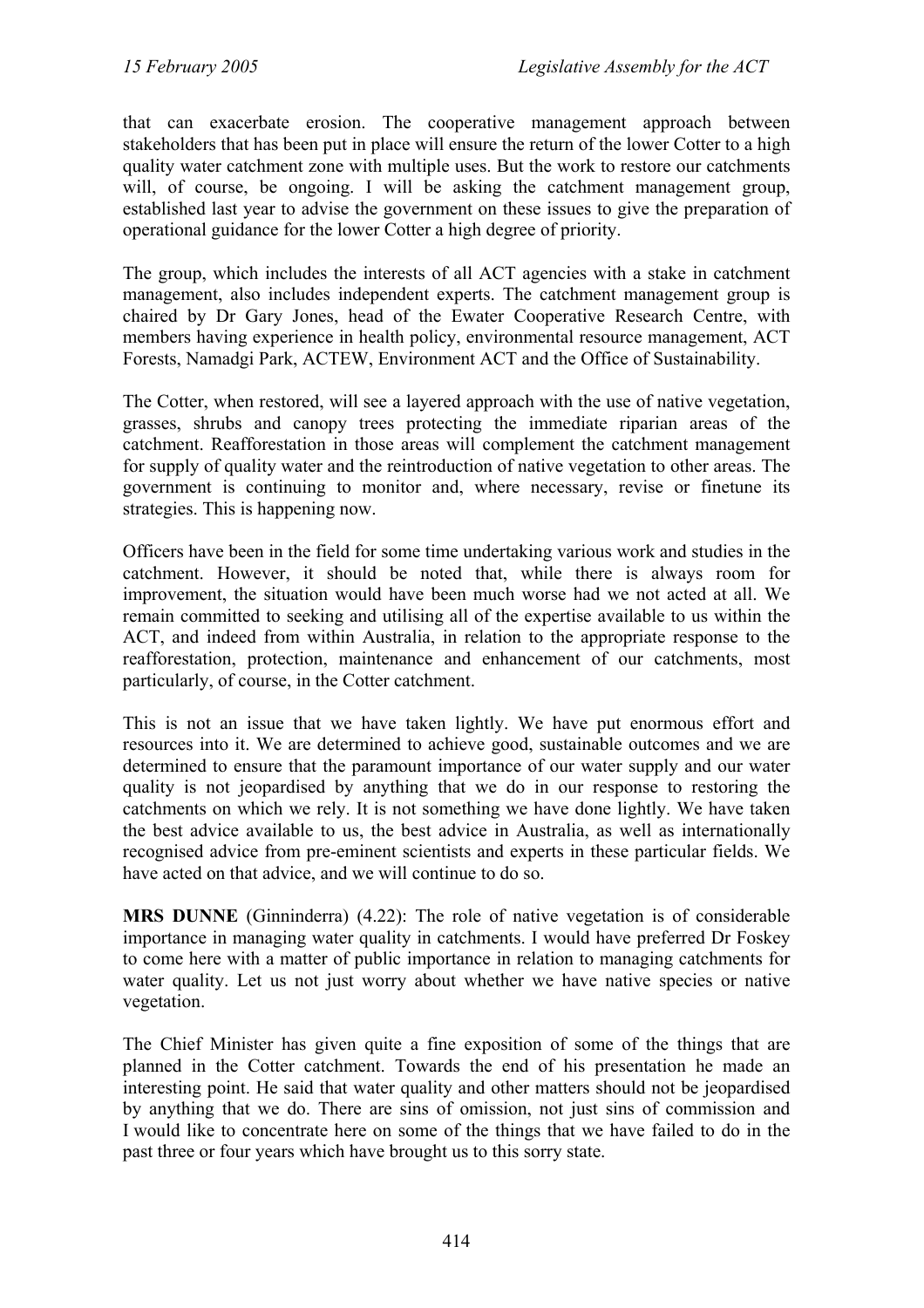The first thing we failed to do was put out the fires when they broke out on 8 January. There were people ready to go and put out the fires when they were small fires. There has never been a satisfactory explanation to the people of the ACT why, in the most crucial catchment in this territory, probably one of the best catchments in this country, supplying the best water in this country and probably the world without, as the Chief Minister says, the need for filtration, we not value our catchment sufficiently to put out the fires on 8 January 2003? That is the first sin of omission.

None of us here can be proud of our record in terms of forest fuel management. That applies especially to the Greens. The Greens are entirely without credibility on this matter. For years they have thrown their hands in the air and put their heads in the sand when it comes to the issue of hazard reduction in native forests and national parks and reserves. For years we did not make it a priority and we reaped the whirlwind in January 2003. There were years of bad management of forests and parks. The McLeod report revealed that fire trails had been covered and replanted so that people in recreational vehicles could not access them. Then, when there was a fire to put out, they were not accessible.

Managing water quality in catchments is vitally important to the territory and the government's greatest sin of omission is this government's failure to put together a comprehensive approach to catchment management. We do not have a catchment management authority. We do have a very important committee made up of eminent people, including, as the Chief Minister said, Professor Gary Jones from the Ewater Cooperative Research Centre, as well as experts from cooperative research centres for freshwater ecology and hydrology. That catchment management group is a very important body, but it is not the body that we need. It is a body without teeth. It does not have the authority to make sure that we manage our catchments properly for water. One of the great shibboleths of this place, the one uttered by this Chief Minister on a regular basis, is: "We have secured access to water security for the future through "Think water, act water". The Chief Minister may think that, if he says it often enough, people will start to believe it. But they had better not. "Think water, act water" does not do any of the things that the Chief Minister says it does.

The Chief Minister represents "Think water, act water" as the great panacea, the holy grail of water management in the ACT and region, but it will never achieve its aims, simply because we do not have a catchment management authority able to ensure sufficient water quantity and quality, able to manage our catchments so that they do not burn down. We can sit here and say, "Oh, dear. We're in drought and, you know, we might never turn the corner." But I was really taken by a comment made on television about a week ago by Mr Michael Costello, the head of ACTEW. He was talking about water restrictions and he made a most revealing comment about the so-called minister for water over here that thinks that he knows everything about water. The minister should cringe at Mr Costello's comment. Mr Costello said, "Well, we've got this problem with the Googong catchment. The water falls on the catchment but the water doesn't get into the dam and we don't know why."

Now, I suspect that any sensible, average, man-in-the-street commuter to the Googong catchment, located in the former Yarrowlumla Shire—its new name escapes me at the moment—knows exactly why the water is not getting into the dams. It is because of the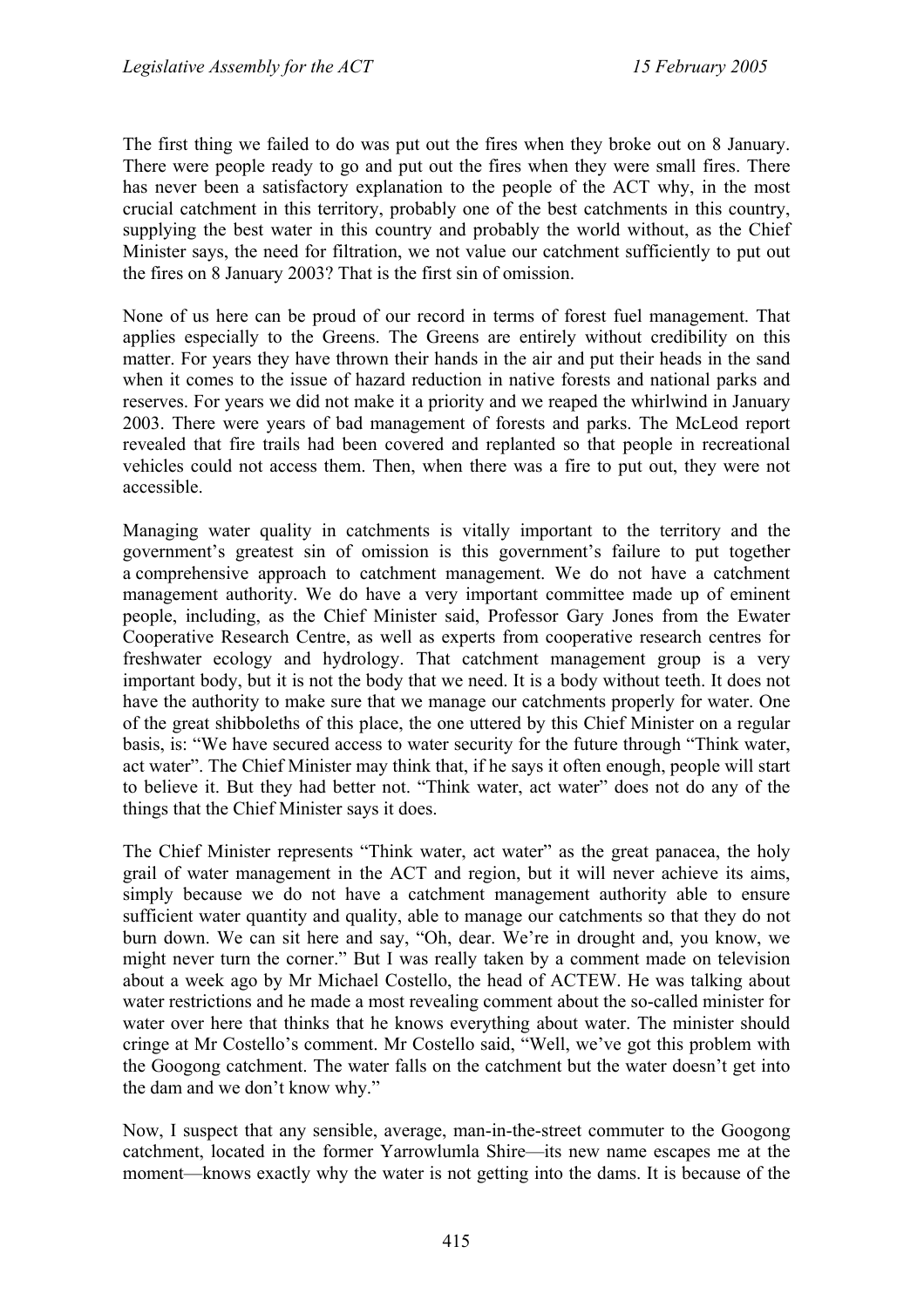surface dams—the small, domestic, unregulated farm dams, as well as the unregulated use of bores in the area. The groundwater is not being replenished and as a result we do not get run-off into the Googong catchment.

The Googong catchment was once not the most fruitful catchment in the country, but it was a fruitful catchment. The rain is still falling out there, but it is not getting to the dam because we are not ensuring that the catchment is managed properly. Catchment management is a lot more than just talking about native vegetation. Catchment management requires leadership—leadership that we are not getting from this government, leadership that requires this government to go to the New South Wales government and to the federal government and say, "Listen, you fellows. You have responsibilities under federal legislation to ensure that we get high quality water out of the Googong catchment, out of the catchment of the Queanbeyan and Molonglo rivers, and you are not doing anything about it."

If I were the greatest Chief Minister this territory had ever seen, that is what I would be doing to secure the future of the people of the ACT. But this Chief Minister does nothing. From time to time he says that he has had a little word to Bob Carr, but Bob Carr is not interested because the people of the ACT and the people of Captains Flat and the people of Yarrowlumla Shire are not crucial in returning Bob Carr to power. He is not interested. The Chief Minister should be interested in the level and quantity and quality of water in the Molonglo and Queanbeyan rivers and he does nothing. He does nothing to ensure that we have good quality water for the time to come. Managing our catchments for quality is an important issue. At the outset Dr Foskey said that we needed a holistic approach. It is a shame that she did not bring a holistic approach to this matter under discussion here today and actually talk about the real issues.

Yes, we are losing huge amounts of water through regeneration in the Cotter catchment and we will continue to lose huge amounts of water for possibly 20 years or more. We know that we have huge problems with water quality. The average Canberran who went out to the Cotter on Australia Day saw just how severe our problems with water quality are. The colour of the water is probably best described as café latte. There is no oxygen in the water. The catchment is completely silted up.

This government has failed to manage the catchment. It failed on 8 January to do something about three fires, which became major fires in the water catchment. It sat by and did nothing and that is why, now, we are in this situation of anguishing over whether or not to plant native vegetation in riparian zones. It sound wonderfully poetic, but the reason why we are talking about the need to plant native vegetation in riparian zones is because this government, this Chief Minister and this Minister for Environment failed to put out the fires that destroyed the catchments of the Cotter River on 8 January 2003.

**MR GENTLEMAN** (Brindabella) (4.31): I, too, thank Dr Foskey for raising the following matter of public importance:

The role of native vegetation in managing catchments for water quality.

The January 2003 bushfires had a catastrophic effect on the ACT and, in particular, on vegetation in the Cotter catchment area. These fires were not a normal fire event; they were a one in 100 year firestorm. In the face of such devastation it is not unexpected that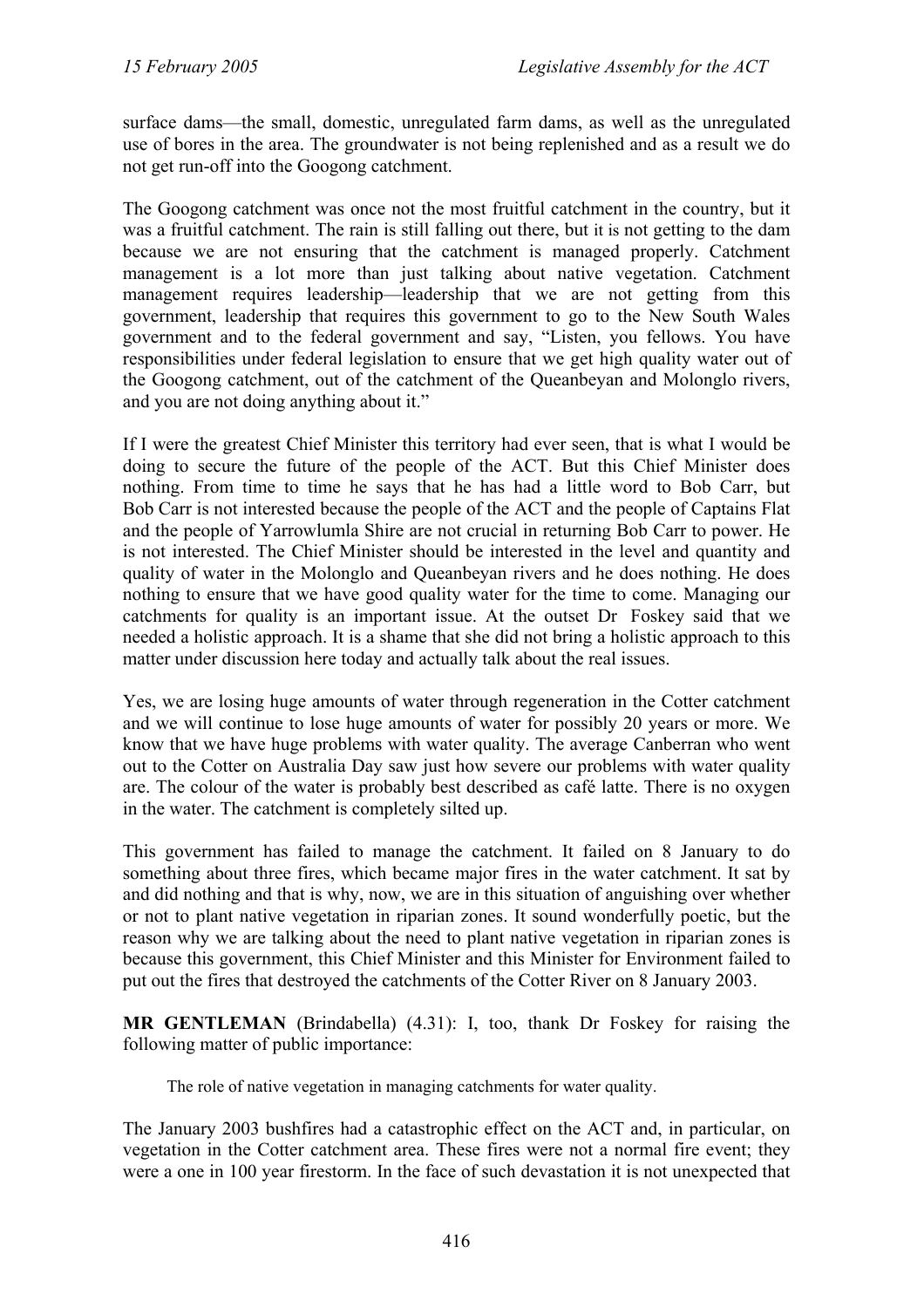there would be some impact on soil and water turbidity in the catchment. Notwithstanding that the ACT government embarked on an ambitious program to restore the Cotter catchment and limit long-term damage to the area.

To take account of issues faced by the government while making decisions about the rehabilitation of the lower Cotter catchment, a comprehensive consultation process that incorporated scientific inputs was undertaken. The government acknowledged the need for a comprehensive approach to respond to the impact of bushfires by establishing the non-urban study steering committee. In November 2003 the government released the report of the non-urban study steering committee entitled, *Shaping Our Territory, Final Report: Opportunities for Non-Urban ACT*, which provided 113 recommendations for the best uses of non-urban areas for the sustainable social, environmental and economic development of the territory.

The ACT government largely endorsed those recommendations; established a working group headed by Sandy Hollway to implement the recommendations in the report; agreed that a major feasibility study and master plan be undertaken for long-term planning of the Cotter precinct; agreed that a study be undertaken to determine the best land management options for water catchments including reafforestation, riparian vegetation and bushfire management options; and agreed that a study be undertaken to identify areas to be replanted with pines and native species.

The situation that we face in the aftermath of the fires, and even now, is unknown to our advisers. The ACT government initiated significant research and consultation processes to inform its actions to rehabilitate the Cotter catchment. In the absence of a proven model able to take account of the large issues faced by the government in making decisions about rehabilitation of the catchment, a comprehensive consultation process incorporating scientific inputs was undertaken. That included inputs from a large range of community, scientific and academic organisations including the Cooperative Research Centre for Fresh Water Ecology, the Cooperative Research Centre for Hydrology, Greening Australia, the ANU Centre for Resource and Environmental Studies, or CRES, and ActewAGL.

Each of those specialist groups has drawn on models, long-term research results and empirical data relating to their specific fields of expertise. That information has been synthesised during a series of meetings, workshops and field visits to develop the sub-catchment level rehabilitation plan for the Pierces Creek and Dry Creek sub-catchment. That plan takes account of land-use requirements, including fire abatement zones, riparian area establishment and enhancement, cultural site protection and buffering, recreational facilities, potential rural development sites, steep areas that are inappropriate for re-establishment with pine plantation, pine plantations that are to be removed and replaced with native species to enhance boundary management and improve fire protection, roads to be upgraded to enhance fire management capability, roads to be removed to reduce sediment and runoff issues thus enhancing water quality, and road drainage and erosion mitigation systems to be redesigned and upgraded to reduce sediment runoff.

As part of the integrated approach to rehabilitation of the burnt plantation sites, Greening Australia is working closely with ACT government agencies. To date there have been four public tree-planting events which have seen hundreds of volunteers plant thousands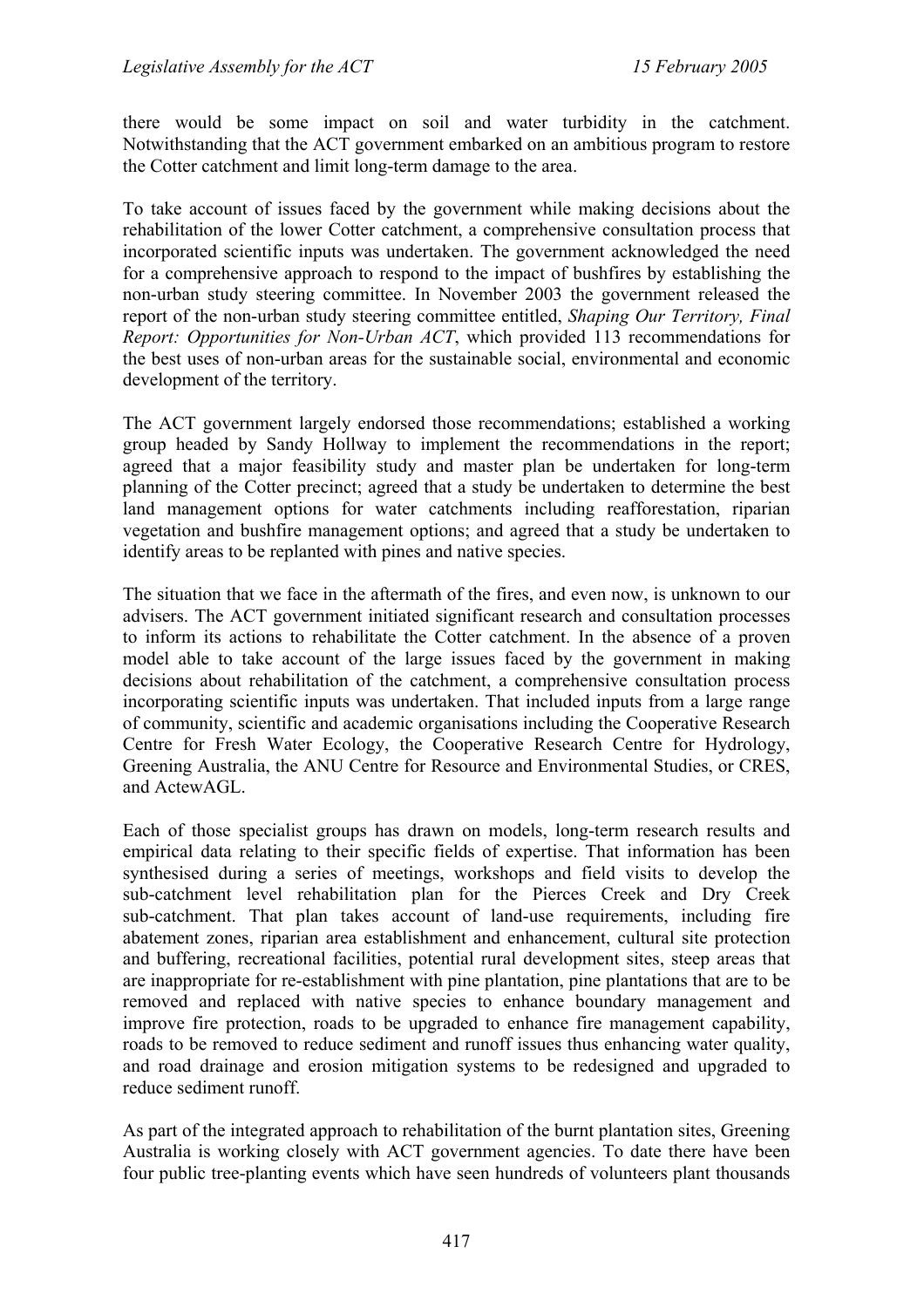of native trees and shrubs in the burnt out sites. I have taken part in these plantings and further events are planned throughout the year. To augment the work undertaken to date, the Forest Road Research Group, UNSW ADFA, the ANU Centre for Resource and Environmental Studies and Greening Australia are undertaking a coordinated research effort in the lower Cotter catchment. That work is designed to gather further scientific data to assist the development of models for future land management decisions.

The approach taken in relation to replanting in the Cotter area is quite sophisticated and is consistent with the recommendations in the November 2003 *Shaping Our Territory*  report. The approach also accords with the design principles developed by ACT Forests and a group of experts including Professor Peter Kanowski, Professor David Lindenmyer and Professor Bob Wasson, all from the ANU, as mentioned previously by the minister. Under this strategy, native vegetation is being planted in riparian zones and on steep slopes, and pines could be planted in appropriate areas. Key actions being implemented include management of land within the Cotter catchment with the primary objective of maximising water quality and, in particular, minimising turbidity.

As a first priority, revegetation of riparian zones with native species should occur. ACT government agencies should determine the appropriate width of riparian zones, which will vary with stream, landform and soil characteristics, to achieve water quality goals. Revegetation should be conducted in partnership with relevant community organisations, for example, Greening Australia, as appropriate. Government agencies should also attend to the rationalisation of the forest road network and upgrade the design and runoff aspects of remaining roads with the objective of preventing sediment flows into streams and the Cotter dam.

Suitable vegetation should be restored as soon as practicable across the balance of the catchment area. As I have indicated, our advisers have informed us that there is no proven model for rehabilitation from this natural disaster. We are beginning to implement strategies based on a range of expert advice. The next step is to monitor what we have done, receive feedback and adapt management to the new lessons learned. I assure the Assembly that the government is committed to the protection of our water supply and its quality at its source while at the same time recognising the multiple use by our community of some catchment areas.

**MRS TEMPORARY DEPUTY SPEAKER (Mrs Burke)**: The discussion is concluded.

## **Legal Affairs—Standing Committee Scrutiny report 2**

**MR STEFANIAK** (Ginninderra) I present the following report:

Legal Affairs—Standing Committee (performing the duties of a Scrutiny of Bills and Subordinate Legislation Committee)—Scrutiny Report 2*,* dated 14 February 2005, together with the relevant minutes of proceedings.

**MR STEFANIAK**: I seek leave to make a brief statement.

Leave granted.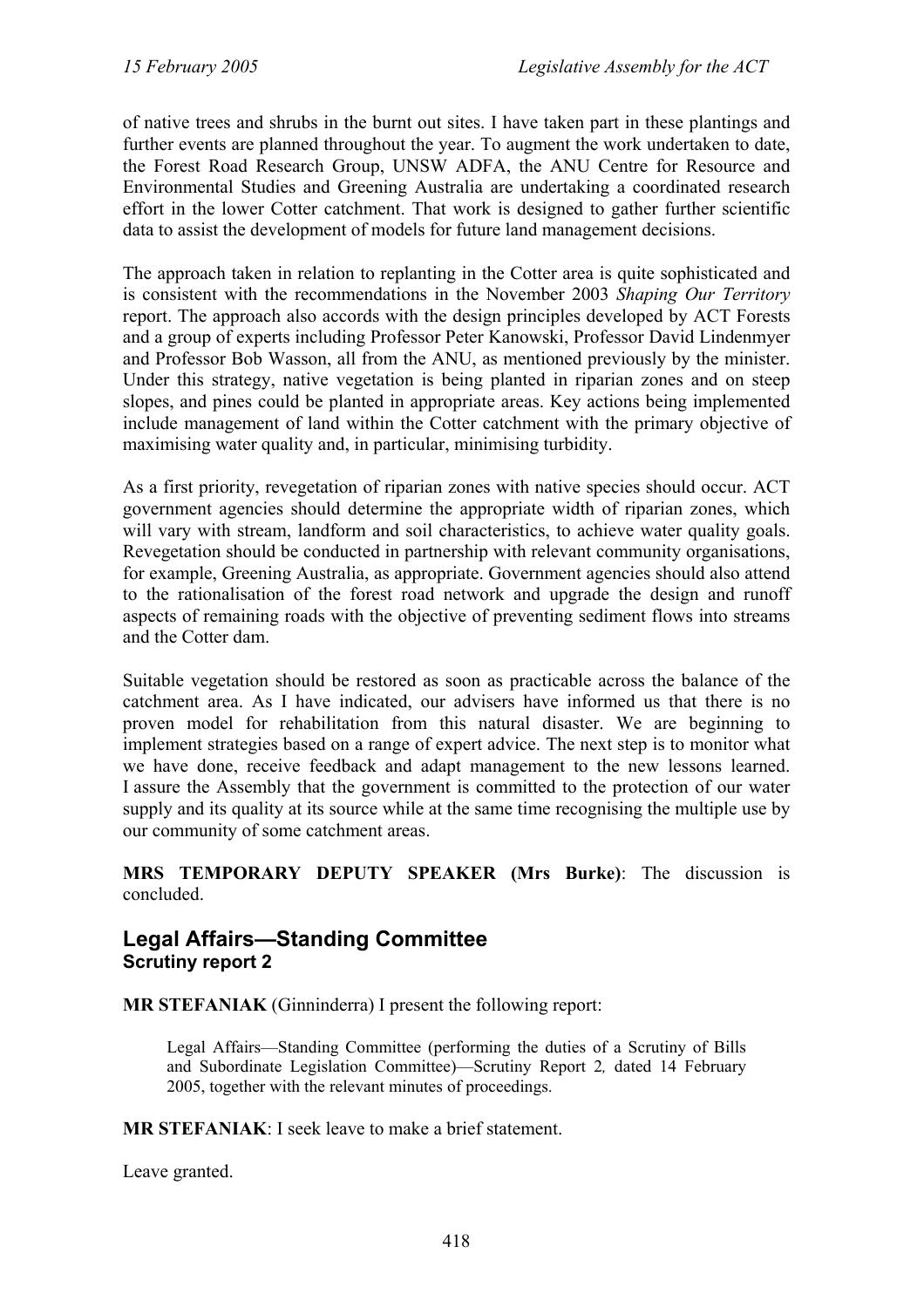**MR STEFANIAK**: Scrutiny report 2 contains the committee's comments on 10 bills and three government responses. The report was circulated to members when the Assembly was not sitting. I commend the report to the Assembly.

# **Health Records (Privacy and Access) Amendment Bill 2005**

**Ms Gallagher**, on behalf of **Mr Corbell**, by leave, presented the bill, its explanatory statement and a Human Rights Act compatibility statement.

Title read by Clerk.

**MS GALLAGHER** (Molonglo—Minister for Education and Training, Minister for Children, Youth and Family Support, Minister for Women and Minister for Industrial Relations) (4.40): I move:

That this bill be agreed to in principle.

This amendment to the Health Records (Privacy and Access) Act 1997 gives protection to the identity of persons making reports to Care and Protection Services under the Children and Young People Act 1999. The Children and Young People Act 1999 commenced operation in May 2000. Within the act there are sections addressing the confidentiality of information received by both mandatory and voluntary reporters under the act. The Health Records (Privacy and Access) Act 1997 commenced operation in February 1998. The intention of this legislation is to provide for the privacy and integrity of, and access to, personal health information.

Recently, consideration of the interaction between these two pieces of legislation has indicated that an agency's internal record of reports made under the Children and Young People Act 1999 can be provided to persons who make an application under the Health Records (Privacy and Access) Act 1997, because in most cases that document will be a health record. That has implications for all agencies, not just ACT Health. Records or parts of records held by ACT Health, the departments of Education and Training, Disability, Housing and Community Services, Justice and Community Services and non-government funded agencies, general practitioners and other allied health providers will fall within the definition of a health record.

In particular, an agency's record of a mandated or voluntary report to the chief executive under the Children and Young People Act 1999 will almost invariably be a health record for the purposes of this legislation. In short, when a reporter makes a report under either the voluntary or mandatory provisions of the Children and Young People Act 1999 and keeps a copy of the written report or notes of the action, those internal records may be available to a person when requested under the Health Records (Privacy and Access) Act 1997. The identification of a reporter and his or her information could place the child or young person, other adults, the reporter, and agency staff at risk.

This bill amends the Health Records (Privacy and Access) Act 1997 to prohibit access to a health record, or part of a health record, if that record, or part of a record, identifies a person who made a report under either the voluntary or mandatory reporting provisions of the Children and Young People Act 1999, or if the record keeper is satisfied that the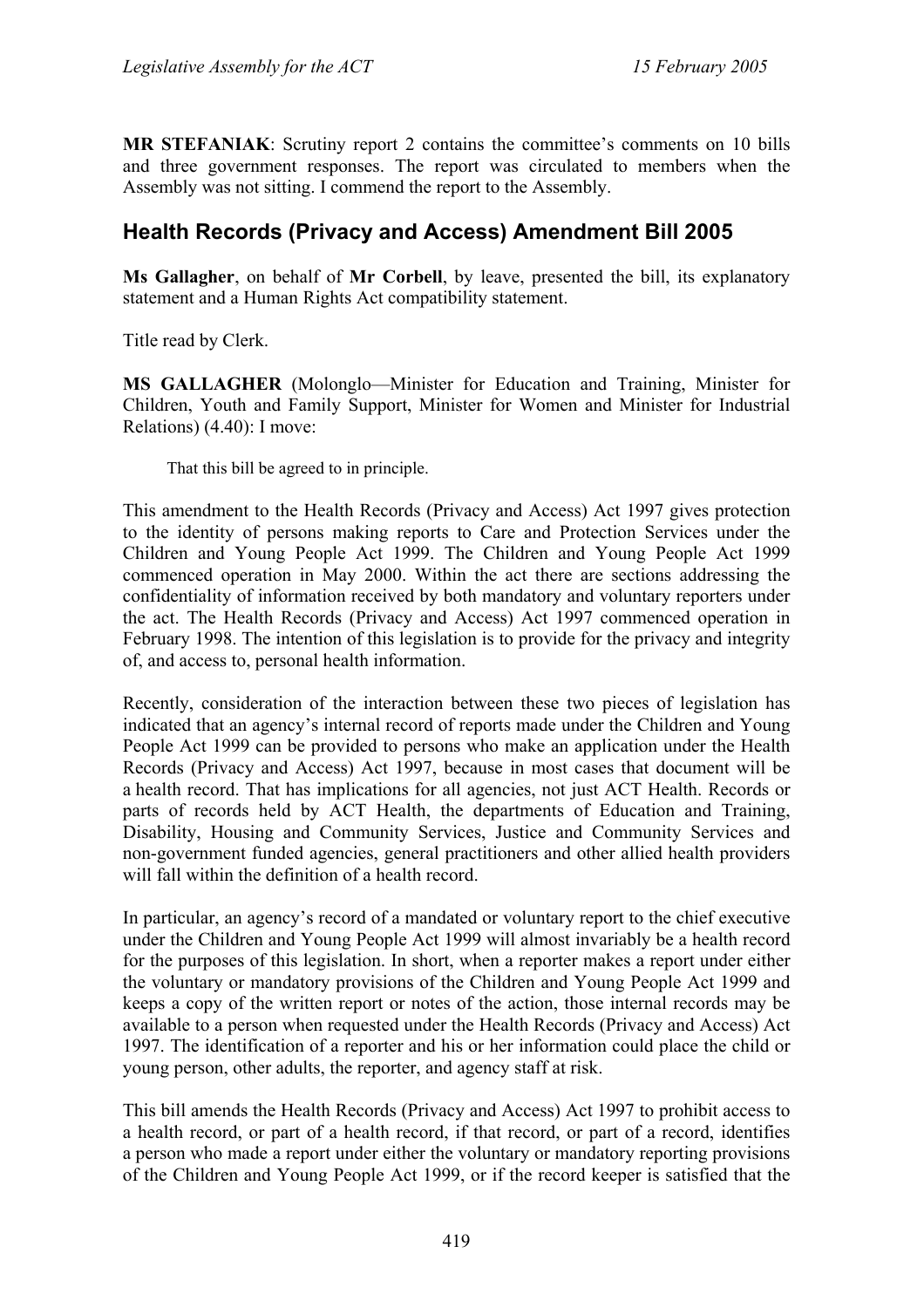identity of the reporter could be worked out from the record or part of a record. The need for this amendment has been considered and supported by the ACT Health Child Protection Advisory Group, which comprises senior clinicians from ACT Health, representatives of the Office of Children, Youth and Family Support and the Division of General Practice.

The government will also provide advice to other ACT government agencies, community organisations, general practice and other private medical providers regarding the ramifications of these amendments. This amendment will protect the identity of reporters while minimising the extent to which information under the Health Records (Privacy and Access) Act 1997 is withheld.

Debate (on motion by **Mr Smyth**) adjourned to the next sitting.

# **Dangerous Substances (Asbestos) Amendment Bill 2005**

**Ms Gallagher**, by leave, presented the bill, its explanatory statement and a Human Rights Act compatibility statement.

Title read by Clerk.

**MS GALLAGHER** (Molonglo—Minister for Education and Training, Minister for Children, Youth and Family Support, Minister for Women and Minister for Industrial Relations) (4.44): I move:

That this bill be agreed to in principle.

The Dangerous Substances (Asbestos) Amendment Bill 2005 will amend the Dangerous Substances (Asbestos) Amendment Act 2004. This bill will improve the clarity of the operation of the act in time for its proposed implementation in April this year. Most members of this Assembly will recall that the Dangerous Substances Act 2004 was amended in August last year by the insertion of new provisions dealing with the provision of information about asbestos on premises. Members may recall the context of those amendments. The government, the opposition and crossbenchers significantly amended a bill presented by Mrs Helen Cross, a former member of the Assembly.

Mrs Cross supported many of the amendments, the consensus of the Assembly at the time being, in effect, that legislation relating to provision of information about asbestos material must be clear, equitable and reasonably simple to comply with. One of the core issues debated at that time focused on the insertion of a new section 47J into the Dangerous Substances Act 2004 to require owners and occupiers to provide required information about the presence of asbestos at their premises. Section 47J is due to commence operation on 1 March 2005. The section would apply when an owner or occupier knows, or ought reasonably to know, that there is asbestos at the premises. That knowledge would give rise to a duty of care to provide information to persons at risk.

As it stands, the information to be provided includes up to date information about the location and condition of asbestos. It has been brought to the government's attention that there is some concern about the times at which, and the extent to which, an owner or occupier is required to make further inquiries about the presence of asbestos at his or her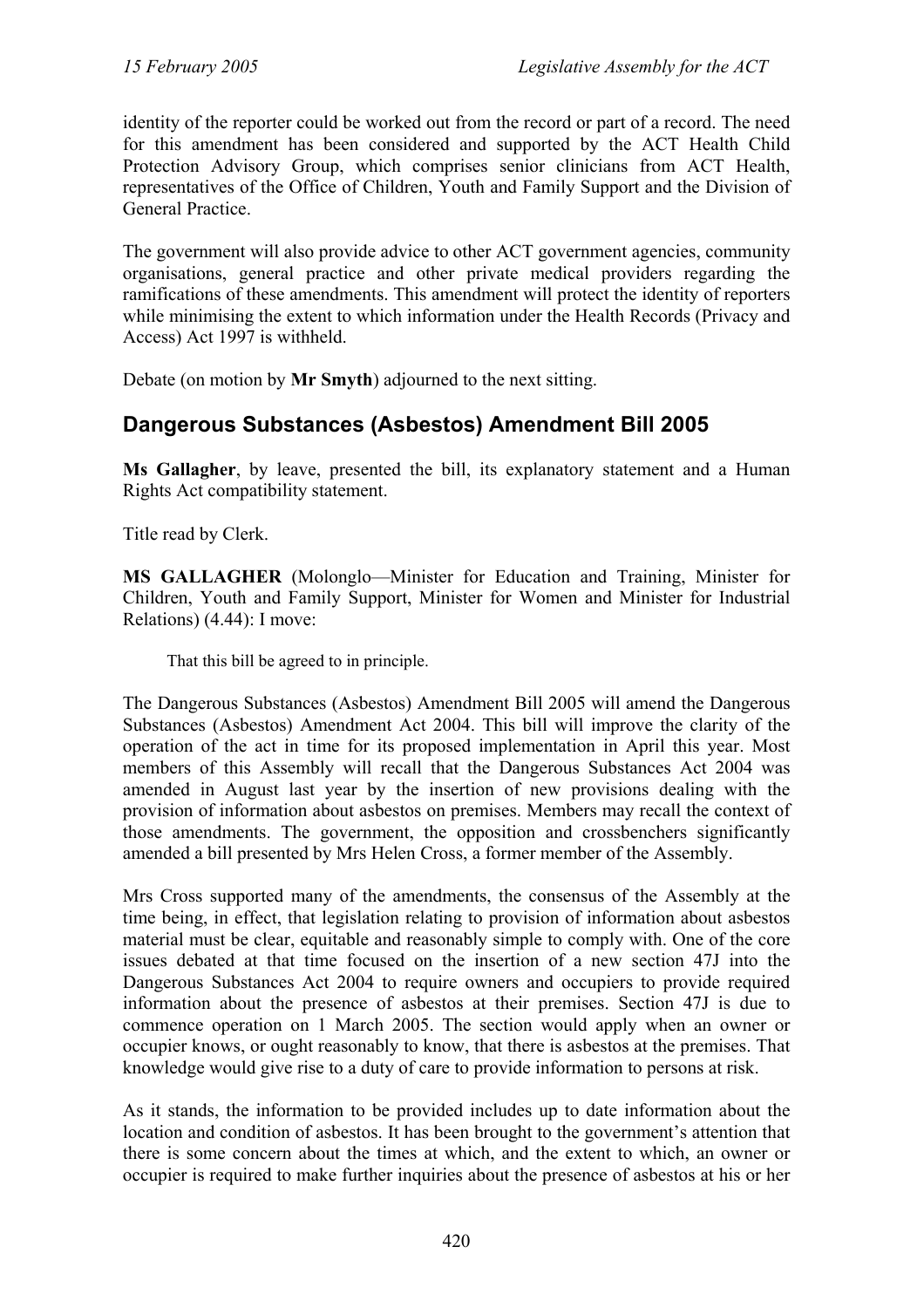premises in order to comply with the new provision. This is a concern that the Assembly, in August 2004, was at pains to avoid. In the course of debate on 25 August 2004, I said:

This duty will be imposed only upon persons who have actual knowledge of the existence of asbestos, or who ought reasonably to know about the presence of asbestos, but no requirement to discover whether asbestos exists will be imposed. Owners and persons in control of buildings will have a duty to undertake an asbestos inspection only when the building is in a high-risk category and the building owner is undertaking a high-risk activity under proposed section 47K. What will constitute a high-risk activity will be determined by the proposed study and included in regulations, although we can assume that the likely disturbance of asbestos would lead to an activity being classed as high risk.

For those reasons it was determined that section 47K of the act, which imposes an obligation to investigate the presence of asbestos when high-risk activities are to be undertaken, and section 47L, which imposes an obligation to furnish a report for properties listed for sale, will not commence operation until 16 January 2006. Section 47J, however, is due to commence operation on 1 March in advance of the remaining provisions of the act. That is because it was appropriate to move promptly to ensure people impart actual knowledge about asbestos to those at risk of suffering its effects.

The government established the Asbestos Assessment Task Force to undertake an analysis of asbestos in the ACT and report later this year. I expect that a significant component of that analysis will involve discussion of the operation of section 47J. There will be ample opportunity to discuss the performance of this new legislation after the task force reports. In the meantime it is essential to the successful implementation of the information requirement in the act that the scope of the operation of the new provisions be made clear. The concerns are best summarised and dealt with as follows.

The words "ought reasonably to know", in section 47J(1), have raised the concern that the obligation of an owner or occupier of premises goes beyond giving to a person information based on actual, or current, knowledge, requiring the person to discover information that may be considered to be information he or she ought reasonably to know. This bill removes the expression "ought reasonably to know" from section 47J so that it clearly requires information to be given only about what the owner or occupier actually knows about the premises, without the need for further investigation.

The effect of the amendment is that section 47J of the act will now clearly require only that persons must give whatever information they have about asbestos at their premises. After the commencement of sections 47K and 47L information obtained for the purposes of those provisions will also need to be given to relevant persons. There is concern about the obligation to provide required information, which is defined as including up-to-date information about both the location and the condition of asbestos. That may not be something the average owner or occupier could furnish with confidence. It was not the intention of the government to require people to obtain the services of an expert in respect of this duty.

The bill replaces the reference to "required information" with a reference to "what the owner or occupier knows". The definition of "required information" is relocated to section 47K to ensure that the reference to up-to-date information about the location and condition of asbestos is not taken to imply a requirement to obtain current information in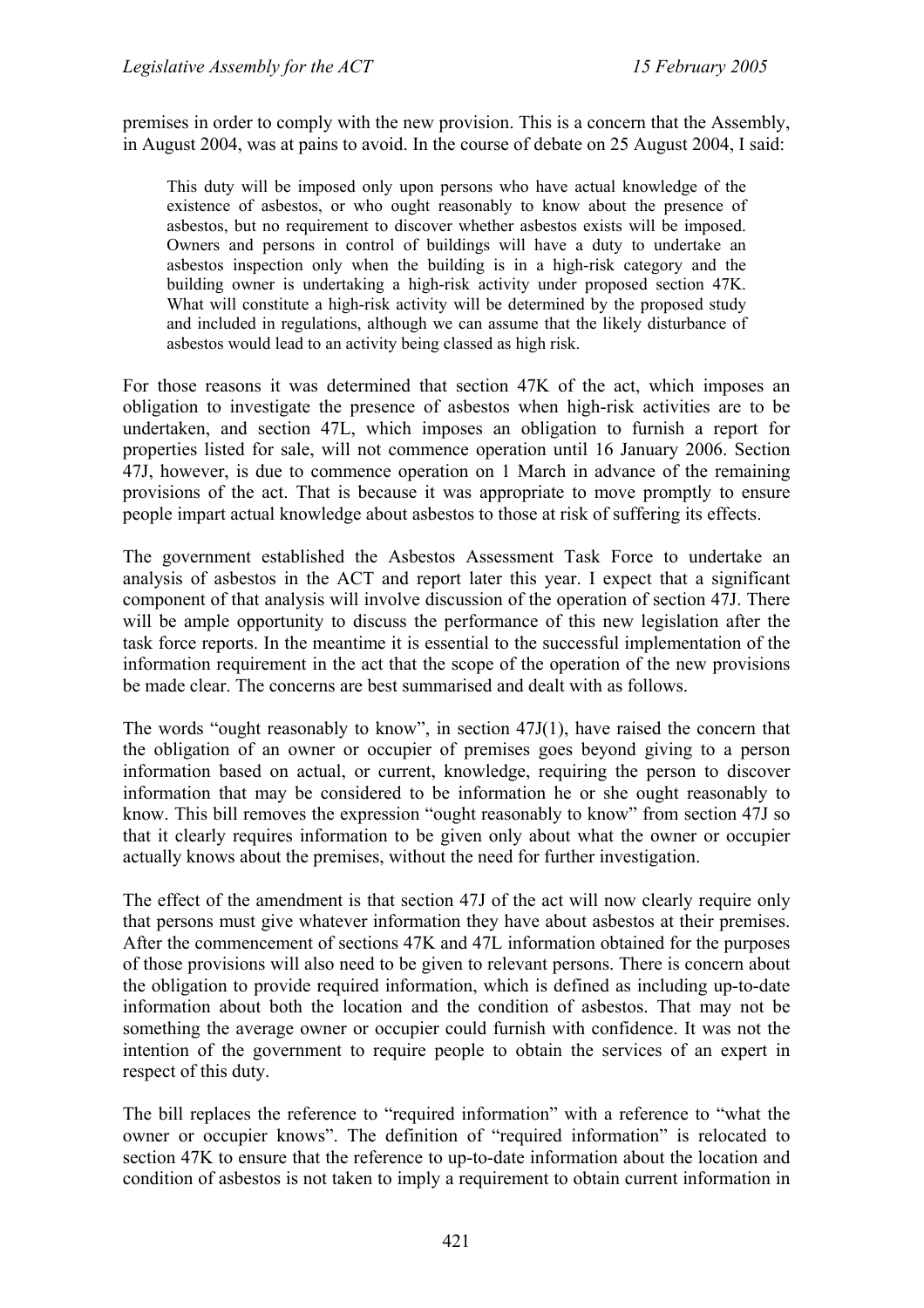section 47J. The existing definition should continue to apply to the conduct of an investigation under section 47K and to the provision of a report under section 47L. It is also argued that the identification in section 47J(2) of the class of persons who should be given information—a person at risk—is unclear. Some members of the community are concerned that the expression might extend as far as hotel and motel guests and so on.

There is apparent confusion because the use of the term "tenant" as a class of "persons at risk" is not defined. To put the matter beyond doubt, section 47J is amended to define a tenant as a tenant under the Residential Tenancies Act 1997 and the Leases (Commercial and Retail) Act 2001, or as otherwise prescribed. The expression "person at risk" has been replaced by the expression "relevant person" to define a person who may not be at risk but who should be advised about asbestos in case the risk arises.

Finally, the bill amends the commencement provision of the act to allow section 47J to commence no later than 4 April 2005. Without this amendment, section 47J would commence on 1 March this year in accordance with section 79 of the Legislation Act 2001, which states that if a postponed law has not commenced within six months beginning on its notification day it automatically commences on the first day after that period. The Dangerous Substances (Asbestos) Amendment Act was notified on 31 August 2004. The amendment follows a recommendation of the Asbestos Assessment Task Force in relation to the need to ensure that the public information program planned by the task force can commence as smoothly and effectively as possible.

Given the need for other amendments to the act, the proposed delay is entirely appropriate. In summary, the proposed amendments in this bill have two important effects: firstly, to clarify the intended scope of section 47J of the act relating to the obligation to provide information about asbestos; and, secondly, to postpone the operation of section 47J until 4 April 2005 to allow the effective implementation of the government's asbestos awareness program.

There may be other amendments to the Dangerous Substances Act following the report of the task force later in the year. In the meantime, these amendments will ensure that there will be a minimum of confusion about the obligation of owners and occupants to inform people about asbestos on premises. That is an important objective and one that I believe this Assembly should support. The short delay in the commencement of the obligation will allow the task force to steer the implementation of the act in this way—in the way this Assembly or the previous Assembly intended when the act was passed in August. The task force, which has been progressing its agenda very well, is deserving of the Assembly's support in achieving a proper staging of this program.

Debate (on motion by **Mr Mulcahy**) adjourned to the next sitting.

# **Government Procurement Amendment Bill 2004**

Debate resumed from 9 December 2004, on motion by **Mr Quinlan:** 

That this bill be agreed to in principle.

**MR MULCAHY** (Molonglo) (4.53): The opposition supports this bill. The purpose of the bill is to prevent public disclosure of information such as design drawings,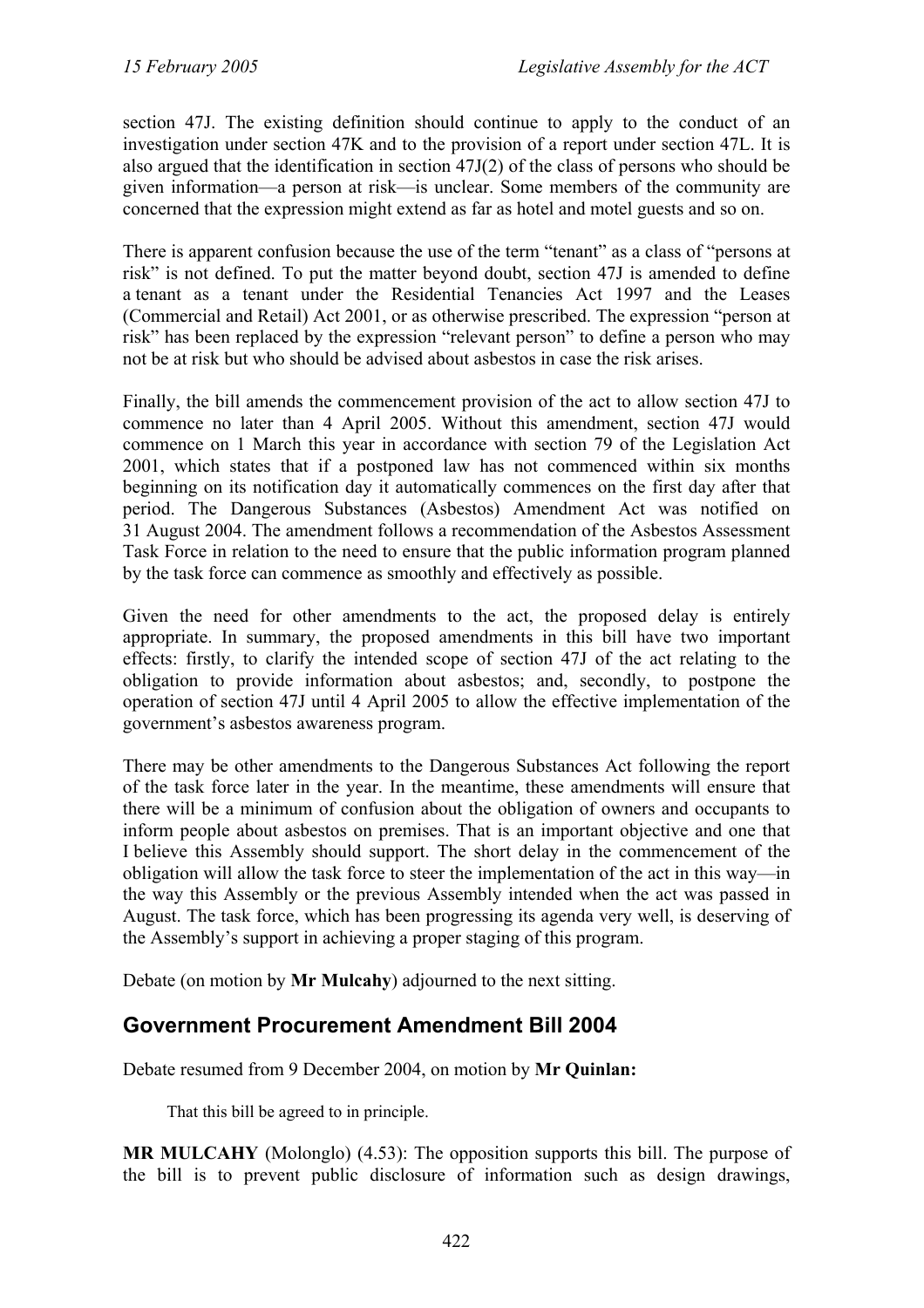specifications and other technical data on territory infrastructure and buildings that could fall into the wrong hands and be used to endanger public safety. The government is obviously concerned that if detailed information on the layout and operation of certain important public buildings and infrastructure were publicly available, terrorists and criminals could use it. The proposed amendments would expand the scope of confidential material to include plans, drawings and specifications that could be used to jeopardise public safety. At present, non-disclosable information relates only to details of individuals and material deemed to be commercial in confidence.

Regrettably, this bill is a reflection of the way in which the world is changing. What used to be safe is no longer safe. Since the events of 11 September we have all had to look more carefully at society's vulnerability to attack from terrorists. Public buildings, even in this country, are at greater risk than they used to be. We have only to look at what has happened at federal Parliament House. How different it is now compared with the building that was opened in 1988. Yesterday, when I was conferring with the industrial relations minister, I noticed the construction of a wall that was fairly unsightly but that sadly appears necessary in the current climate.

If Parliament House were being built today would the plans, drawings, specifications and other technical data be kept confidential? How much did the Chief Minister, the Assembly's resident civil libertarian, agonise over this bill? He must have had some doubts about the steady drift to secrecy in the name of greater security. In the trade-off between open disclosure and accountability versus protecting the community from risks, the government has come down on the side of reducing risk. We do not take issue with that general principle. The minister cited Woden police station and the ACT prison as examples of where the disclosure of detailed information on design and operation could put the community at risk due to use of that information by people who want to inflict harm, which I think is a reasonable argument.

The key questions that the minister will have to address in each case are: how much information should be made available and to whom should it be disclosed, bearing in mind the need to preserve public safety and security? I have one small concern about this bill. It is possible that it might prevent information being made fully available to the Assembly and thus diminish the effectiveness of this legislature in scrutinising the executive and keeping it accountable. I have therefore proposed an amendment to remove any doubt about the power of the Assembly to send for papers and records and to be fully informed of the government's plans in this regard.

**DR FOSKEY** (Molonglo) (4.56): The ACT Greens support this bill. However, because it limits public access to some information it warrants a closer look. The ACT as a municipality is quite good at making information on procurement contracts open to the public. It appears that the tendency to resist disclosure by describing almost every deal with government as commercial in confidence has ended, partly as a result of the Assembly amending and passing Independent MLA Paul Osborne's Public Access to Government Contracts Bill 2000, which required the public release of all government procurement contracts with a specified schedule of confidential exemptions.

That regime was then cleaned up with the passage of the Government Procurement Amendment Bill 2003 when the legislation was consolidated into one act, including a provision that required the reporting to the Auditor-General of contracts with text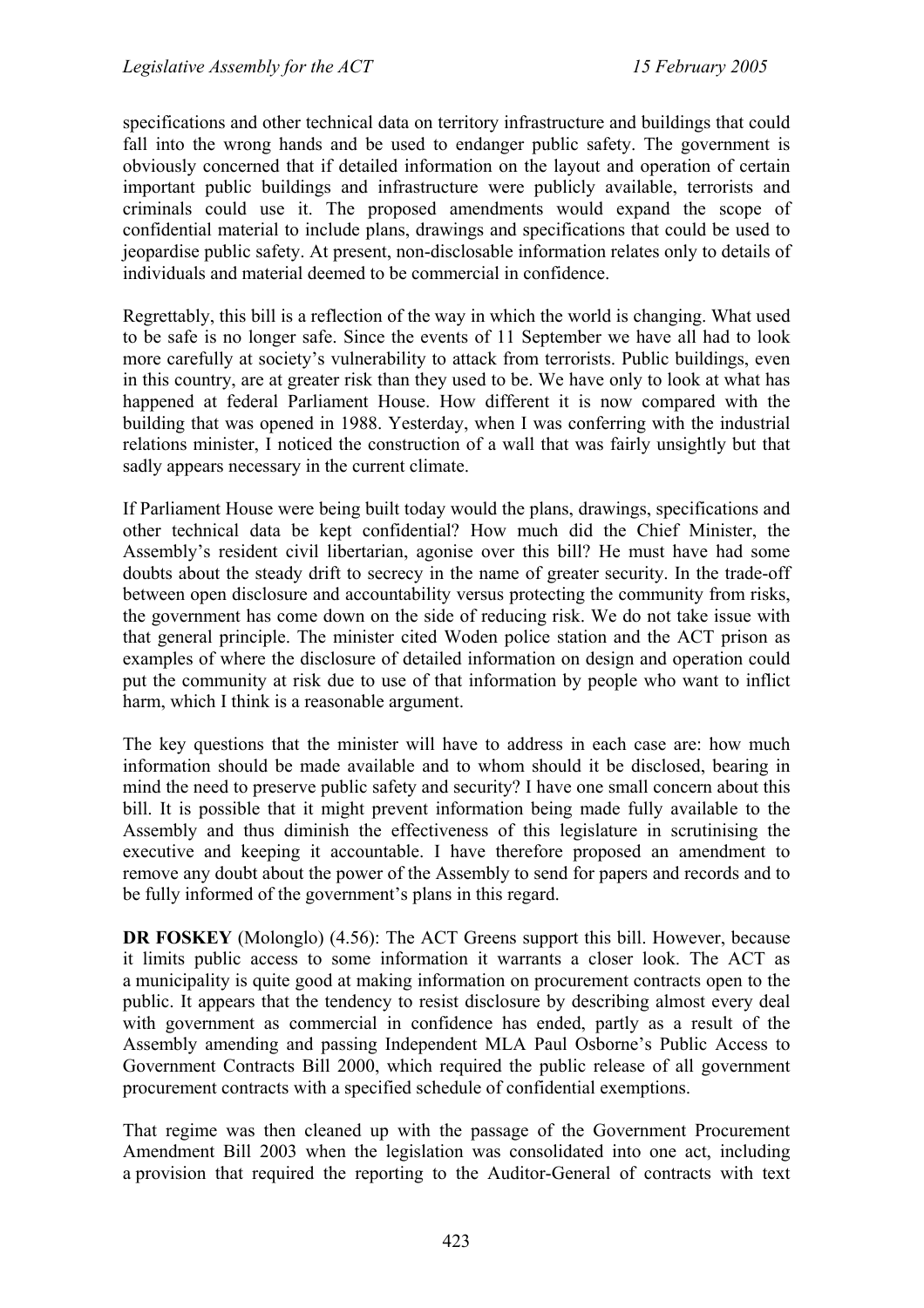classified as confidential regardless of the reason for such classification. So for most intents and purposes, public disclosure is the default position, although the view of the Auditor-General might be sought in the future as to the efficacy of the exemption categories and process. Until now, those exemptions were: an unreasonable disclosure of information that was personal or about the business affairs of a person; trade secrets; information having a commercial value that could be diminished if disclosed; and any requirement imposed under law.

One of the consequences of the recently changed security environment in the developed world is that governments are taking a more cautious view on attack and disruption. Procurement contracts can be complex and extensive documents. Detailed floor plans, wiring diagrams and air circulation systems, which are available under the current act, could be an advantage to someone wishing to disrupt the operations of a hospital, police station, jail or emergency service headquarters. It is inarguable that the government has a responsibility to ensure that its commitment to public disclosure is balanced against the risk of disruption and violent attack. While the possibility of such actions may be small, though not as small as we might hope, the impact could be enormous.

In that context, introducing to the list of exemptions information that may put public safety or the security of the territory at risk makes a lot of sense. However, this bill raises another issue, that is, it gives the executive the power to describe other information that could be protected from disclosure. There is an ongoing exchange between the government and the Scrutiny of Bills Committee over the government's tendency to give ministers wide-ranging powers through regulation. Invariably, when that issue is raised the government's response is that the Assembly can disallow regulations. We are all aware that regulations are not subject to the same level of public awareness and scrutiny as are bills and nor are they examined as closely by the Assembly. While regulation making is convenient to the government, the changes that are effected can sometimes sneak in.

When Dan Stubbs, former director of ACTCOSS, gave his farewell speech in our reception room he raised concerns about the blurred lines of control and responsibility between ministers and public servants. In other words, he argued that some ACT public servants exercise a control over policy that ought to rest with ministers. In part, that flowed from the fact that the ACT government is a fairly recent invention. Prior to that the territory was run, in effect, by a small section of the Commonwealth public service. The situation is compounded by the fact that ministers have wide-ranging responsibilities across a number of departments and agencies, which I do not think is desirable.

I suggest that the regulation making powers, while vested in the minister, rest more with public servants than does the introduction of bills. The more that legislation is affected by regulation the more the government is led by the public service. That is not to say that the ACT public service does not include talented and effective professionals who deliver high quality services to the Canberra community; we do very well out of many of our agencies and officers. However, I think that the use of regulations must be balanced by much tighter scrutiny and, I would argue, a more serious regard for the government and the Assembly.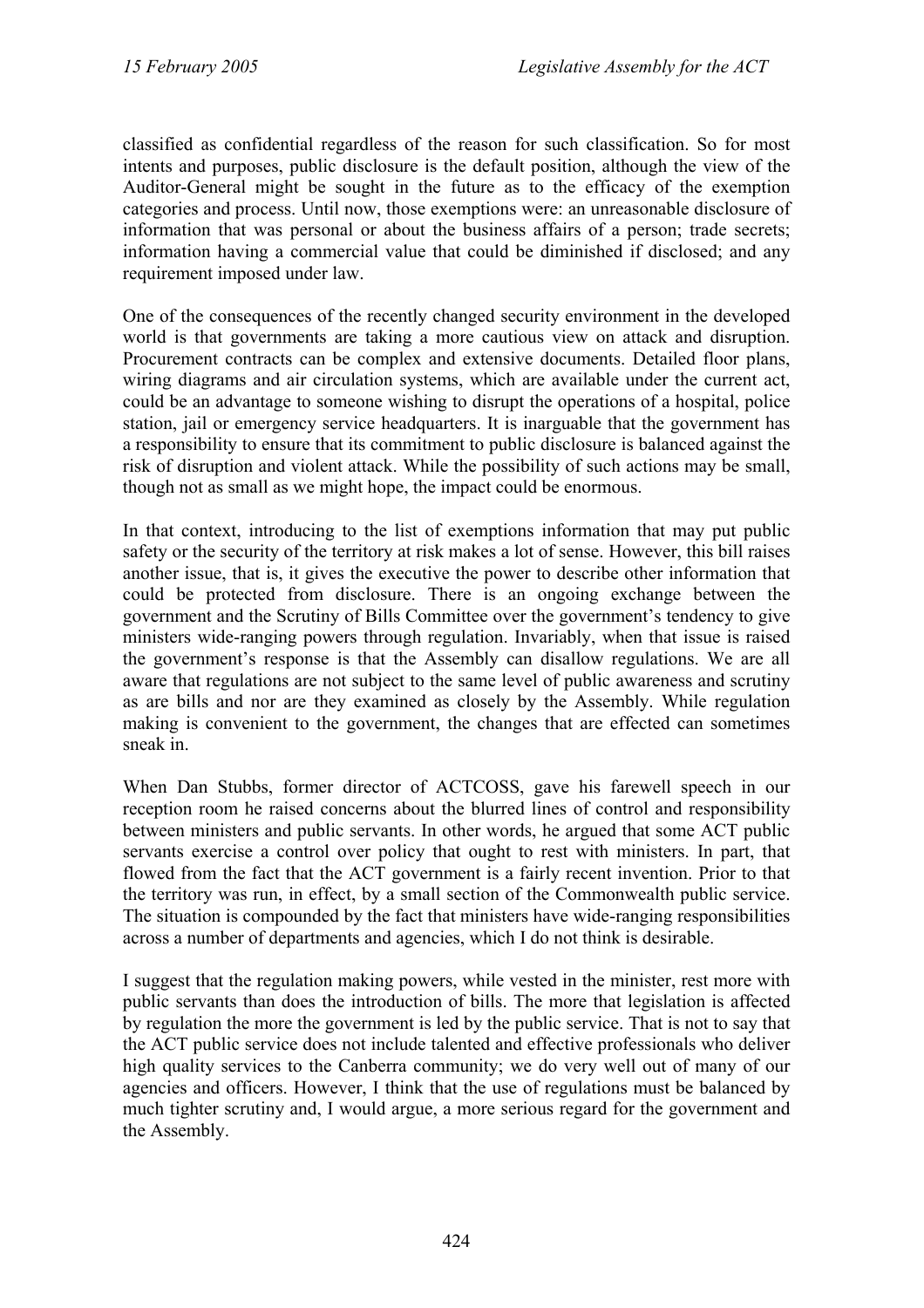**MR QUINLAN** (Molonglo—Treasurer and Minister for Economic Development) (5.01), in reply: I thank members for their support. This is relatively simple legislation and I think the objective behind it is quite clear.

I just want to address a couple of things that have just been said, though. I do not follow the comment by Dr Foskey that there has been a tendency to give governments unfettered powers. I suspect that this government—the government as opposed to the legislature—and the ACT probably have the least amount of power and freedom, simply because we have enjoyed, or otherwise, minority governments. The majority on the floor have been able to impose, from time to time, accountability controls, most of which I think have a reasonable and sensible basis and most of which, to my recollection, have been exercised responsibly.

When I was on that side of the house, there were a few things that I saw that were a bit silly, like putting together financial statements once a month, which was just an imposition on Treasury to turn out statements that told us absolutely nothing. In fact, I moved from that side of the house to reduce those statements to quarterly, with a commitment from the government at the time that they would be more meaningful. So I do not agree with and do not accept that comment. It is pretty much a throwaway line, but it is probably something this place would need to debate at a future time.

It is worthy of debate that we look at the style of government and look at the amount of responsibility ministers have versus the amount of responsibility administrators have. I would suggest that we really need, in the future, if we are not to expand the size of this place inordinately, to actually give administrators more responsibility rather than less, in order that ministers can reasonably exercise all of the responsibilities that they carry, because I think any fair-minded person—most of the people in here I judge as fair minded—would agree that the workload on all of us, in one way or another in our roles, is fairly horrendous and we ought to look at how we provide good government within the limited size of the Assembly that we have.

There is a concern about the making of regulations—and we do have a circular process. Yes, the minister can make a regulation but it is subject to disallowance within the Assembly. But the government has a majority in the Assembly, so I do not really like your chances of getting a disallowance on most occasions. And it does mean that, like in many other things that occur, the power of public debate will be probably more effective in trying to build somehow a structure that says a government with an elected majority would still have its governing powers restricted. It is not going to happen of course, but I just wanted to make that particular comment.

I want to close by saying that the amendments in this bill will not result in non-sensitive information being withheld from public disclosure. The names of contracting parties, contract amounts, public texts of contracts, including the general scope of work, will still be lodged and accessible to the public on the notifiable contracts register via the BASIS website. It just happens that, in this day and age, everybody has agreed that there is certain information that needs to be held confidential and it is, at the end of the day, the government's responsibility to administer that confidentiality.

I thank members for their input and I look forward to the wider debate on accountability and whether we need to change that and whether we could return to a previous Assembly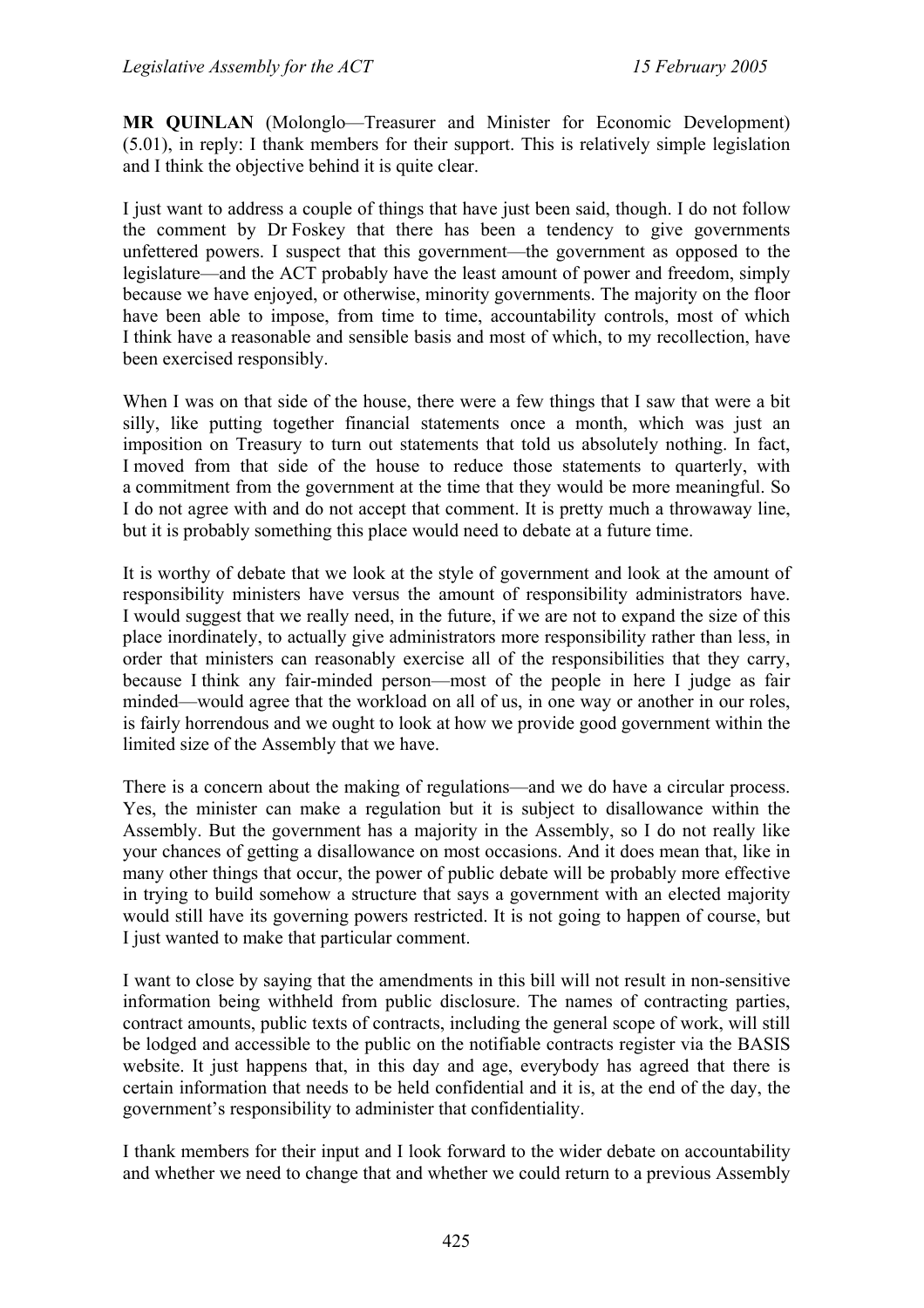and have two or three people who claim that their major role was keeping the bastards honest. There were too many bastards keeping the bastards honest, I think, and not enough bastards actually doing something. I would like to think that we are all here to be working positively for good government in the territory.

Question resolved in the affirmative.

Bill agreed to in principle.

## **Detail stage**

Clauses 1 to 5, by leave, taken together and agreed to.

Proposed new clauses 6 and 7.

**MR MULCAHY** (Molonglo) (5.07): I move amendment No 1 circulated in my name, which inserts new clauses 6 and 7 *[see schedule 1 at page 447]*.

Mr Speaker, I foreshadowed that there was an area of some concern that I had in relation to the very issue of accountability. There is a matter of some debate as to whether this would intersect with other powers of the Assembly to produce papers, documents and so forth. But on the basis of advice I have taken, to remove any doubt at all, this amendment should be incorporated. I have signalled this to the government in the hope that it will support this amendment because I think it is consistent still with the spirit of the legislation, but it continues to ensure that the Assembly and its committees have the opportunity, if required—and terms can be determined—to review such confidential material, as has happened in other situations in this Assembly.

**DR FOSKEY** (Molonglo) (5.08): I want to speak briefly to the fact that I will be supporting the amendment. It probably is not necessary. It would seem that a committee can already call for papers which include confidential information and that it would be expected to view such material in camera. If that is the way that it works, then we can probably be assured that this bill will not lessen the scrutiny that we would like the Assembly to have over government contracts and operations. On the other hand, given that the government can add, by regulation, any other matters to the lists of confidential items, and that those matters are not yet determined, I see no harm in explicitly stating that the power of committees to call for papers is not limited by these provisions of the act.

**MR QUINLAN** (Molonglo—Treasurer and Minister for Economic Development) (5.09): The government will not accept this amendment, for pretty obvious reasons. Dr Foskey has said she is going to support it even though it is unnecessary. We will not be supporting it because it is unnecessary. So we are in agreement as to the necessity for it. I have an oral opinion, on the fly, from the Auditor-General—oral opinion, of course, is not worth the paper it is written on. Nevertheless, it advises me that it is entirely superfluous.

The power and the right of committees to call for such information are at the core of the Westminster system and go back several centuries or something. I see the Clerk nodding. If we start down the path of putting into our legislation superfluous clauses, just for their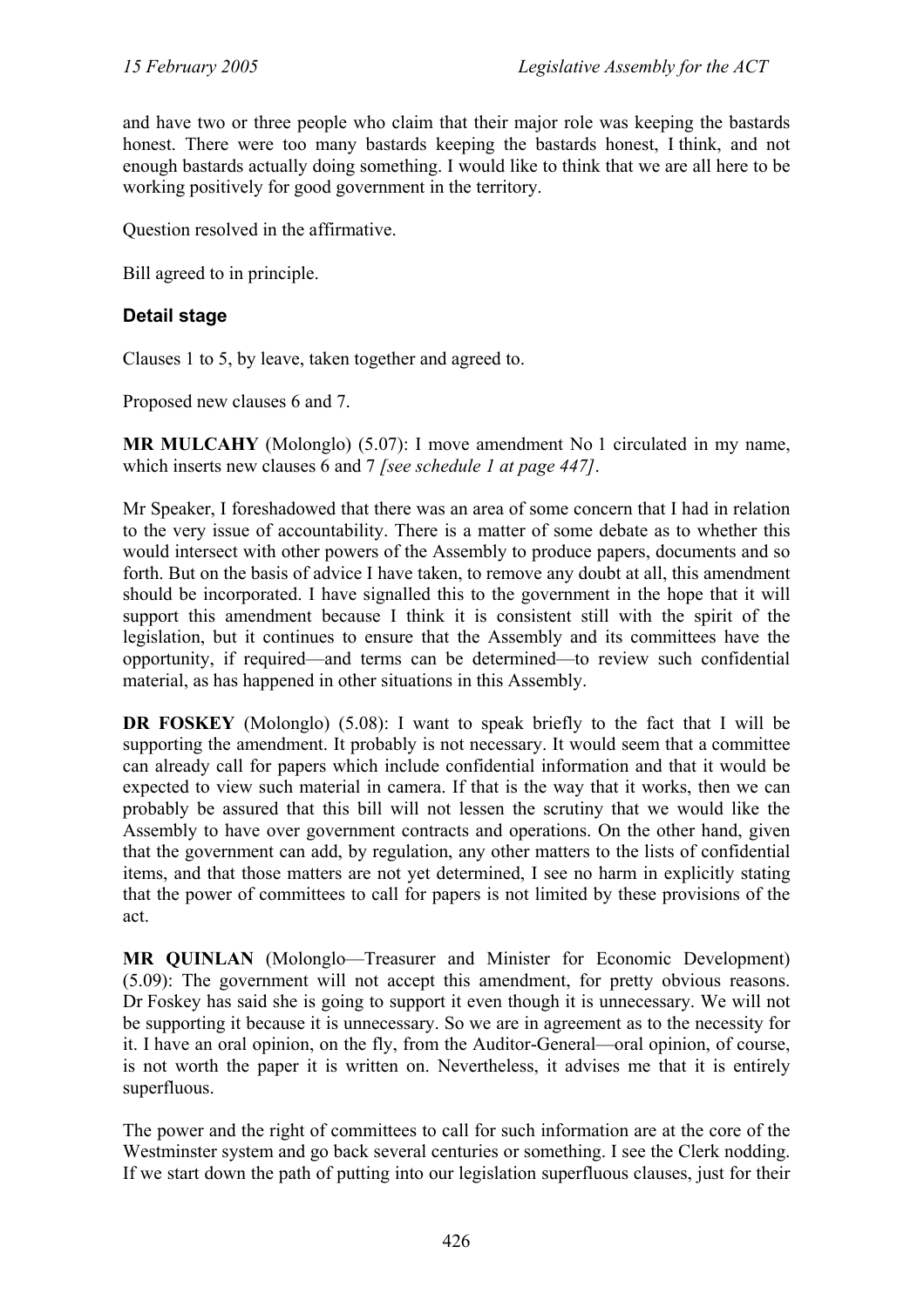own sake, I think we are going to waste a lot of each other's time. I would just go back to the point that I made earlier: let's work together for a decent government in the territory.

**MR MULCAHY** (Molonglo) (5.10): Mr Speaker, obviously I am disappointed that the amendment will not be accepted. It is not a case of saying that every piece of legislation that comes before the Assembly needs these sorts of provisions incorporated. We are in some respects moving into a different era where we have new types of legislation to deal with matters of security and public safety. This was not a frivolous amendment, and I appreciate Dr Foskey's support.

I am not sure of the legal capacities of the Auditor-General's office but in fact I did confer with Parliamentary Counsel and, after some discussion, it was agreed—and I was advised—that there was some element of doubt about our capacity to operate if this bill is passed without these amendments. In the spirit of transparency, accountability and respecting the work of the Assembly and the committees of the Assembly, I would have thought it incumbent on the government to ensure that that measure of comfort can be enjoyed by the people of the ACT, that there continues to be an adequate safeguard on the scrutiny of these matters.

Question put:

That the **Mr Mulcahy's** amendment be agreed to.

The Assembly voted—

| Ayes 7     |              | Noes 8        |              |
|------------|--------------|---------------|--------------|
| Mrs Burke  | Mr Seselja   | Mr Berry      | Ms MacDonald |
| Mrs Dunne  | Mr Smyth     | Ms Gallagher  | Ms Porter    |
| Dr Foskey  | Mr Stefaniak | Mr Gentleman  | Mr Quinlan   |
| Mr Mulcahy |              | Mr Hargreaves | Mr Stanhope  |

Question so resolved in the negative.

Title agreed to.

Bill agreed to.

# **Revenue Legislation Repeal Bill 2004**

Debate resumed from 9 December 2004, on motion by **Mr Quinlan**:

That this bill be agreed to in principle.

**MR MULCAHY** (Molonglo) (5.15): Mr Speaker, the opposition is pleased to support this bill because, indeed, in some ways it goes towards implementing Liberal Party policy. I commend the Treasurer for his understanding of the correctness of that policy. The bill could and should go much further but at least it is a promising start. Members in this place will recall that the Liberal Party went to the recent election with a policy of eliminating the high-cost, inefficient transaction taxes that bedevil investment and commerce in the ACT. I am pleased to see that the Treasurer used the word "inefficient" to describe these taxes. It certainly shows an appreciation on his part which, I am sure, is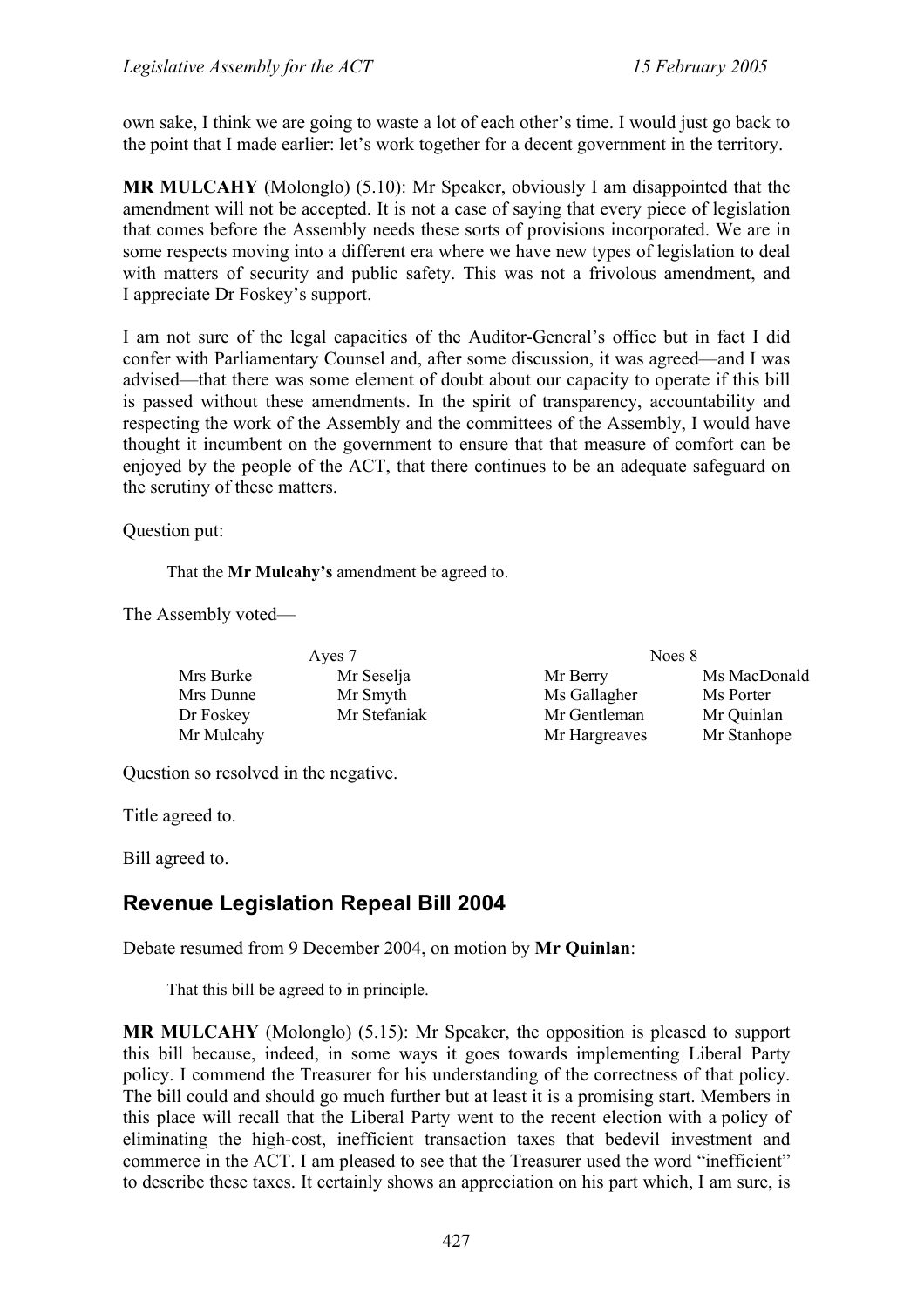shared by his colleagues, of how damaging to investment, economic growth and employment some of these taxes can be.

The key argument in favour of the goods and services tax under a new tax system was that it would allow for the removal of a raft of inefficient taxes which raised little revenue, suppressed investment, reduced trade and incurred high compliance costs. In 2000, when the GST was introduced, all governments in Australia agreed to make a start on getting rid of these taxes. Sadly, progress has been rather slow. From 1 July 2000 wholesale sales tax on petroleum, liquor and tobacco was abolished. Bed taxes were also abolished in both Sydney and the Northern Territory. From 1 July 2001 financial institutions duty and stamp duties on marketable securities were abolished.

The Financial Institutions Duty Act has remained in force to provide for the lodgement of late returns and assessment of liability discovered after that date. The FID Act is now redundant; so it is being repealed in this bill. Ministers also agreed to abolish debits tax from 1 July 2005. However, the Debits Tax Act will continue until 1 July 2006 to allow for the collection of tax incurred but not paid before 1 July 2005, and this bill gives effect to that agreement.

Several taxes remain, however, including taxes on hiring arrangements, leases, mortgages, life insurance, business acquisitions, cheques, bills of exchange and unquotable marketable securities. These taxes must eventually be eliminated.

I pointed out, Mr Speaker, last December that ACT taxpayers should be better off by more than \$240 million in the next four years as a result of replacing the raft of job-destroying taxes and the old grants scheme within the goods and services tax under the intergovernmental arrangement. Indeed, the commonwealth government's mid-year economic and fiscal outlook found that the ACT would be better off by almost \$250 million over the next four years due to the combined effect of GST payments and national competition payments.

Without doubt there has been a windfall gain in GST collections which can be used, sensibly, to deliver tax reductions to the people of the ACT, and that is why the Liberal opposition, as part of its election commitments in 2004, promised to cut eight taxes, thereby removing some \$25 million per year from the burden carried by business and individuals in the ACT. Such taxes included debits tax, duty on certain marketable securities, duty on hiring arrangements, duty on leases and reductions in payroll tax a most harmful tax in terms of the impact on employment and job creation in the territory. The revenue forgone would be more than offset by GST payments and the boost to activity on the part of business and individuals. There would also be new opportunities created in a less restrictive economic climate. Obviously, fewer taxes mean more funds available for investment and job creation.

It is disappointing to read the document tabled today, which was the budget mid-year review. I might quote from it. It reports that the abolition of the IGA taxes will be discussed at the Treasurers Conference in March 2005 with the federal Treasurer who is likely to seek state agreement to a program of rolling tax reform over the four years. I had the opportunity to meet with the federal Treasurer briefly yesterday. Those initiatives will deliver great benefits to the Australian people.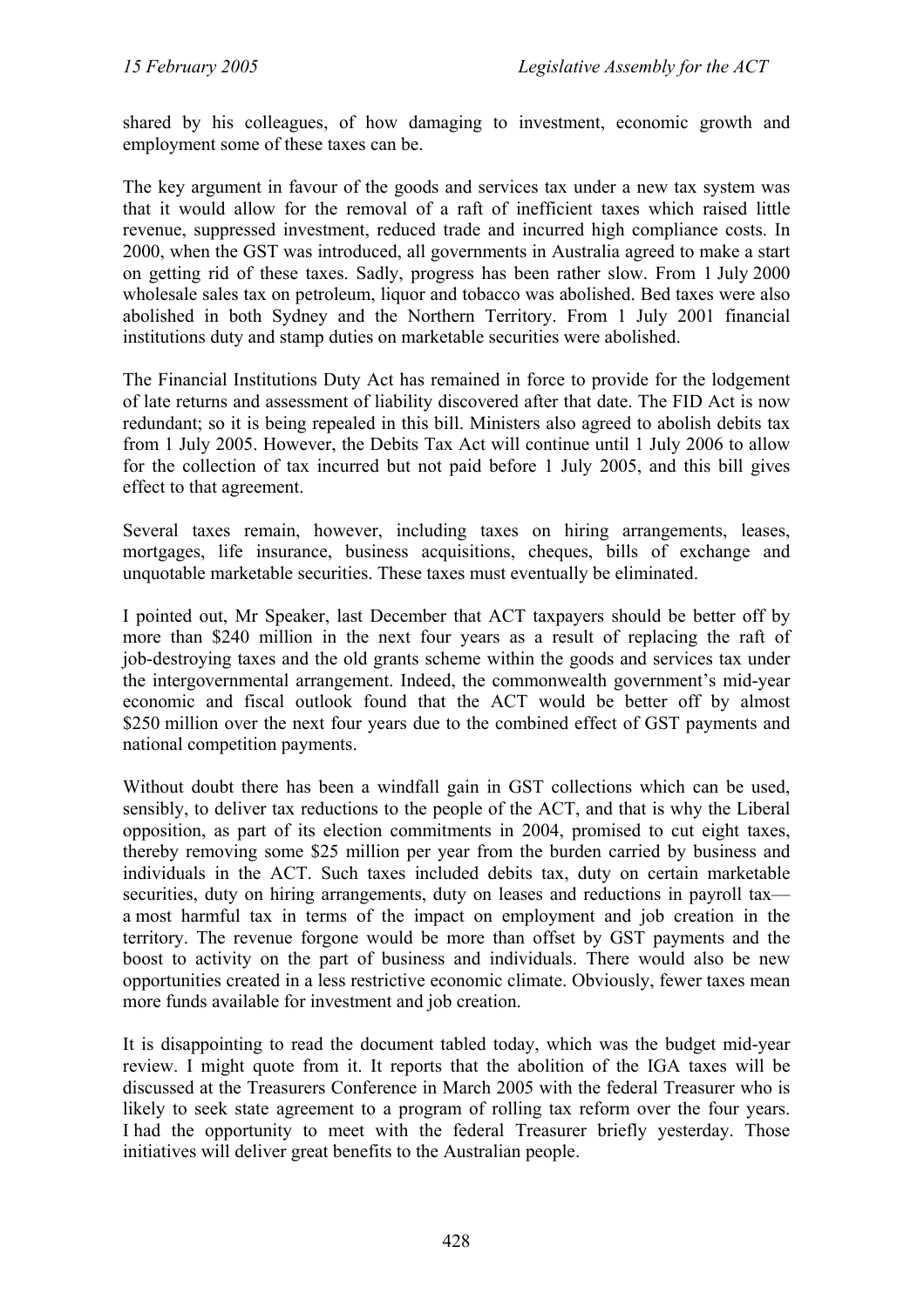Sadly, however, when we look further into this report, the observations are made that the flow-on budgetary effects of the review are not yet known. It is reported that revenue to the ACT from these taxes is estimated at approximately \$47 million in the financial year 2005-2006. However, the abolition of the largest of these taxes, stamp duty on non-residential conveyancing, of approximately \$33 million, is likely to be deferred for a number of years. And it is disappointing that it has got such a long-term view in terms of tax reform and reductions not being a matter of priority. Indeed, property taxes are in particular need of urgent review and reform if we are to maintain investor interest in the Australian Capital Territory.

I do not believe that the government in the ACT has taken full advantage of the benefits flowing out of GST since its introduction. We hear possible future economic challenges being bemoaned but we see little hope for the people in this city, our taxpayers and our small business people in particular, that the windfall gains and revenue from GST will be applied to make the ACT a more tax competitive and business friendly environment. There has been the opportunity to move the ACT ahead as the best place in Australia to live and do business. The government has failed to take the initiative, especially during the years of buoyant economic activity, much of which has been due to the initiatives that have been taken on an Australia-wide basis. I find it curious that New South Wales was able to abolish their debits tax on 1 January 2002, yet we have waited until July 2005.

There are more taxes to eliminate, so why not give ourselves an advantage over other locations in Australia? This government's record in terms of tax has been somewhat blemished by its attempts to implement or consider new taxes or even expand current tax measures. I cite, for example, issues such as rates, bushfire tax and the mooted parking space tax, a tax that has caused great concern to many operators in the property area and in the hotel industry in the ACT. In light of the threat, the people of Canberra must be relieved at least to see this bill, which provides some measure of relief.

**DR FOSKEY** (Molonglo) (5.22): The ACT Greens are supporting this bill. It gives final effect to the abolition of the financial institutions duty and also ends the debits tax relating to all transactions after July 2005. The abolition of these two taxes is part of the intergovernmental agreement on the reform of commonwealth/state financial relations. We certainly do not have a problem with removing these two taxes, which were not particularly progressive or purposeful and have in effect been usurped by the socially regressive GST. I might also take this opportunity to make the point that we do not think the ACT government collects too much revenue, financial institutions duty and debits tax notwithstanding. So we do not agree with the Liberal Party.

The community sector, home to the most responsive and innovative deliverers of and advocates for social services, runs on funds that are so limited as to threaten its viability. That is the next funding challenge for the government. As a community, we can and should also see an increase in social housing stock. We should see a much greater commitment to energy and water design in all our buildings, a public transport system second to none, and we should develop both the ecological resources around the city and the cultural resources within it. All of these things require funding, at least some of which will need to come from government. Removing these small taxes makes sense. But other changes to revenue raising are also needed so that we can maintain viability in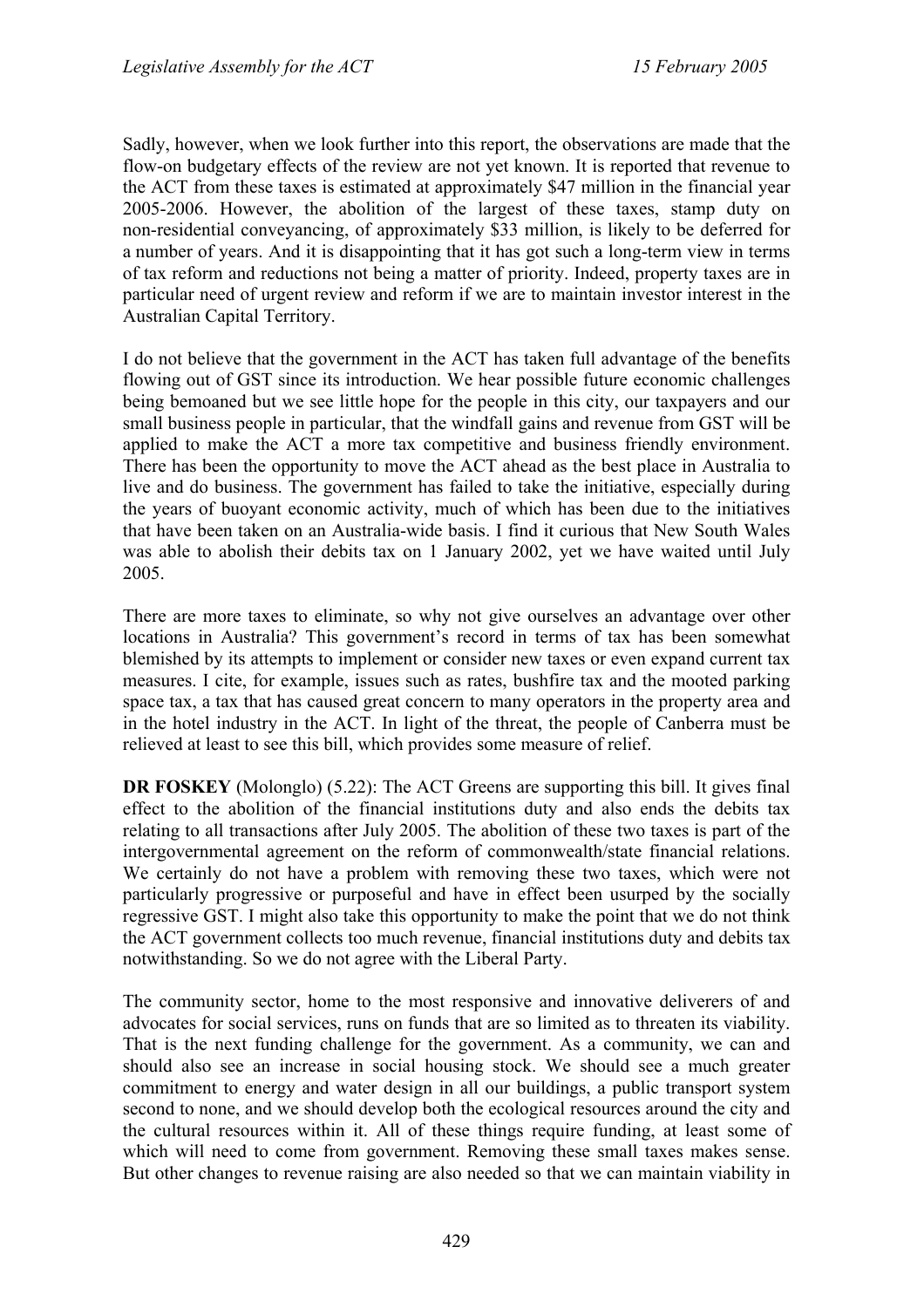the community sector and walk the talk about ecological sustainability and good planning.

**MR QUINLAN** (Molonglo—Treasurer and Minister for Economic Development) (5.24), in reply: I thank the house for the general support of the bill. I would like to respond to a couple of comments—and Dr Foskey got it right—that the abolition of these taxes is part of the intergovernmental agreement that facilitated states' and territories' acceptance of the introduction of the GST. So it was a very brave move to go to the electorate last year promising to cut a tax. If you look at our budget from last year or the year before, you will see that these taxes are scheduled to be phased out anyway—and they have been phased out, consistent with an agreed timetable that was associated with the intergovernmental agreement.

But what concerns me out of today's debate is Mr Mulcahy starting to mouth the right wing orthodoxy that, if you lower cost to business, everybody will gain. I am just a bit suspicious of that. With what little understanding I have of economics, I do not believe that there are many perfect markets and very many perfect balances that can be struck and there is no certainty that a reduction in any business tax will necessarily flow back to the benefit of the community of the ACT.

Through you, Mr Speaker, I would counsel Mr Mulcahy that, to actually become a cipher for the federal Treasurer by name-dropping, on the one hand, and in fact repeating his opinion, he might be doing this territory squarely in the eye. What has followed from the introduction of the GST—and if you have not been under a rock you will know it—has been a succession or a conga line, as we like to say these days, of federal ministers who have claimed the states and territories have done so well out of the GST that they ought to take more responsibility for aged care, health, education or whatever.

There is a process now being peddled—and has been peddled over the past year or two by the federal Treasurer of cost-shifting to the states and territories. If you want to be complicit in that, you will, as I said, be doing a grave disservice to the territory that you are supposed to serve. That process will continue and, mark my words, we will see at the Treasurers Council next month a stronger run at the abolition of taxes and the abolition of state revenue by the federal government—a federal government that over the years, particularly over recent years, has had a far greater growth in its total share of the tax cake than have the states and territories. That is a fact.

So what needs to be done, what people in this Assembly need to do, is, in the first instance, remember that they represent the people of the ACT. There will be considerable pressure on special purpose payments, on state government agreements in various areas, applied by the federal government to all the states including the ACT.

You mentioned, in terms of the benefits that accrued to the states and territories, a sum of money that included national competition payments. They have just been withdrawn. The territory is now in an arm wrestle over what is euphemistically termed special revenue assistance. But it should be genuinely assessed funds and grants that should come to the ACT via the Grants Commission to put us in an equal position with other states and territories but, because he can, the federal Treasurer is working to abolish those, to pinch the miserable \$14 million a year from the territory. That is his attitude. So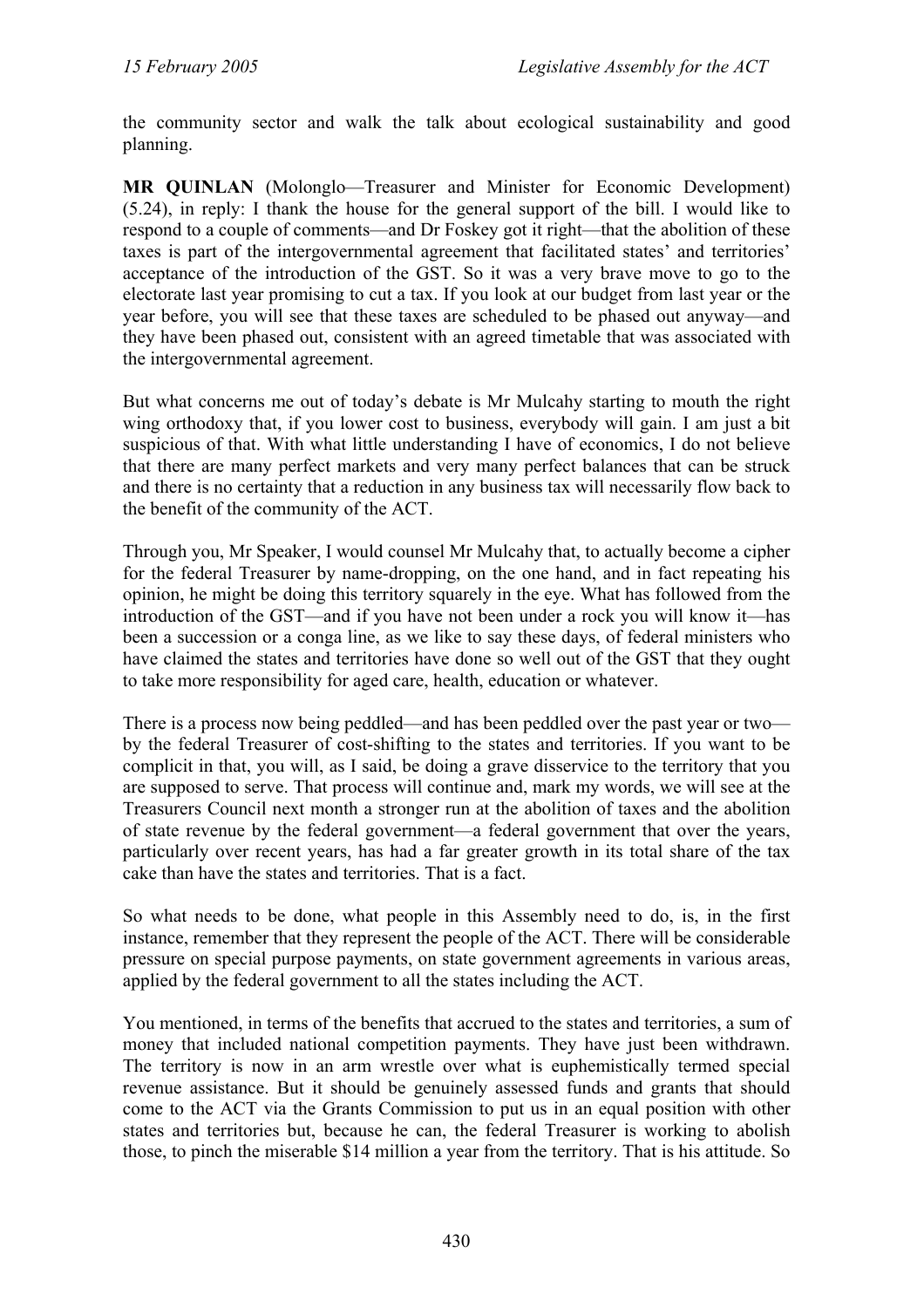do the territory a favour, do the people of Canberra a favour and do not become an echo of Peter Costello. Thank you for your support of the bill.

Question resolved in the affirmative.

Bill agreed to in principle.

Leave granted to dispense with the detail stage.

Bill agreed to.

# **Adjournment**

Motion (by **Mr Hargreaves**) proposed:

That the Assembly do now adjourn.

### **Fashion parade**

**MR SMYTH** (Brindabella—Leader of the Opposition) (5.29): I wish to bring to the attention of the Assembly a fashion parade that occurred at the National Museum of Australia on the 14th of last month called Eclection—it is a word put together by the students of the CIT who actually put the exhibition on—to reflect what they see as an eclectic collection of their fashion and design.

What we had, Mr Speaker, was 14 graduating designers who had done the three-year course, who had gone out and raised sponsorship of some \$70,000 to put on a show, to say to the people of Canberra, indeed to the people of Australia, that there is the genesis of a fashion industry here and it is worthy of support. Many of them said to me that they regret the fact that they have to go to Sydney or Melbourne, because they would much prefer to stay here and be part of a fashion industry that could grow in the ACT, if it had some support.

So I am quite willing to give them that support. To designers like Aaron Paul Luke, Maria Maung, Kate Reilly, Haley Pearce, Alisa O'Connor, Annelies Duijnhoven, Alice De Barlinge, Olivia Bartley, Kate Beattie, Anna Crossley, Alicia Ferguson, Meagan Fraser, Kristal Bateman and Bronwyn Bowerman, who formed the graduating class for the CIT design course of 2004, I would say congratulations on what you presented. What they presented, Mr Speaker, was a range of fashion items all the way from very high-class bridal wear through to fashion accessories for younger ACT residents. I think, in the main, the assessment from the crowd—and certainly from the media—was that most of them had a future in the industry.

To the sponsors, the National Museum of Australia, Audio Solutions, Models dot com, Intercoiffure, the Hyatt Hotel, bytes 'n colours, Canberra Make-Up Academy, City News, Huon and the Canberra Centre: well done. To the other sponsors, Stock Jeans, Richard Luton, L'Oreal, Lennock, O'Connor McNamara, Minque, who provided the after-party party, ActewAGL, CIT, Hamish Gregory Photography, Elesa Lee Photography and CITSA: the \$70,000 that you put in was, I think, a validation of what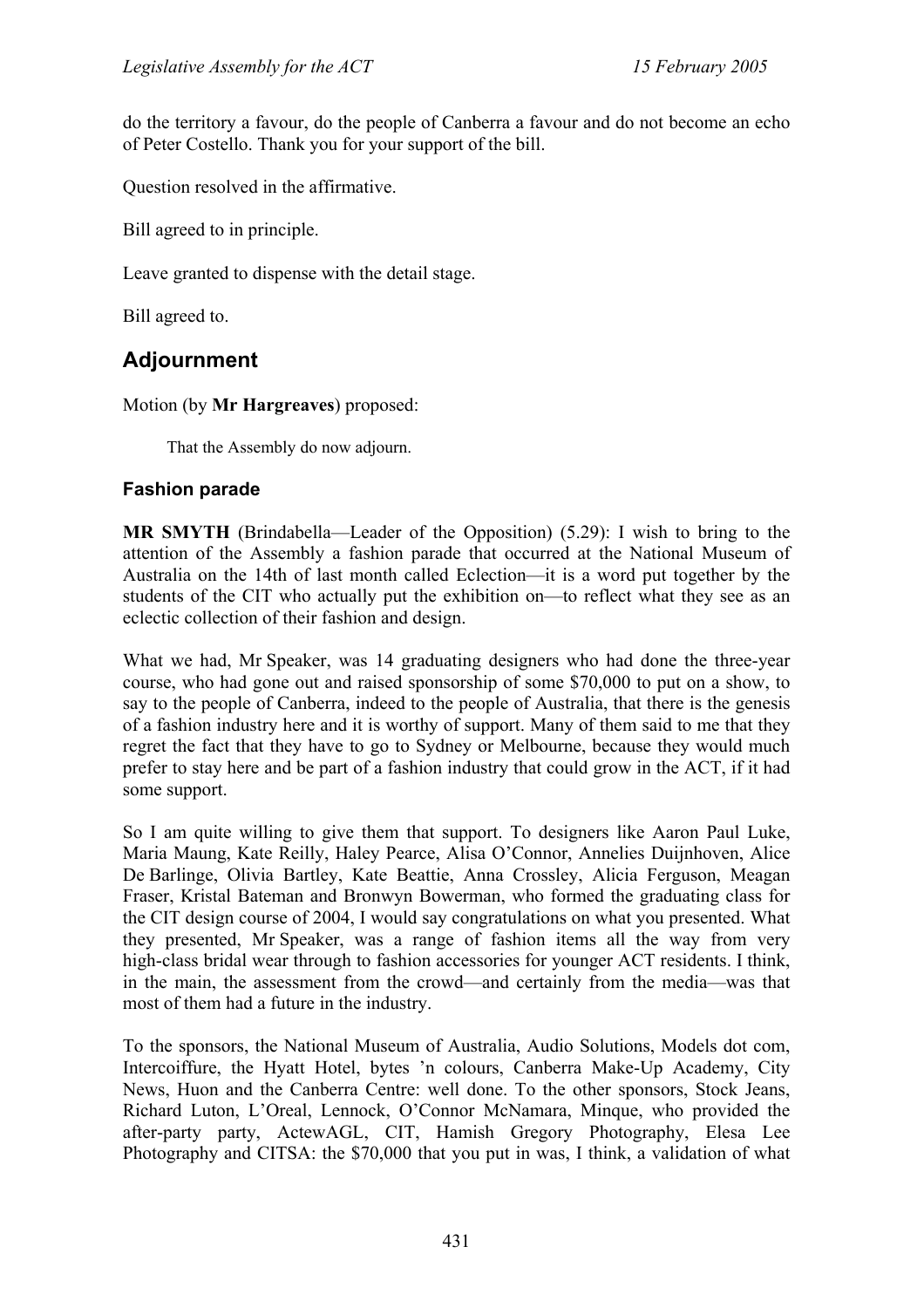you saw as the talent of young Canberrans and a validation of the fact that there are other industries that can be developed here in the ACT.

The group of graduates actually finish by saying in their book—and I will read it out:

Finally, a very, very special thanks to Camille Ducker, Ruth Hingston, Lucile Carson, Kaylene Bradley and all the fashion and design staff at The Canberra Institute of Technology; your continuous patience, support and encouragement will never be forgotten. It has been a wonderful journey.

So I bring Eclection to the attention of the Assembly. Mr Speaker, there are some very bright young Canberrans out there; we should be supporting them. There are some very big opportunities in new and exciting industries and we should be supporting them also.

## **ACTION**

**MS PORTER** (Ginninderra) (5.32): I bring to the attention of the Assembly the government's success in targeting adults as passengers on our public transport system. Last week the government's milestone of 20,000 adult passengers boarding in one day was broken three times. On Tuesday, 8 February, 20,128 adult passengers took ACTION buses, on Wednesday, 9 February, 20,265 adult passengers took ACTION buses and on Thursday, 10 February, 20,532 adult passengers took ACTION buses—a fantastic achievement. This government has a strong commitment to creating a sustainable transport system. It has introduced a number of initiatives to encourage Canberrans to consider public transport as an alternative, and those initiatives are working.

The government's initiatives include: "One Fare. Anywhere"; the Xpresso service; a new dial-a-bus service for Weston Creek; airconditioned buses; and much more user-friendly buses for disabled people. Members would be aware that a dedicated bus way is being planned—one of the aims of this government to make public transport more convenient and attractive and a viable alternative for adults travelling to work or to any other activity. This government is committed to the environment and to sustainable transport. It is great news that it has passed its 20,000-passenger milestone.

## **Sport and recreation**

**MR STEFANIAK** (Ginninderra) (5.34): I recommend the 313 service to Belconnen! I refer to a meeting that I understand was held today—I certainly commend its outcome to the government—concerning the lack of sporting and recreation facilities in Gungahlin. Gungahlin is a growing area in the Canberra region. For some time residents have been concerned about the lack of grounds, especially for junior cricket, and there is a burgeoning demand for grounds for junior football, soccer and other sports.

I hope that the government, the Minister for Sport and other ministers will address this issue in the forthcoming budget. It is important that we provide and plan regularly for adequate sporting and recreational facilities for the people of Canberra, in particular, young people. There appears to be a growing need for those facilities. Over the past few years I have had an increase in representations from people concerned about the fact that the development of facilities is not keeping up with demand. I impress upon government ministers the need to address that issue in the budget. I think it is a case of "Watch this space."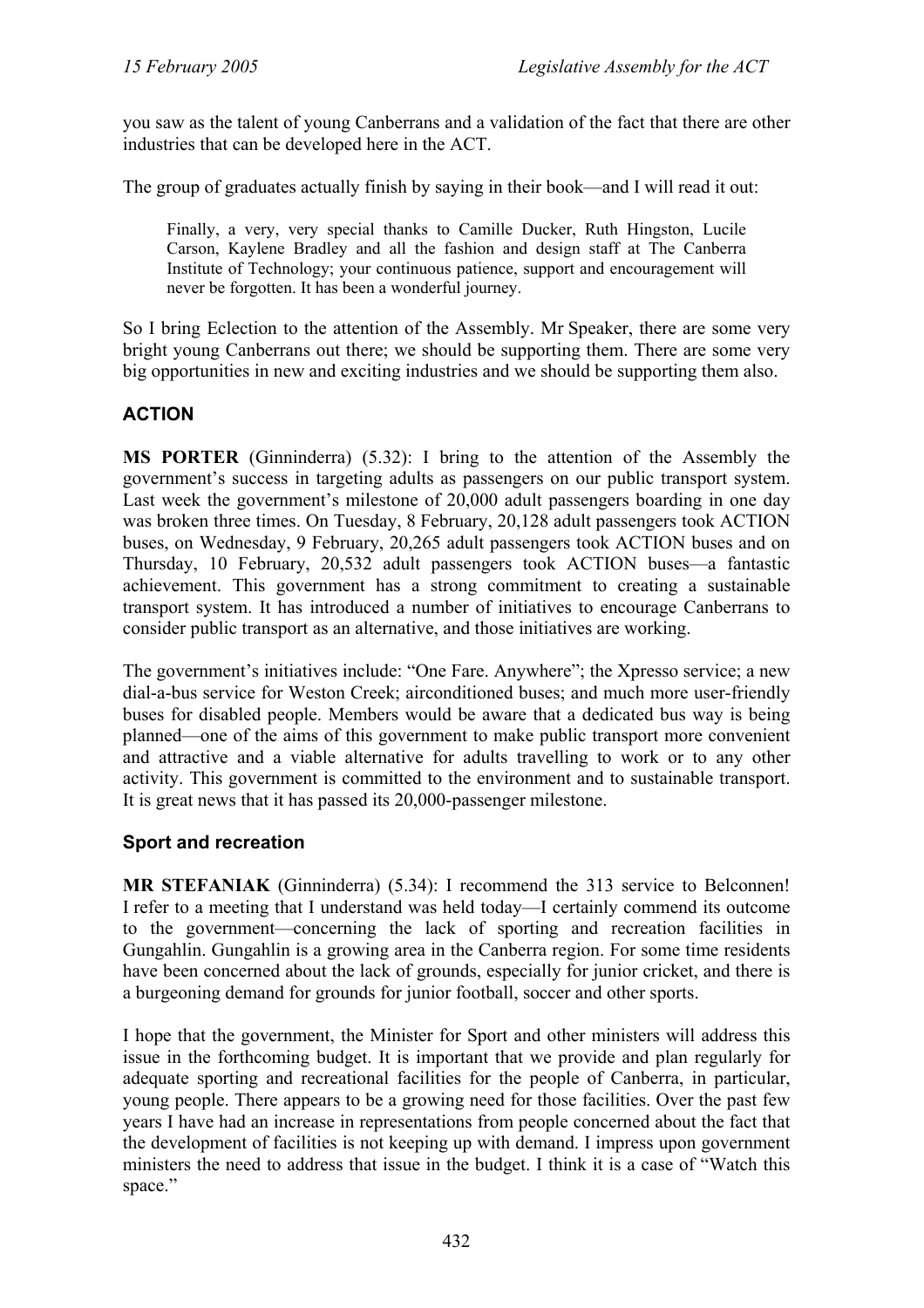While I am on a sporting note, I congratulate a Belconnen-based team, the Belconnen Blue Devils, on their win over the weekend in Sydney. It was great to see the team achieving a very good win. That will stand it in good stead for the rest of the competition.

Tonight is an historic occasion. A Canberra team that has had immense success over the last decade—it has won two Super 12 finals—is celebrating its 10th birthday and launching the season. The Brumbies have done Canberra, rugby and Australia proud. As a result of their exciting and innovative play we have seen the development of young players—players who started off in 1996 as rejects from other states but who in many instances went on to get guernseys for Australia.

They have brought much credit to themselves and to this region. I am sure that all members wish them well on their 10th anniversary and thank them for being fine ambassadors for the ACT. Since 1996 no other Australian side has made it to a final. The Brumbies have won two Super 12 finals. Australia would not have won the World Cup in 1999 if it were not for the huge efforts of the Brumbies and their coach Rod McQueen. We are lucky to have the Brumbies. I congratulate them on their 10th birthday and wish them a good season when it starts later this month.

## **ACT Housing**

**MRS DUNNE** (Ginninderra) (5.37): I bring to the attention of the house what can only be described as a monumental failure on the part of ACT Housing in relation to a constituent family of mine. I have known the members of this family since 1989. As students from the People's Republic of China they were left in limbo as a result of the Tiananmen Square massacre. This family has become part of the Canberra community. Both the husband and wife completed their post-graduate studies and became active members of the ACT community. Over the years they produced four children who are now making their way through the ACT education system.

In 2002 this family was struck with great tragedy when the mother was diagnosed with breast cancer. She has now mostly recovered from that cancer but it caused the family much stress. I was able to give that family some assistance at the time. The family was faced with additional stress. In addition to the six immediate family members, five other extended family members were living in the house. Noise was a huge impediment to the recovery of the mother who became increasingly ill as a result of her cancer treatment. My constituent's mother, brother, wife and children applied to ACT Housing for a house because they could no longer live in this 11-person household. What followed can only be described as a comedy of errors—a monumental stuff-up in relation to this issue.

The first application was made in March 2002. ACT Housing said that some of the family members were not eligible for housing assistance because they had not been resident in Australia long enough, so the application was split. ACT Housing advised them that even if they received housing approval the wait would be so long they would be better off going into the private market.

#### **MR SPEAKER**: What year was that?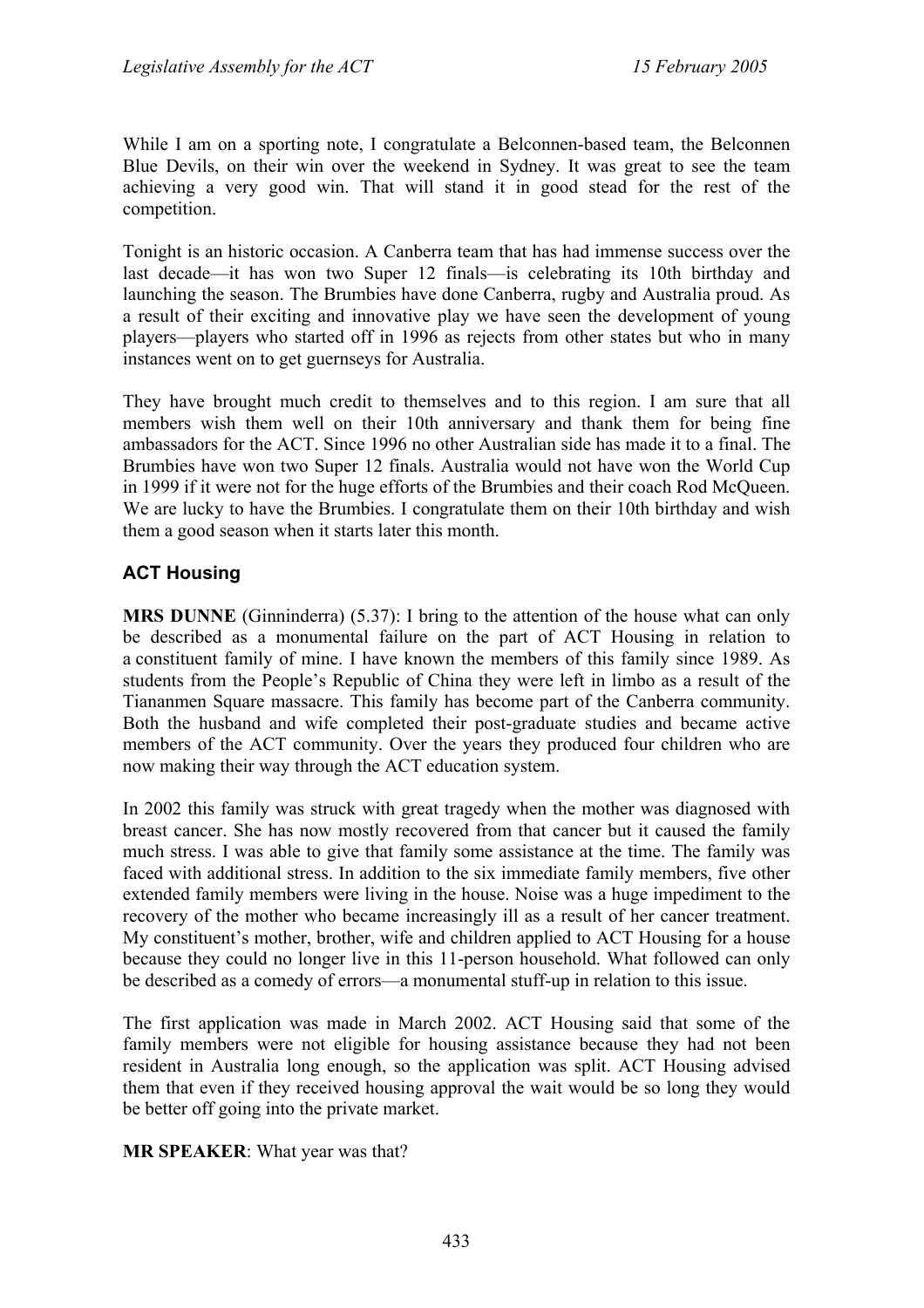**MRS DUNNE**: It was in March 2002. Following the advice of ACT Housing they went into the private housing market. My constituent, who had a sick wife and four children, got together enough money from his salary to put his mother, brother and the family into private accommodation but, as a result, they lost their place on the housing list. They have made four separate applications and it has been suggested to them that they should split up the application. At one stage ACT Housing gave housing approval to the grandmother and infant son but not to the parents of the infant son or to his brother. ACT Housing allocated the grandmother an approved procurement unit, although medical records show that she was sufficiently ill that she should not live alone.

My constituent made a mistake: the family was eventually put on the category 1 housing list and offered a house in an area that was not very convenient for those who had to travel to look after the mother and get her to hospital and to doctors appointments. On the advice of ACT Housing family members declined the first offer of a house because they were told that they would be entitled to a second offer. They admit that that was a big mistake. My constituent said to me the other day, "I should never have made such a huge mistake." There has been a continuing comedy of errors about which Mr Hargreaves's office is aware.

On 31 December, due to an administrative stuff-up, these people were taken off the housing list. At the same time their private landlord told them that they would have to vacate their house on 25 February because the owner wanted to take possession of his property, not that they are bad tenants or anything like that. Since March 2002 this family, which makes a contribution to the community, has been placed under stress. There is illness in the family. My constituent, his wife, the grandmother and my constituent's sister-in-law are ill from the stress and uncertainty relating to housing. When I spoke to the minister's office yesterday I did not really make much progress.

**MR SPEAKER**: Order! The member's time has expired.

## **Sport and recreation**

**MR QUINLAN** (Molonglo—Treasurer and Minister for Economic Development) (5.42): I refer to the issue that was raised earlier by Mr Stefaniak—the meeting about sporting facilities. This morning it was referred to wrongly as a meeting that had been convened by sporting bodies. It was actually a normal quarterly meeting convened by the government. I have been advised that the area most in need of sporting facilities right now might be Lanyon. We might need to keep up with the growth at Gungahlin, something that has always been a problem. There are burgeoning demands for sporting facilities for soccer and netball as large numbers of people are playing in Gungahlin.

I just wanted to clarify that the meeting was a normal quarterly meeting convened by the government; it was not a crisis meeting or one that was convened by an upswelling of community organisations. They would let us know if they needed additional facilities. Government resources are particularly strained because some ovals are out of action as a result of the drought. At the next sitting of the Assembly the government might introduce legislation to end the drought!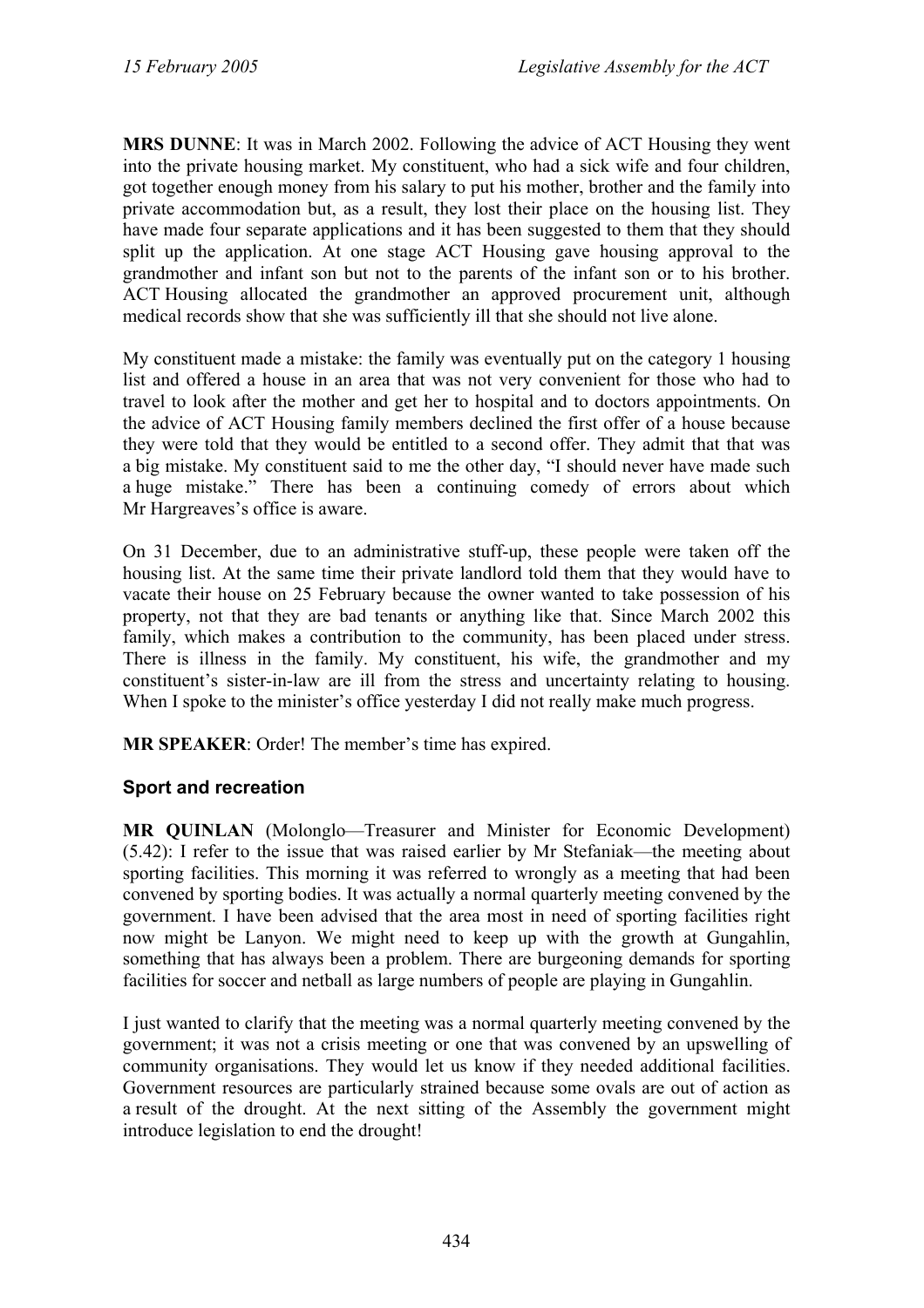## **Native vegetation catchment management**

**DR FOSKEY** (Molonglo) (5.44): I wish to use this adjournment debate to clear up a misunderstanding and to respond to contributions that were made earlier to my matter of public importance. Mr Quinlan should read in *Hansard* the speech that I made about the Government Procurement Bill. It appears to me that he radically misunderstood the things that I said. I would like him to gain an understanding of what I said.

**Mr Quinlan**: I am happy to do so. However, you will have to tell me what is the problem. I am not going to read *Hansard* and play mystery games.

**DR FOSKEY**: We could always have a chat. I refer to my matter of public importance about native vegetation catchment management and thank the Chief Minister for welcoming the discussion. I also thank him and Mr Gentleman for their responses. However, I point out that the primary concern I raised in my speech was not addressed by the Chief Minister, Mr Gentleman or Mrs Dunne. The replanting of pines is an issue that continues to arise.

In the wake of the Christmas 2001 pine plantation fires Kerrie Tucker called for an inquiry into the best way to use that land, taking into account environmental, social and economic factors. Neither Labor nor Liberal members supported that inquiry. Many of the concerns held by people in the community would have been aired if that inquiry had gone ahead. Instead the government committed itself to replanting pines without investigation. One of the main concerns that I raised in my speech related to the replanting of pines. Will members of the public be informed whether the insurance policy for the pine plantations specifically requires the replanting of pines in the area that is referred to? There are overwhelming reasons why those pine plantations should not be replaced. What strong voice is the government using to back up its continued claim? I would like to see some movement in that area.

Let me address Mrs Dunne's illusion. She blamed the Greens for the fires, which is something that everyone likes to do. However, that is another shibboleth, and I reclaim that word. The Greens do not have control over the national parks and forests of any state or territory in Australia. Any suggestion that they do is based on a mistaken belief that they have been in government. Successive federal, state and territory governments have determined land and fire management strategies, and we have always supported a coordinated approach to fire prevention based on scientific research.

I have lived with fire and I have fought fires in the region I come from. I point out that a number of fires, for example, the Dwellingup fires in Western Australia, were devastating even though there had been 40 years of hazard reduction burning. There are no simple answers to this question. It does nobody any good to be blaming this group, that group, farmers, foresters, or the Greens, as it does not get them anywhere. The government should look again at my proposal not to replant pines. We care about water production and we do not want to create another fire hazard.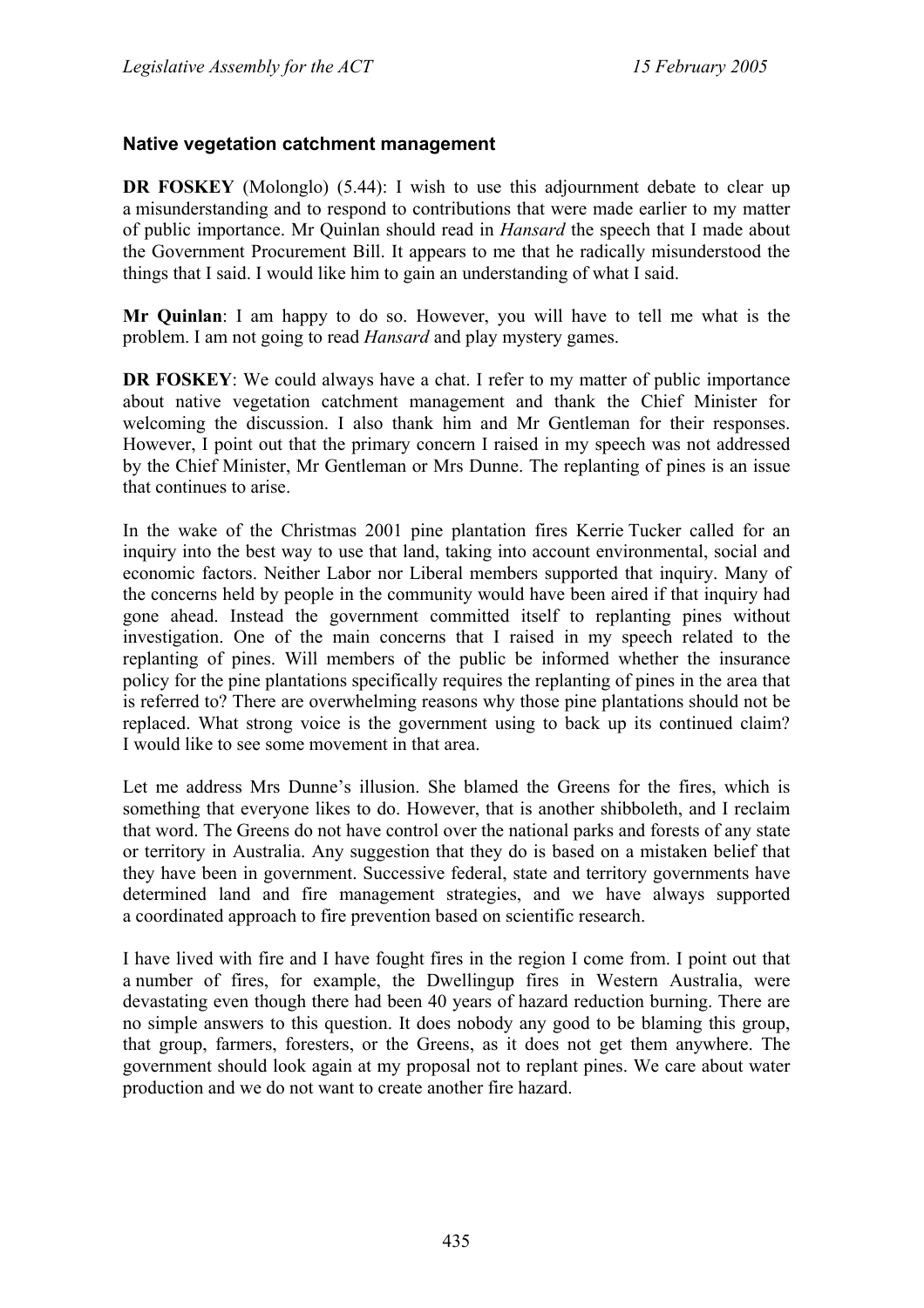## **Tsunami charity golf day**

**MRS BURKE** (Molonglo) (5.48): Like most members I received notification of a tsunami charity golf day from Paul Su from the Malaysian community. As a mark of respect to Mr Su and the community I would like to read out a poem that was written by him:

A Time to Ponder

Many were lucky, many unlucky Perished not knowing what is a Tsunami I ask myself the meaning of this devastation In this season of celebration

The world now remains in shock And South Asia is still taking stock Those alive, those dead and those missing And the rest of us left grieving

Maybe it is better dead than alive The pain gone, the spirits soar high Nearer heaven, towards eternity No pain, no suffering, no more calamity

The fortunate ones or rather unfortunate survivors Remain to pick up the pieces and all the woes No homes, no water, no food and no land And wondering what is the meaning of this game

Things happen as they do Expressing their natural hue Their very nature we do not see But what we imagine them to be

So the ocean floor decides to adjust its backside Displacing a small volume of water which forms a tide The tide sweeps until it hits the shore And lo and behold it causes a furore

Within a minute it comes and goes Carting along all movables in a row A million lost, a baby fell What a story each has to tell

But it matters not, what is the fuss For all things must surely come to pass All things happen for a reason All things happen for no reason

And so my friends, I wonder, I ponder The meaning of this disaster Who can we blame or shame And why it should happen to them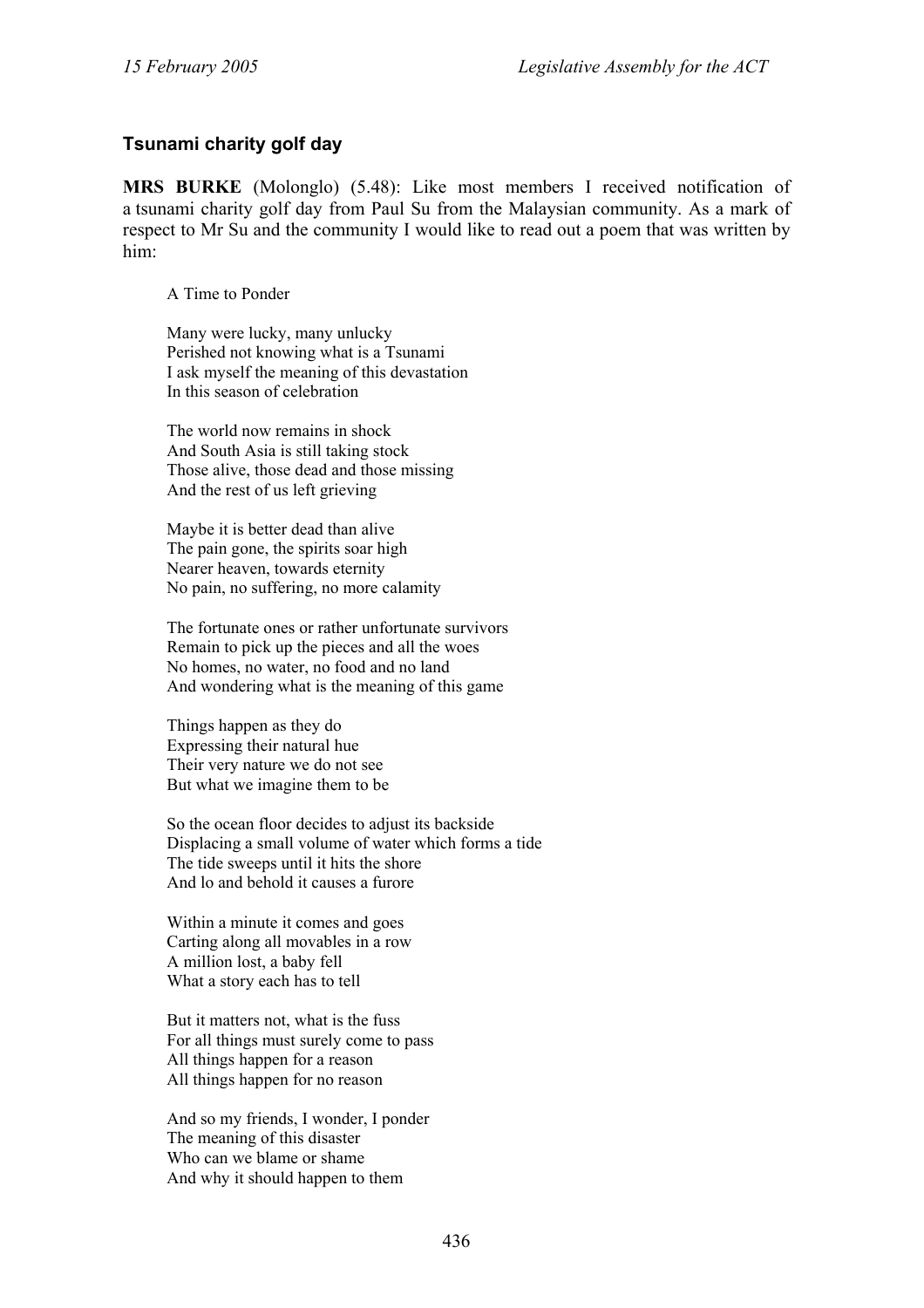This has to be part of a larger plan Less we know, better the gain And if next is your turn to go Do not worry about saying no.

I read that as a precursor to remind us all that if we can make the time to support the Malaysian community and others, there is a charity golf day at Yowani Country Golf Club on Monday, 28 February 2005 described as, "A collective humanitarian initiative from the Canberra community, diplomatic missions and the people of Canberra." Paul, in his foreword, writes:

I have been approached by members of our Asian communities whose friends and relatives have been tragically affected by the Tsunami. I was requested to organise a Golf event to raise funds to assist the victims.

My first reaction was that this sad occurrence has already generated a long drawn campaign and most people would be tired and possibly fed up with it by now.

On second thoughts, I feel that maybe the feeling of compassion within a human heart can never become stale. Additionally it is really impossible to turn our backs to the unfortunate members of our communities. So I made enquiries and was surprised with the generosity of the people of Canberra through the pledges of their continuing support for the victims of this calamity. For example, Yowani Country Golf Club has kindly consented to donate all proceeds from the collection of the green fees to this worthy cause.

All proceeds will be donated to the Australian Red Cross to assist with its humanitarian effort to ease the tragic outcome of this unprecedented horror. We are expecting to raise around \$10,000 to \$15,000 from the whole event. It may not be a princely sum but at least it is an honest effort from the bottom of our hearts.

Paul goes on to state:

We invite you to join and support us to make this a successful event. You may participate in any of the following ways …

He asked us to encourage one another to attend the function at 5.30 pm in the function room at Yowani Golf Club. It would be a mark of respect and it would show our support for the community. I commend the charity golf day to members.

#### **Australia-Croatia congress**

**MR SESELJA** (Molonglo) (5.52): On the weekend of 12 and 13 February I attended the Australia-Croatia congress and the Younger Generations 2005 conference and convention at Malua Bay, which had as their focus strategic planning and youth leadership. I thank Ivan Skratjula, president of the Australia-Croatia congress, and Branimir Sprajcer, head of Younger Generations, for inviting me to attend and address the conference. I also thank them for their hard work in organising the conference.

I pay tribute to Ivan Branimir and the members of the Canberra-Croatian community who have done a lot of work not just for this conference but also in building up and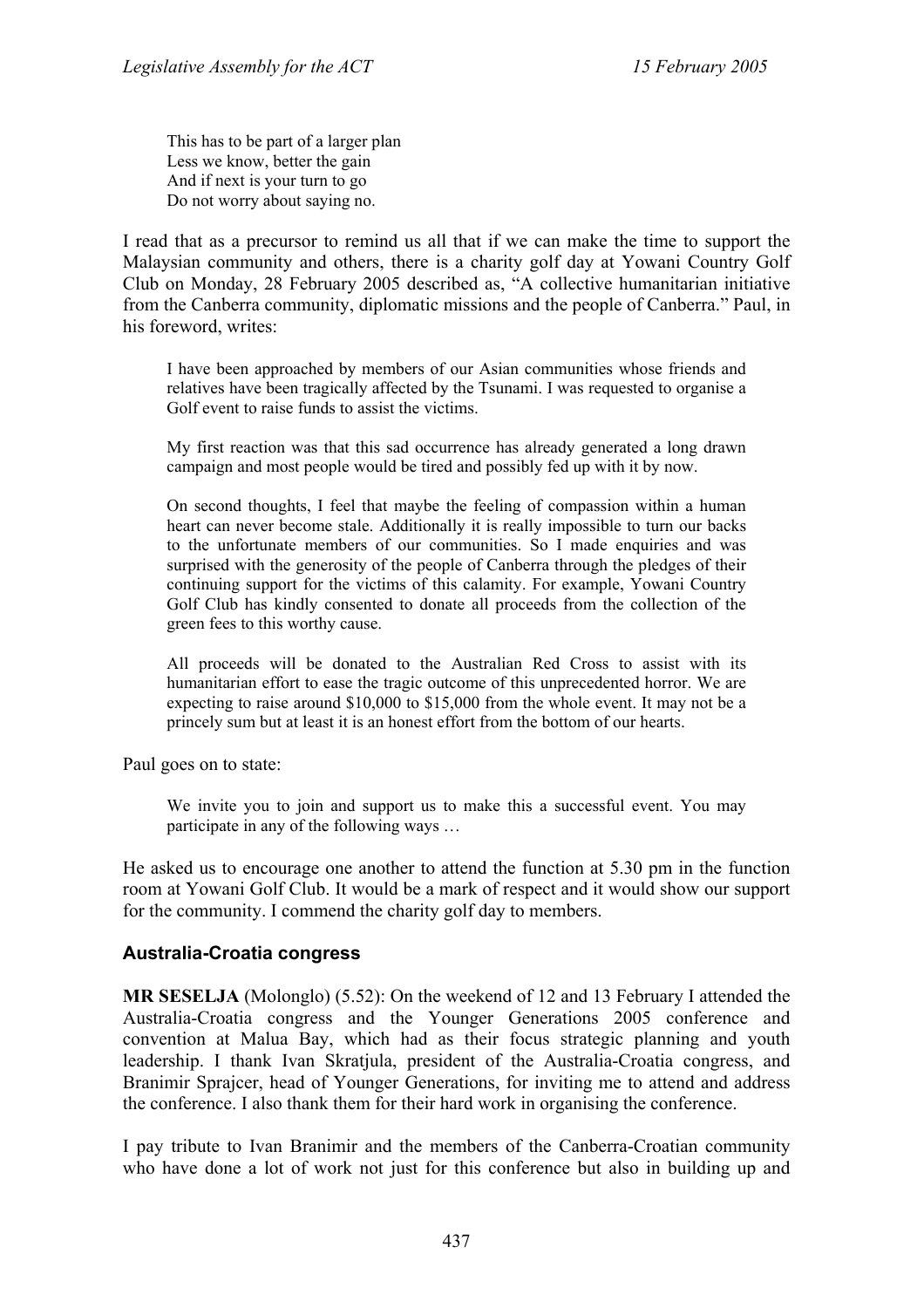contributing to their community. It is a thankless task. There is no money in it and it involves the expenditure of a lot of time. At the end of the day it is still a thankless task. We should acknowledge those in our community who work for some of the ethnic communities. I place on record the fact that I, and no doubt many Canberrans, appreciate the work that they do.

## **Auschwitz**

**MR MULCAHY** (Molonglo) (5.53): We dealt today with government business, some serious matters and possibly some less serious matters. This morning we also dealt with some sober and sombre matters—the tragic loss of life on a large scale and on an individual scale. Assembly members should take note of the fact that three weeks ago the world came together to recognise that the Red Army liberated the Auschwitz extermination camp on 24 January 1945. On 25 January 2005, a few weeks ago, a ceremony was held in Berlin by the International Auschwitz Committee to pay respect to the millions of lives lost during that period of senseless murders.

Former camp prisoners and government leaders, as well as high-level representatives from 44 countries, were there to commemorate the victims of the worst genocide in the history of mankind. It is notable that German Chancellor Gerhard Schröder spoke at a ceremony in Berlin. He noted in his speech that it is the duty of all those committed to a democratic system to provide a strong response to neo-Nazi incitement and recurrent attempts by new-nazis to play down the importance of crimes that were committed by the Nazi regime. He said:

The temptation to forget is very great. But we will not succumb to that temptation.

Auschwitz has become a global symbol of terror, genocide and the Holocaust. In the first period of the existence of the camp primarily Poles were sent by the German occupation authorities. In 1942 that camp began to function another way—it became the centre of the mass destruction of the European Jews. The Nazis marked all Jews living in Europe for total extermination, regardless of their age, sex, occupation, citizenship or political views, and they died only because they were Jews. After the selections were conducted on the railroad platform newly arrived persons classified by the SS physicians as unfit for labour were sent to gas chambers—the ill, the elderly, pregnant women and children.

In most cases, 70 to 75 per cent of each transport was sent to immediate death. These people were not entered into the camp records—that is, they received no serial numbers and were not registered. That is why it is possible only to estimate the total number of victims of this tragic event. Prisoners capable of marching were evacuated into the depths of the Reich. On 27 January 1945 the Red Army soldiers liberated those who remained in the camp. On 2 July 1947 an act of the Polish parliament established the Auschwitz-Birkenau State Museum on the grounds of those two existing parts of the camp, Auschwitz I and Auschwitz II-Birkenau. I quote again from what German Chancellor Schröder said:

Evil is not a political scientific category. But, after Auschwitz, who could doubt that it manifested itself in the hate-driven genocide carried out by the Nazi regime.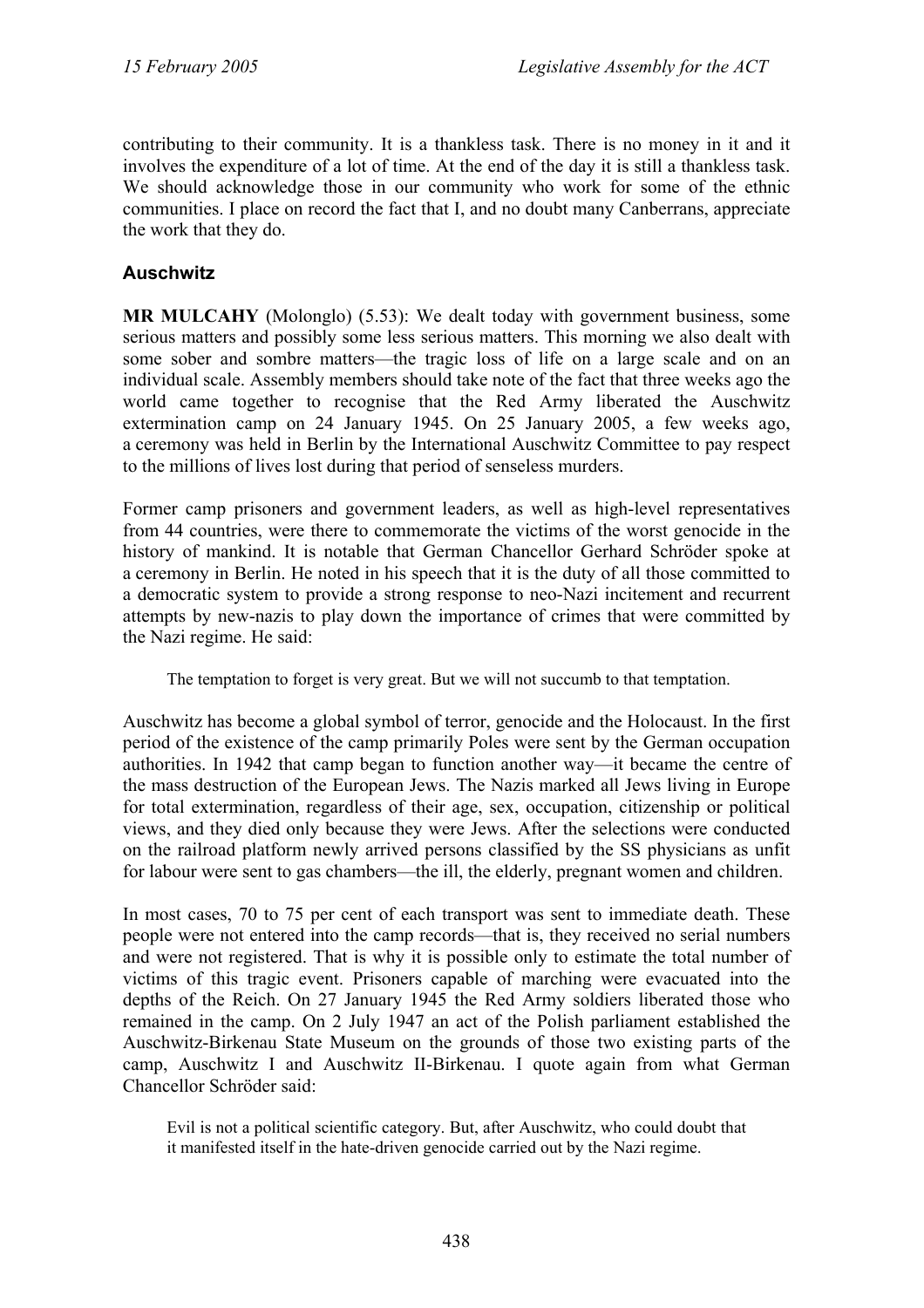Never before had there been a worse breakdown of thousands of years of European culture and civilisation. After the war it took some time before the full extent of this breakdown was realised.

We must never forget this tragic event. Periodically, I try to watch History Channel presentations. Every week I see some new revelation of complicity in those events a black mark, and one of the blackest chapters in the history of our world. I draw to the attention of members the fact that this commemoration occurred while the Assembly was in recess. However, it is an event that all parliaments should recognise and express concern about.

#### **The Assembly adjourned at 5.57 pm.**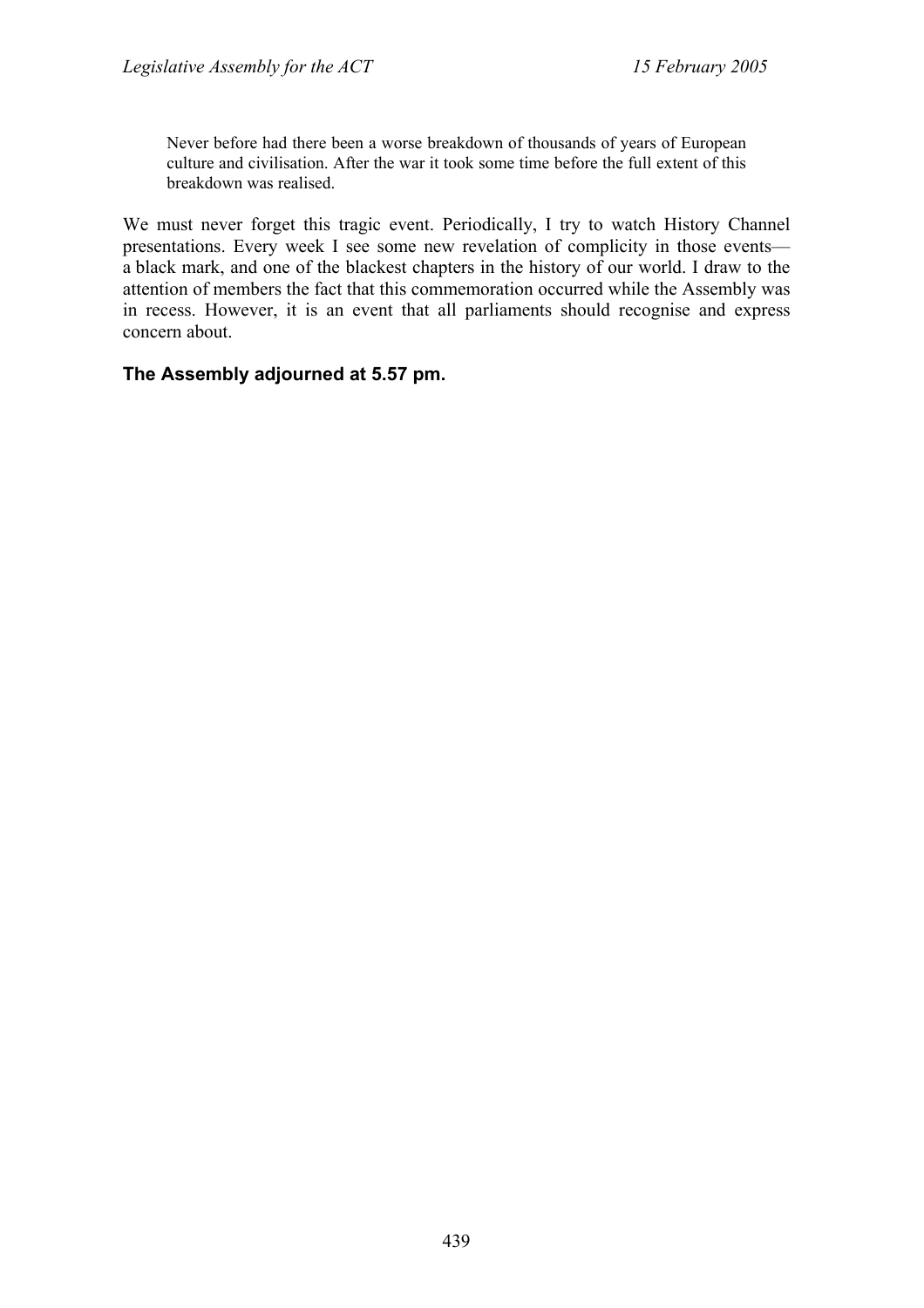# **Incorporated documents**

#### **Attachment 1 Document incorporated by the Treasurer**

Mr Speaker, I present the Mid Year Review and Budget Update for 2004-2005.

The *Financial Management Act 1996* requires the Treasurer to prepare a Budget Mid Year Review for each financial year. The Review is due for presentation to the Legislative Assembly no later than 15 February of each financial year. This is to coincide with the presentation of the December quarterly financial statements in the Assembly.

The Review requires an update to the estimated financial position for the current year, and updated budget estimates for each of the next three financial years.

Mr Speaker, the 2004-05 Mid Year Review is used as a tool to measure the Government's progress in achieving the Budget Strategy.

Mr Speaker, over successive budgets the Government has set itself the objective of achieving aggregate balanced budgets and to deliver the highest possible standard of government services. The Mid Year Review forecasts an aggregate operating result of \$219 million over the term 2002-03 to 2005-06 and an aggregate operating result of \$13.7 million over the term 2004-05 to 2007-08.

Mr Speaker, the result takes into consideration the  $2<sup>nd</sup>$  Appropriation Bill for 2004-05, which will be presented in the Assembly on Thursday. The Bill provides for:

the financial resources to support the Government's election commitments that commence in 2004-05;

additional resources towards responding to the recommendations of the Vardon Report; and

unavoidable costs pressures and the finalisation of a number of Enterprise Bargaining Agreements.

Mr Speaker, the Mid Year Review also outlines an update to the economic parameters that underpin the assumptions used in developing the estimates.

The Review also outlines current risks to the estimates, the most prominent being the potential loss of Special Revenue Assistance. The Commonwealth has stated that Special Revenue Assistance will not be paid from 2005-06, although, there is an expectation that at least some of the SRA will be met through an adjustment to the ACT's share of GST.

Mr Speaker, I also note that the international rating agency Standard & Poor's Ratings Service has reaffirmed the ACT's AAA credit rating and the Government's economic management credentials.

Mr Speaker, I commend this Review to the Assembly.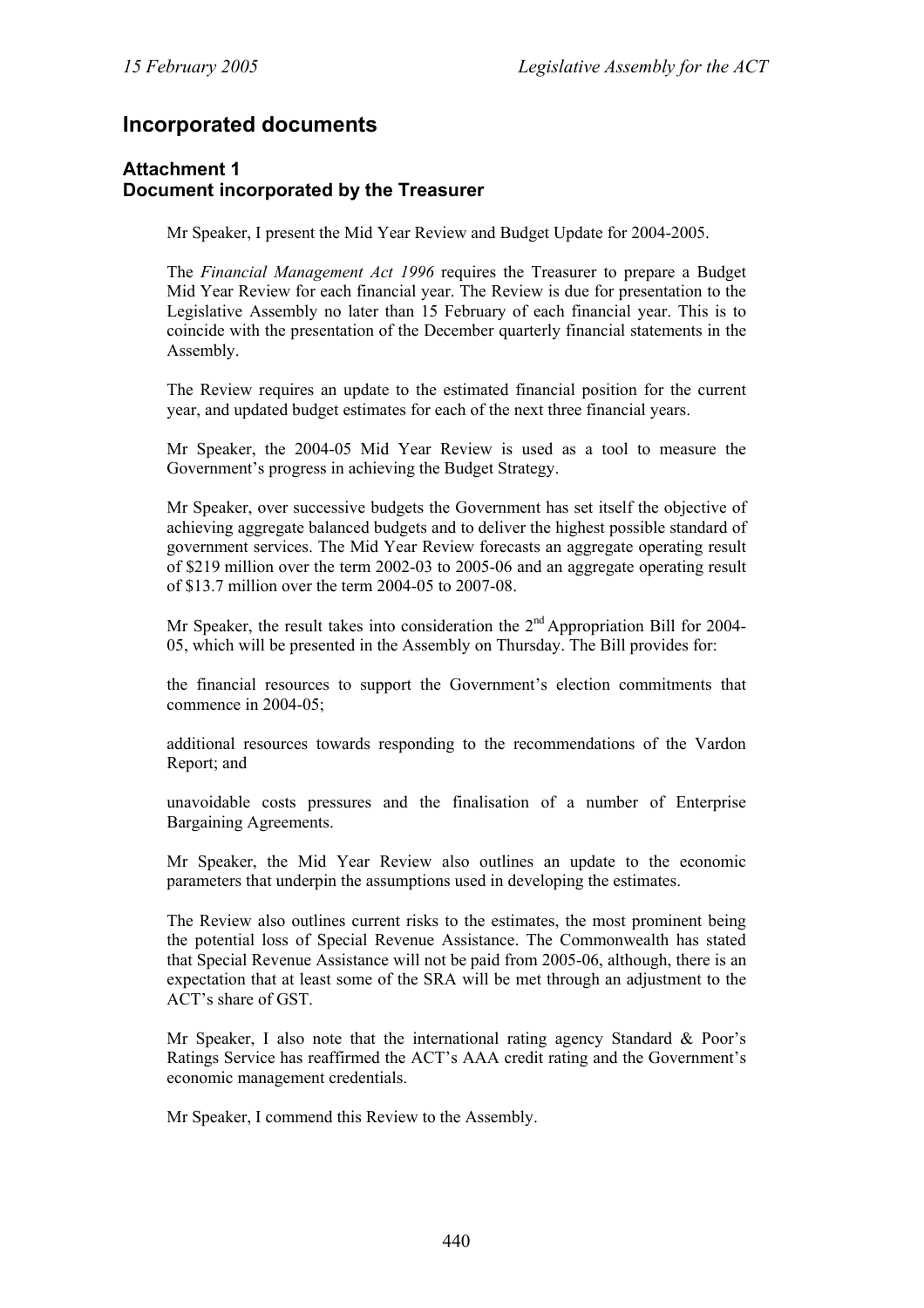### **Attachment 2 Document incorporated by the Treasurer**

Mr Speaker, I present the September quarterly report for the 2004-05 Capital Works Program.

In summary, Departments incurred expenditure on capital works totalling \$16m during the September quarter. This figure represents 7.3% of revised available funds.

The Department of Urban Services was the largest contributor to the capital works program in the first quarter with expenditure of \$9.1m. Major projects contributing to this expenditure included: Kingston Foreshore Stormwater Augmentation Stage 2; the completion of the East O'Malley Infrastructure; and the completion of William Slim Drive and Barton Hwy Retardation Basins, and Cohen Street Belconnen.

The Department of Education and Training was the other major contributor to the capital works program in the first quarter with expenditure of \$5.0m, including further construction of the Gungahlin High School.

Mr Speaker, I would like to take this opportunity to inform members that the capital spend for the three months to the end of September 2004 was lower than anticipated and also lower than the corresponding quarter of 2003-04. I am advised that while the indicative figures for December 2004 show a marked pick-up in capital works activity, the full 2004-05 program is likely to be below budget.

I am currently examining the existing capital works budget process with a view to putting in place measures that, as much as possible, ensure that the Territory's annual capital program aligns with original forecasts and projects are delivered on schedule.

Mr Speaker, I commend the 2004-05 Capital Works Program's first quarter report to the Assembly.

#### **Attachment 3**

#### **Document incorporated by the Minister for Disability, Housing and Community Services, Minister for Urban Services and Minister for Police and Emergency Services**

Mr Speaker, Chief Minister, and members of the Assembly. I am pleased to table today the Government Response to the Standing Committee on Health Report on the *Allied Health Care Needs of People in Residential Aged Care.* 

As you are all aware, the Standing Committee released the Report in August 2004. The report resulted from an inquiry into difficulties faced by older people in receiving adequate allied health services and care.

The Report covered the major issues raised in submissions to the inquiry, which were:

the impact of access to allied health care services on the longevity and comfort of those in residential aged care;

access to and the cost of transport to allied health treatments;

the consistency in treatment provided in residential aged care facilities; and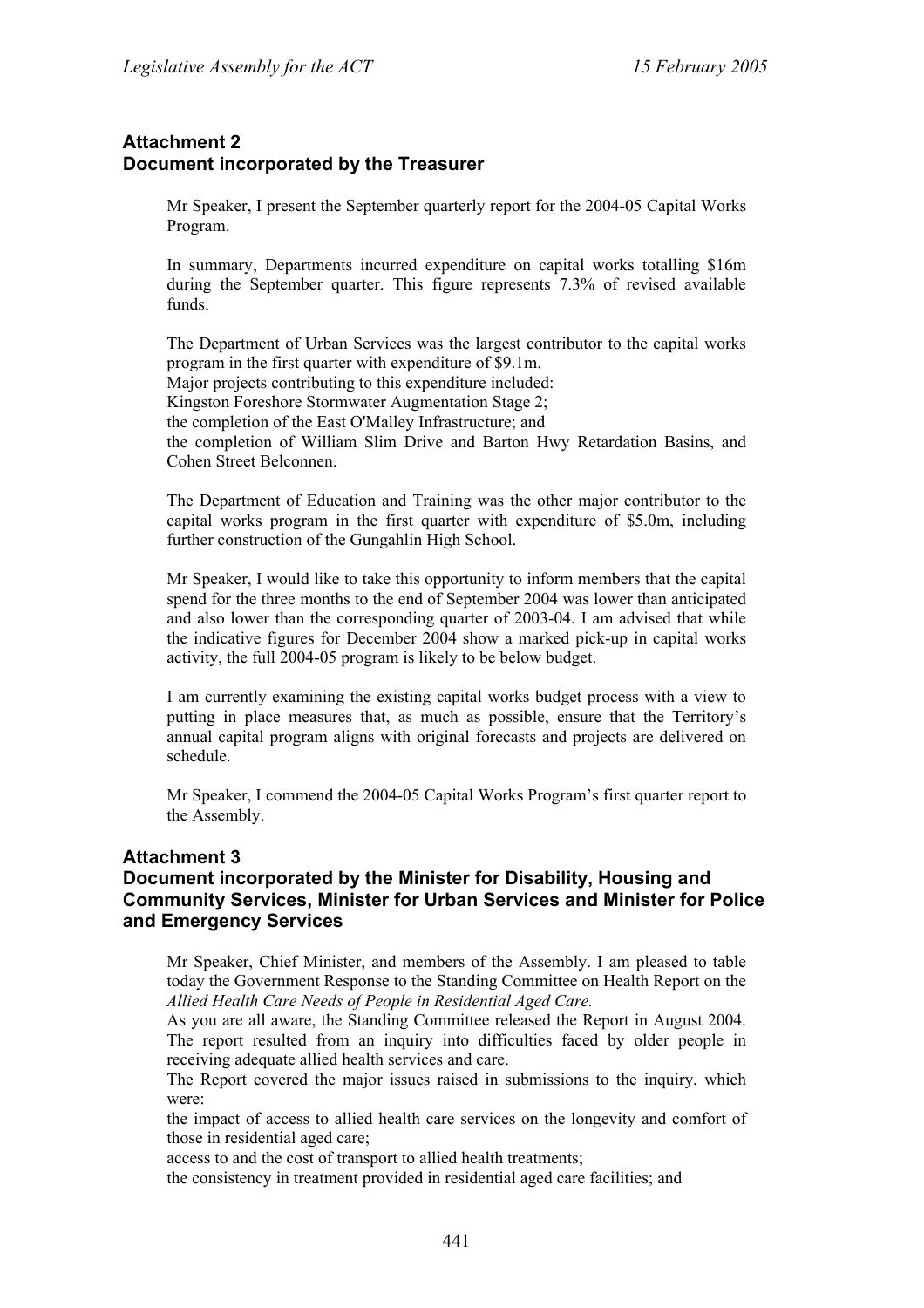the need for mobile allied health services.

The Government has assessed the Report and the recommendations put forward. Recommendation 1 is noted, the first part of recommendation 2 is agreed to in principle, and the second part of recommendation 2 is noted.

The recommendations focus on:

the Government investigating the occurrence of retribution in aged care facilities, and the need for policies to ensure complaints about aged care facilities can be made safely; and

undertaking a survey of allied health services provided in aged care facilities, and developing an older persons health action plan aimed at improving access to allied health care services.

The Government shares the concerns raised by the Committee about possible retribution and making safe complaints, however its does not have responsibility for funding, standards and operation of residential aged care facilities. This is the responsibility of the Australian Government, and the ACT Government will work with the Australian Government to develop approaches to respond to the issues raised in this recommendation.

The Australian Government has established the Aged Care Complaints Resolution Scheme (ACCRS) for residents of residential aged care facilities and the community in general, to make complaints about residential aged care facilities, and strengthening this Scheme may be one response.

In the event that a complaint is made, the *Community and Health Services Complaints Act 1994* provides for complaints to be made about services for aged people. These services are defined to include services provided in association with the use of premises for the care, treatment or accommodation of aged people.

This is another complaints mechanism that residents of aged care facilities can use in addition to the Aged Care Complaints Resolution Scheme (ACCRS).

The second recommendation focuses on conduct of a survey of allied health use by residential aged care residents and an older person's health action plan.

The ACT Government currently provides a wide range of health services to all sections of the community, individuals, families and groups with special needs, including people in residential aged care.

Residents of residential aged care facilities are also able to access the full range of hospital services according to clinical need in line with arrangements for other members of the ACT Community.

The ACT Government is implementing a range of strategies to improve services for older people in ACT hospitals. These include the establishment of a sub-acute facility to provide additional rehabilitation, convalescent and psycho-geriatric services, and clinical decision units collocated within hospital emergency departments to improve assessment and management of older people attending Emergency Departments.

Despite the current ACT Government initiatives the issue of service access is an issue for residents of aged care facilities. However, conduct of a comprehensive survey would entail a significant investment in time, energy and resources from aged care providers, and their cooperation would be essential if the survey was to be effective.

The interest among aged care providers in participating in a survey is unclear, and there may be other ways to identify gaps in service access. The ACT Government will approach aged care providers to discuss interest in a possible survey and to consider other approaches to identifying and responding to service gaps.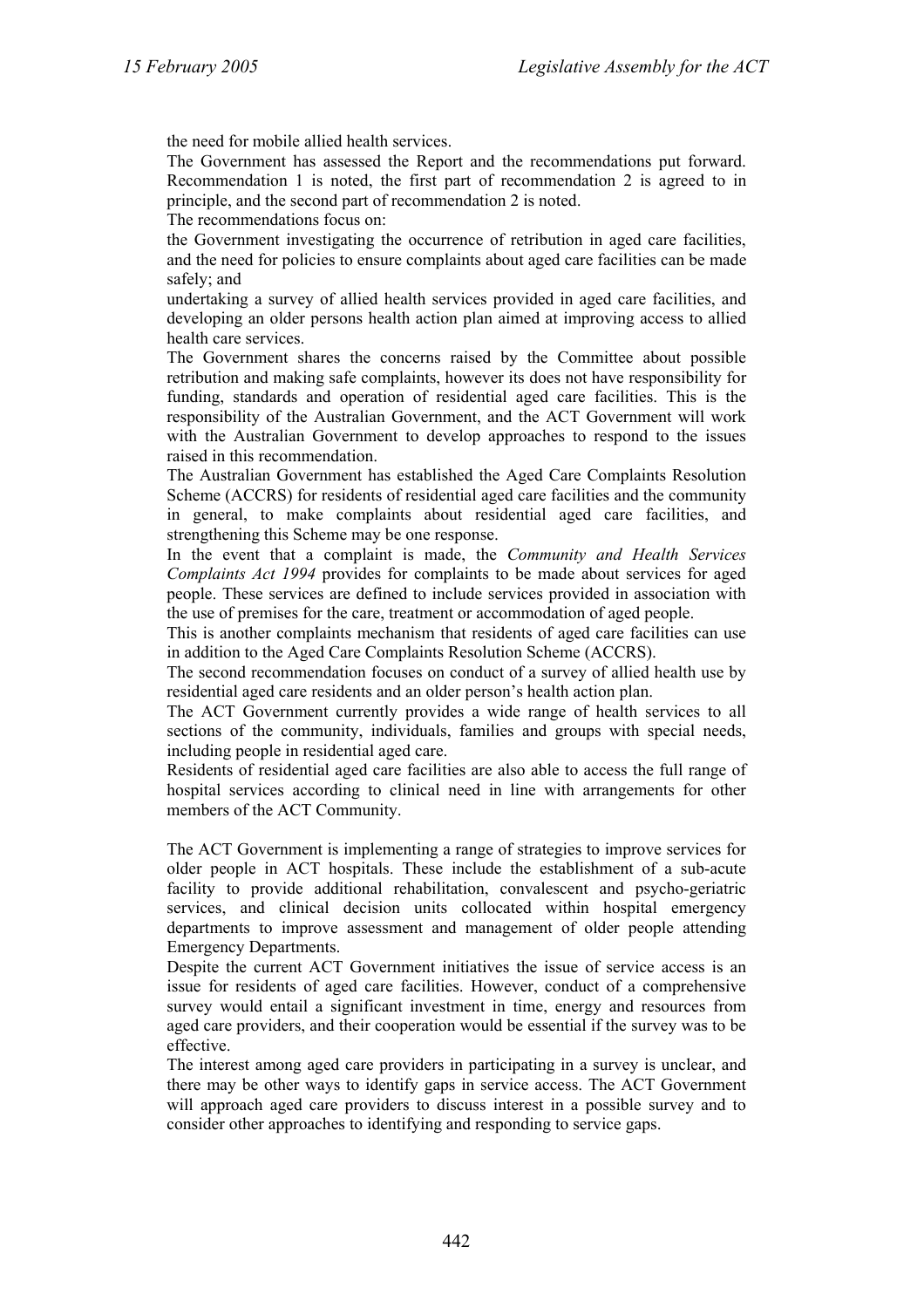In relation to an older person's health action plan, there are currently a number of plans developed by the ACT Government that address the needs of older Canberrans.

The *Health Action Plan* recognises that increasing numbers of older people will seek access to health care and related services, as well as activities and services aimed at maintaining physical and mental health and well being, and supports the positive and healthy ageing of the ACT community.

The *Canberra Social Plan* sets the improvement of the health and well-being of the ACT community as a priority area. A primary goal is to meet the health needs of the ageing population, including establishing innovative aged health care and accommodation initiatives that recognise changing demographic profiles.

ACT Health is also currently preparing a Clinical Services Plan and a Primary Care Strategy, both of which will address the needs of older people using the ACT's services, as well as strategies to maintain the health of older people.

Together, these documents will provide a comprehensive response to the health needs of all ACT residents, including older people.

I commend the Government response to the Standing Committee on Health Report on the *Allied Health Care Needs of People in Residential Aged Care* to Members of the Assembly.

#### **Attachment 4**

#### **Document incorporated by the Minister for Disability, Housing and Community Services, Minister for Urban Services and Minister for Police and Emergency Services**

Mr Speaker, Draft Variation number 243 proposes to change the Territory Plan Map to:

Respond to the requirement for additional land for the expansion of the aged care facility by replacing the Urban Open Space Land Use Policy applying to Block 1 Section 53 Monash, Block 2 Section 50 and part Block 3 Section 50 Monash with Community Facility Land Use Policy.

It is also proposed to replace Entertainment Accommodation and Leisure Land Use Policy on part Block 3 Section 50 Monash with Community Facility Land Use Policy.

The Variation will facilitate the development of an extension to the current aged care facility on Block 2 Section 47 Monash. The extension is expected to provide for a 100 bed hostel/nursing home and 150 aged persons units with ancillary uses.

The proposal is in line with the ACT Government's commitment for the strategy called '*Building for our Ageing Population'*. Census Data 2001 revealed that 14.6% of all persons aged 65 years and older in Canberra were resident in Tuggeranong. This is expected to increase to 22% by year 2010, and as such the demand for aged care facilities is likely to increase in the Tuggeranong area.

The planning study carried out for the site concluded that the proposed development would have a significant benefit on the Tuggeranong area. The study also concluded that the development of the aged care facility on part of the site would not adversely affect the operation of the open space network in Monash.

The Preliminary Assessment (PA) related to this proposal included a detailed traffic study, and the outcome of the traffic study did not require upgrading of the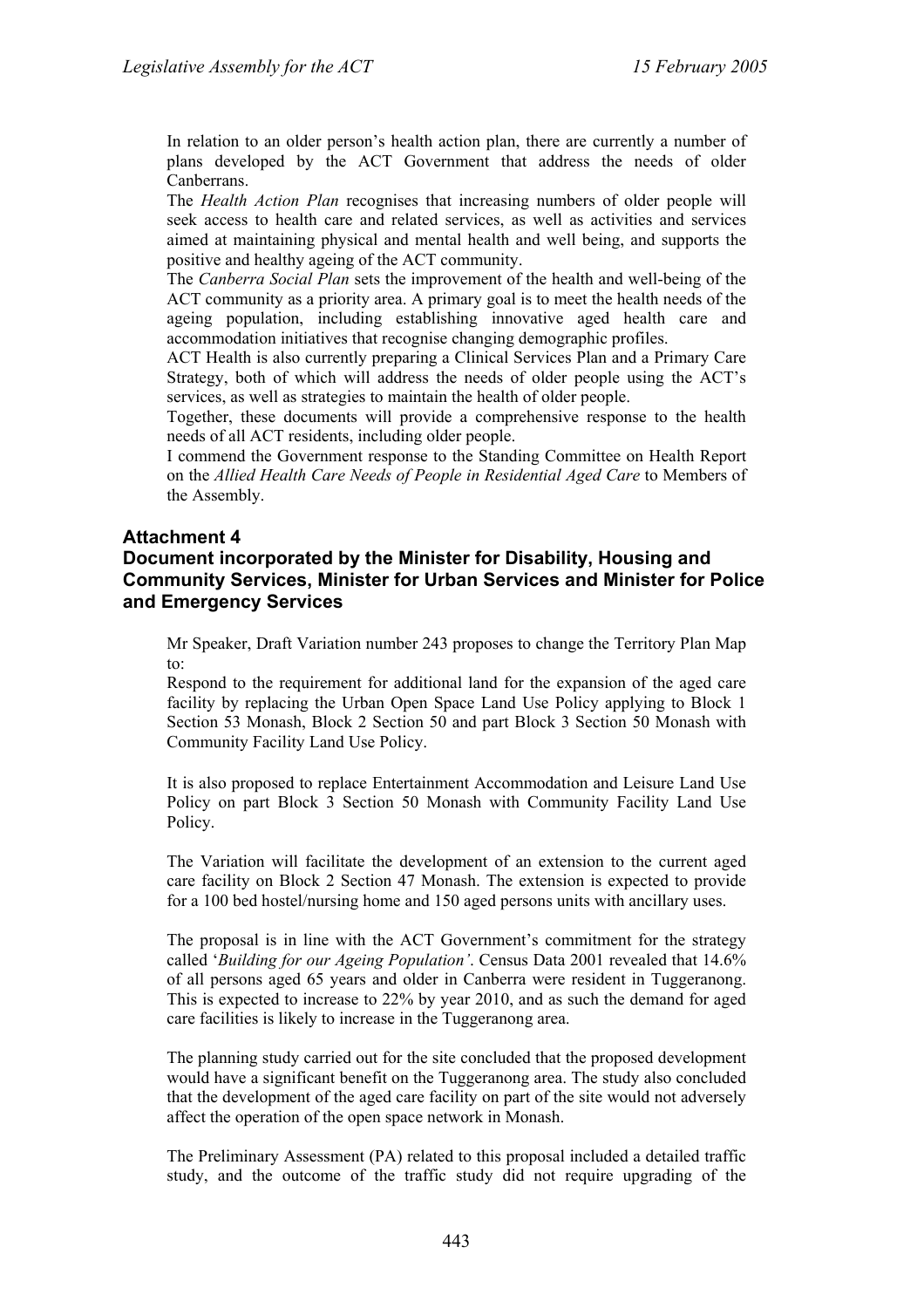intersection of Cockroft Avenue and Isabella Drive. The PA concluded that the potential impacts of the proposal on the environment have been adequately addressed.

The draft Variation was released for public comment on 24 July 2004, with comments closing on 3 September 2004. A total of three written submissions were received during that period. Minor revision was made to the variation as a result of the consultation process. The changes related to traffic assessment outcomes and the addition of the details relating to the air quality monitoring facility, which is colocated on Block 2 Section 50 Monash with the weather station.

In its Report No.1 of December 2004 the Standing Committee on Planning and Environment made two recommendations in relation to the draft Variation.

The Committee's first recommendation was that entry and exit driveways for the complex should be very carefully sited, and a slipway should be considered for Isabella Drive and adequate signage erected in the vicinity of the proposed development. The Committee's recommendation is noted and will be further considered during the development stage of the proposal.

The Committee's second recommendation was that the Draft Variation No. 243 be agreed to.

Mr Speaker, I now table Variation to the Territory Plan No. 243.

#### **Attachment 5**

#### **Document incorporated by the Minister for Disability, Housing and Community Services, Minister for Urban Services and Minister for Police and Emergency Services**

Mr Speaker, it is my pleasure to table the fourth and final six monthly Progress Report on the Implementation of the Recommendations of the Board of Inquiry into Disability Services in the ACT.

Since 2002, we have witnessed a fundamental shift in our approach to the provision of disability services in the ACT, an approach built on respect for the views of people with disabilities and a commitment to community partnership.

We have now implemented the majority of the Board's Recommendations and the remainder will be advanced through *Future Directions: A framework for the ACT 2004 – 2008.*

Members will recall that *Future Directions* was released by the Chief Minister in September 2004 and followed extensive community consultation.

The document sets down a four-year course of action that will take Disability ACT beyond its immediate responsibilities arising out of the Board of Inquiry.

It provides a structure that will enable the organisation to better support people with disability, while recognising their rights to self-determination, respect, dignity and participation at all levels in the community.

The framework identifies four principal areas of focus: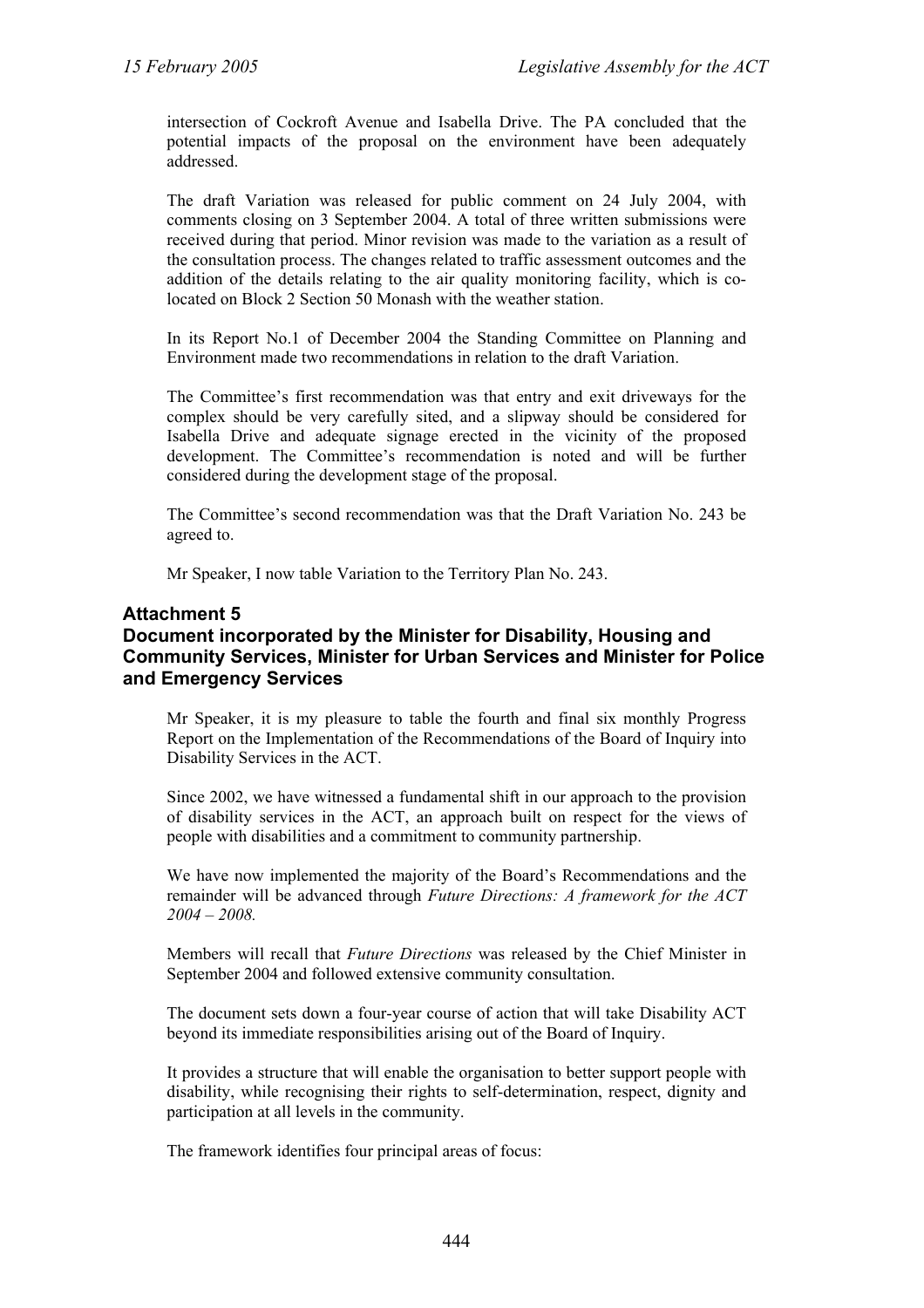promoting an inclusive society;

strengthening the capacity of people with disabilities to maximise control over their lives:

improving planning and the use of available funding; and

developing a sustainable service delivery sector.

The framework identifies aims, objectives and actions under each of these priority areas.

The Government acknowledges the significant contribution made by the ACT Disability Advisory Council and Disability Working Groups in developing *Future Directions* and indeed, throughout the reform process.

In fact, *Future Directions* is supported by a companion document *Challenge 2014 – A ten-year vision for disability in the ACT.* 

*Challenge 2014* is a community-based visualization for the future of disability in the ACT. It throws out a challenge to everyone in the community to take responsibility for improving outcomes for people with disabilities, their families and carers.

Mr Speaker, I would like to take the opportunity to highlight some of the other more recent actions undertaken to revitalise disability services and supports. These build on the initiatives already outlined in previous Reports.

Information and referral services have been improved with initiatives such as a trial Disability Phone line for people with disability, their families and carers.

The phone line enables members of the community to talk with someone with specialist knowledge, who is able to answer queries and refer people to appropriate services.

This financial year the Government has also provided \$1.25 million - with a commitment to increase this funding to \$1.5 million in 2005/2006 - to establish the Local Area Coordination Service in the ACT.

This service will enable a more immediate and local response to people with disabilities and their families through the provision of service coordination, information and advocacy.

Disability ACT has continued to foster partnerships and undertake consultations with individuals and the community to develop policies and services.

Disability ACT and the Disability Reform Quality and Standards Working Group, in consultation with the disability community are continuing to develop the ACT Quality Standards and Guidelines. It is anticipated that this will be completed within the next 18 months and will include pilot testing of a self-assessment process.

Mr Speaker, Disability ACT continues to work across Government agencies to create opportunities for people with disabilities.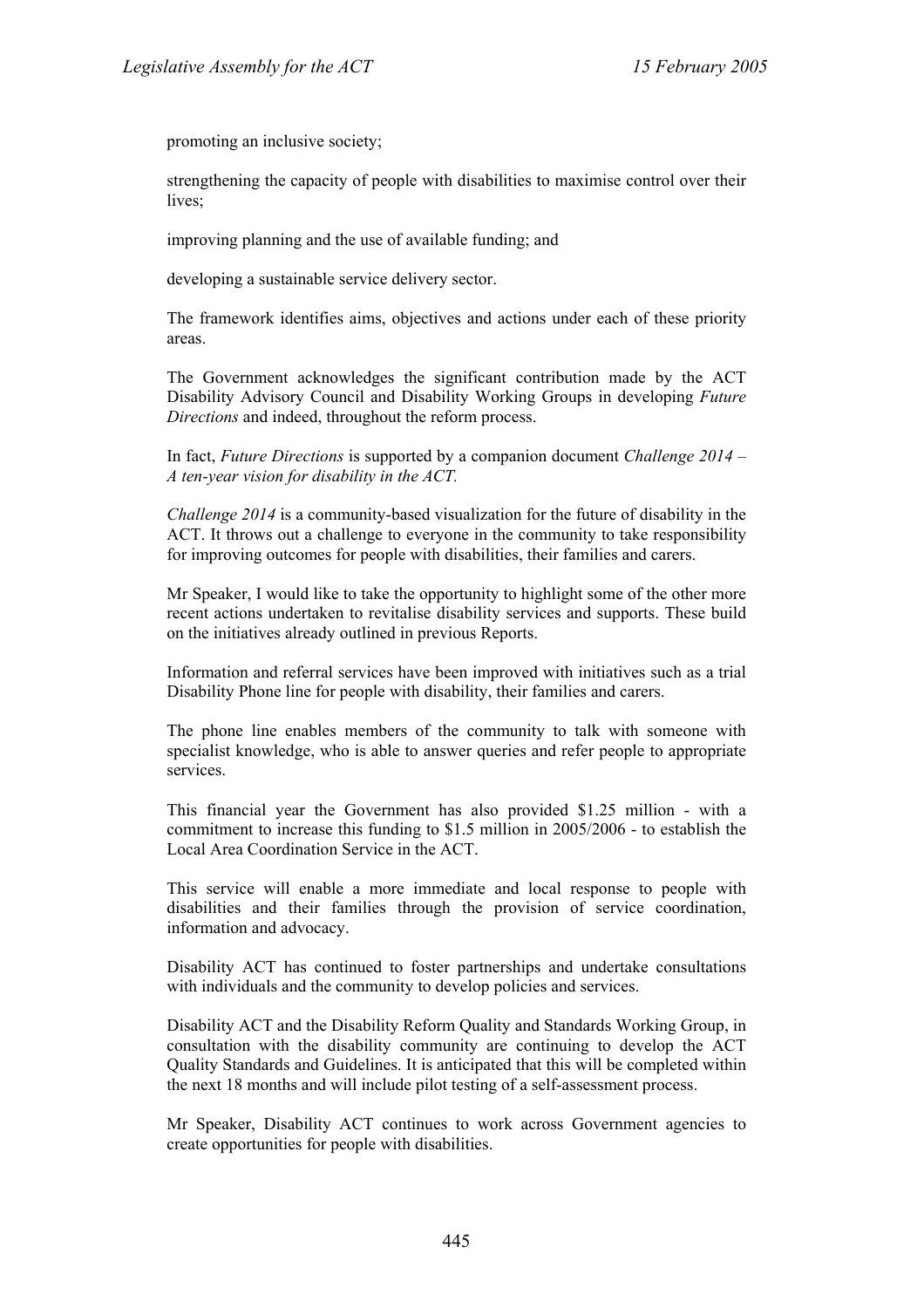The *Access to Government Audit Kit,* produced collaboratively with the Disability ACT Council, enables Government departments to identify and address any barriers that are preventing people with a disability from accessing services.

In September this year the *ACT Public Service Employment Framework* was also released to assist people with a disability to access secure and sustainable employment opportunities within the ACT.

Mr Speaker these are just some of the many recent initiatives undertaken by the Government to better support people with disabilities.

The Report I table today contains a comprehensive record of the initiatives taken in the two years since September 2002, when the Government responded to the Recommendations of the Board of Inquiry.

The Government remains committed to implementing the remaining recommendations and advancing the reform process through the *Future Directions* framework, to which I have referred.

We have come a long way, but there is still much to be done to meet the vision of people with disabilities that they 'to achieve what they want to achieve, live how they choose to live, and to be valued as full and equal members of the ACT community.'

Mr Speaker I commend to members the *Government Response to the Recommendations of the Board of Inquiry into Disability Services Fourth Progress Report.*